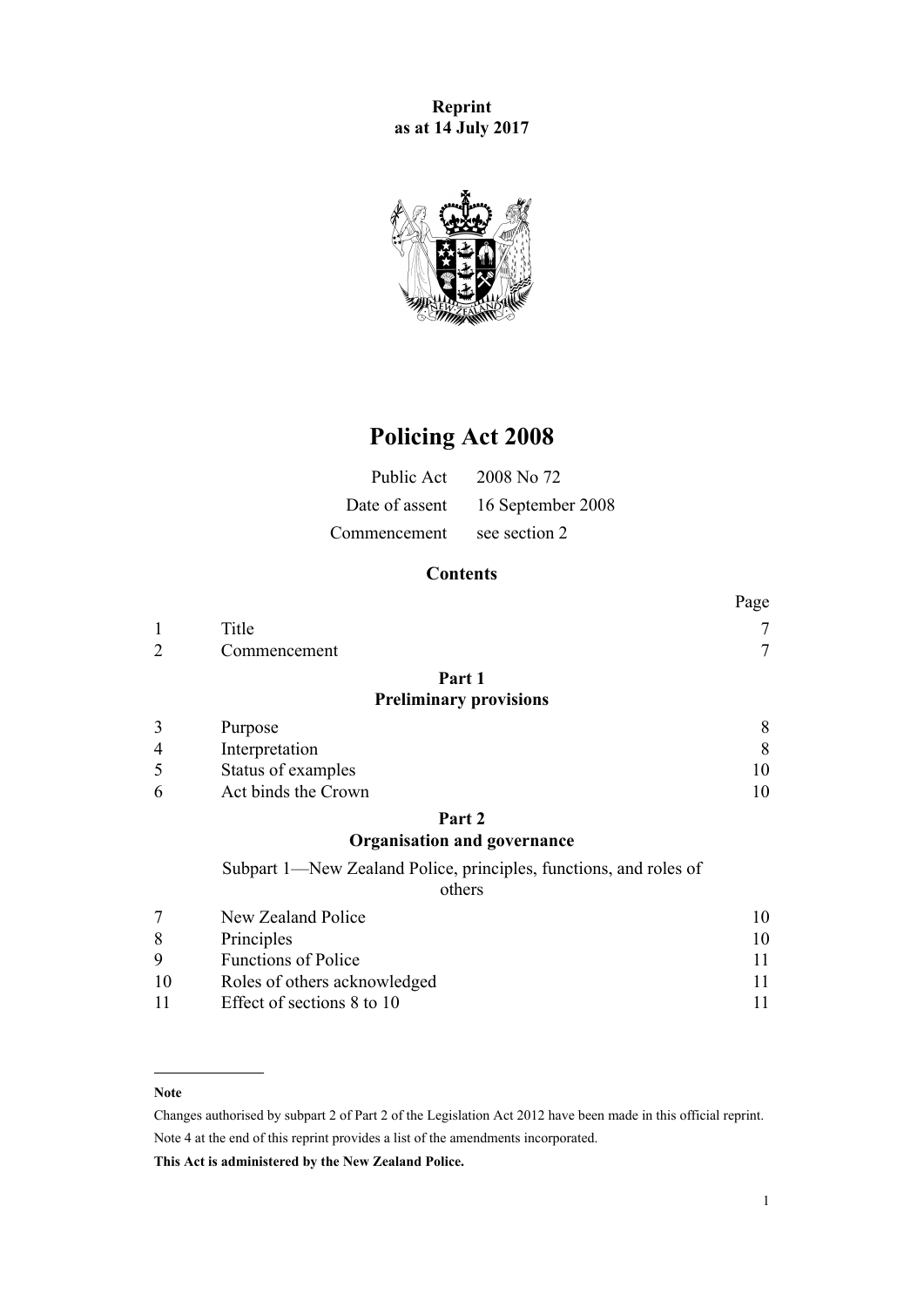|     | <b>Policing Act 2008</b>                                                     | Reprinted as at<br>14 July 2017 |
|-----|------------------------------------------------------------------------------|---------------------------------|
|     | Subpart 2—Commissioner, Deputy Commissioners, and acting<br>Commissioner     |                                 |
| 12  | Appointment of Commissioner                                                  | 12                              |
| 13  | <b>Appointment of Deputy Commissioners</b>                                   | 12                              |
| 14  | Appointment process                                                          | 12                              |
| 15  | Appointment of acting Commissioner                                           | 12                              |
| 16  | Responsibilities and independence of Commissioner                            | 13                              |
| 17  | Delegation of powers, functions, or duties of Commissioner                   | 13                              |
|     | Subpart 3—Police employees                                                   |                                 |
|     | Appointment of Police employees                                              |                                 |
| 18  | Commissioner may appoint Police employees                                    | 14                              |
|     | Standards of behaviour for Police employees                                  |                                 |
| 19  | Undertaking by new Police employees                                          | 14                              |
| 20  | Code of conduct                                                              | 14                              |
| 21  | Form of, and communication of, code of conduct                               | 15                              |
|     | Appointment of constables                                                    |                                 |
| 22  | Police employee becomes constable by taking constable's oath                 | 15                              |
| 23  | Further provisions relating to constables                                    | 15                              |
|     | Authorised officers                                                          |                                 |
| 24  | Authorised officers                                                          | 16                              |
| 25  | Powers conferred on Police employee authorised to perform<br>policing role   | 16                              |
| 26  | Provisions relating to powers conferred on authorised officers               | 16                              |
| 27  | Power to amend Schedule 1 by Order in Council                                | 17                              |
| 27A | Orders are confirmable instruments                                           | 17                              |
|     | Subpart 4—General instructions                                               |                                 |
| 28  | General instructions                                                         | 17                              |
| 29  | Communication of general instructions                                        | 18                              |
|     | Subpart 5—Command and control of Police                                      |                                 |
| 30  | Command and control                                                          | 18                              |
| 31  | Commissioner may take charge of policing operation                           | 19                              |
|     | Part 3                                                                       |                                 |
|     | Powers, operations, and offences                                             |                                 |
|     | Identification of people detained by Police                                  |                                 |
| 32  | Identifying particulars of person in custody                                 | 19                              |
| 33  | Identifying particulars for summons                                          | 20                              |
| 34  | Storage, etc, on Police information recording system of identifying          | 21                              |
| 34A | particulars<br>Outcomes authorising continued storage of certain particulars | 21                              |

2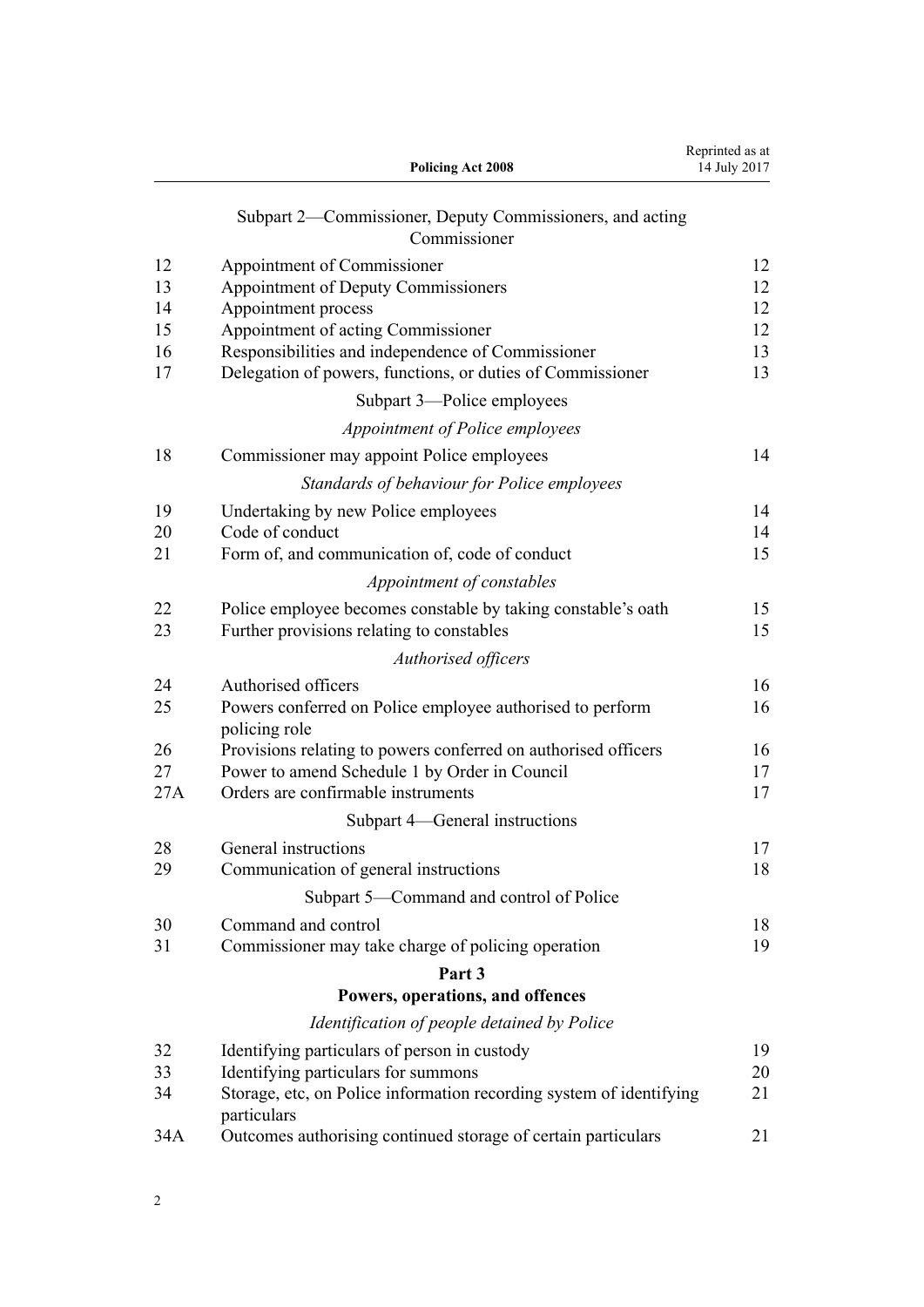| 14 July 2017 | Reprinted as at<br><b>Policing Act 2008</b>                                                  |    |
|--------------|----------------------------------------------------------------------------------------------|----|
|              | Other Police powers                                                                          |    |
| 35           | Temporary closing of roads                                                                   | 22 |
| 36           | Care and protection of intoxicated people                                                    | 23 |
|              | Searches of people in custody                                                                |    |
| 37           | General searches of people in custody [Repealed]                                             | 24 |
| 38           | Searchers [Repealed]                                                                         | 24 |
| 39           | Property taken from people in custody [Repealed]                                             | 24 |
| 40           | District Court Judge may determine title to certain property                                 | 24 |
| 41           | Unclaimed property                                                                           | 25 |
| 42           | Unclaimed money, and proceeds of sale of unclaimed property                                  | 25 |
|              | Operational provisions                                                                       |    |
| 43           | Execution of court processes                                                                 | 26 |
| 44           | Protection of Police employees acting under court processes                                  | 26 |
| 45           | Police employee may appear in Court by another employee                                      | 27 |
| 46           | Police dogs may accompany Police dog handlers                                                | 27 |
|              | <i><b>Offences</b></i>                                                                       |    |
| 47           | Gaining employment with Police by false representations                                      | 27 |
| 48           | Personation and representing vehicle, etc, as Police vehicle                                 | 27 |
| 49           | Use of term Police or New Zealand Police in operating name                                   | 28 |
| 50           | Unlawful possession of Police property                                                       | 28 |
| 51           | Failing to help Police employee                                                              | 29 |
| 52           | Unlawful dealings with prisoners                                                             | 29 |
| 53           | Killing or injuring Police dogs                                                              | 29 |
| 54           | Offences triable summarily [Repealed]                                                        | 30 |
|              | Part 4                                                                                       |    |
|              | Provisions relating to employment of Police employees                                        |    |
| 55           | Interpretation                                                                               | 30 |
| 56           | Application of Employment Relations Act 2000                                                 | 30 |
| 57           | Application of Privacy Act 1993 to assessment for suitability for                            | 30 |
|              | employment                                                                                   |    |
| 58           | <b>Employment principles</b>                                                                 | 30 |
| 59           | Appointments on merit                                                                        | 31 |
| 60           | Obligation to notify vacancies                                                               | 31 |
| 61           | Obligation to notify appointments                                                            | 31 |
| 62           | Review of appointments                                                                       | 31 |
| 63           | Acting appointments                                                                          | 31 |
| 64           | Power to transfer employees within Police                                                    | 32 |
| 65           | Power to temporarily assign, second, and locate employees and<br>other persons within Police | 32 |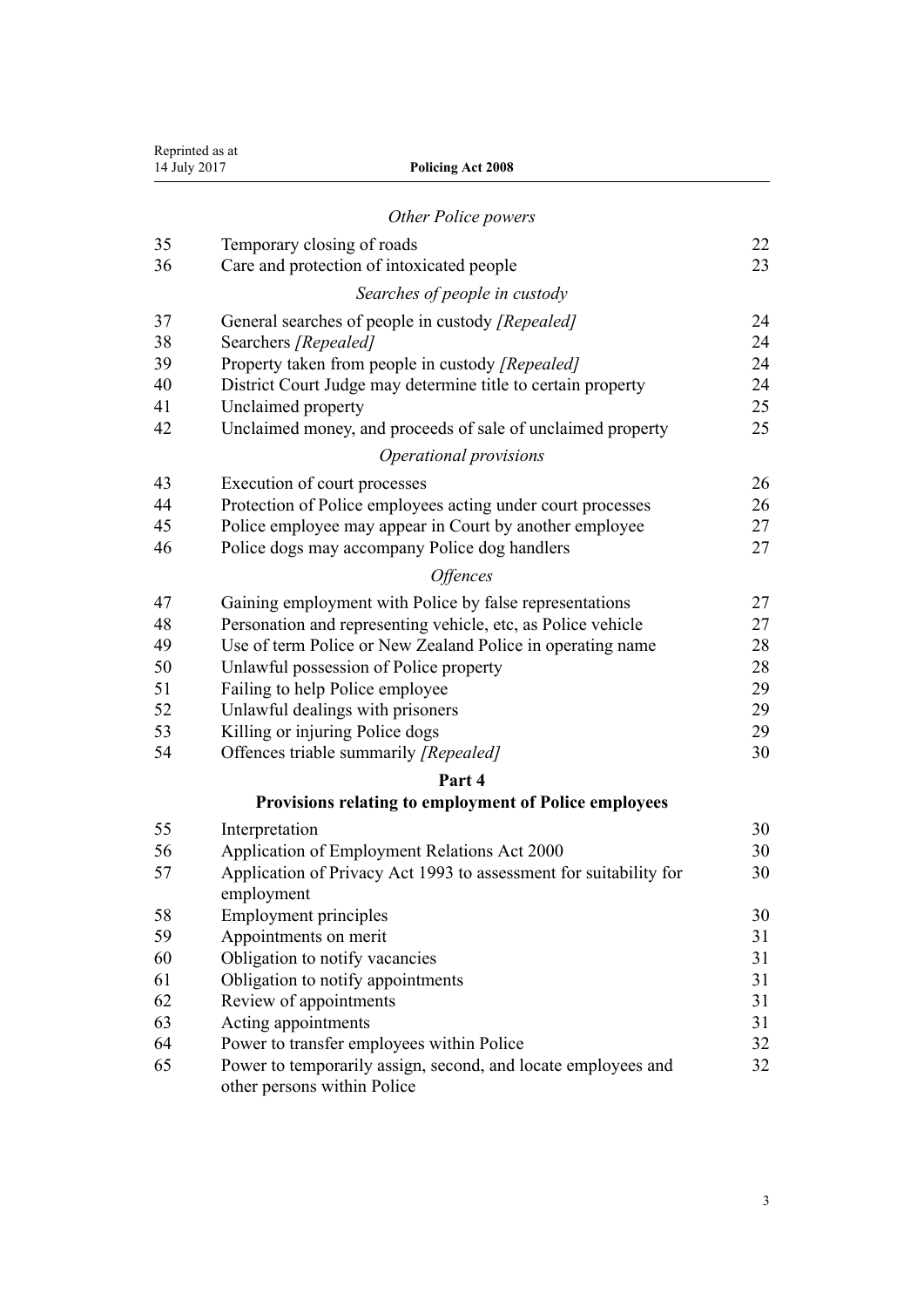|          | <b>Policing Act 2008</b>                                                                                                                    | Reprinted as at<br>14 July 2017 |
|----------|---------------------------------------------------------------------------------------------------------------------------------------------|---------------------------------|
|          | Special provisions concerning terms and conditions of employment                                                                            |                                 |
| 66       | Consultation with, and participation by, State Services<br>Commissioner                                                                     | 33                              |
| 67       | Referral of negotiations for terms and conditions of employment<br>applying to constables to arbitration procedure                          | 33                              |
|          | Superannuation schemes                                                                                                                      |                                 |
| 68       | State services superannuation schemes                                                                                                       | 34                              |
|          | Strikes and lockouts involving constables                                                                                                   |                                 |
| 69       | Unlawful strikes and lockouts involving constables                                                                                          | 34                              |
|          | Suspension or removal of Police employees                                                                                                   |                                 |
| 70       | Suspension or removal of Police employees                                                                                                   | 34                              |
| 71       | Removal from employment of person convicted of gaining<br>employment with Police by false representations                                   | 35                              |
|          | Compulsorily or voluntarily leaving Police due to incapacity                                                                                |                                 |
| 72       | Commissioner to prescribe health standards                                                                                                  | 35                              |
| 73<br>74 | Form of, and communication of, health standards<br>Commissioner may require employee to leave Police due to<br>incapacity                   | 35<br>35                        |
| 75       | When employee required to leave Police ceases to be employee                                                                                | 36                              |
| 76       | Leaving Police voluntarily due to incapacity                                                                                                | 36                              |
| 77       | Commissioner must consult Government Superannuation Fund,<br>etc, before nominating health practitioners if employee is member<br>of scheme | 37                              |
| 78       | Entitlement to allowances, etc.                                                                                                             | 37                              |
|          | Restrictions on resignation                                                                                                                 |                                 |
| 79       | Restriction on resignation by constable                                                                                                     | 38                              |
|          | Part 4A                                                                                                                                     |                                 |
|          | <b>Cost recovery</b>                                                                                                                        |                                 |
| 79A      | Purpose of this Part                                                                                                                        | 38                              |
| 79B      | Policing services that may be subject to cost recovery                                                                                      | 38                              |
| 79C      | Criteria for cost recovery                                                                                                                  | 39                              |
| 79D      | Consultation                                                                                                                                | 39                              |
| 79E      | Methods of cost recovery                                                                                                                    | 39                              |
| 79F      | Payment of fee or charge                                                                                                                    | 40                              |
| 79G      | Exemptions, waivers, and refunds                                                                                                            | 40                              |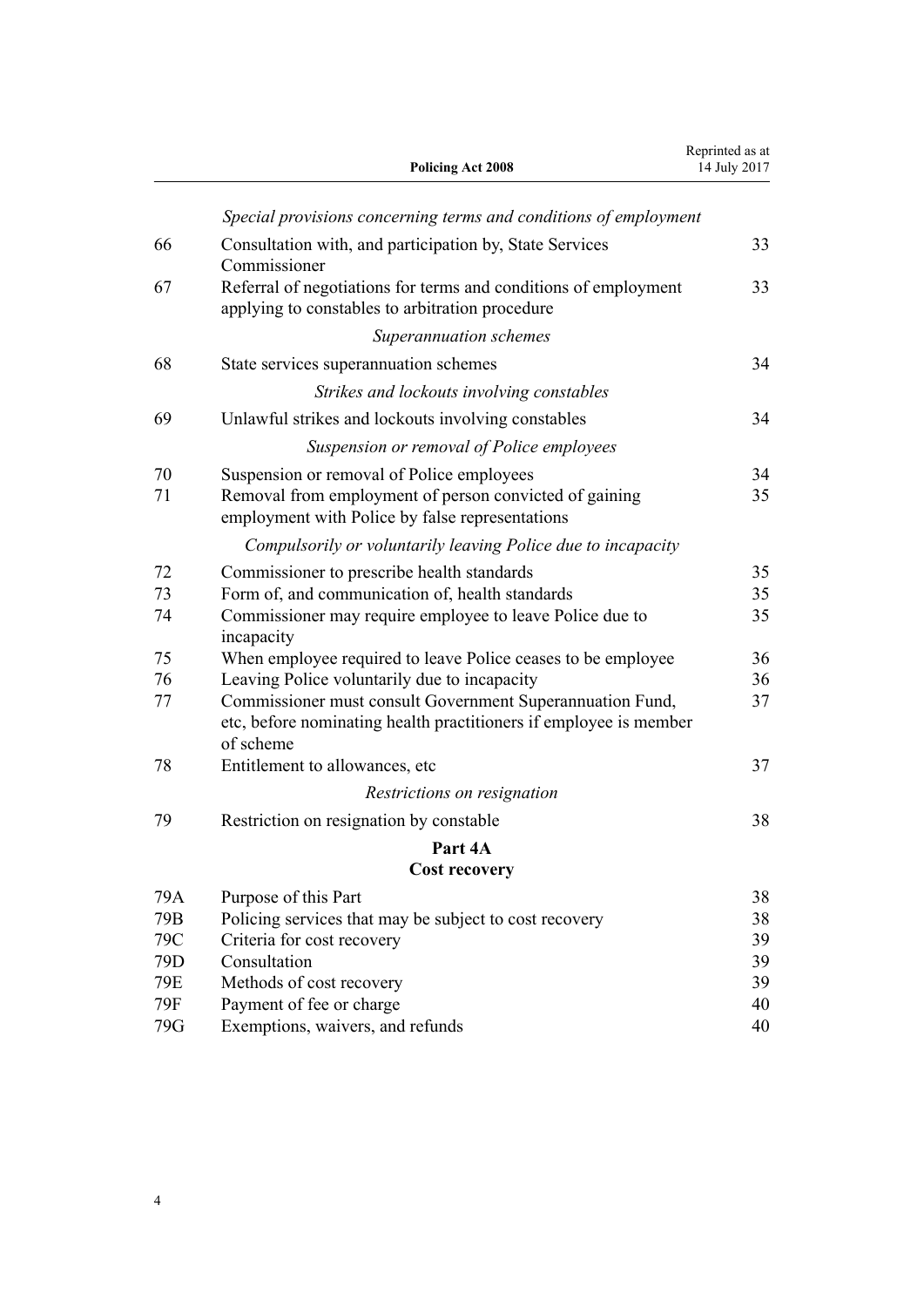#### **[Part 5](#page-40-0)**

## **[Biometric information, international policing, and other](#page-40-0) [miscellaneous provisions](#page-40-0)**

[Subpart 1—Biometric information relating to prospective Police](#page-40-0) [employees, Police employees, and certain associates](#page-40-0)

| 80              | Interpretation                                                                                                  | 41 |
|-----------------|-----------------------------------------------------------------------------------------------------------------|----|
| 81              | Prospective Police employees may be required to provide bodily                                                  | 42 |
|                 | sample and biometric information                                                                                |    |
| 82              | Police employees and associates may voluntarily provide bodily<br>sample and biometric information              | 42 |
| 83              | Use of staff biometric information restricted                                                                   | 43 |
| 84              | Sample to be destroyed once profile derived and stored                                                          | 43 |
| 85              | Staff biometric information to be deleted or destroyed if<br>prospective employee not employed, or subject asks | 43 |
|                 | Subpart 2—International policing                                                                                |    |
|                 | International policing: overseas operations                                                                     |    |
| 86              | Interpretation                                                                                                  | 44 |
| 87              | Jurisdiction over Police and civilian employees overseas                                                        | 44 |
| 88              | Powers of arrest and detention                                                                                  | 45 |
| 89              | Breach of code of conduct                                                                                       | 46 |
| 90              | Saving of jurisdiction                                                                                          | 46 |
|                 | International policing: United Nations operations                                                               |    |
| 91              | Interpretation and application                                                                                  | 46 |
| 92              | Trial in New Zealand for crimes committed outside New Zealand                                                   | 46 |
| 93              | Arrest and detention of offender                                                                                | 47 |
| 94              | Breach of code of conduct                                                                                       | 47 |
| 95              | Saving of jurisdiction                                                                                          | 47 |
|                 | International policing: information sharing to assist corresponding                                             |    |
|                 | overseas agency                                                                                                 |    |
| 95A             | Interpretation                                                                                                  | 47 |
| 95 <sub>R</sub> | Disclosure of personal information                                                                              | 48 |

| 95 <sub>B</sub> | Disclosure of personal information                                               | 48 |
|-----------------|----------------------------------------------------------------------------------|----|
| 95C             | Commissioner may issue directions to certain Police employees                    | 48 |
| 95 <sub>D</sub> | Agency-to-agency agreements subject to consultation with Privacy<br>Commissioner | 49 |
| 95E             | Publication of certain agency-to-agency agreements and directions                | 49 |
| 95F             | Saving for existing international disclosure instruments                         | 50 |
|                 | Subpart 3—Miscellaneous provisions                                               |    |
| 96              | Evidence of Police identity and authority                                        | 50 |
| 97              | When policing powers cease                                                       | 51 |
| 98              | Evidentiary provisions                                                           | 51 |
| 99              | Police involvement in elections                                                  | 52 |
|                 |                                                                                  |    |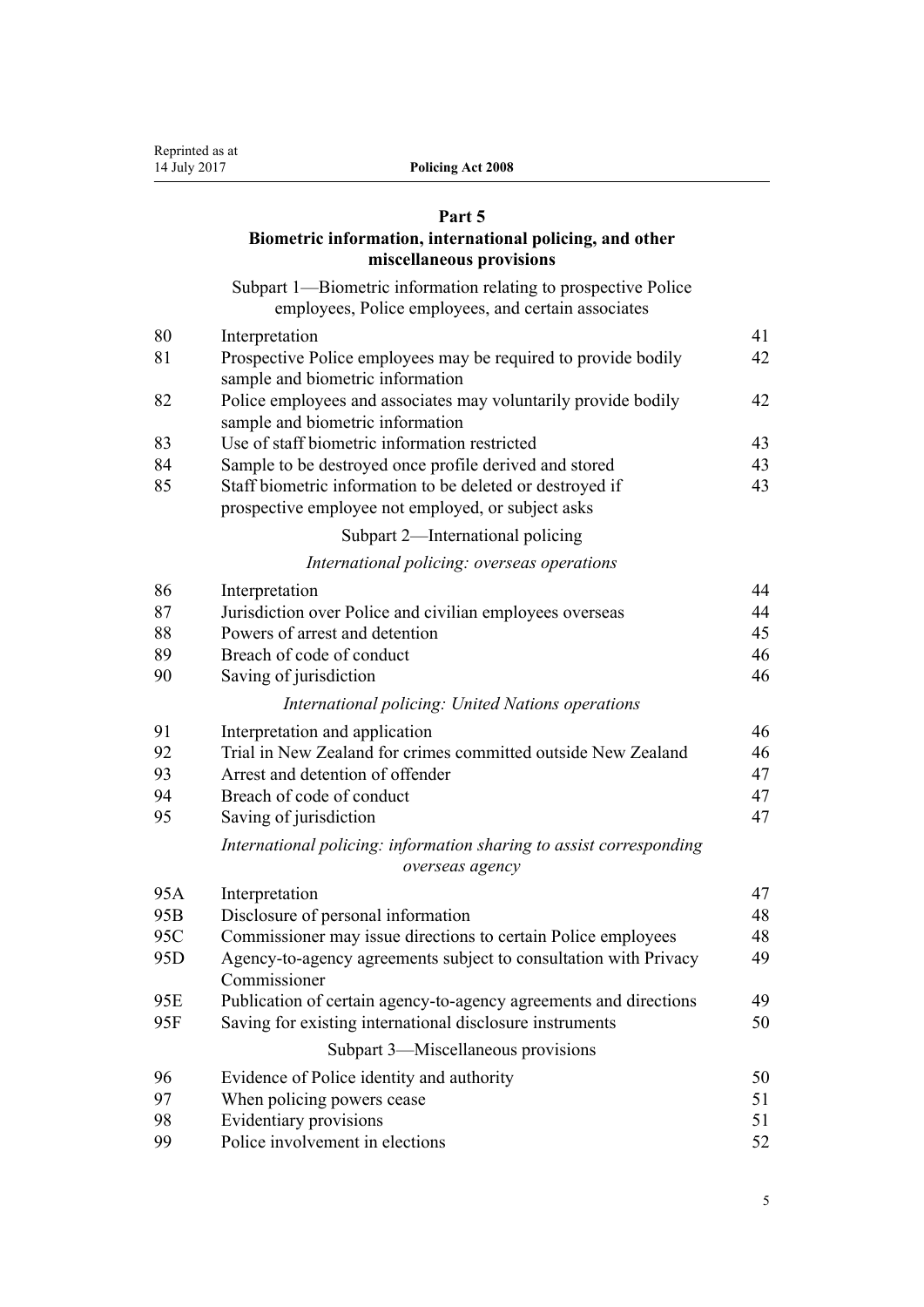|      |                 | <b>Policing Act 2008</b>                                                                                                                         | Reprinted as at<br>14 July 2017 |
|------|-----------------|--------------------------------------------------------------------------------------------------------------------------------------------------|---------------------------------|
| 100  |                 | Scope of review by State Services Commissioner                                                                                                   | 52                              |
| 101  | Annual report   |                                                                                                                                                  | 52                              |
| 102  | Regulations     |                                                                                                                                                  | 53                              |
| 102A |                 | Regulations relating to cost recovery                                                                                                            | 53                              |
|      |                 | Transitional and savings provisions                                                                                                              |                                 |
| 103  |                 | Disciplinary matters                                                                                                                             | 54                              |
| 104  |                 | Agreements under section 67 of Police Act 1958                                                                                                   | 54                              |
| 105  |                 | Collective agreements under section 75 of Police Act 1958                                                                                        | 54                              |
| 106  |                 | Individual employment agreements                                                                                                                 | 54                              |
| 107  |                 | Continuation of process for agreement underway under section 67<br>of Police Act 1958                                                            | 55                              |
| 108  |                 | Existing members of Police to be treated as Police employees                                                                                     | 55                              |
| 109  | <b>Act 1958</b> | Existing members of Police authorised under section $6(2)$ of Police                                                                             | 55                              |
| 110  |                 | Pensions in respect of death or disablement                                                                                                      | 55                              |
| 111  | Identity cards  |                                                                                                                                                  | 55                              |
| 112  |                 | Delegations by Commissioner                                                                                                                      | 56                              |
| 113  |                 | Appointments and authorisations by Commissioner under section<br>13 of Police Act 1958                                                           | 56                              |
| 114  |                 | Police crest and badge                                                                                                                           | 56                              |
| 115  |                 | Sitting members of local authorities [Repealed]                                                                                                  | 56                              |
|      |                 | Validation of constable's oaths                                                                                                                  |                                 |
| 115A |                 | Validation of constable's oaths                                                                                                                  | 57                              |
|      |                 | Terms relating to Police in other enactments                                                                                                     |                                 |
| 116  |                 | Terms relating to Police in other enactments                                                                                                     | 57                              |
| 117  |                 | References to constables in other enactments                                                                                                     | 58                              |
|      |                 | <b>Amendments to District Courts Act 1947</b>                                                                                                    |                                 |
|      |                 |                                                                                                                                                  |                                 |
| 118  |                 | Amendments to District Courts Act 1947                                                                                                           | 58                              |
|      |                 | Amendments to Employment Relations Act 2000                                                                                                      |                                 |
| 119  |                 | Amendments to Employment Relations Act 2000                                                                                                      | 58                              |
| 120  |                 | New sections 100F and 100G inserted                                                                                                              | 59                              |
|      | 100F            | Code of good faith for employment relationships in<br>relation to provision of services by New Zealand Police                                    | 59                              |
|      | 100G            | Amendments to or replacement of code of good faith for<br>employment relationships in relation to provision of<br>services by New Zealand Police | 59                              |
| 121  |                 | Schedule 1 amended                                                                                                                               | 59                              |
| 122  |                 | New Schedule 1C inserted                                                                                                                         | 60                              |
|      |                 | Amendment to Criminal Records (Clean Slate) Act 2004                                                                                             |                                 |
| 123  |                 | Amendment to Criminal Records (Clean Slate) Act 2004                                                                                             | 60                              |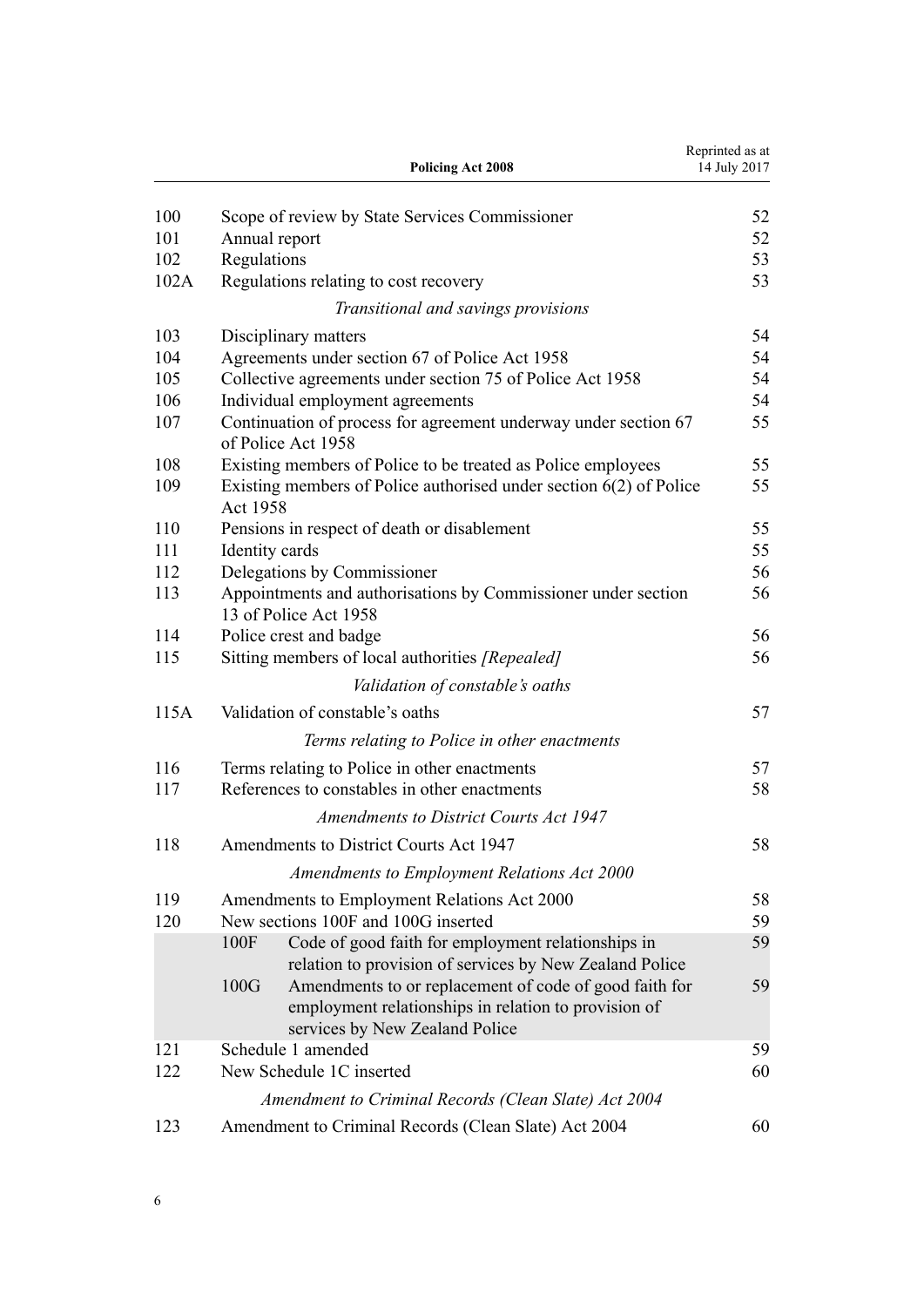<span id="page-6-0"></span>

| Reprinted as at<br>14 July 2017 | <b>Policing Act 2008</b>                                                                                 | s <sub>2</sub> |
|---------------------------------|----------------------------------------------------------------------------------------------------------|----------------|
|                                 | <b>Amendments to Land Transport Act 1998</b>                                                             |                |
| 124                             | Amendments to Land Transport Act 1998                                                                    | 60             |
|                                 | Amendment to State Sector Act 1988                                                                       |                |
| 125                             | Amendment to State Sector Act 1988                                                                       | 60             |
|                                 | Amendments to Summary Offences Act 1981                                                                  |                |
| 126<br>127<br>128               | Amendment to Summary Offences Act 1981<br>Interpretation<br>Resisting Police, prison, or traffic officer | 60<br>60<br>61 |
|                                 | Amendment to Hazardous Substances (Classes 1 to 5 Controls)<br>Regulations 2001                          |                |
| 129                             | Amendment to Hazardous Substances (Classes 1 to 5 Controls)<br>Regulations 2001                          | 61             |
|                                 | 9 <sub>B</sub><br>Exclusion for substances when used in policing                                         | 61             |
|                                 | Other enactments amended, repeals, and revocations                                                       |                |
| 130                             | Consequential amendments and repeals                                                                     | 61             |
|                                 | <b>Schedule 1</b><br><b>Policing roles</b>                                                               | 62             |
|                                 | <b>Schedule 2</b><br>Procedure for compulsory final offer arbitration for constables                     | 65             |
|                                 | <b>Schedule 3</b><br>New Schedule 1C in Employment Relations Act 2000                                    | 68             |
|                                 | <b>Schedule 4</b><br><b>Consequential amendments to other Acts</b>                                       | 74             |
|                                 | <b>Schedule 5</b><br><b>Consequential amendments to Regulations</b>                                      | 82             |
|                                 | <b>Schedule 6</b><br><b>Enactments repealed or revoked</b>                                               | 84             |

## **The Parliament of New Zealand enacts as follows:**

## **1 Title**

This Act is the Policing Act 2008.

#### **2 Commencement**

- (1) [Section 130\(2\)](#page-60-0) comes into force on the commencement of the Births, Deaths, Marriages, and Relationships Registration Amendment Act 2008.
- (2) The rest of this Act comes into force on 1 October 2008.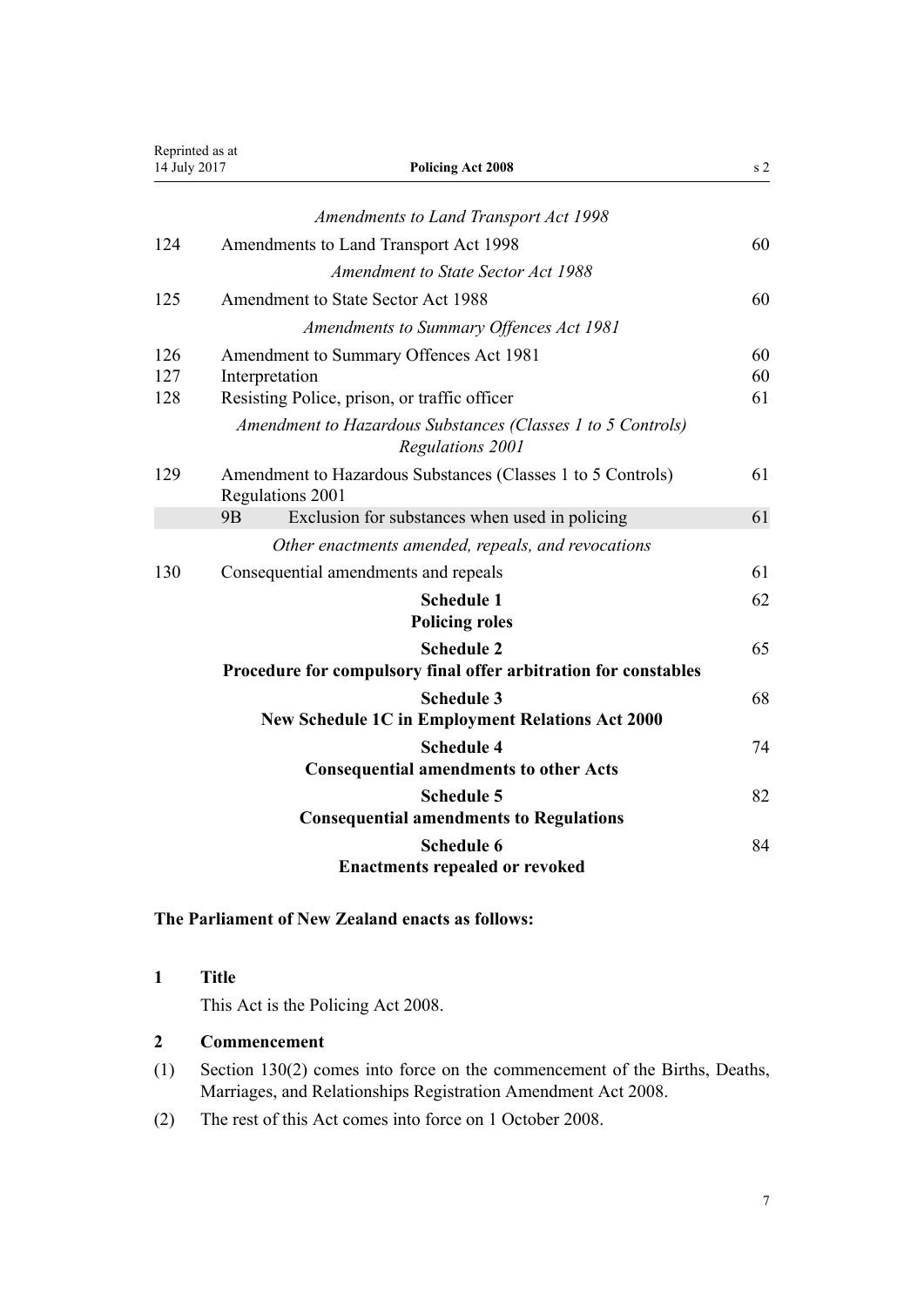## **Part 1**

## **Preliminary provisions**

## <span id="page-7-0"></span>**3 Purpose**

The purpose of this Act is to provide for policing services in New Zealand, and to state the functions and provide for the governance and administration of the New Zealand Police.

#### **4 Interpretation**

In this Act, unless the context otherwise requires,—

**authorised officer** means a Police employee authorised under [section 24](#page-15-0)

**Commissioner** means the Commissioner of Police holding office under [section](#page-11-0) [12](#page-11-0)

**confidential Police document** means any Police report, notice, circular, or other document in any form that—

- (a) contains information the disclosure of which would be likely to prejudice the maintenance of law, including the prevention, detection, and investigation of offences; and
- (b) is produced by any Police employee

**constable** means a Police employee who—

- (a) holds the office of constable (whether appointed as a constable under the [Police Act 1958](http://prd-lgnz-nlb.prd.pco.net.nz/pdflink.aspx?id=DLM321405) or this Act); and
- (b) includes a constable who holds any level of position within the New Zealand Police

**court process** means a summons, warrant, order, direction, or other process of a Court or judicial officer, or of a Registrar or Deputy Registrar of a Court

**criminal court process** means a court process issued through a Registrar of the High Court, or a Registrar of the District Court in its criminal jurisdiction

**Deputy Commissioner** means a Deputy Commissioner of Police holding office under [section 13](#page-11-0)

**general instructions** means general instructions issued by the Commissioner under [section 28](#page-16-0)

**health practitioner** means a person who is or is deemed to be registered with an authority as a practitioner of a particular health profession under the [Health](http://prd-lgnz-nlb.prd.pco.net.nz/pdflink.aspx?id=DLM203311) [Practitioners Competence Assurance Act 2003](http://prd-lgnz-nlb.prd.pco.net.nz/pdflink.aspx?id=DLM203311)

**Judge** means a Judge of any court

**judicial officer** means a Judge, Justice of the Peace, or Community Magistrate

**medical practitioner** means a health practitioner who is or is deemed to be registered with the Medical Council of New Zealand continued by [section](http://prd-lgnz-nlb.prd.pco.net.nz/pdflink.aspx?id=DLM204329)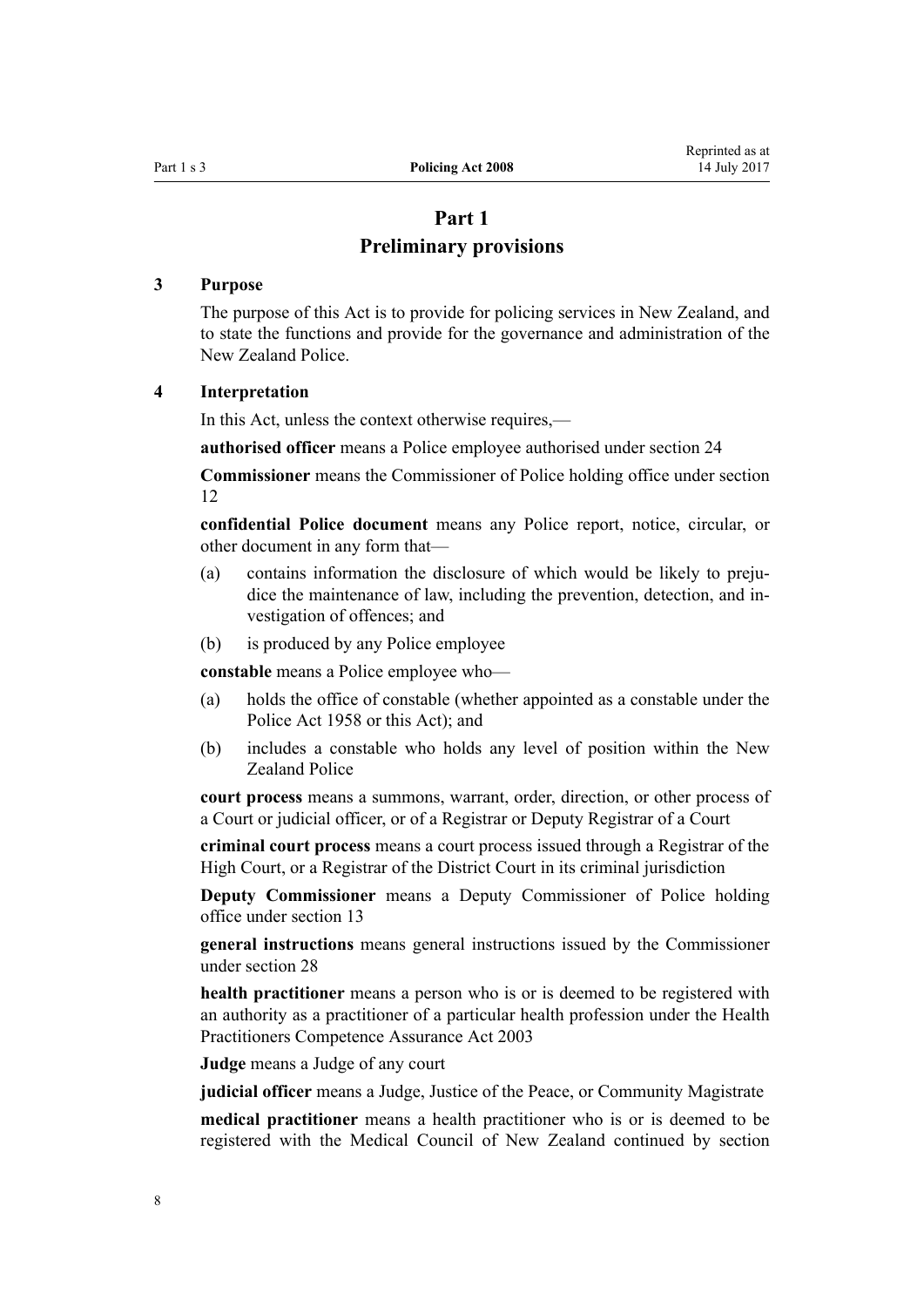[114\(1\)\(a\)](http://prd-lgnz-nlb.prd.pco.net.nz/pdflink.aspx?id=DLM204329) of the Health Practitioners Competence Assurance Act 2003 as a practitioner of the profession of medicine

**Minister** means the Minister of the Crown who, under the authority of a warrant or with the authority of the Prime Minister, is responsible for the administration of this Act

**Police** means the instrument of the Crown continued in existence by [section](#page-9-0) [7\(1\)](#page-9-0)

**Police article** means any crest, badge, emblem, design, logogram, or other distinguishing article used, worn, or carried by any Police employee while on duty and described in regulations made under this Act

**Police dog** means a dog that is—

- (a) undergoing or has successfully completed a course of instruction at the Police Dog Training Centre; and
- (b) being used for police duties

**Police dog handler** means a Police employee who is undergoing or has successfully completed a course of instruction at the Police Dog Training Centre that qualifies the employee to perform duties as a Police dog handler

**Police employee** means a person employed under [section 18](#page-13-0) and, except in [Part 4](#page-29-0), includes a person seconded to the Police

## **Police property**—

- (a) means property used by, or in the possession or under the control of, the Police (whether belonging to the Crown or not); and
- (b) includes a confidential Police document or copy of that document

**Police uniform** means distinctive clothing or equipment that—

- (a) is issued by the Commissioner to be worn by Police employees while on duty; and
- (b) has a colour scheme, pattern, or style that enables the person wearing it to be readily identifiable as a Police employee

## **policing**—

- (a) means the performance by the Police of any of its functions; and
- (b) includes the exercise by Police employees of powers that they have because they are constables or authorised officers (whether the powers are statutory or given by the common law)

**State services superannuation scheme** means any superannuation scheme to which Police employees may belong or are required to belong, being a superannuation scheme—

(a) established under [section 84A\(a\)](http://prd-lgnz-nlb.prd.pco.net.nz/pdflink.aspx?id=DLM130353) of the State Sector Act 1988 by the Commissioner; or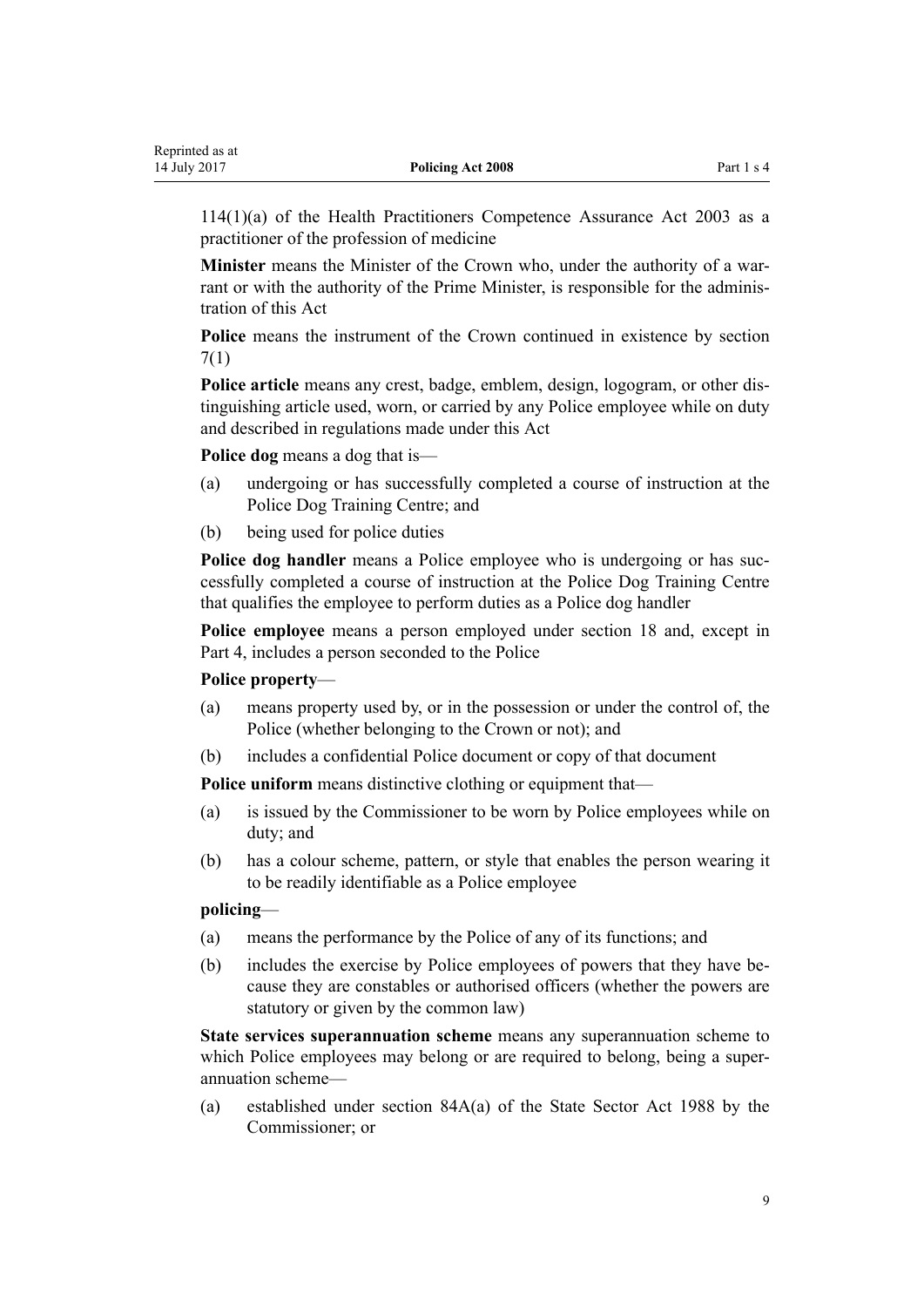<span id="page-9-0"></span>(b) arranged under [section 84A\(b\)](http://prd-lgnz-nlb.prd.pco.net.nz/pdflink.aspx?id=DLM130353) or (c) of the State Sector Act 1988 by the Commissioner

**supervisor** means, in relation to a Police employee,—

- (a) a Police employee who holds a supervisory position in relation to that Police employee; and
- (b) includes a Police employee who is nominated by a supervisor to be acting supervisor of that employee.

Section 4 **criminal court process**: amended, on 1 March 2017, by [section 261](http://prd-lgnz-nlb.prd.pco.net.nz/pdflink.aspx?id=DLM6942680) of the District Court Act 2016 (2016 No 49).

#### **5 Status of examples**

In this Act, an example is only illustrative of the provision it relates to and does not limit the provision.

## **6 Act binds the Crown**

This Act binds the Crown.

## **Part 2 Organisation and governance**

Subpart 1—New Zealand Police, principles, functions, and roles of others

## **7 New Zealand Police**

- (1) There continues to be an instrument of the Crown known as the New Zealand Police.
- (2) The New Zealand Police is the same organisation as that—
	- (a) established as the Police Force under the Police Force Act 1886; and
	- (b) continued in existence as the Police Force under the Police Force Act 1908, the Police Force Act 1913, and the Police Force Act 1947; and
	- (c) continued in existence as the New Zealand Police under the [Police Act](http://prd-lgnz-nlb.prd.pco.net.nz/pdflink.aspx?id=DLM321405) [1958](http://prd-lgnz-nlb.prd.pco.net.nz/pdflink.aspx?id=DLM321405); and
	- (d) existing immediately before the commencement of this Act.

## **8 Principles**

This Act is based on the following principles:

- (a) principled, effective, and efficient policing services are a cornerstone of a free and democratic society under the rule of law:
- (b) effective policing relies on a wide measure of public support and confidence: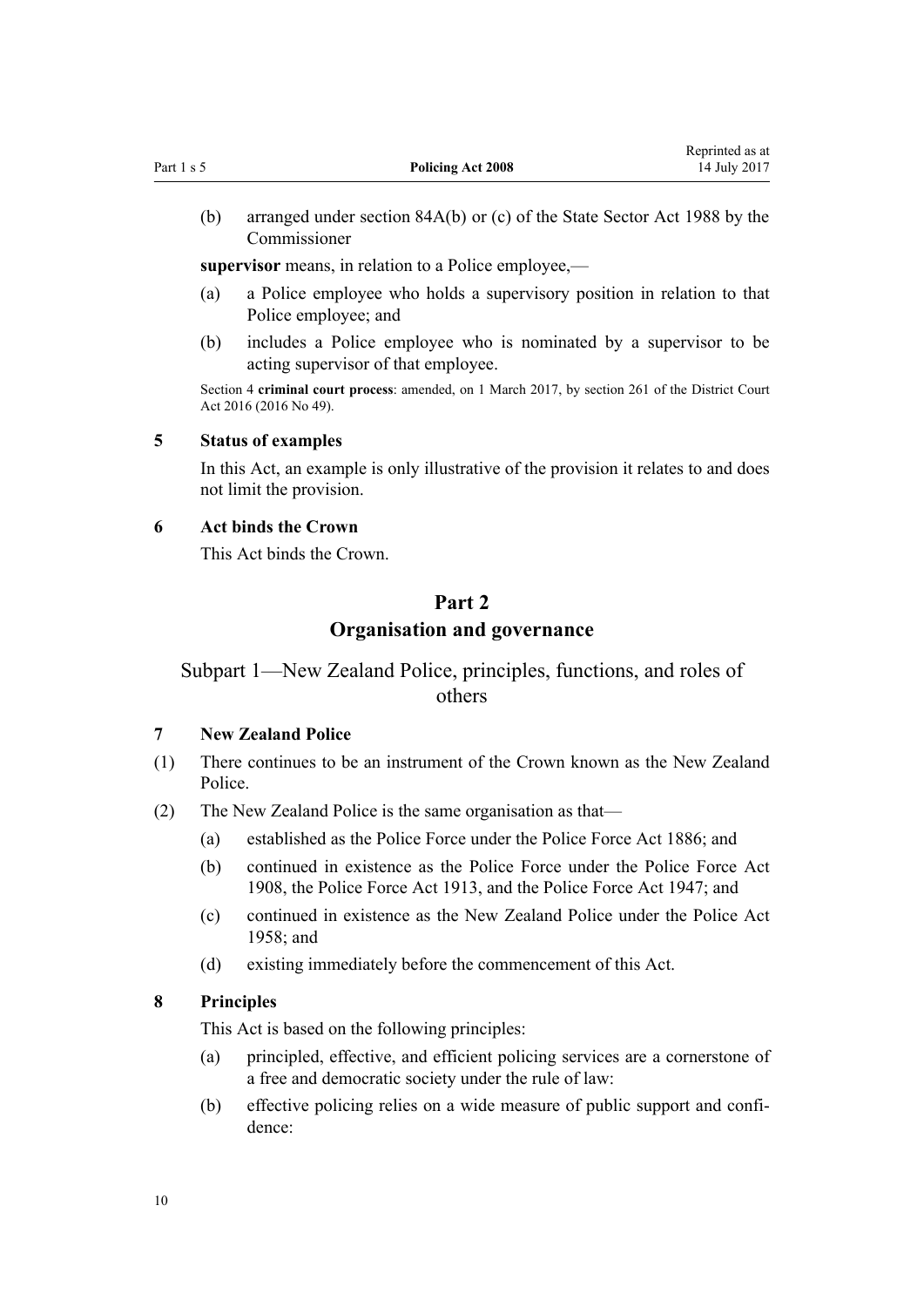- <span id="page-10-0"></span>(c) policing services are provided under a national framework but also have a local community focus:
- (d) policing services are provided in a manner that respects human rights:
- (e) policing services are provided independently and impartially:
- (f) in providing policing services every Police employee is required to act professionally, ethically, and with integrity.

#### **9 Functions of Police**

The functions of the Police include—

- (a) keeping the peace:
- (b) maintaining public safety:
- (c) law enforcement:
- (d) crime prevention:
- (e) community support and reassurance:
- (f) national security:
- (g) participation in policing activities outside New Zealand:
- (h) emergency management.

#### **10 Roles of others acknowledged**

- (1) It is acknowledged that important and valuable roles in the performance of the functions of the Police are played by—
	- (a) public agencies or bodies (for example, certain departments of State, and local authorities); and
	- (b) the holders of certain statutory offices (for example, Māori wardens); and
	- (c) parts of the private sector (for example, the private security industry).
- (2) It is also acknowledged that it is often appropriate, or necessary, for the Police to perform some of its functions in co-operation with individual citizens, or agencies or bodies other than the Police.

## **11 Effect of sections 8 to 10**

Nothing in [sections 8 to 10](#page-9-0)—

- (a) imposes particular duties on, or gives particular powers to, the Police, the Commissioner, any Police employee, or the Minister; or
- (b) affects the powers, functions, or duties of any agency other than the Police, or any person who is not the Commissioner, a Police employee, or the Minister.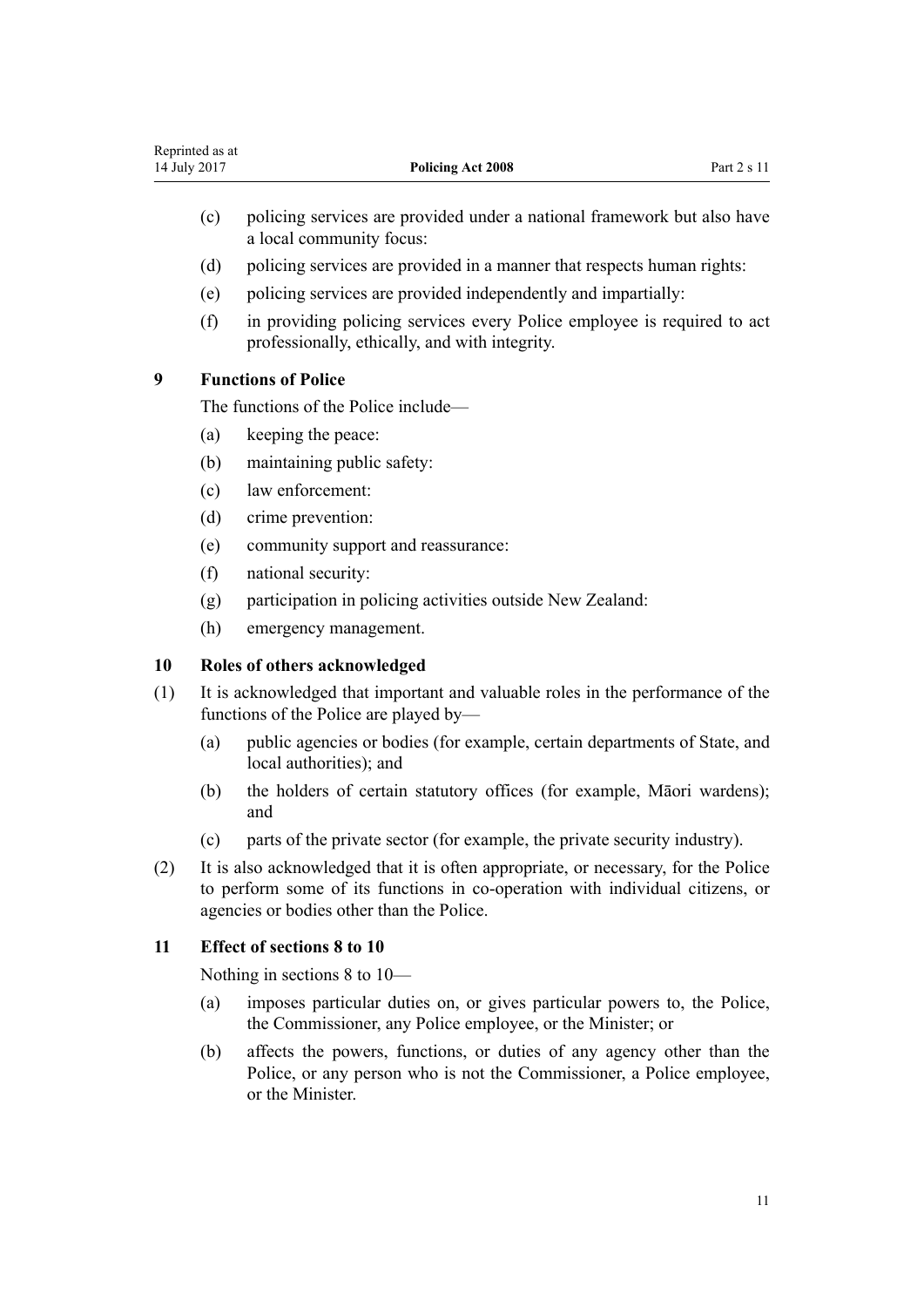#### <span id="page-11-0"></span>**12 Appointment of Commissioner**

- (1) The Governor-General may, on the recommendation of the Prime Minister, appoint a fit and proper person as the Commissioner of Police for a term not exceeding 5 years.
- (2) The Commissioner holds office at the pleasure of the Governor-General.
- (3) A person who holds office as a constable when appointed Commissioner continues to hold the office of constable while he or she is Commissioner. Compare: 1958 No 109 [s 3](http://prd-lgnz-nlb.prd.pco.net.nz/pdflink.aspx?id=DLM321494)

#### **13 Appointment of Deputy Commissioners**

- (1) The Governor-General may, on the recommendation of the Prime Minister, appoint 1 or more fit and proper people as Deputy Commissioners of Police for a term not exceeding 5 years.
- (2) A Deputy Commissioner holds office at the pleasure of the Governor-General.
- (3) A person who holds office as a constable when appointed a Deputy Commissioner continues to hold the office of constable while he or she is a Deputy Commissioner.

Compare: 1958 No 109 [s 4](http://prd-lgnz-nlb.prd.pco.net.nz/pdflink.aspx?id=DLM321700)

#### **14 Appointment process**

The State Services Commissioner—

- (a) is responsible for managing the process for the appointment of the Commissioner and any Deputy Commissioners:
- (b) must provide advice on nominations for Commissioner and any Deputy Commissioners to the Prime Minister and the Minister.

#### **15 Appointment of acting Commissioner**

- (1) In the event of the Commissioner's incapacity because of illness, absence, or any other cause,—
	- (a) the Governor-General may, on the recommendation of the Prime Minister, appoint an acting Commissioner for any specified period; and
	- (b) until that appointment, the longest serving Deputy Commissioner is deemed to be appointed acting Commissioner.
- (2) The acting Commissioner has all the powers, functions, duties, and responsibilities of the Commissioner.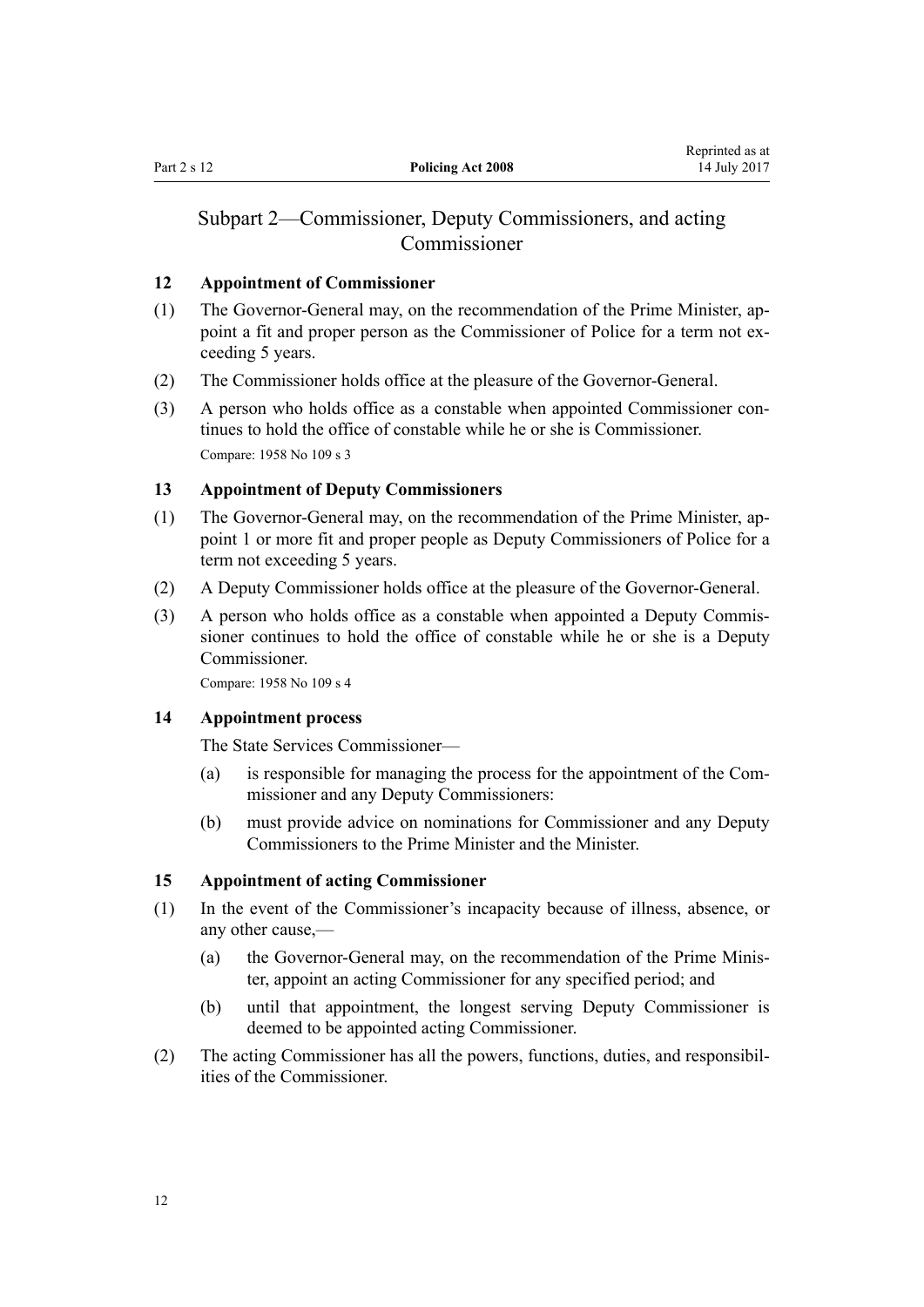<span id="page-12-0"></span>(3) No appointment under subsection (1), and no act by a person appointed under subsection (1), may be questioned on the ground that the occasion for the person's appointment had not arisen or had ceased.

Compare: 1958 No 109 [s 4\(5\), \(6\)](http://prd-lgnz-nlb.prd.pco.net.nz/pdflink.aspx?id=DLM321700)

## **16 Responsibilities and independence of Commissioner**

- (1) The Commissioner is responsible to the Minister for—
	- (a) carrying out the functions and duties of the Police; and
	- (b) the general conduct of the Police; and
	- (c) the effective, efficient, and economical management of the Police; and
	- (d) tendering advice to the Minister and other Ministers of the Crown; and
	- (e) giving effect to any lawful ministerial directions.
- (2) The Commissioner is not responsible to, and must act independently of, any Minister of the Crown (including any person acting on the instruction of a Minister of the Crown) regarding—
	- (a) the maintenance of order in relation to any individual or group of individuals; and
	- (b) the enforcement of the law in relation to any individual or group of individuals; and
	- (c) the investigation and prosecution of offences; and
	- (d) decisions about individual Police employees.

Compare: SR 1992/14 [r 3](http://prd-lgnz-nlb.prd.pco.net.nz/pdflink.aspx?id=DLM151158)

#### **17 Delegation of powers, functions, or duties of Commissioner**

- (1) The Commissioner may, as he or she thinks fit, delegate to any person any of his or her powers, functions, or duties under this Act or any other enactment.
- (2) A delegation under subsection (1)—
	- (a) may be made subject to any conditions or restrictions that the Commissioner thinks appropriate, including any factors that must be taken into account when the delegation is exercised:
	- (b) may be made generally or in any particular case:
	- (c) is revocable at will:
	- (d) does not prevent the Commissioner from exercising any power, or carrying out any function or duty:
	- (e) does not affect the responsibility of the Commissioner for the actions of any person acting under delegation.
- (3) A person who is delegated any powers, functions, or duties under subsection  $(1)$ —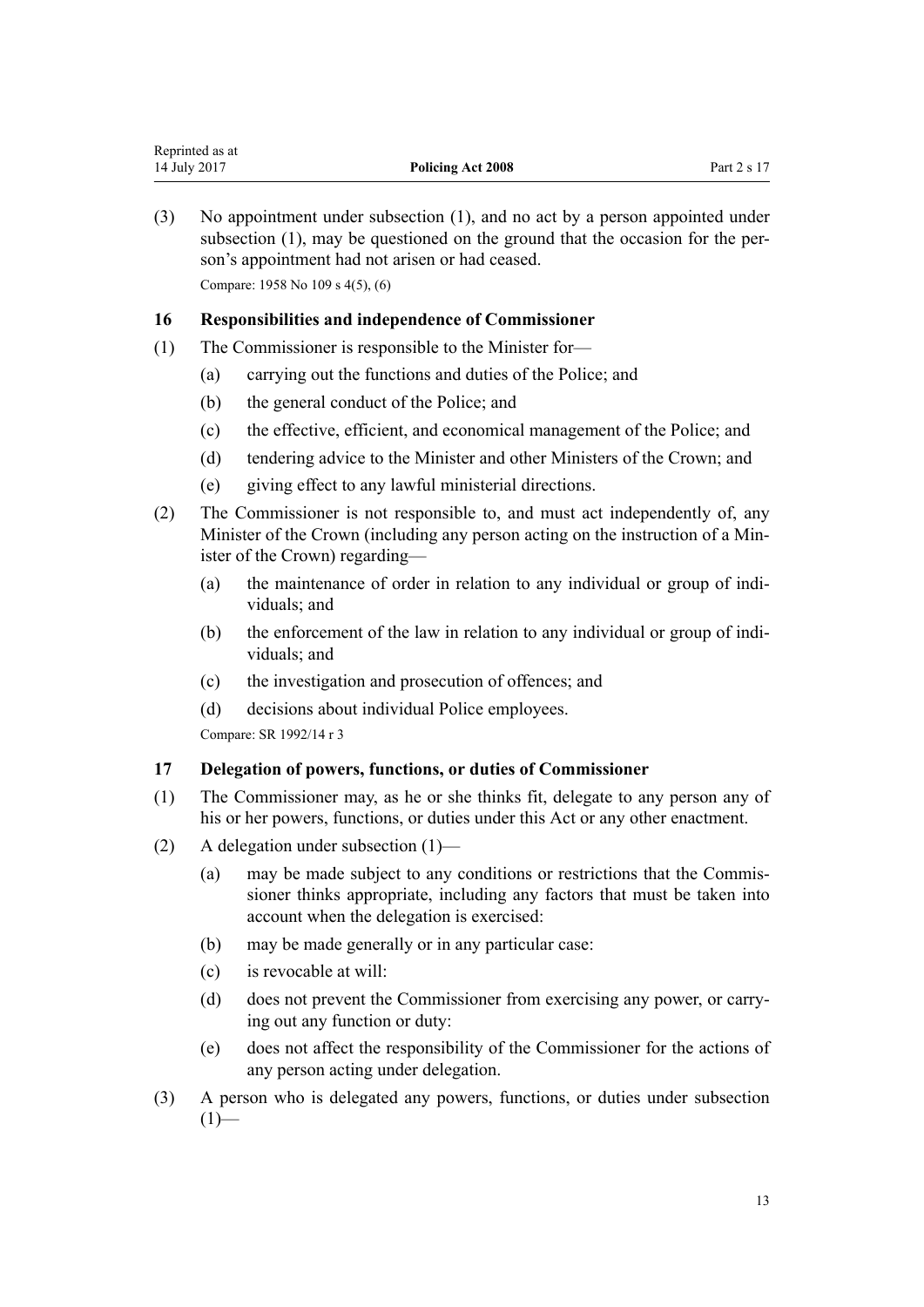<span id="page-13-0"></span>

|             |                          | Reprinted as at |
|-------------|--------------------------|-----------------|
| Part 2 s 18 | <b>Policing Act 2008</b> | 14 July 2017    |

- (a) may, with the prior written approval of the Commissioner, delegate those powers, functions, or duties to any other person:
- (b) may, subject to any conditions or restrictions, exercise those powers, functions, or duties in the same manner and with the same effect as if they had been conferred on that person directly by this Act and not by delegation.
- (4) Every person purporting to act under any delegation under subsection (1) is, in the absence of proof to the contrary, presumed to be acting in accordance with the terms of the delegation.

Compare: 1958 No 109 [ss 4\(4\)](http://prd-lgnz-nlb.prd.pco.net.nz/pdflink.aspx?id=DLM321700), [55A](http://prd-lgnz-nlb.prd.pco.net.nz/pdflink.aspx?id=DLM322248); 1988 No 20 [s 41](http://prd-lgnz-nlb.prd.pco.net.nz/pdflink.aspx?id=DLM129566)

## Subpart 3—Police employees

## *Appointment of Police employees*

#### **18 Commissioner may appoint Police employees**

- (1) The Commissioner may from time to time appoint the people that the Commissioner thinks necessary for the efficient exercise and performance of the powers, functions, and duties of the Police.
- (2) The power conferred by subsection (1) includes power to appoint people on an acting, temporary, or casual basis or for any period that the Commissioner and the employee agree.
- (3) The Commissioner may assign to a Police employee any level of position that the Commissioner considers appropriate.
- (4) Unless expressly provided to the contrary in this Act, the Commissioner has all of the rights, duties, and powers of an employer in respect of Police employees. Compare: 1958 No 109 [s 5\(1\), \(2\), \(4\), \(5\)](http://prd-lgnz-nlb.prd.pco.net.nz/pdflink.aspx?id=DLM321706)

## *Standards of behaviour for Police employees*

## **19 Undertaking by new Police employees**

- (1) A new Police employee, before beginning his or her duties, must give a solemn undertaking that he or she will faithfully and honestly perform his or her duties as a Police employee.
- (2) The undertaking—
	- (a) must be given before the employee's supervisor; and
	- (b) may be recorded in any manner that the Commissioner determines from time to time.

#### **20 Code of conduct**

(1) The Commissioner must prescribe a code of conduct for Police employees, stating the standards of behaviour expected from Police employees.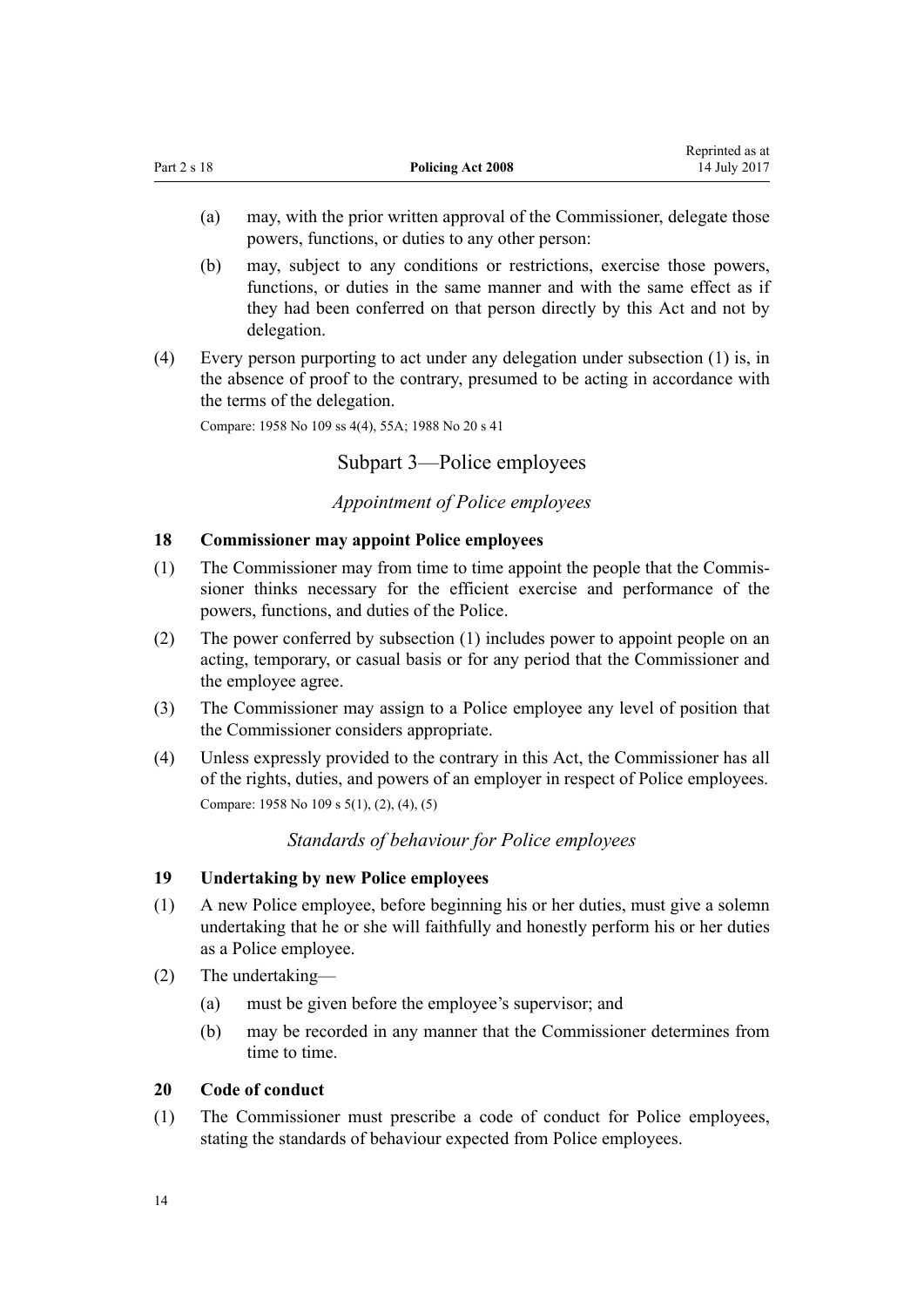| Reprinted as at |                   |             |
|-----------------|-------------------|-------------|
| 14 July 2017    | Policing Act 2008 | Part 2 s 23 |

(2) It is the duty of every Police employee to conduct himself or herself in accordance with the code of conduct.

#### **21 Form of, and communication of, code of conduct**

- (1) The code of conduct under [section 20](#page-13-0) may be issued as a general instruction or in any other manner or form.
- (2) Even if the code of conduct is not issued as a general instruction, [section 29](#page-17-0) applies to it with all necessary modifications.

## *Appointment of constables*

#### **22 Police employee becomes constable by taking constable's oath**

(1) A Police employee may become a constable only by taking the constable's oath, in either of the following forms, before the Commissioner or a person authorised by the Commissioner to administer the constable's oath:

#### "*English form*

<span id="page-14-0"></span>Representative as a series of the series of the series of the series of the series of the series of the series of the series of the series of the series of the series of the series of the series of the series of the series

"I, [*name*], swear that I will faithfully and diligently serve Her (*or* His) Majesty [*specify the name of the reigning Sovereign*], Queen (*or* King) of New Zealand, her (*or* his) heirs and successors, without favour or affection, malice or ill-will. While a constable I will, to the best of my power, keep the peace and prevent offences against the peace, and will, to the best of my skill and knowledge, perform all the duties of the office of constable according to law. So help me God.

## *"Māori form*

"Tēnei au, a [*ingoa*], e kī taurangi nei, ka rato pirihonga, urupū hoki ahau i Te Arikinui, a [*tohua te ingoa o te Arikinui kei runga i te torona*], Kuini (Kīngi *rānei*) o Niu Tīreni, me ōna uri whakaheke, i roto i te kore tautoko, kore aroha rānei, kore mahi kino, kore whakaaro kino rānei. I ahau e pirihimana ana ka pōkaikaha ahau ki te hohou i te rongo me te kaupare atu i ngā mahi kotikoti i te rongo, ā, i roto i ōku tino pūkenga me ōku mōhio, ka whakatutuki i ngā mahi kua whakaritea hei mahi mā te pirihimana e ai ki te ture. Nō reira, āwhina mai i ahau e te Atua."

- (2) Before administering the constable's oath under this section, the Commissioner or person authorised by the Commissioner to administer the oath must be satisfied that the Police employee is—
	- (a) adequately trained to exercise the powers of a constable; and
	- (b) capable of exercising the powers of a constable.

Compare: 1958 No 109 [s 37\(1\)](http://prd-lgnz-nlb.prd.pco.net.nz/pdflink.aspx?id=DLM322090)

### **23 Further provisions relating to constables**

(1) Nothing in [section 18\(4\)](#page-13-0) limits or affects the powers and duties conferred or imposed on the office of constable by common law or any enactment.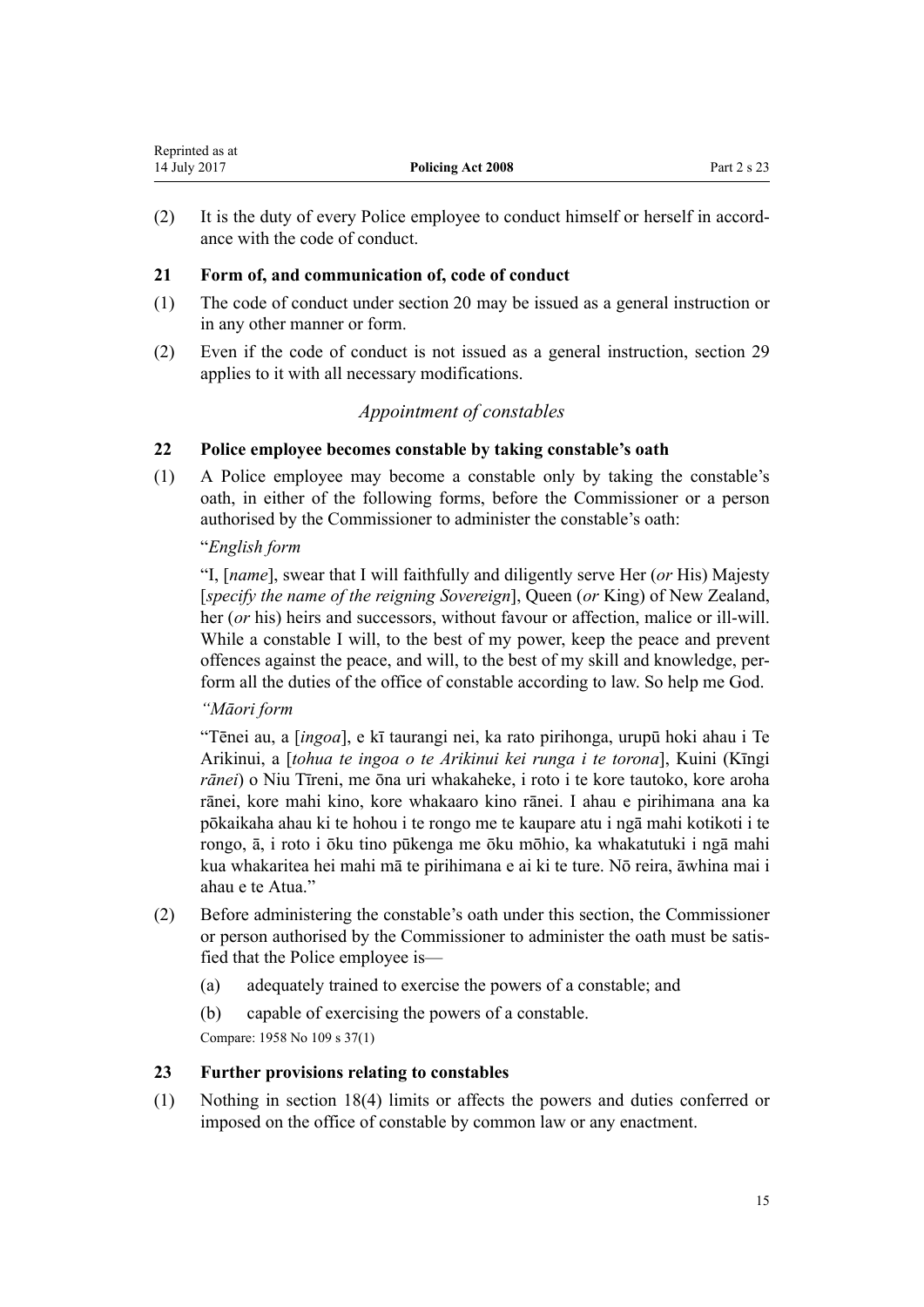<span id="page-15-0"></span>

| Part 2 s 24 | <b>Policing Act 2008</b> | wephinted as a<br>14 July 2017 |
|-------------|--------------------------|--------------------------------|
|             |                          |                                |

Reprinted as at

- (2) The Commissioner and a constable may agree that the constable will cease to hold the office of constable.
- (3) Subsection (2) does not limit the circumstances in which a constable may cease to hold the office of constable.
- (4) If a person ceases to hold the office of constable, that does not, of itself, mean that the person is no longer a Police employee.
- (5) A person ceases to hold the office of constable if for any reason the person ceases to be a Police employee.

Compare: 1958 No 109 [s 5\(1\), \(3\), \(6\)](http://prd-lgnz-nlb.prd.pco.net.nz/pdflink.aspx?id=DLM321706)

#### *Authorised officers*

#### **24 Authorised officers**

- (1) The Commissioner may, by warrant, authorise a Police employee in either or both of the following ways:
	- (a) authorise the employee to exercise any particular power of a constable under any enactment other than this Act, except the power to arrest or search any person:
	- (b) authorise the employee to perform 1 or more particular policing roles set out in [Schedule 1](#page-61-0).
- (2) Before authorising a Police employee under subsection (1), the Commissioner must be satisfied that the person is—
	- (a) adequately trained to exercise the power to be conferred or the role to be performed, or both, as the case may be; and
	- (b) capable of exercising that power or carrying out the role, or both, as the case may be.
- (3) The Commissioner may at any time, by written notice to a person authorised under subsection (1), withdraw the authorisation by withdrawing the warrant. Compare: 1958 No 109 [s 6\(2\)](http://prd-lgnz-nlb.prd.pco.net.nz/pdflink.aspx?id=DLM321712)

### **25 Powers conferred on Police employee authorised to perform policing role**

A Police employee authorised under section 24(1)(b) to perform a policing role has the powers specified in [Schedule 1](#page-61-0) in relation to that role.

#### **26 Provisions relating to powers conferred on authorised officers**

If an authorised officer is, under section  $24(1)(a)$  or under section 25 and [Schedule 1](#page-61-0), given the powers of a constable to do a particular thing, the authorised officer is deemed to be a constable when doing that thing for the purpose of—

(a) any ancillary or incidental powers that a constable would have under any enactment or rule of law: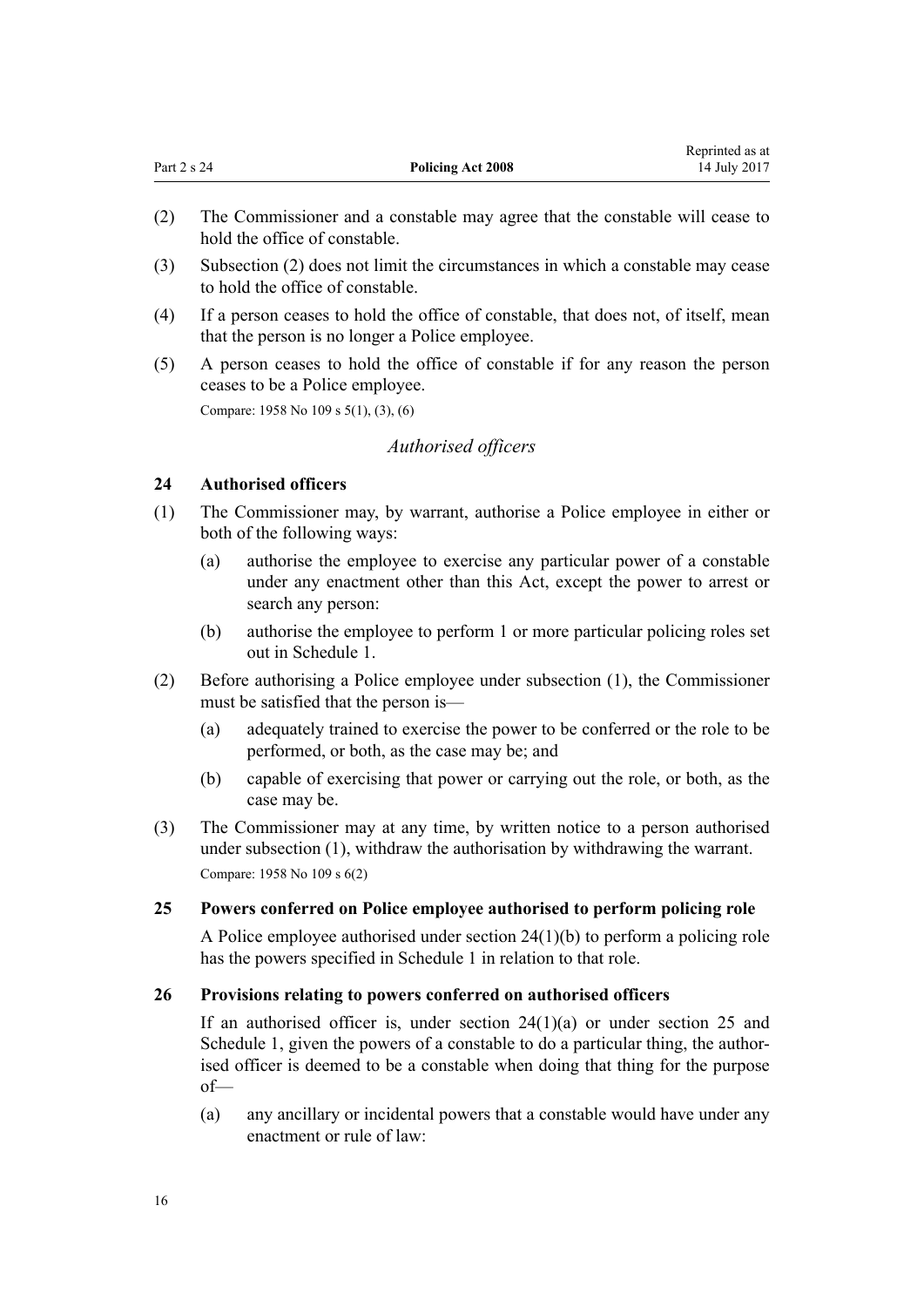<span id="page-16-0"></span>

| Reprinted as at |                          |             |
|-----------------|--------------------------|-------------|
| 14 July 2017    | <b>Policing Act 2008</b> | Part 2 s 28 |

- (b) any requirements under any enactment or rule of law that would apply in relation to the doing of that thing by a constable:
- (c) any protections from liability that a constable would have under any enactment or rule of law.

#### **27 Power to amend Schedule 1 by Order in Council**

- (1) The Governor-General may by Order in Council on the recommendation of the Minister, amend [Schedule 1](#page-61-0) to—
	- (a) add to, omit from, or otherwise amend any power specified in relation to any particular policing role:
	- (b) add a new policing role and specify powers in relation to it:
	- (c) omit a specified policing role.
- (2) An Order in Council made under this section is a legislative instrument and a disallowable instrument for the purposes of the [Legislation Act 2012](http://prd-lgnz-nlb.prd.pco.net.nz/pdflink.aspx?id=DLM2997643) and must be presented to the House of Representatives under [section 41](http://prd-lgnz-nlb.prd.pco.net.nz/pdflink.aspx?id=DLM2998573) of that Act.
- (3) *[Repealed]*
- (4) *[Repealed]*

Section 27(2): replaced, on 5 August 2013, by [section 77\(3\)](http://prd-lgnz-nlb.prd.pco.net.nz/pdflink.aspx?id=DLM2998633) of the Legislation Act 2012 (2012) No 119).

Section 27(3): repealed, on 1 January 2016, by [section 14](http://prd-lgnz-nlb.prd.pco.net.nz/pdflink.aspx?id=DLM6681248) of the Legislation (Confirmable Instruments) Amendment Act 2015 (2015 No 120).

Section 27(4): repealed, on 1 January 2016, by [section 14](http://prd-lgnz-nlb.prd.pco.net.nz/pdflink.aspx?id=DLM6681248) of the Legislation (Confirmable Instruments) Amendment Act 2015 (2015 No 120).

#### **27A Orders are confirmable instruments**

The explanatory note of an Order in Council made under section 27(1) must indicate that—

- (a) it is a confirmable instrument under [section 47B](http://prd-lgnz-nlb.prd.pco.net.nz/pdflink.aspx?id=DLM6705124) of the Legislation Act 2012; and
- (b) it is revoked at a time stated in the note, unless earlier confirmed by an Act of Parliament; and
- (c) the stated time is the applicable deadline under section  $47C(1)(a)$  or (b) of that Act.

Section 27A: inserted, on 1 January 2016, by [section 14](http://prd-lgnz-nlb.prd.pco.net.nz/pdflink.aspx?id=DLM6681248) of the Legislation (Confirmable Instruments) Amendment Act 2015 (2015 No 120).

## Subpart 4—General instructions

#### **28 General instructions**

- (1) The Commissioner may issue general instructions for Police employees.
- (2) A general instruction has no effect to the extent that it is inconsistent with this Act or any regulations made under it.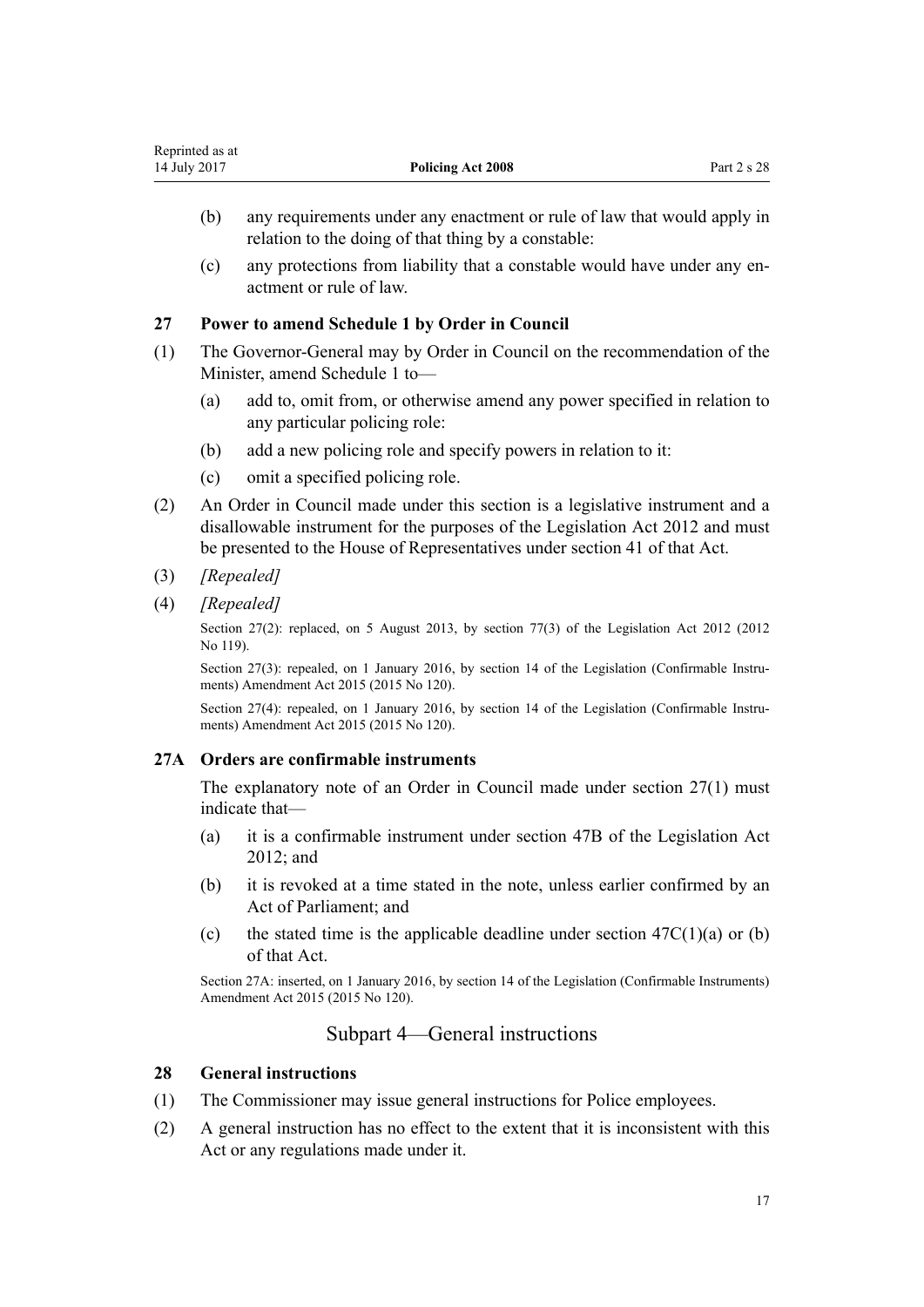- <span id="page-17-0"></span>(3) A general instruction remains in force until cancelled by the Commissioner.
- (4) If there is any inconsistency between general instructions and the provisions of any manual or circular issued under the Commissioner's authority, or any local order, the general instructions prevail.

Compare: 1958 No 109 [s 30\(1\), \(1A\), \(2\)](http://prd-lgnz-nlb.prd.pco.net.nz/pdflink.aspx?id=DLM322040)

#### **29 Communication of general instructions**

- (1) The Commissioner must take reasonable steps to ensure that all general instructions are communicated to all Police employees.
- (2) A general instruction is taken to have been communicated to a Police employee when the instruction has been—
	- (a) published in a magazine that is published under the authority of the Commissioner and distributed to all Police employees; or
	- (b) brought to the personal notice of a Police employee.
- (3) Any communication referred to in subsection (2)(a) or (b) may be made in 1 or more of the following ways:
	- (a) electronic communication (for example, by electronic mail):
	- (b) in non-electronic form (for example, by distributing the publication in a paper-based format):
	- (c) by distribution by any other form of technology that allows the dissemination of the material in question to Police employees.

Compare: 1958 No 109 [s 30\(3\), \(4\)](http://prd-lgnz-nlb.prd.pco.net.nz/pdflink.aspx?id=DLM322040)

## Subpart 5—Command and control of Police

#### **30 Command and control**

- (1) Every Police employee must obey and be guided by—
	- (a) general instructions; and
	- (b) the Commissioner's circulars; and
	- (c) any applicable local orders.
- (2) Every Police employee must obey the lawful commands of a supervisor.
- (3) In the absence of a supervisor, the supervisor's authority and responsibility devolves on—
	- (a) the Police employee available who is next in level of position; and
	- (b) in the case of equality, the longest serving Police employee.
- (4) No Police employee may, when exercising any power or carrying out any function or duty, act under the direction, command, or control of—
	- (a) a Minister of the Crown; or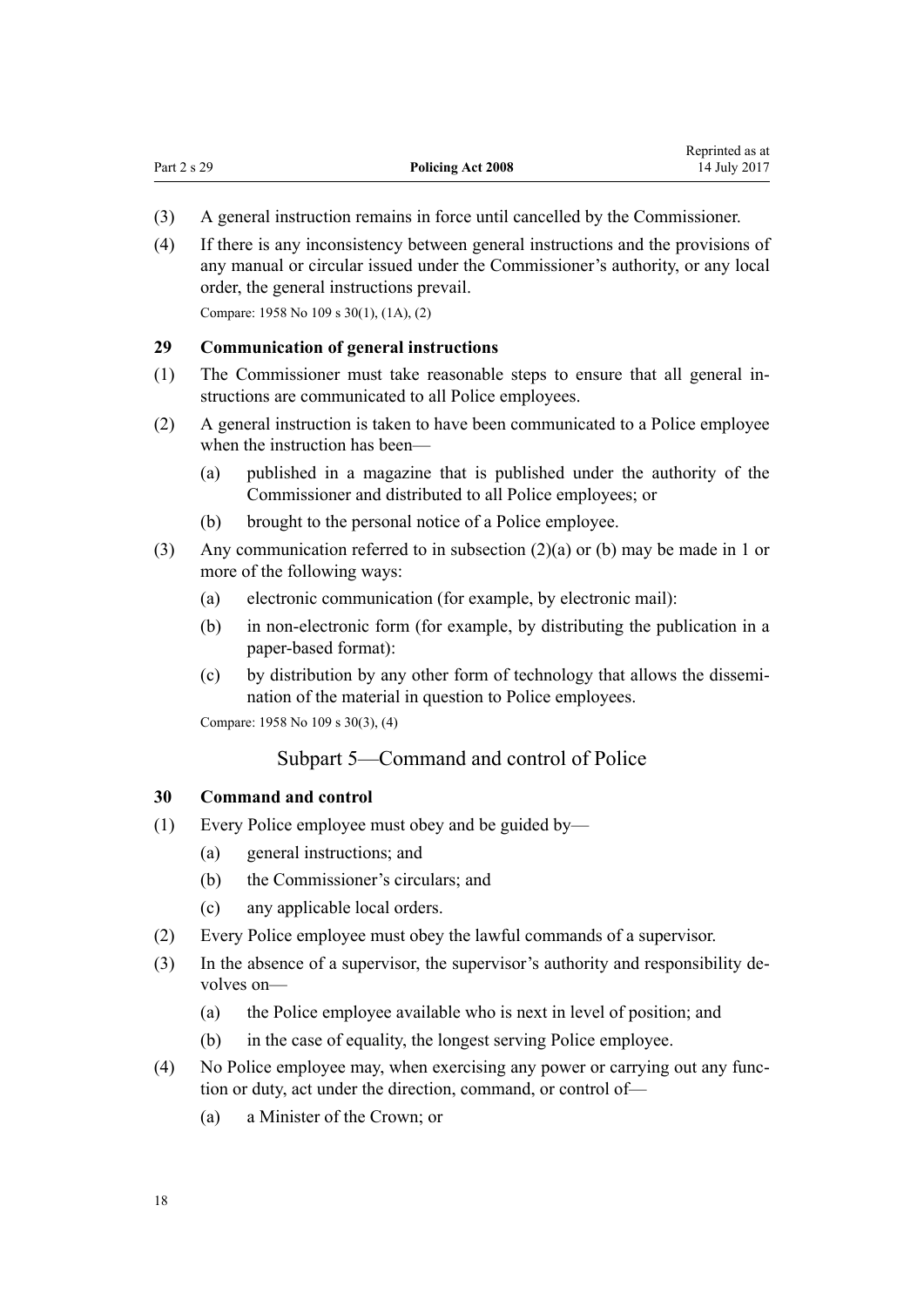<span id="page-18-0"></span>

| Reprinted as at |                          |             |
|-----------------|--------------------------|-------------|
| 14 July 2017    | <b>Policing Act 2008</b> | Part 3 s 32 |

- (b) a person who is not authorised by or under this Act or any other enactment or rule of law to direct, command, or control the actions of a Police employee.
- (5) Subsection (4) does not apply to a Police employee outside New Zealand who—
	- (a) is part of an overseas operation within the meaning of [section 86;](#page-43-0) or
	- (b) is an employee within the meaning of [section 91](#page-45-0).

Compare: SR 1992/14 [r 5](http://prd-lgnz-nlb.prd.pco.net.nz/pdflink.aspx?id=DLM151161)

#### **31 Commissioner may take charge of policing operation**

- (1) The Commissioner may at any time take charge of, or appoint a Police employee to take charge of, a policing operation.
- (2) The Commissioner may relieve a Police employee in charge of a policing operation if the Commissioner considers it necessary for the effective and efficient exercise of the powers, functions, and duties of the Police.
- (3) In this section, **policing operation** means a specific policing activity that is not of permanent duration.

## **Part 3**

## **Powers, operations, and offences**

## *Identification of people detained by Police*

#### **32 Identifying particulars of person in custody**

- (1) The purpose of this section is to enable the Police to obtain information that may be used now or in the future by the Police for any lawful purpose.
- (2) For the purpose of this section, a constable may take the identifying particulars of a person who is in the lawful custody of the Police if that person is detained for committing an offence and is—
	- (a) at a Police station; or
	- (b) at any other place being used for Police purposes.
- (3) A constable—
	- (a) must take the person's identifying particulars in a manner that is reasonable in the circumstances; and
	- (b) may only use reasonable force that may be necessary to secure the person's identifying particulars.
- (4) A person who, after being cautioned, fails to comply with a direction of a constable exercising his or her powers under this section—
	- (a) commits an offence; and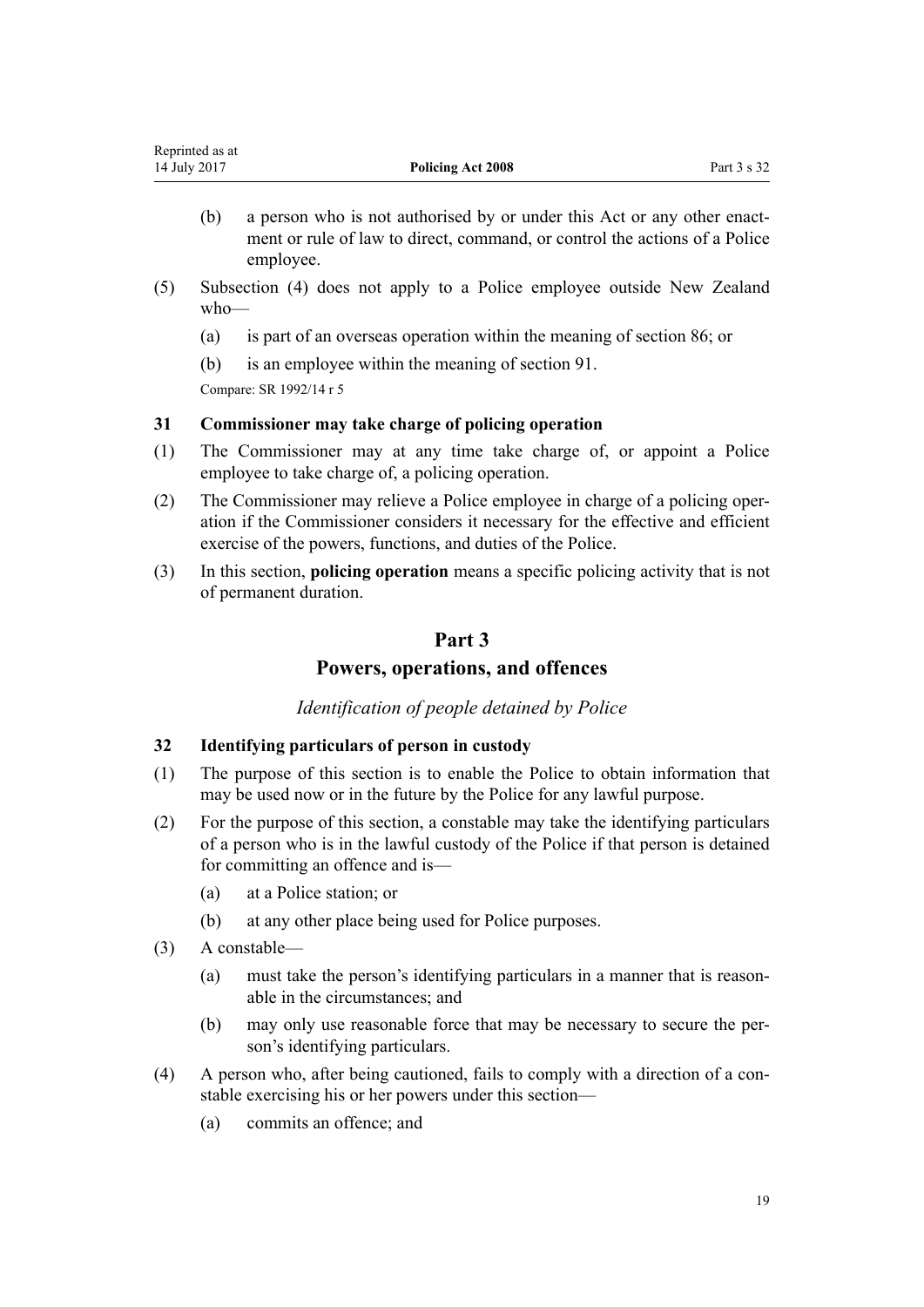|                          | <i>iveprinted as at</i> |
|--------------------------|-------------------------|
| <b>Policing Act 2008</b> | 14 July 2017            |

Reprinted as at

- (b) is liable on conviction to imprisonment for a term not exceeding 6 months, to a fine not exceeding \$5,000, or to both.
- (5) In this section and section 33,—

<span id="page-19-0"></span>Part 3 s 33 **Policing Act 2008**

**identifying particulars** means, in relation to a person, any or all of the following:

- (a) the person's biographical details (for example, the person's name, address, and date of birth):
- (b) the person's photograph or visual image:
- (c) impressions of the person's fingerprints, palm-prints, or footprints

**place** includes any land, building, premises, or vehicle.

Compare: 1958 No 109 [s 57\(1\), \(2\)](http://prd-lgnz-nlb.prd.pco.net.nz/pdflink.aspx?id=DLM322258)

Section 32(4)(b): amended, on 1 July 2013, by [section 413](http://prd-lgnz-nlb.prd.pco.net.nz/pdflink.aspx?id=DLM3360714) of the Criminal Procedure Act 2011 (2011 No 81).

#### **33 Identifying particulars for summons**

- (1) The purpose of this section is to enable the Police to obtain information that may be used now or in the future by the Police for any lawful purpose.
- (2) For the purpose of this section, a constable who has good cause to suspect a person of committing an offence and who intends to bring proceedings against the person in respect of that offence by way of summons, may detain that person at any place—
	- (a) in order to take the person's identifying particulars; and
	- (b) only for the period necessary to take the person's identifying particulars.
- (3) A constable—
	- (a) must take the person's identifying particulars in a manner that is reasonable in the circumstances; and
	- (b) may only use reasonable force that may be necessary to secure the person's identifying particulars.
- (4) A person who, after being cautioned, fails to comply with a direction of a constable exercising his or her powers under this section—
	- (a) commits an offence; and
	- (b) is liable on conviction to imprisonment for a term not exceeding 6 months, to a fine not exceeding \$5,000, or to both.

Compare: 1958 No 109 [s 44E](http://prd-lgnz-nlb.prd.pco.net.nz/pdflink.aspx?id=DLM322231)

Section 33(4)(b): amended, on 1 July 2013, by [section 413](http://prd-lgnz-nlb.prd.pco.net.nz/pdflink.aspx?id=DLM3360714) of the Criminal Procedure Act 2011 (2011) No 81).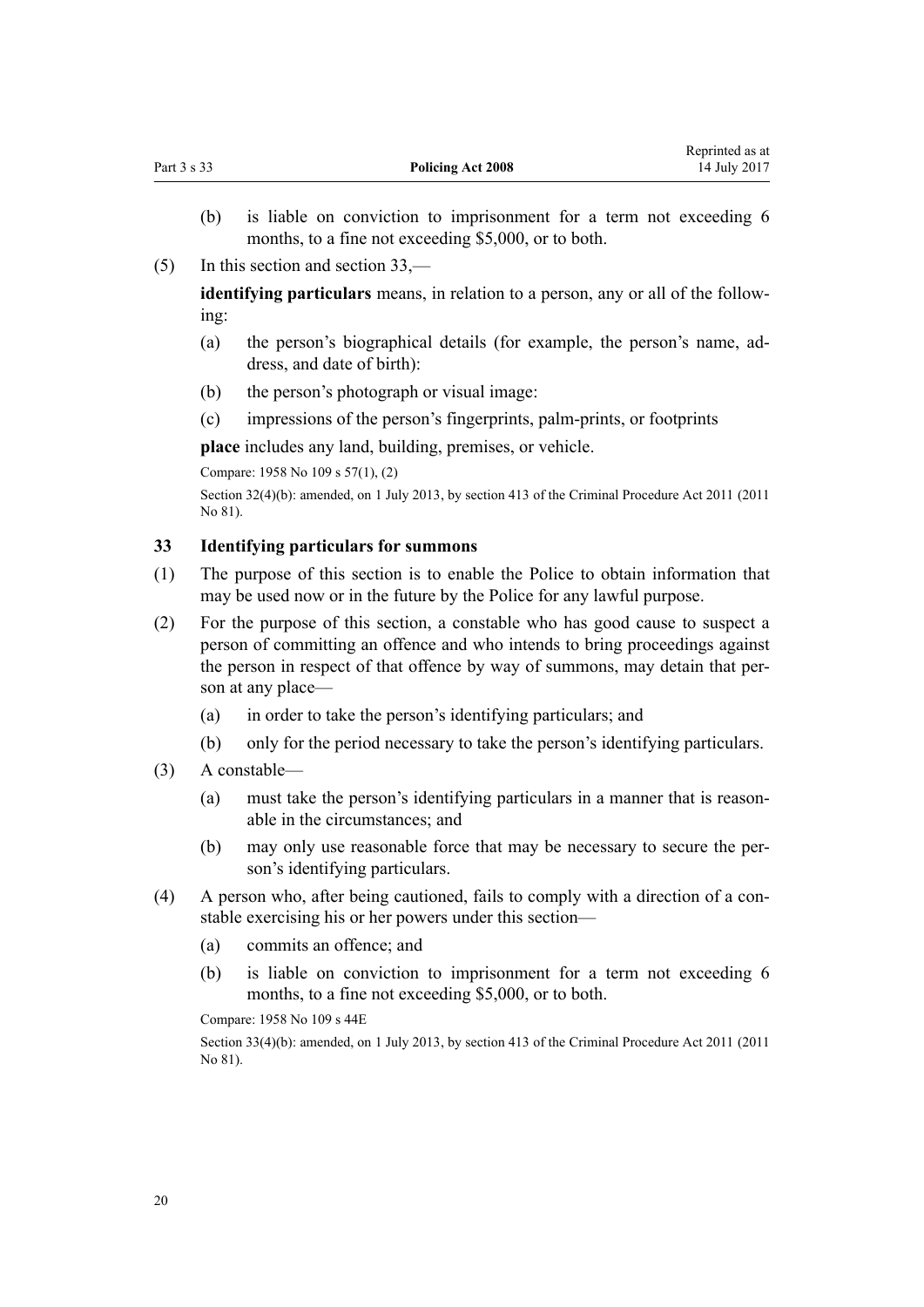#### <span id="page-20-0"></span>**34 Storage, etc, on Police information recording system of identifying particulars**

- (1) The identifying particulars of a person that are obtained under [section 32](#page-18-0) or [33](#page-19-0) may be entered, recorded, and stored on a Police information recording system.
- (2) But photographs or visual images of a person, and impressions of a person's fingerprints, palm-prints, or footprints, that are obtained under [section 32](#page-18-0) or [33](#page-19-0) must be destroyed as soon as practicable after—
	- (a) a decision is made not to commence criminal prosecution proceedings against the person in respect of the offence for which the particulars were taken; or
	- (b) criminal prosecution proceedings that are commenced against the person in respect of the offence for which the particulars were taken are completed with an outcome (for example, an acquittal) that is not an outcome (specified in section 34A) that authorises continued storage.
- (3) In this section and section 34A,—

**criminal prosecution proceedings** against a person in respect of the offence for which particulars were taken, means proceedings—

- (a) commenced against the person in respect of that offence or offences including that offence under the [Criminal Procedure Act 2011](http://prd-lgnz-nlb.prd.pco.net.nz/pdflink.aspx?id=DLM3359902) (alone or, if the person is a child or a young person as defined in [section 2\(1\)](http://prd-lgnz-nlb.prd.pco.net.nz/pdflink.aspx?id=DLM147094) of the Oranga Tamariki Act 1989, in conjunction with that Act); and
- (b) some or all of which (for example, any pre-trial proceedings) are heard or determined, at first instance, in the District Court, the High Court, or the Youth Court, or a combination of those courts

**the offence for which the particulars were taken** includes (without limitation) an offence that arose from the same event or series of events as, and that replaces, that offence.

Compare: 1958 No 109 [s 57\(3\)](http://prd-lgnz-nlb.prd.pco.net.nz/pdflink.aspx?id=DLM322258)

Section 34: substituted, on 30 August 2011 (applying at all times from 1 October 2008), by [section 6](http://prd-lgnz-nlb.prd.pco.net.nz/pdflink.aspx?id=DLM3937722) of the Policing (Storage of Youth Identifying Particulars) Amendment Act 2011 (2011 No 65).

Section 34(3) **criminal prosecution proceedings** paragraph (a): amended, on 14 July 2017, by [sec](http://prd-lgnz-nlb.prd.pco.net.nz/pdflink.aspx?id=DLM7287401)[tion 149](http://prd-lgnz-nlb.prd.pco.net.nz/pdflink.aspx?id=DLM7287401) of the Children, Young Persons, and Their Families (Oranga Tamariki) Legislation Act 2017 (2017 No 31).

Section 34(3) **criminal prosecution proceedings** paragraph (a): amended, on 1 July 2013, by [section](http://prd-lgnz-nlb.prd.pco.net.nz/pdflink.aspx?id=DLM3360714) [413](http://prd-lgnz-nlb.prd.pco.net.nz/pdflink.aspx?id=DLM3360714) of the Criminal Procedure Act 2011 (2011 No 81).

Section 34(3) **criminal prosecution proceedings** paragraph (b): amended, on 1 March 2017, by [sec](http://prd-lgnz-nlb.prd.pco.net.nz/pdflink.aspx?id=DLM6942680)[tion 261](http://prd-lgnz-nlb.prd.pco.net.nz/pdflink.aspx?id=DLM6942680) of the District Court Act 2016 (2016 No 49).

Section 34(3) **criminal prosecution proceedings** paragraph (b): amended, on 1 July 2013, by [section](http://prd-lgnz-nlb.prd.pco.net.nz/pdflink.aspx?id=DLM3360714) [413](http://prd-lgnz-nlb.prd.pco.net.nz/pdflink.aspx?id=DLM3360714) of the Criminal Procedure Act 2011 (2011 No 81).

## **34A Outcomes authorising continued storage of certain particulars**

The outcomes mentioned in section 34(2)(b) are as follows: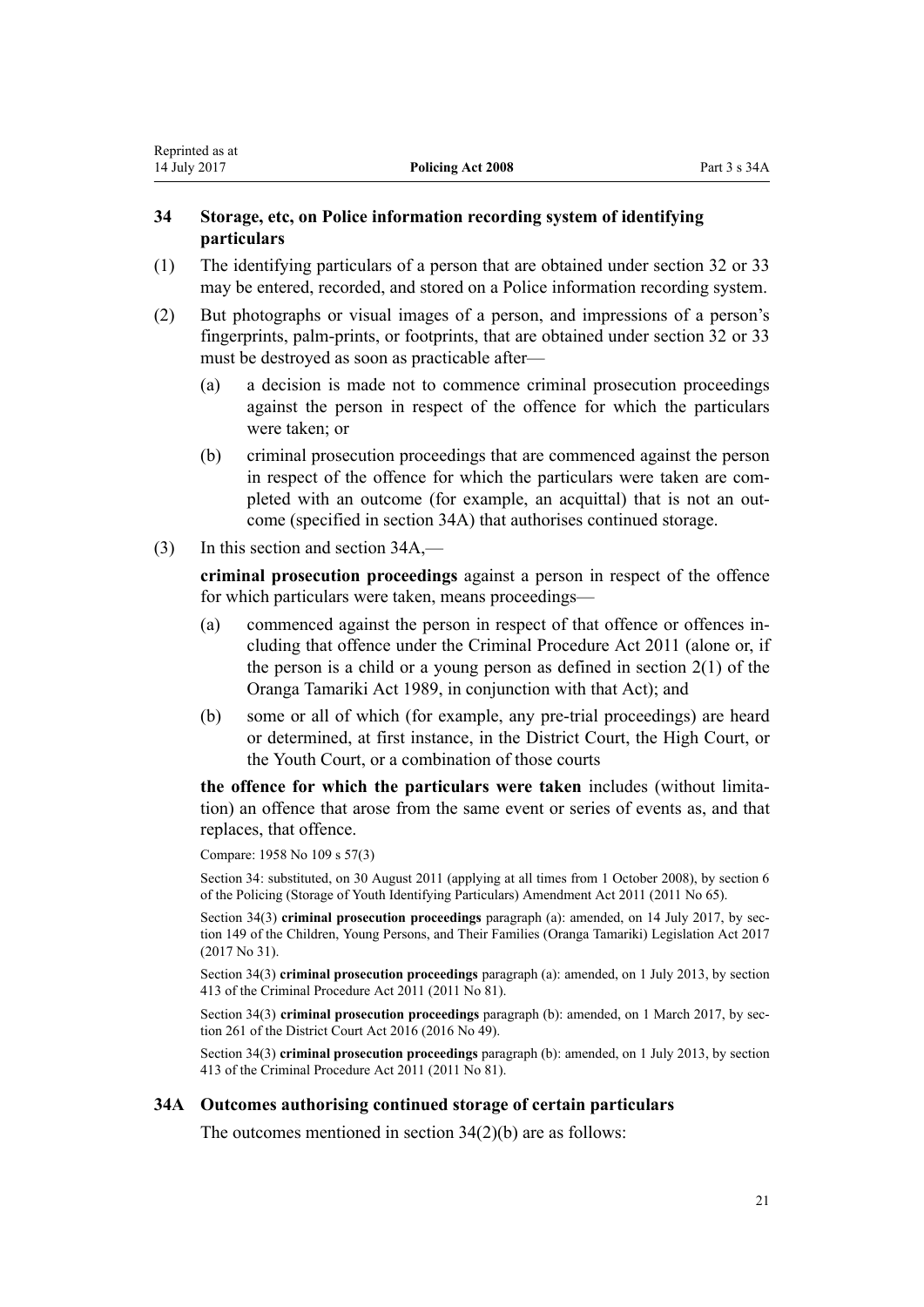<span id="page-21-0"></span>

|             |                          | Reprinted as at |
|-------------|--------------------------|-----------------|
| Part 3 s 35 | <b>Policing Act 2008</b> | 14 July 2017    |
|             |                          |                 |

- (a) the person admits to, and completes a programme of diversion (being a programme conducted by the Police) for, the offence for which the particulars were taken:
- (b) the person is convicted of the offence for which the particulars were taken (for example, by virtue of the District Court or the High Court entering a conviction, or the Youth Court entering a conviction and making an order under [section 283\(o\)](http://prd-lgnz-nlb.prd.pco.net.nz/pdflink.aspx?id=DLM153436) of the Oranga Tamariki Act 1989):
- (c) the Youth Court makes an order under any of paragraphs (a) to (n) of [section 283](http://prd-lgnz-nlb.prd.pco.net.nz/pdflink.aspx?id=DLM153436) of the Oranga Tamariki Act 1989 in respect of the person and the offence for which the particulars were taken:
- (d) the person is discharged under [section 106](http://prd-lgnz-nlb.prd.pco.net.nz/pdflink.aspx?id=DLM136807) of the Sentencing Act 2002 in respect of the offence for which the particulars were taken.

Section 34A: inserted, on 30 August 2011 (applying at all times from 1 October 2008), by [section 6](http://prd-lgnz-nlb.prd.pco.net.nz/pdflink.aspx?id=DLM3937722) of the Policing (Storage of Youth Identifying Particulars) Amendment Act 2011 (2011 No 65).

Section 34A(b): amended, on 14 July 2017, by [section 149](http://prd-lgnz-nlb.prd.pco.net.nz/pdflink.aspx?id=DLM7287401) of the Children, Young Persons, and Their Families (Oranga Tamariki) Legislation Act 2017 (2017 No 31).

Section 34A(b): amended, on 1 March 2017, by [section 261](http://prd-lgnz-nlb.prd.pco.net.nz/pdflink.aspx?id=DLM6942680) of the District Court Act 2016 (2016 No 49).

Section 34A(c): amended, on 14 July 2017, by [section 149](http://prd-lgnz-nlb.prd.pco.net.nz/pdflink.aspx?id=DLM7287401) of the Children, Young Persons, and Their Families (Oranga Tamariki) Legislation Act 2017 (2017 No 31).

## *Other Police powers*

#### **35 Temporary closing of roads**

- (1) A constable may temporarily close to traffic any road, or part of a road, leading to or from or in the vicinity of a place, if the constable has reasonable cause to believe that—
	- (a) public disorder exists or is imminent at or near that place; or
	- (b) danger to a member of the public exists or may reasonably be expected at or near that place; or
	- (c) an offence punishable by 10 or more years' imprisonment has been committed or discovered at or near that place.
- (2) In this section,—

**road** has the meaning given in [section 315\(1\)](http://prd-lgnz-nlb.prd.pco.net.nz/pdflink.aspx?id=DLM420326) of the Local Government Act 1974 except that it includes—

- (a) a motorway within the meaning of [section 2](http://prd-lgnz-nlb.prd.pco.net.nz/pdflink.aspx?id=DLM173374) of the Transit New Zealand Act 1989; and
- (b) a private road within the meaning of [section 315\(1\)](http://prd-lgnz-nlb.prd.pco.net.nz/pdflink.aspx?id=DLM420326) of the Local Government Act 1974; and
- (c) a private way within the meaning of [section 315\(1\)](http://prd-lgnz-nlb.prd.pco.net.nz/pdflink.aspx?id=DLM420326) of the Local Government Act 1974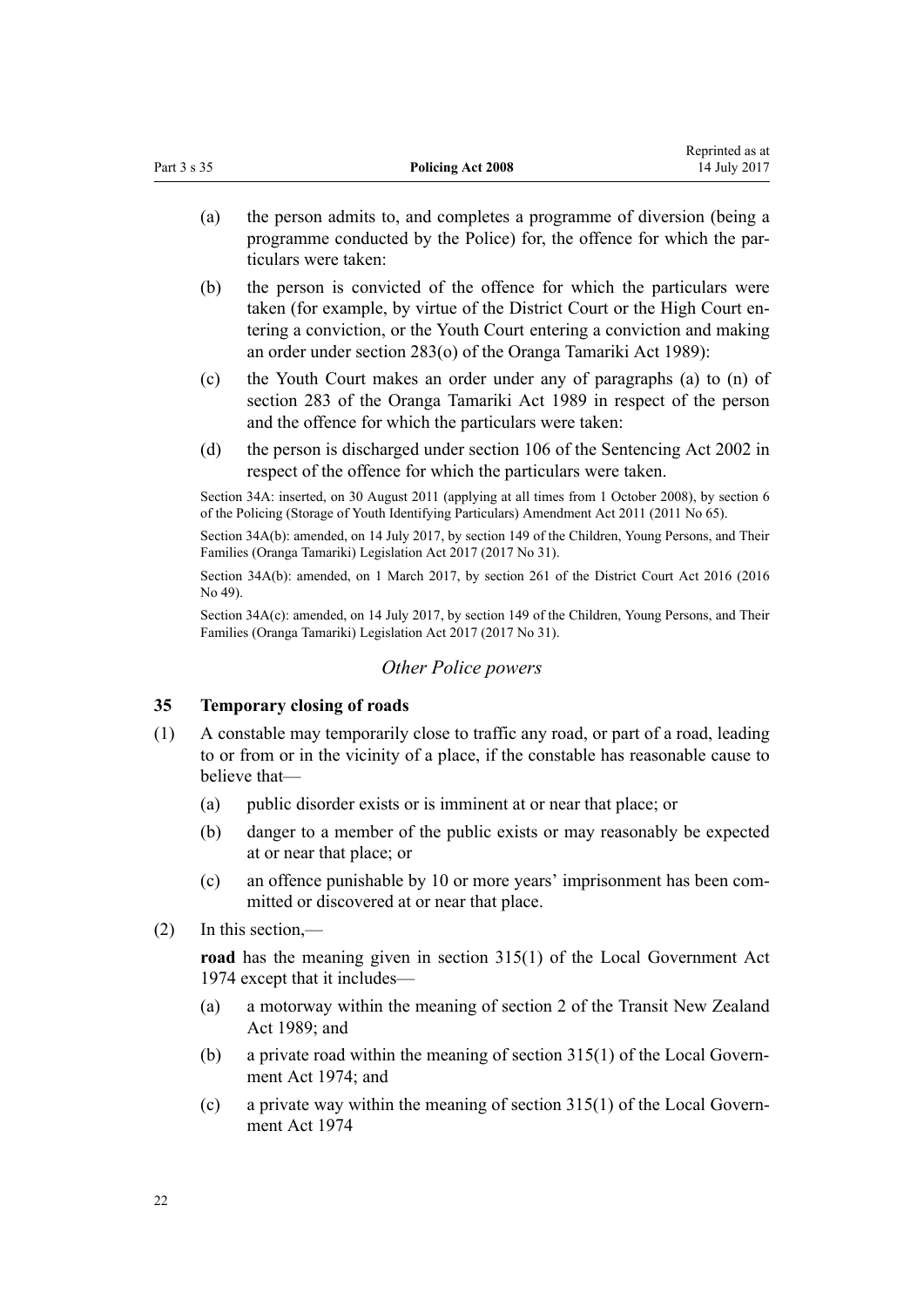<span id="page-22-0"></span>**temporarily** means for a period that is reasonably necessary in the circumstances

**traffic** means all or any specified type of traffic (including pedestrian traffic).

Compare: 1974 No 66 [s 342A](http://prd-lgnz-nlb.prd.pco.net.nz/pdflink.aspx?id=DLM420611)

Section 35(1)(c): replaced, on 1 July 2013, by [section 413](http://prd-lgnz-nlb.prd.pco.net.nz/pdflink.aspx?id=DLM3360714) of the Criminal Procedure Act 2011 (2011) No 81).

#### **36 Care and protection of intoxicated people**

- (1) A constable who finds a person intoxicated in a public place, or intoxicated while trespassing on private property, may detain and take the person into custody if—
	- (a) the constable reasonably believes that the person is—
		- (i) incapable of protecting himself or herself from physical harm; or
		- (ii) likely to cause physical harm to another person; or
		- (iii) likely to cause significant damage to any property; and
	- (b) the constable is satisfied it is not reasonably practicable to provide for the person's care and protection by—
		- (i) taking the person to his or her place of residence; or
		- (ii) taking the person to a temporary shelter.
- (2) A person detained under subsection (1)—
	- (a) must be released as soon as the person ceases to be intoxicated:
	- (b) must not be detained longer than 12 hours after the person is first detained, unless a health practitioner recommends that the person be further detained for a period not exceeding 12 hours.
- (3) A health practitioner must not recommend the further detention of a person detained under subsection (1) unless the health practitioner satisfies himself or herself that—
	- (a) the person remains intoxicated and is incapable of protecting himself or herself from physical harm; and
	- (b) the person does not have health needs that may require medical attention; and
	- (c) it is not reasonably practicable to provide for the person's continuing care and protection by—
		- (i) taking the person to his or her place of residence; or
		- (ii) taking the person to a temporary shelter.
- (4) In this section,—

**intoxicated** means observably affected by alcohol, other drugs, or substances to such a degree that speech, balance, co-ordination, or behaviour is clearly impaired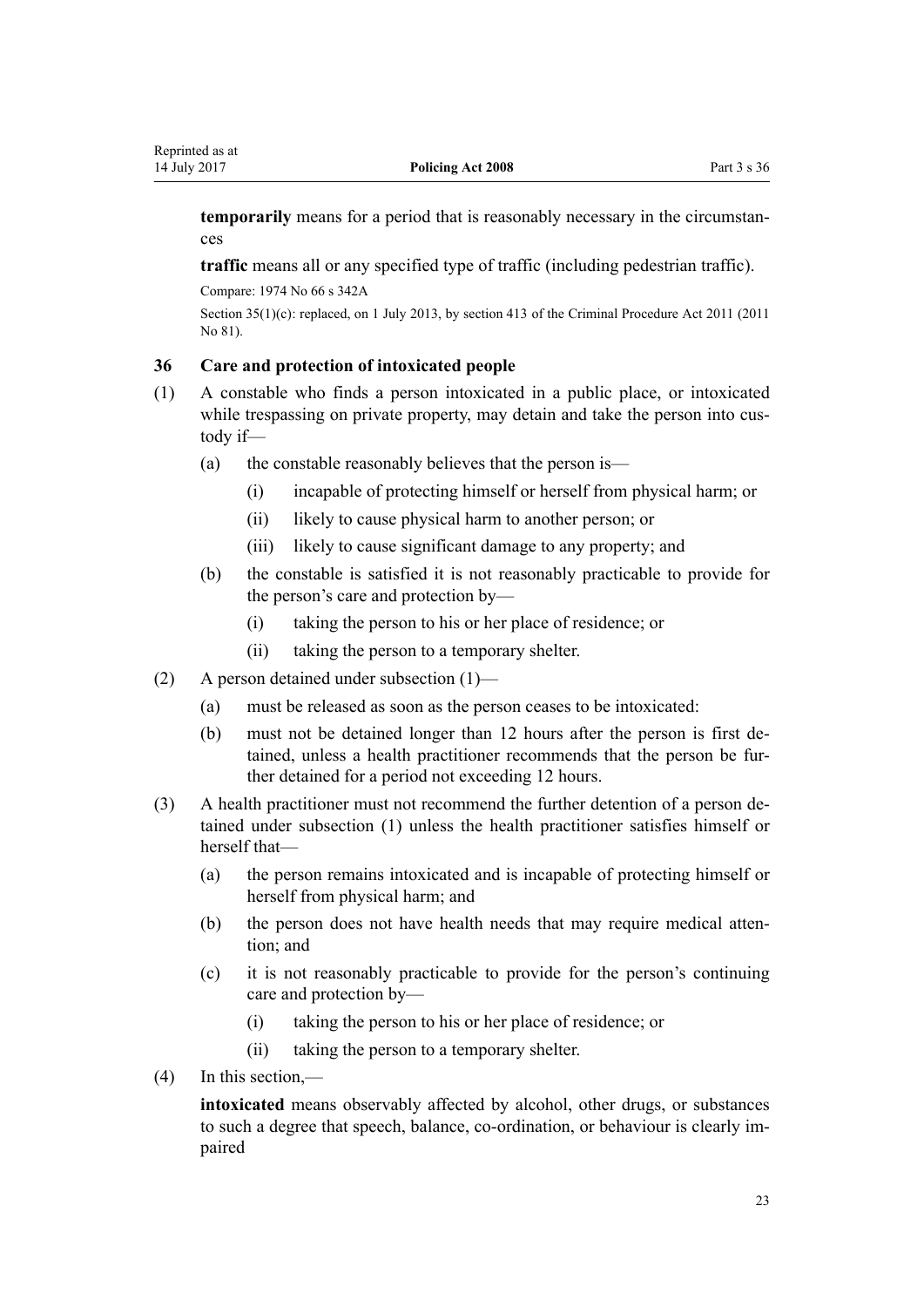<span id="page-23-0"></span>**temporary shelter** means a place (other than a place operated by the Police) that is capable of providing for the care and protection of an intoxicated person.

(5) [Section 31](http://prd-lgnz-nlb.prd.pco.net.nz/pdflink.aspx?id=DLM328246) of the Crimes Act 1961 applies in respect of the power to detain and take a person into custody under this section as if the power were a power of arrest.

Compare: 1966 No 97 [ss 37A](http://prd-lgnz-nlb.prd.pco.net.nz/pdflink.aspx?id=DLM380504), [38;](http://prd-lgnz-nlb.prd.pco.net.nz/pdflink.aspx?id=DLM380508) 1992 No 46 [s 122A](http://prd-lgnz-nlb.prd.pco.net.nz/pdflink.aspx?id=DLM264220)

*Searches of people in custody*

#### **37 General searches of people in custody**

#### *[Repealed]*

Section 37: repealed, on 1 October 2012, by [section 336\(2\)](http://prd-lgnz-nlb.prd.pco.net.nz/pdflink.aspx?id=DLM2137147) of the Search and Surveillance Act 2012 (2012 No 24).

#### **38 Searchers**

#### *[Repealed]*

Section 38: repealed, on 1 October 2012, by [section 336\(2\)](http://prd-lgnz-nlb.prd.pco.net.nz/pdflink.aspx?id=DLM2137147) of the Search and Surveillance Act 2012 (2012 No 24).

#### **39 Property taken from people in custody**

#### *[Repealed]*

Section 39: repealed, on 1 October 2012, by [section 336\(2\)](http://prd-lgnz-nlb.prd.pco.net.nz/pdflink.aspx?id=DLM2137147) of the Search and Surveillance Act 2012 (2012 No 24).

#### **40 District Court Judge may determine title to certain property**

- (1) This section applies to property if—
	- (a) it is in the possession of a Police employee; and
	- (b) it is not property distrained under the warrant of a judicial officer; and
	- (c) there is doubt whether a person claiming it, or which of 2 or more persons claiming it, is entitled to its possession.
- (2) If this section applies to property, a District Court Judge, on the application of any Police employee, or of a claimant to it,—
	- (a) may make an order for its delivery to any person appearing to the District Court Judge to be its owner, or entitled to its possession; or
	- (b) if the owner or person entitled to possession cannot be found, may make any order with respect to its possession the Judge thinks fit.
- (3) An application under this section must be made by originating application to the District Court in its civil jurisdiction.
- (4) If, after the making of an order under subsection (2) in relation to any property, an action is commenced against a Police employee or the Crown for the recovery of the property or its value, evidence of the order, and the delivery of the property in accordance with the order,—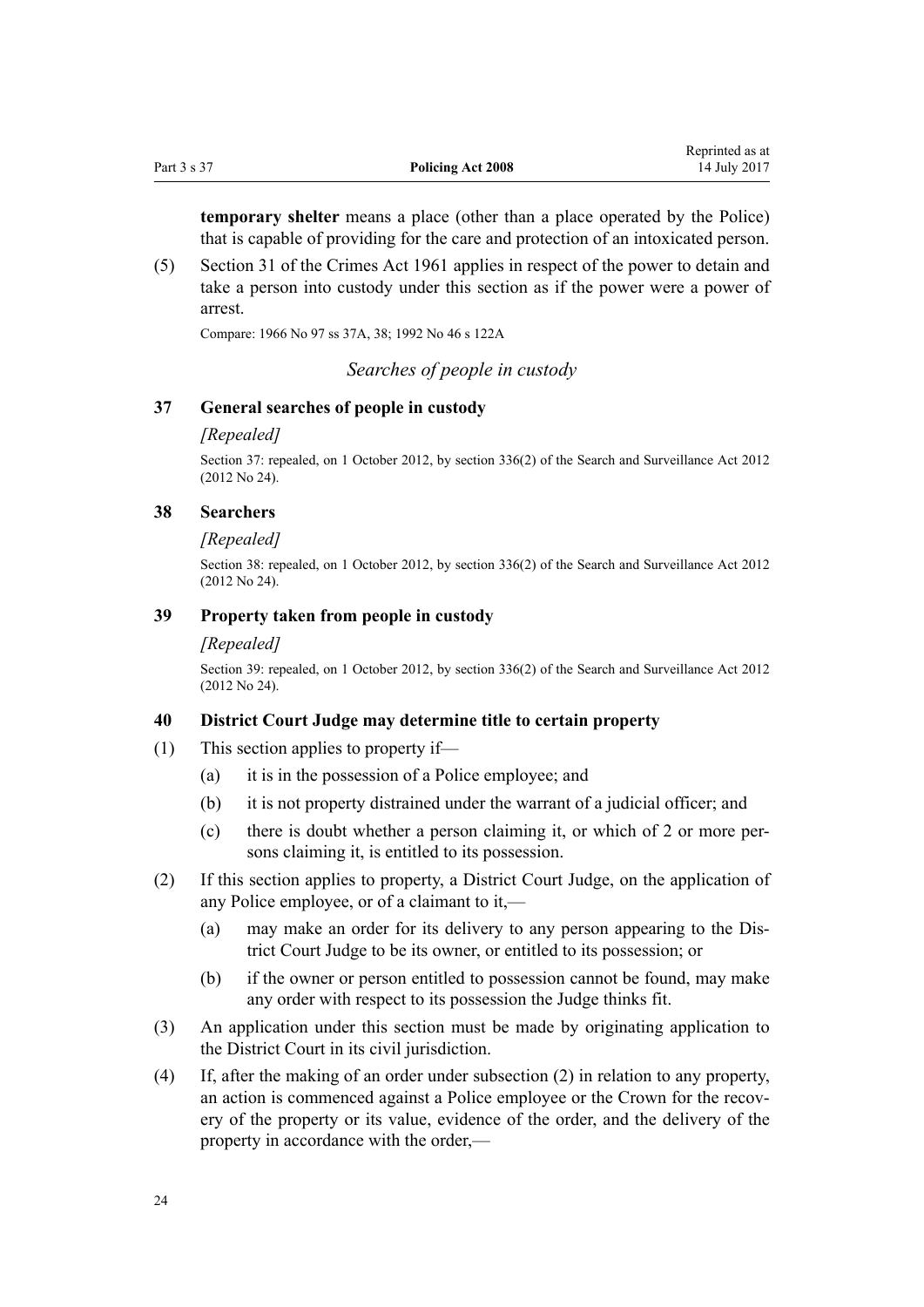- <span id="page-24-0"></span>(a) may be given and must be received by the court concerned; and
- (b) if given, is a complete defence to the action.
- (5) However, no such order or delivery affects the right of any persons entitled by law to possession of the property to recover the property.

Compare: 1958 No 109 [s 58](http://prd-lgnz-nlb.prd.pco.net.nz/pdflink.aspx?id=DLM322276)

Section 40(3): amended, on 1 March 2017, by [section 261](http://prd-lgnz-nlb.prd.pco.net.nz/pdflink.aspx?id=DLM6942680) of the District Court Act 2016 (2016) No 49).

### **41 Unclaimed property**

- (1) Except as provided in subsections (4) and (5), property that has come into the possession of a Police employee as a consequence of being lost or found, and is not claimed after being held for 3 months or more, must, by the direction of the Commissioner, be sold by auction.
- (2) The auction may be held—
	- (a) at premises open to the public; or
	- (b) through the Internet, using a website established by the Commissioner or through a website provided by any other operator of an on-line auction service authorised for the purpose by the Commissioner; or
	- (c) in any other way the Commissioner considers will give the public a reasonable opportunity to bid for the property.
- (3) Property may not be sold under subsection (1) unless a notice of its proposed sale has earlier been published in a newspaper circulating in the district in which the sale is to be held, or on a website authorised for the purpose by the Commissioner.
- (4) Perishable property may be sold at any time and in any manner the Commissioner directs.
- (5) Property (whether perishable or not) that has no monetary value, or only negligible monetary value, may be destroyed.
- (6) *[Repealed]*

Compare: 1958 No 109 [s 59\(1\), \(4\)](http://prd-lgnz-nlb.prd.pco.net.nz/pdflink.aspx?id=DLM322279)

Section 41(6): repealed, on 18 December 2013, by [section 27](http://prd-lgnz-nlb.prd.pco.net.nz/pdflink.aspx?id=DLM5788557) of the Auctioneers Act 2013 (2013) No 148).

#### **42 Unclaimed money, and proceeds of sale of unclaimed property**

- (1) Any money that has come into the possession of a Police employee in the course of duty, and is unclaimed, must be paid into a Crown Bank Account.
- (2) The proceeds of every sale under section 41 must be paid into a Crown Bank Account, after deducting the costs incurred in—
	- (a) advertising and conducting the sale; and
	- (b) storing, transporting, testing, or otherwise preparing the goods for sale. Compare: 1958 No 109 [s 59\(2\), \(3\)](http://prd-lgnz-nlb.prd.pco.net.nz/pdflink.aspx?id=DLM322279)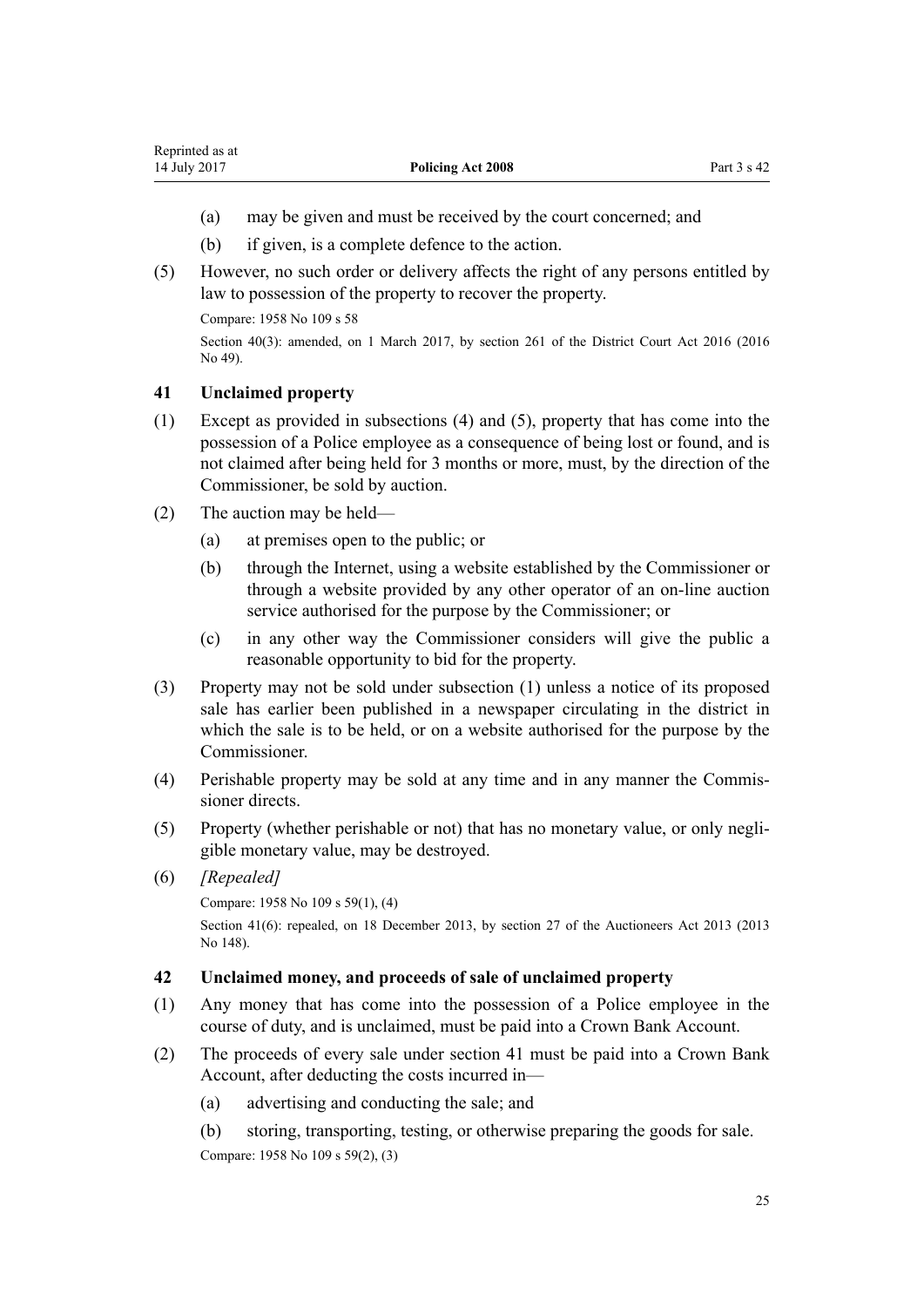#### *Operational provisions*

#### <span id="page-25-0"></span>**43 Execution of court processes**

- (1) Every constable must obey and execute all lawful criminal court processes.
- (2) A court process directed to one constable may be executed by another constable and his or her assistants.
- (3) A constable has the same rights, powers, and authorities for and in the execution of a court process directed to another constable as if the process had been originally directed to him or her expressly by name.
- (4) A constable may arrest a person for whose arrest an unexecuted court process has been issued even if the constable does not have the process in his or her possession.

Compare: 1958 No 109 [s 38](http://prd-lgnz-nlb.prd.pco.net.nz/pdflink.aspx?id=DLM322092)

#### **44 Protection of Police employees acting under court processes**

- (1) A Police employee acting under a court process is not responsible for any irregularity, or any lack of jurisdiction, in its issuing.
- (2) This subsection applies to an action if—
	- (a) it is an action against a Police employee in respect of acts done in obedience to a court process; and
	- (b) the process is produced; and
	- (c) it is proved that—
		- (i) the process was issued out of a Court; or
		- (ii) the signature on the process is in the handwriting of the person whose name appears on it, and that the person is reputed to be and acts as a judicial officer, or Registrar or Deputy Registrar of a Court; and
	- (d) it is proved that the acts were done in obedience to the process.
- (3) If subsection (2) applies to an action,—
	- (a) the Court trying it must enter a verdict for the Police employee concerned; and
	- (b) the employee may recover his or her costs.
- (4) In this section, **court process** includes a computer printout to which [section](http://prd-lgnz-nlb.prd.pco.net.nz/pdflink.aspx?id=DLM4290126) [88AA](http://prd-lgnz-nlb.prd.pco.net.nz/pdflink.aspx?id=DLM4290126) or [98](http://prd-lgnz-nlb.prd.pco.net.nz/pdflink.aspx?id=DLM312558) of the Summary Proceedings Act 1957 applies.

Compare: 1958 No 109 [s 39](http://prd-lgnz-nlb.prd.pco.net.nz/pdflink.aspx?id=DLM322095)

Section 44(4): amended, on 13 February 2012, by [section 26](http://prd-lgnz-nlb.prd.pco.net.nz/pdflink.aspx?id=DLM3556289) of the Summary Proceedings Amendment Act 2011 (2011 No 32).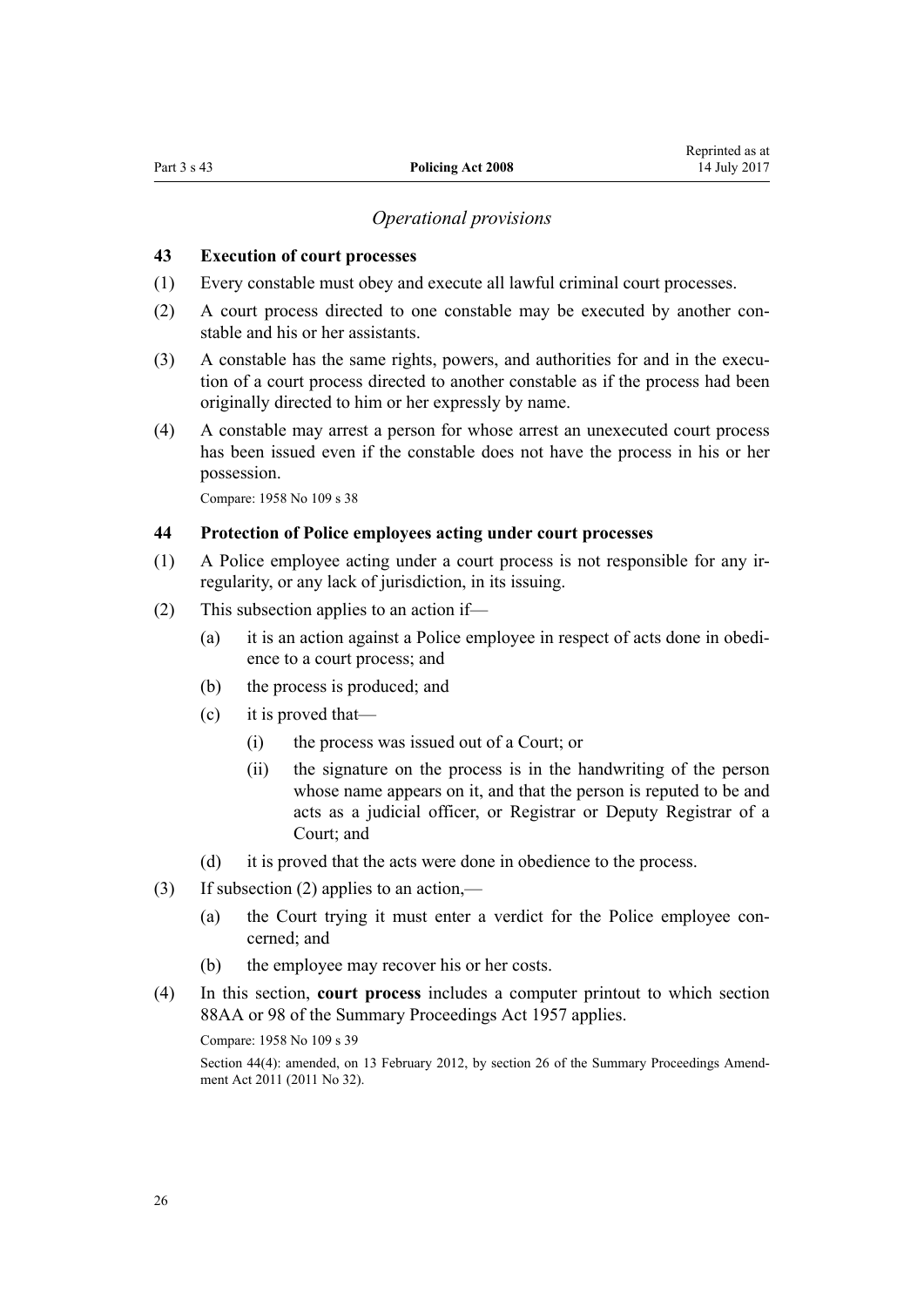### <span id="page-26-0"></span>**45 Police employee may appear in Court by another employee**

A Police employee who is to appear (otherwise than as a witness) in the execution of his or her duty may appear by another Police employee in any proceedings—

- (a) in the District Court; or
- (b) before the Alcohol Regulatory and Licensing Authority, a licensing committee, or any other Commission, Inquiry, Board, or Tribunal.

Compare: 1958 No 109 [s 40](http://prd-lgnz-nlb.prd.pco.net.nz/pdflink.aspx?id=DLM322202)

Section 45(a): amended, on 1 March 2017, by [section 261](http://prd-lgnz-nlb.prd.pco.net.nz/pdflink.aspx?id=DLM6942680) of the District Court Act 2016 (2016) No 49).

Section 45(b): amended, on 18 December 2013, by [section 417\(1\)](http://prd-lgnz-nlb.prd.pco.net.nz/pdflink.aspx?id=DLM3339984) of the Sale and Supply of Alcohol Act 2012 (2012 No 120).

## **46 Police dogs may accompany Police dog handlers**

Despite any other enactment or rule of law,—

- (a) a Police dog under the control of a Police dog handler may enter and be on any place that the Police dog handler may in the course of Police duties lawfully enter or be on:
- (b) neither the Commissioner nor a Police dog handler in charge of a Police dog is liable in any way by reason only of a Police dog's having entered or been on any place under paragraph (a).

Compare: 1958 No 109 [s 44A](http://prd-lgnz-nlb.prd.pco.net.nz/pdflink.aspx?id=DLM322223)

*Offences*

#### **47 Gaining employment with Police by false representations**

- (1) A person commits an offence who, for the purpose of gaining employment with the Police, intentionally submits false or forged documents or makes false representations when applying for employment.
- (2) A person who commits an offence against this section is liable on conviction to imprisonment for a term not exceeding 6 months, to a fine not exceeding \$5,000, or to both.

Compare: 1958 No 109 [s 49](http://prd-lgnz-nlb.prd.pco.net.nz/pdflink.aspx?id=DLM322234)

Section 47(2): amended, on 1 July 2013, by [section 413](http://prd-lgnz-nlb.prd.pco.net.nz/pdflink.aspx?id=DLM3360714) of the Criminal Procedure Act 2011 (2011) No 81).

#### **48 Personation and representing vehicle, etc, as Police vehicle**

- (1) A person commits an offence who, without reasonable excuse, and in circumstances likely to lead a person to believe that the person is a Police employee,—
	- (a) pretends to be a Police employee by his or her words, conduct, or demeanour; or
	- (b) assumes the name, designation, or description of a Police employee.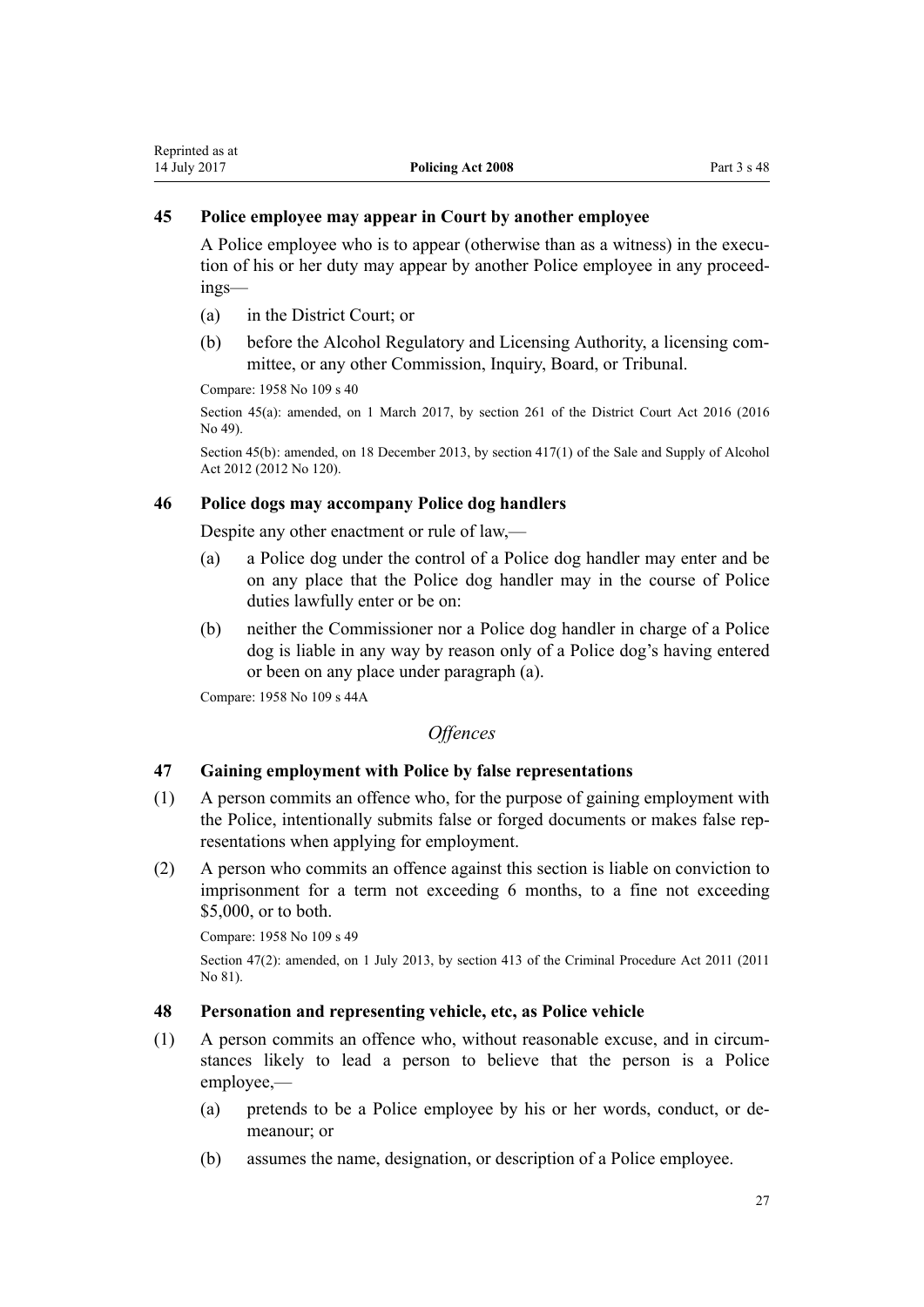<span id="page-27-0"></span>

|             |                          | Reprinted as at |
|-------------|--------------------------|-----------------|
| Part 3 s 49 | <b>Policing Act 2008</b> | 14 July 2017    |

- (2) A person commits an offence who, without reasonable excuse, uses any of the following things in circumstances likely to lead a person to believe that the user is a Police employee:
	- (a) a Police uniform, or item of that uniform, or a Police article:
	- (b) a uniform, or item of uniform, or article that closely resembles a Police uniform, or item of that uniform, or Police article.
- (3) A person commits an offence who, without reasonable excuse, represents any vehicle, craft, or other conveyance as being in the service of the Police in circumstances likely to lead a person to believe the vehicle, craft, or conveyance is in the service of the Police.
- (4) A person who commits an offence against this section is liable on conviction to imprisonment for a term not exceeding 12 months, to a fine not exceeding \$15,000, or to both.

Compare: 1958 No 109, [ss 51,](http://prd-lgnz-nlb.prd.pco.net.nz/pdflink.aspx?id=DLM322239) [51A](http://prd-lgnz-nlb.prd.pco.net.nz/pdflink.aspx?id=DLM322240)

Section 48(4): amended, on 1 July 2013, by [section 413](http://prd-lgnz-nlb.prd.pco.net.nz/pdflink.aspx?id=DLM3360714) of the Criminal Procedure Act 2011 (2011 No 81).

#### **49 Use of term Police or New Zealand Police in operating name**

- (1) A person commits an offence who, without reasonable excuse, carries on an activity under an operating name that includes the word "Police" or the words "New Zealand Police", in a manner likely to lead a person to believe that the activity is endorsed or authorised by the Police or any part of the Police.
- (2) A person who commits an offence against this section is liable on conviction,—
	- (a) in the case of an individual, to imprisonment for a term not exceeding 6 months or to a fine not exceeding \$5,000:
	- (b) in the case of a body corporate, to a fine not exceeding \$20,000.

Section 49(2): amended, on 1 July 2013, by [section 413](http://prd-lgnz-nlb.prd.pco.net.nz/pdflink.aspx?id=DLM3360714) of the Criminal Procedure Act 2011 (2011) No 81).

#### **50 Unlawful possession of Police property**

- (1) A person commits an offence who, without lawful authority or reasonable excuse, has in his or her possession any Police property.
- (2) A person who commits an offence against this section is liable on conviction to imprisonment for a term not exceeding 3 months, to a fine not exceeding \$2,000, or to both.

Compare: 1958 No 109, [ss 52,](http://prd-lgnz-nlb.prd.pco.net.nz/pdflink.aspx?id=DLM322242) [61A](http://prd-lgnz-nlb.prd.pco.net.nz/pdflink.aspx?id=DLM322292)

Section 50(2): amended, on 1 July 2013, by [section 413](http://prd-lgnz-nlb.prd.pco.net.nz/pdflink.aspx?id=DLM3360714) of the Criminal Procedure Act 2011 (2011) No 81).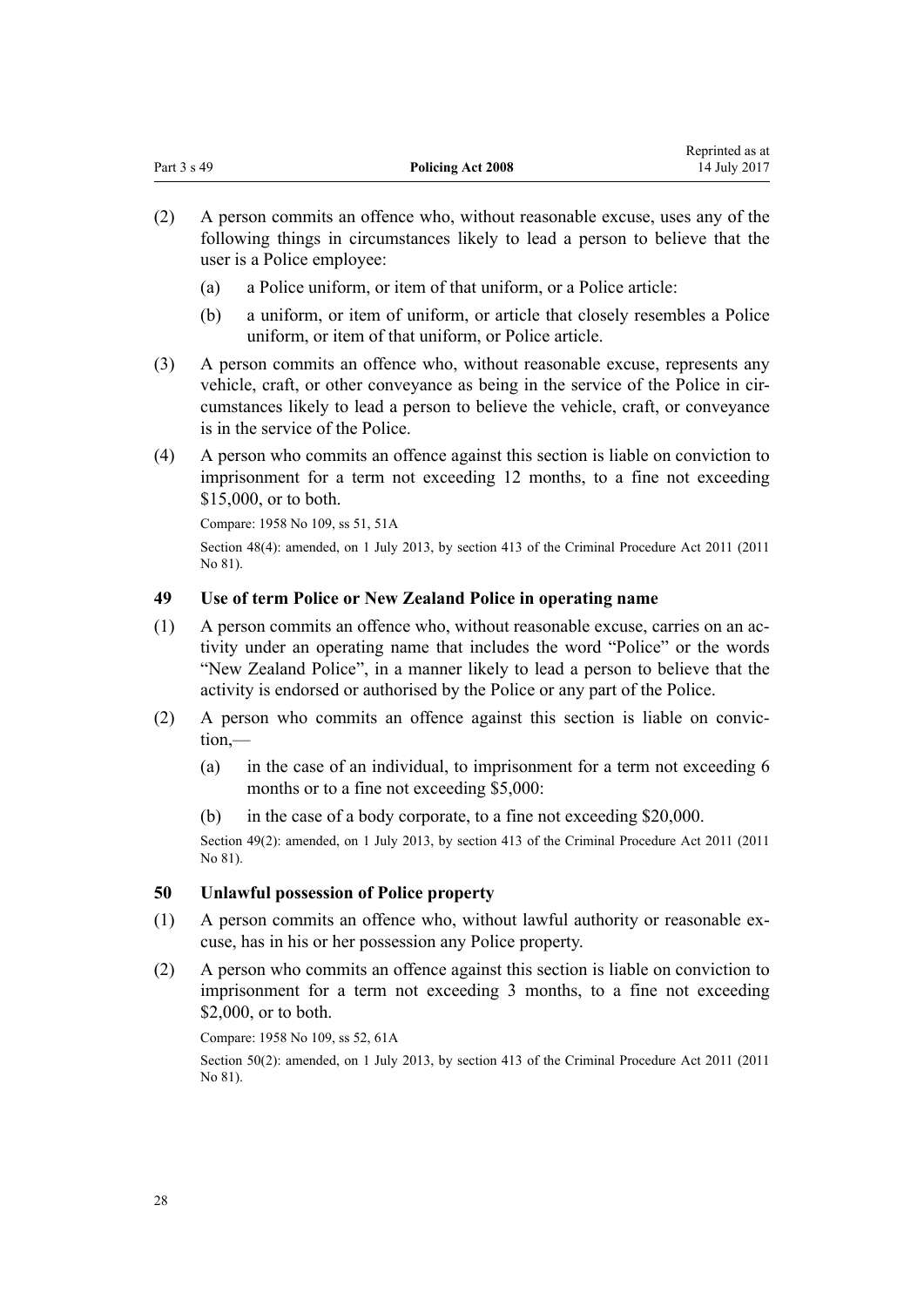#### <span id="page-28-0"></span>**51 Failing to help Police employee**

- (1) A Police employee in the lawful execution of his or her duty may, if it is reasonably necessary in the circumstances, ask a person who is 18 years old or older to help the Police employee do 1 or both of the following:
	- (a) apprehend or secure a person:
	- (b) convey a person in the employee's charge to a Police station or other place.
- (2) A person who fails to give help, when so asked, commits an offence and is liable on conviction to a fine not exceeding \$2,000.

Compare: 1958 No 109 [s 53](http://prd-lgnz-nlb.prd.pco.net.nz/pdflink.aspx?id=DLM322243)

Section 51(2): amended, on 1 July 2013, by [section 413](http://prd-lgnz-nlb.prd.pco.net.nz/pdflink.aspx?id=DLM3360714) of the Criminal Procedure Act 2011 (2011) No 81).

#### **52 Unlawful dealings with prisoners**

- (1) A person commits an offence who, without the permission of a Police employee,—
	- (a) holds any restricted communication with a prisoner in the custody or charge of a Police employee; or
	- (b) delivers any thing, or causes it to be delivered, to that prisoner.
- (2) A person who commits an offence against this section is liable on conviction to imprisonment for a term not exceeding 3 months, to a fine not exceeding \$2,000 or to both.
- (3) In this section, **restricted communication** means—
	- (a) any communication that may prejudice the maintenance of the law, the safe custody of the prisoner, the safety of any other person, or the security of any prison:
	- (b) any communication whatsoever that takes place after the Police employee, in whose custody or charge the prisoner is, has forbidden that communication or directed that it cease.

Compare: 1958 No 109 [s 54;](http://prd-lgnz-nlb.prd.pco.net.nz/pdflink.aspx?id=DLM322245) 2004 No 50 [s 143\(3\)](http://prd-lgnz-nlb.prd.pco.net.nz/pdflink.aspx?id=DLM296520)

Section 52(2): amended, on 1 July 2013, by [section 413](http://prd-lgnz-nlb.prd.pco.net.nz/pdflink.aspx?id=DLM3360714) of the Criminal Procedure Act 2011 (2011 No 81).

## **53 Killing or injuring Police dogs**

- (1) A person who intentionally kills, maims, wounds, or otherwise injures a Police dog without lawful authority or reasonable excuse commits an offence.
- (2) A person who commits an offence against this section is liable on conviction to imprisonment for a term not exceeding 24 months, to a fine not exceeding \$15,000, or to both.

Compare: 1958 No 109 [s 44C](http://prd-lgnz-nlb.prd.pco.net.nz/pdflink.aspx?id=DLM322227)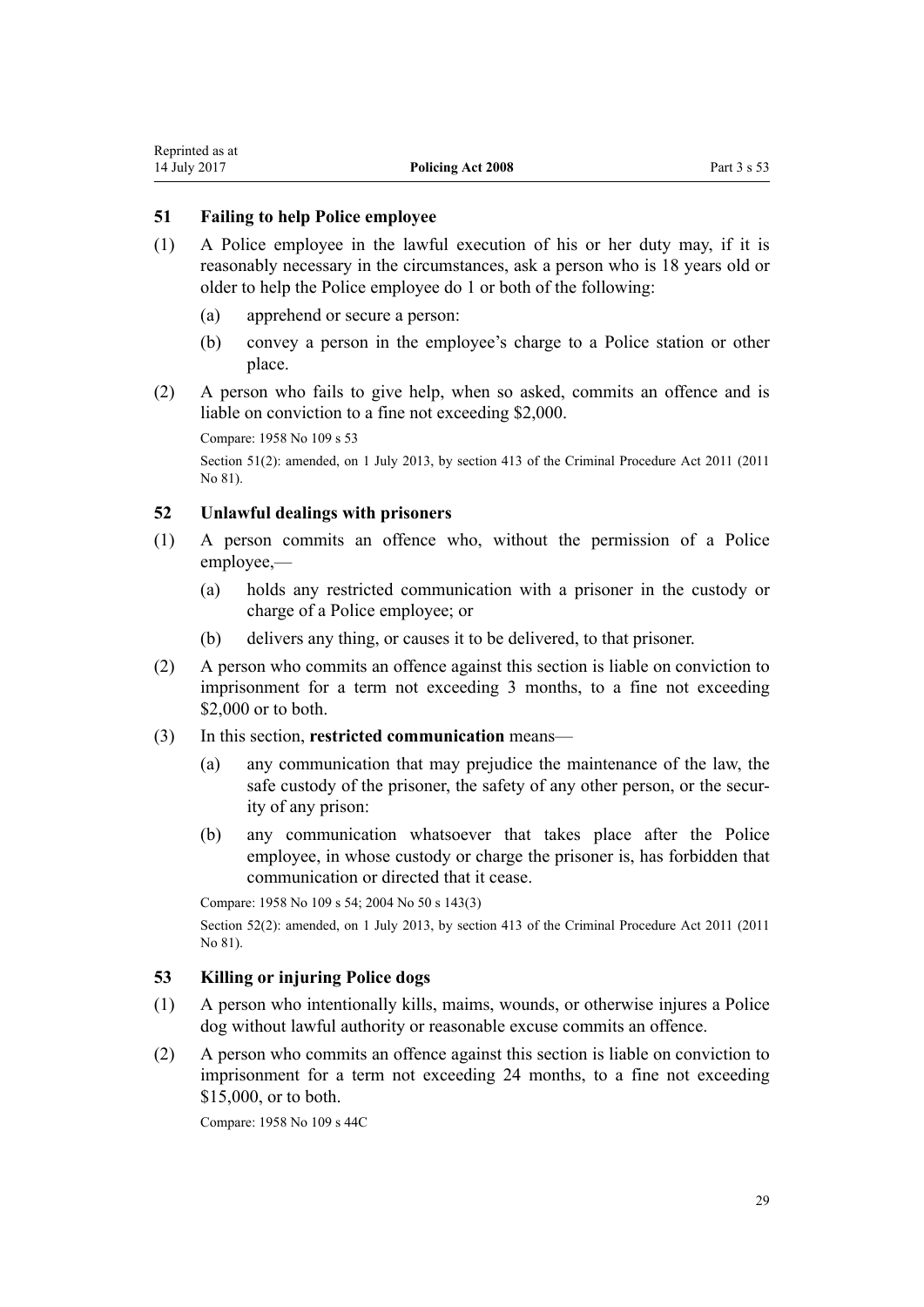<span id="page-29-0"></span>Section 53(2): amended, on 1 July 2013, by [section 413](http://prd-lgnz-nlb.prd.pco.net.nz/pdflink.aspx?id=DLM3360714) of the Criminal Procedure Act 2011 (2011) No 81).

#### **54 Offences triable summarily**

#### *[Repealed]*

Section 54: repealed, on 1 July 2013, by [section 413](http://prd-lgnz-nlb.prd.pco.net.nz/pdflink.aspx?id=DLM3360714) of the Criminal Procedure Act 2011 (2011 No 81).

## **Part 4**

#### **Provisions relating to employment of Police employees**

#### **55 Interpretation**

In this Part, unless the context otherwise requires,—

**Authority** has the meaning given in [section 5](http://prd-lgnz-nlb.prd.pco.net.nz/pdflink.aspx?id=DLM58337) of the Employment Relations Act 2000

**lockout** has the meaning given in [section 82](http://prd-lgnz-nlb.prd.pco.net.nz/pdflink.aspx?id=DLM59970) of the Employment Relations Act 2000

**service organisation** means any union representing Police employees or any group of Police employees

**strike** has the meaning given in [section 81](http://prd-lgnz-nlb.prd.pco.net.nz/pdflink.aspx?id=DLM59966) of the Employment Relations Act 2000

**union** has the meaning given in [section 5](http://prd-lgnz-nlb.prd.pco.net.nz/pdflink.aspx?id=DLM58337) of the Employment Relations Act 2000.

#### **56 Application of Employment Relations Act 2000**

Except as expressly provided in this Act, the [Employment Relations Act 2000](http://prd-lgnz-nlb.prd.pco.net.nz/pdflink.aspx?id=DLM58316) applies in relation to the Police.

Compare: 1958 No 109 [s 96](http://prd-lgnz-nlb.prd.pco.net.nz/pdflink.aspx?id=DLM323012)

## **57 Application of Privacy Act 1993 to assessment for suitability for employment**

Nothing in [principles 2, 3, or 10](http://prd-lgnz-nlb.prd.pco.net.nz/pdflink.aspx?id=DLM297038) of the Privacy Act 1993 applies in relation to information collected, obtained, held, used, disclosed by, or disclosed to the Police for the purpose of any assessment by the Commissioner of the suitability of any particular person for employment with the Police.

#### **58 Employment principles**

Subject to this Act, the Commissioner must operate a personnel policy that complies with the principle of being a good employer by following, as if he or she were the chief executive of a Department, the provisions of [sections 56](http://prd-lgnz-nlb.prd.pco.net.nz/pdflink.aspx?id=DLM129719) and [58](http://prd-lgnz-nlb.prd.pco.net.nz/pdflink.aspx?id=DLM129733) of the State Sector Act 1988.

Compare: 1958 No 109 [s 7](http://prd-lgnz-nlb.prd.pco.net.nz/pdflink.aspx?id=DLM321720)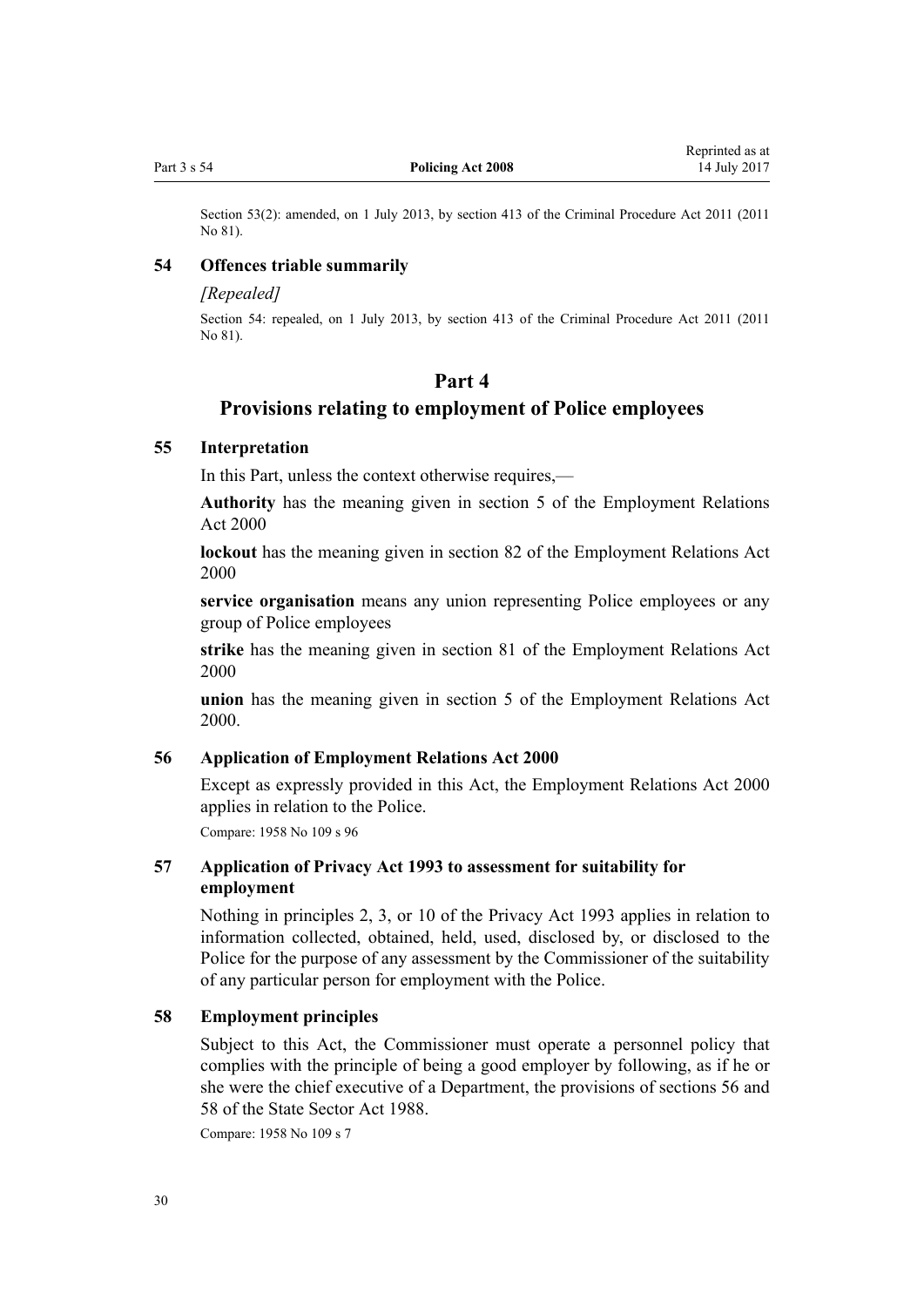## <span id="page-30-0"></span>**59 Appointments on merit**

- (1) In making an appointment under [section 18](#page-13-0), the Commissioner must give preference to the person who is best suited to the position.
- (2) This section is subject to [sections 64](#page-31-0) and [65](#page-31-0). Compare: 1958 No 109 [s 8](http://prd-lgnz-nlb.prd.pco.net.nz/pdflink.aspx?id=DLM321724)

#### **60 Obligation to notify vacancies**

- (1) If the Commissioner intends to fill a position that is vacant or is to become vacant in the Police, the Commissioner must, wherever practicable, notify the vacancy or prospective vacancy in a manner sufficient to enable suitably qualified people to apply for the position.
- (2) This section is subject to [sections 64](#page-31-0) and [65](#page-31-0). Compare: 1958 No 109 [s 9](http://prd-lgnz-nlb.prd.pco.net.nz/pdflink.aspx?id=DLM321726)

## **61 Obligation to notify appointments**

The Commissioner must notify Police employees of every appointment (other than that of an acting, temporary, or casual employee) to a vacant position in the Police.

Compare: 1958 No 109 [s 10](http://prd-lgnz-nlb.prd.pco.net.nz/pdflink.aspx?id=DLM321728)

## **62 Review of appointments**

[Section 65](http://prd-lgnz-nlb.prd.pco.net.nz/pdflink.aspx?id=DLM129755) of the State Sector Act 1988 (which relates to review of appointments) applies in respect of any appointment made by the Commissioner under [section 18](#page-13-0) as if the Police were a Department and the Commissioner were the chief executive of that Department.

Compare: 1958 No 109 [s 11](http://prd-lgnz-nlb.prd.pco.net.nz/pdflink.aspx?id=DLM321730)

## **63 Acting appointments**

- (1) In the case of the absence from duty for any reason of a Police employee or in the case of a vacancy for any reason and from time to time while the absence or vacancy continues, or for any other special purpose, the Commissioner may—
	- (a) appoint an employee temporarily to any higher level of position; or
	- (b) authorise an employee to exercise or perform all or any of the powers and duties under this Act or any other enactment, of any level of position higher than that employee's own level of position.
- (2) Any appointment or authority under this section may be given or made before the occasion arises or while it continues.
- (3) No appointment or authority under this section, and nothing done by any employee acting pursuant to the appointment or authority, may be questioned in any proceedings on the ground that—
	- (a) the occasion has not arisen or had ceased; or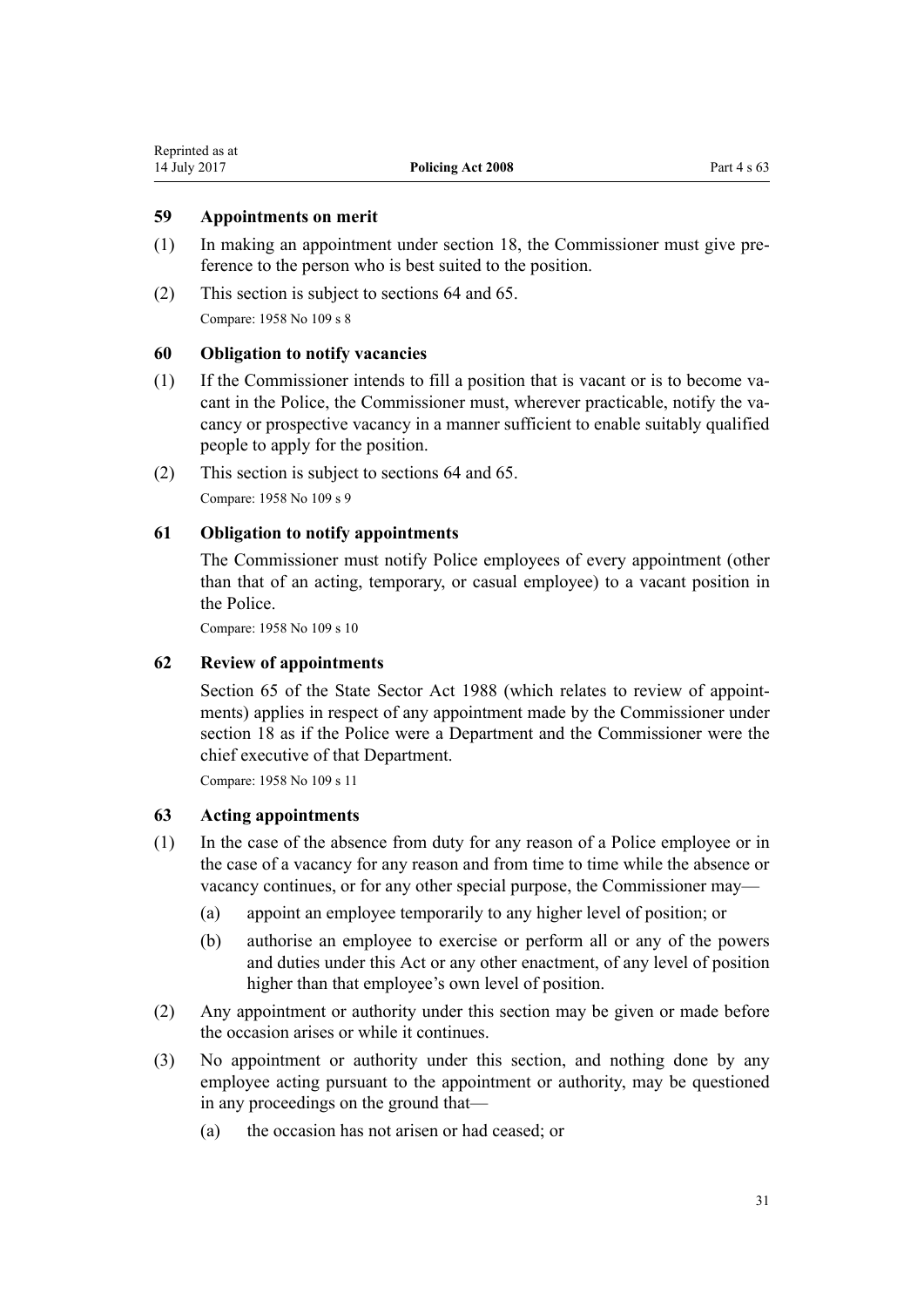- <span id="page-31-0"></span>(b) the employee had not been appointed to any level of position to which the authority relates.
- (4) The Commissioner may at any time revoke any appointment made or authority given under this section.

Compare: 1958 No 109 [s 13](http://prd-lgnz-nlb.prd.pco.net.nz/pdflink.aspx?id=DLM321740)

## **64 Power to transfer employees within Police**

- (1) This section applies if the Commissioner at any time finds in respect of any duties being carried out by the Police—
	- (a) that those duties are no longer to be carried out by the Police; or
	- (b) that a greater number of employees is employed at a location on those duties than the Commissioner considers to be necessary for the efficient carrying out of those duties.
- (2) The Commissioner may, subject to any applicable employment agreement, but without complying with [sections 59\(1\)](#page-30-0) and [60\(1\)](#page-30-0), appoint to other positions in the Police any or all of the employees who are carrying out those duties.
- (3) Before making an appointment under this section, the Commissioner must consult with the employee about the proposed appointment.
- (4) Nothing in [section 62](#page-30-0) applies in relation to any appointment made under this section.

Compare: 1958 No 109 [s 15\(1\), \(3\), \(4\)](http://prd-lgnz-nlb.prd.pco.net.nz/pdflink.aspx?id=DLM321755)

## **65 Power to temporarily assign, second, and locate employees and other persons within Police**

- (1) The Commissioner may, subject to any applicable employment agreement, but without complying with sections  $59(1)$  and  $60(1)$ —
	- (a) assign a Police employee to a temporary position in the Police:
	- (b) assign a person to a position in the Police:
	- (c) second a Police employee to a position with another employer:
	- (d) relocate a Police employee—
		- (i) on the graduation of that person from initial recruit training; or
		- (ii) within the district in which the employee is stationed, and at the employee's existing level of position, to meet Police requirements, after considering the employee's circumstances and the merit of all employees who have indicated an interest in the position; or
		- (iii) on the return of that person to duty from an overseas assignment, leave without pay, parental leave, or other special leave; or
		- (iv) to fill a vacancy in a temporary international assignment, after considering all employees who have indicated an interest in the position; or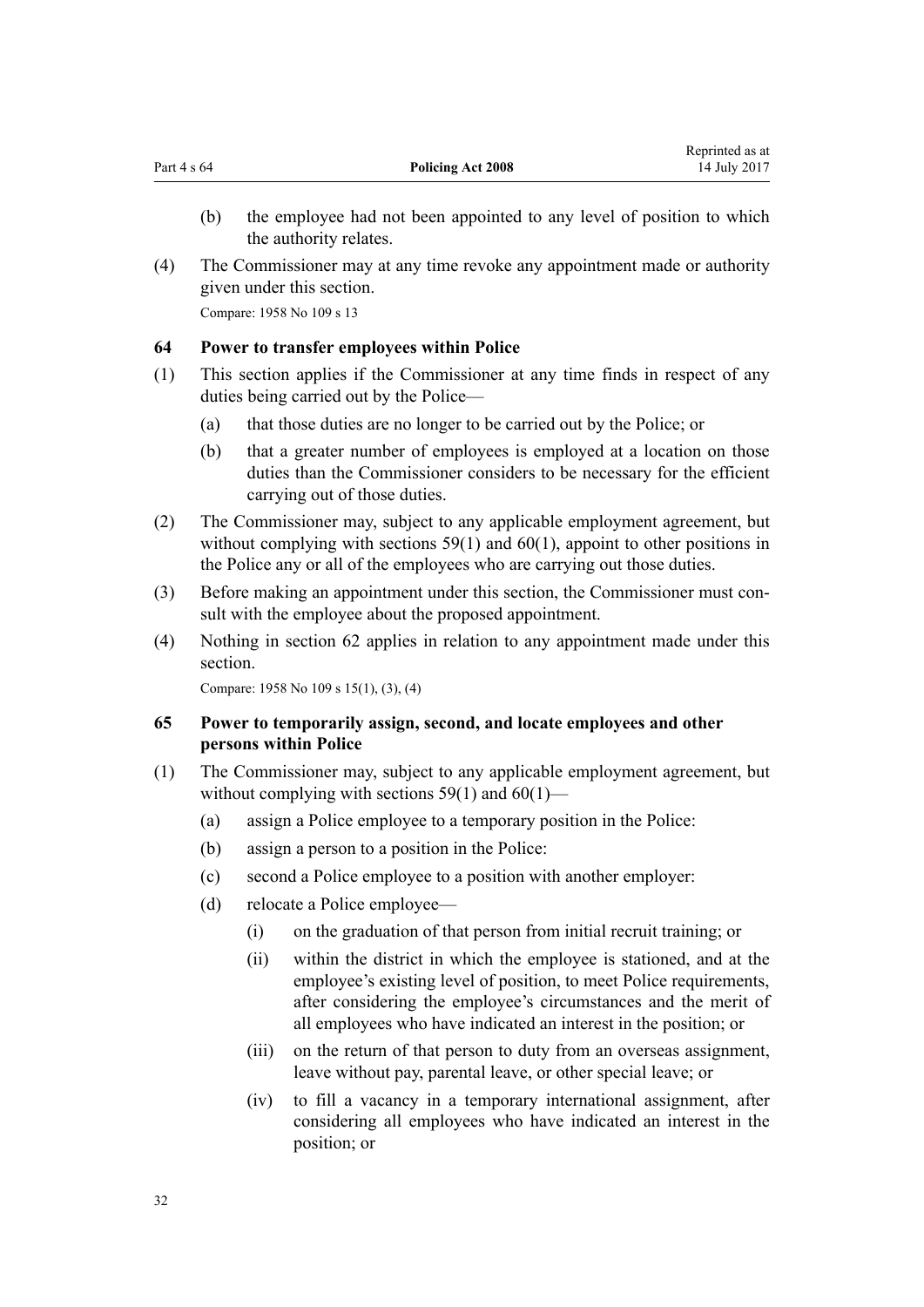- <span id="page-32-0"></span>(v) in order to rotate an employee within the district in which he or she is stationed; or
- (vi) for substantial welfare or personal reasons:
- (e) locate a person who is rejoining the Police as an employee.
- (2) Subsection (3) applies if—
	- (a) the Commissioner assigns a person to a temporary position under subsection  $(1)(a)$  or assigns a person to a position under subsection  $(1)(b)$ without complying with [sections 59\(1\)](#page-30-0) and [60\(1\);](#page-30-0) and
	- (b) the person has occupied that position or been on that secondment for a period of at least 14 months.
- (3) The position occupied, or the secondment, must be considered to have been vacated by that person and, subject to any applicable employment agreement, any further assignment to or secondment of that position must be dealt with in compliance with sections  $59(1)$  and  $60(1)$ .

*Special provisions concerning terms and conditions of employment*

#### **66 Consultation with, and participation by, State Services Commissioner**

- (1) Before entering into negotiations for terms and conditions of employment of Police employees, the Commissioner must consult with the State Services Commissioner over the terms and conditions of employment to be negotiated.
- (2) The State Services Commissioner may at any time, either before or during the negotiations, indicate to the Commissioner that he or she wishes to participate with the Commissioner in the negotiation or continued negotiation of the conditions of employment of Police employees.
- (3) If the State Services Commissioner indicates that he or she wishes to participate, the Commissioner must allow the State Services Commissioner to participate in the negotiations.

Compare: 1958 No 109 [ss 67\(4\),](http://prd-lgnz-nlb.prd.pco.net.nz/pdflink.aspx?id=DLM322554) [75\(3\)](http://prd-lgnz-nlb.prd.pco.net.nz/pdflink.aspx?id=DLM322716)

### **67 Referral of negotiations for terms and conditions of employment applying to constables to arbitration procedure**

- (1) This section applies to bargaining for terms and conditions of employment—
	- (a) that are applicable to constables or any class or description of constables; and
	- (b) that are to be fixed in a collective employment agreement.
- (2) A dispute concerning any terms and conditions of employment referred to in subsection (1) must be dealt with in accordance with the procedure set out in [Schedule 2](#page-64-0) if—
	- (a) the Authority recommends under s[ection 50H](http://prd-lgnz-nlb.prd.pco.net.nz/pdflink.aspx?id=DLM59103) of the Employment Relations Act 2000 that that process be followed; or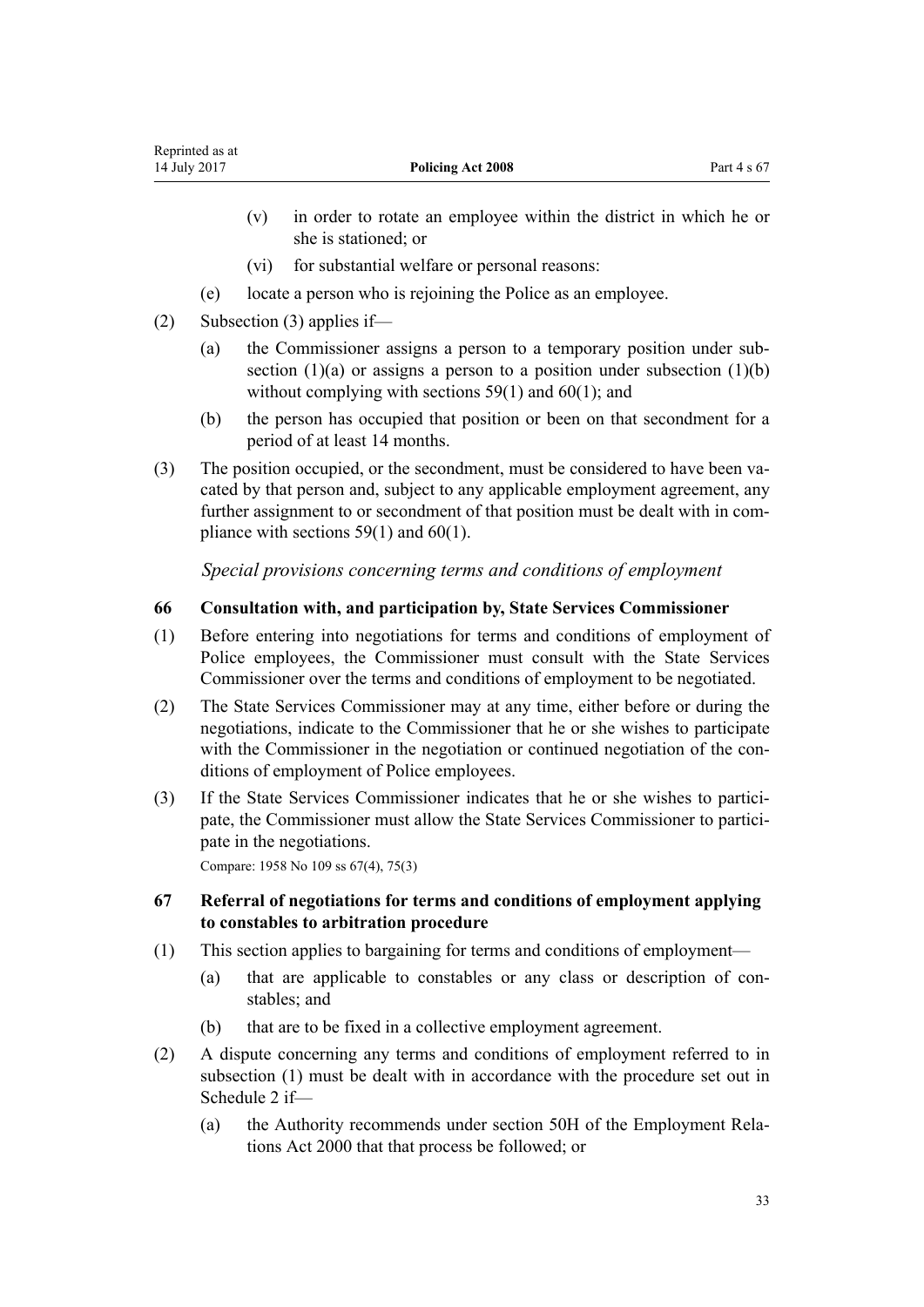<span id="page-33-0"></span>

|             |                          | Reprinted as at |
|-------------|--------------------------|-----------------|
| Part 4 s 68 | <b>Policing Act 2008</b> | 14 July 2017    |

(b) a mediator appointed by the chief executive of the Department of Labour or by agreement of the parties to the bargaining is satisfied that no action short of that process will settle the dispute.

## *Superannuation schemes*

#### **68 State services superannuation schemes**

- (1) The Commissioner may exercise in respect of Police employees the powers conferred by [section 84A](http://prd-lgnz-nlb.prd.pco.net.nz/pdflink.aspx?id=DLM130353) of the State Sector Act 1988 (which relates to the establishment of superannuation schemes for employees) on any employer in the State services.
- (2) [Sections 84A](http://prd-lgnz-nlb.prd.pco.net.nz/pdflink.aspx?id=DLM130353) and [84B](http://prd-lgnz-nlb.prd.pco.net.nz/pdflink.aspx?id=DLM130357) of the State Sector Act 1988 apply accordingly with all necessary modifications.
- (3) Subsection (4) applies to all constables or any class or description of constables who are not members of the Government Superannuation Fund Police Sub-Scheme.
- (4) The Commissioner may make it a condition of employment of employees to whom this subsection applies that those employees contribute to a State services superannuation scheme.

Compare: 1958 No 109 [ss 26A,](http://prd-lgnz-nlb.prd.pco.net.nz/pdflink.aspx?id=DLM321785) [67\(7\)](http://prd-lgnz-nlb.prd.pco.net.nz/pdflink.aspx?id=DLM322554)

## *Strikes and lockouts involving constables*

## **69 Unlawful strikes and lockouts involving constables**

- (1) A strike by, or lockout of, any number of constables is unlawful.
- (2) Where a strike occurs or is threatened, the Commissioner may apply to the Employment Court for an injunction to prevent the strike or for an order for the resumption of full work.
- (3) Where a lockout occurs or is threatened, the appropriate service organisation may apply to the Employment Court for an injunction to prevent the lockout or for an order for the lockout to cease.
- (4) The Employment Court has full and exclusive jurisdiction to hear and determine any proceedings under this section, and no other Court has jurisdiction to hear and determine those proceedings.

Compare: 1958 No 109 [s 80](http://prd-lgnz-nlb.prd.pco.net.nz/pdflink.aspx?id=DLM322741)

## *Suspension or removal of Police employees*

## **70 Suspension or removal of Police employees**

The Commissioner may at any time, subject to this Act and the conditions of employment set out in any applicable employment agreement,—

(a) suspend any Police employee from that employee's employment, with or without pay: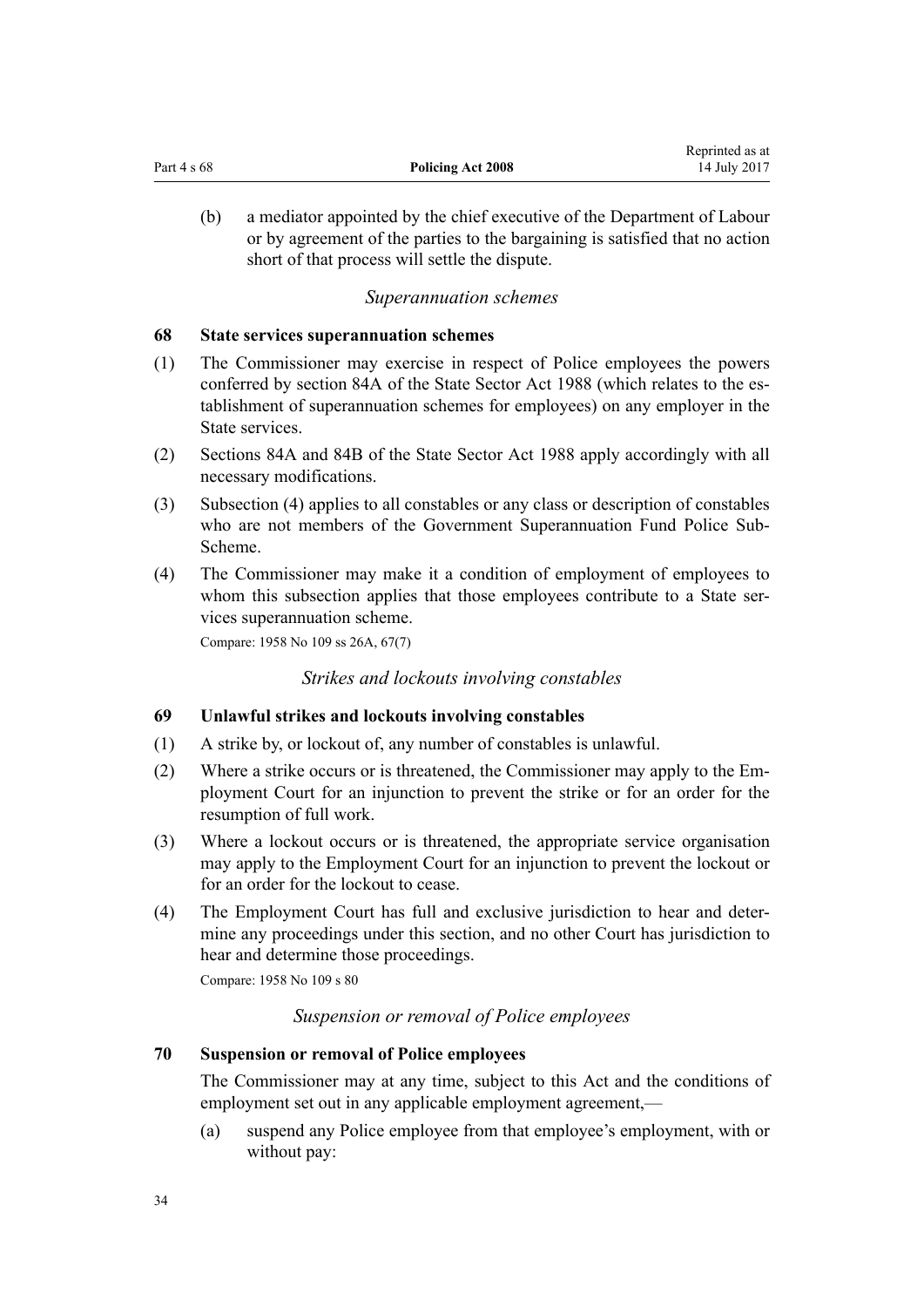<span id="page-34-0"></span>(b) remove any Police employee from that employee's employment.

Compare: 1958 No 109 [s 5\(4\)](http://prd-lgnz-nlb.prd.pco.net.nz/pdflink.aspx?id=DLM321706)

## **71 Removal from employment of person convicted of gaining employment with Police by false representations**

If a Police employee is convicted of an offence against [section 47](#page-26-0) (gaining employment with the Police by false representations), any employment contract between that employee and the Commissioner is cancelled and the person must be treated as having been removed from his or her employment with the Police.

*Compulsorily or voluntarily leaving Police due to incapacity*

## **72 Commissioner to prescribe health standards**

- (1) For the purpose of section 74, the Commissioner must prescribe standards of health required of Police employees to ensure that they are fit to perform competently their duties and any other duties that may reasonably be required of them from time to time.
- (2) Standards prescribed under subsection (1) may be expressed to apply to all Police employees generally, or to any particular class or description of Police employees, whether designated by reference to level of position, duties, or otherwise.
- (3) Before prescribing standards under subsection (1), the Commissioner must consult with the service organisations and the Government Superannuation Fund Authority.

Compare: 1958 No 109 [s 28A](http://prd-lgnz-nlb.prd.pco.net.nz/pdflink.aspx?id=DLM322007)

## **73 Form of, and communication of, health standards**

- (1) Standards prescribed under section 72 may be issued as a general instruction or in any other manner or form.
- (2) Even if the prescribed standards are not issued as a general instruction, [section](#page-17-0) [29](#page-17-0) applies to them with all necessary modifications.

## **74 Commissioner may require employee to leave Police due to incapacity**

- (1) The Commissioner may require a Police employee to leave the Police if the conditions in subsection (2) exist.
- (2) The conditions referred to in subsection (1) are—
	- (a) that the Commissioner is satisfied that the employee is incapable of performing competently his or her duties and any other duties that may reasonably be required of the employee from time to time; and
	- (b) that 2 medical practitioners or a medical practitioner and another health practitioner nominated in each case by the Commissioner certify—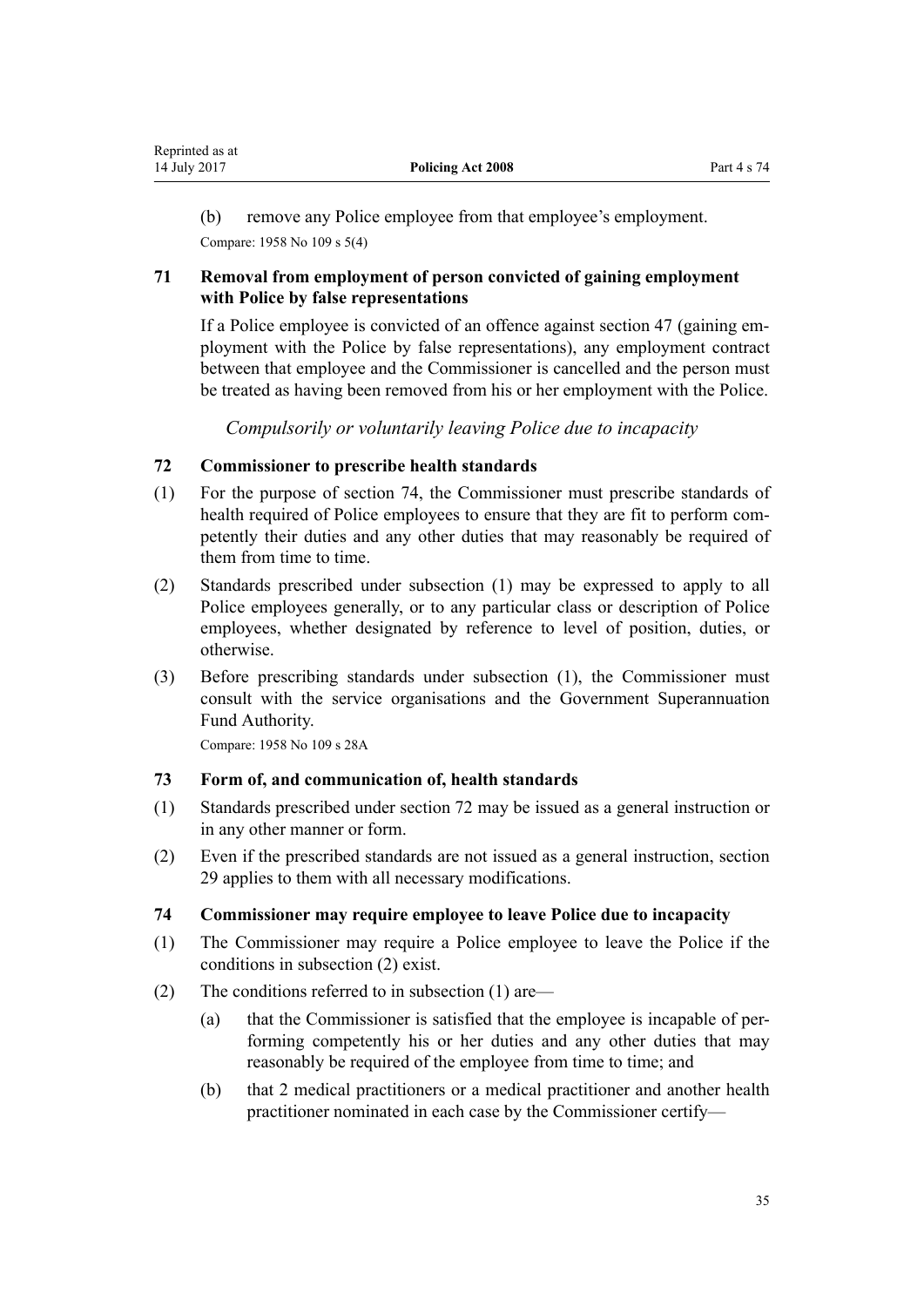- <span id="page-35-0"></span>(i) that the employee's incapacity is referable to the employee's inability to meet any standards prescribed under [section 72](#page-34-0); and
- (ii) that the employee has failed to respond, or is unlikely to respond, within a reasonable time to treatment, counselling, or other remedial assistance.
- (3) If the Commissioner requires an employee to leave the Police under this section, the Commissioner must—
	- (a) notify the employee in writing; and
	- (b) specify in the notice under paragraph (a) the time (being not less than one month from the date of the notice) within which the Commissioner requires the employee to leave.
- (4) In any case described in subsection (2), the employee may, with the consent of the Commissioner, waive the right to notice and leave the Police immediately. Compare: 1958 No 109 [ss 28](http://prd-lgnz-nlb.prd.pco.net.nz/pdflink.aspx?id=DLM321793), [28C\(1\), \(2\)](http://prd-lgnz-nlb.prd.pco.net.nz/pdflink.aspx?id=DLM322018)

## **75 When employee required to leave Police ceases to be employee**

- (1) A Police employee who is required under [section 74](#page-34-0) to leave the Police ceases to be a Police employee—
	- (a) on the expiration of the time specified in the notice; or
	- (b) if the employee waives the right to notice with the consent of the Commissioner under [section 74\(4\)](#page-34-0), on the date that the Commissioner gives to the employee written notice of consent to the waiver.
- (2) Despite subsection (1), if the employee takes a personal grievance action in respect of the requirement to leave the Police,—
	- (a) the employee remains a Police employee but must be placed on unpaid leave until the action is determined or completed; but
	- (b) if reinstatement is not ordered, the employee ceases to be a Police employee on the date on which written notice of the decision determining or completing the action is given to the employee.

Compare: 1958 No 109 [s 28C\(3\), \(4\)](http://prd-lgnz-nlb.prd.pco.net.nz/pdflink.aspx?id=DLM322018)

## **76 Leaving Police voluntarily due to incapacity**

- (1) On the application of any Police employee, the Commissioner may permit the employee to leave the Police if the conditions in subsection (2) exist.
- (2) The conditions referred to in subsection (1) are that the Commissioner is satisfied that the employee is incapable of performing competently his or her duties and any other duties that may reasonably be required of the employee from time to time, and—
	- (a) 2 medical practitioners or a medical practitioner and another health practitioner nominated in each case by the Commissioner certify—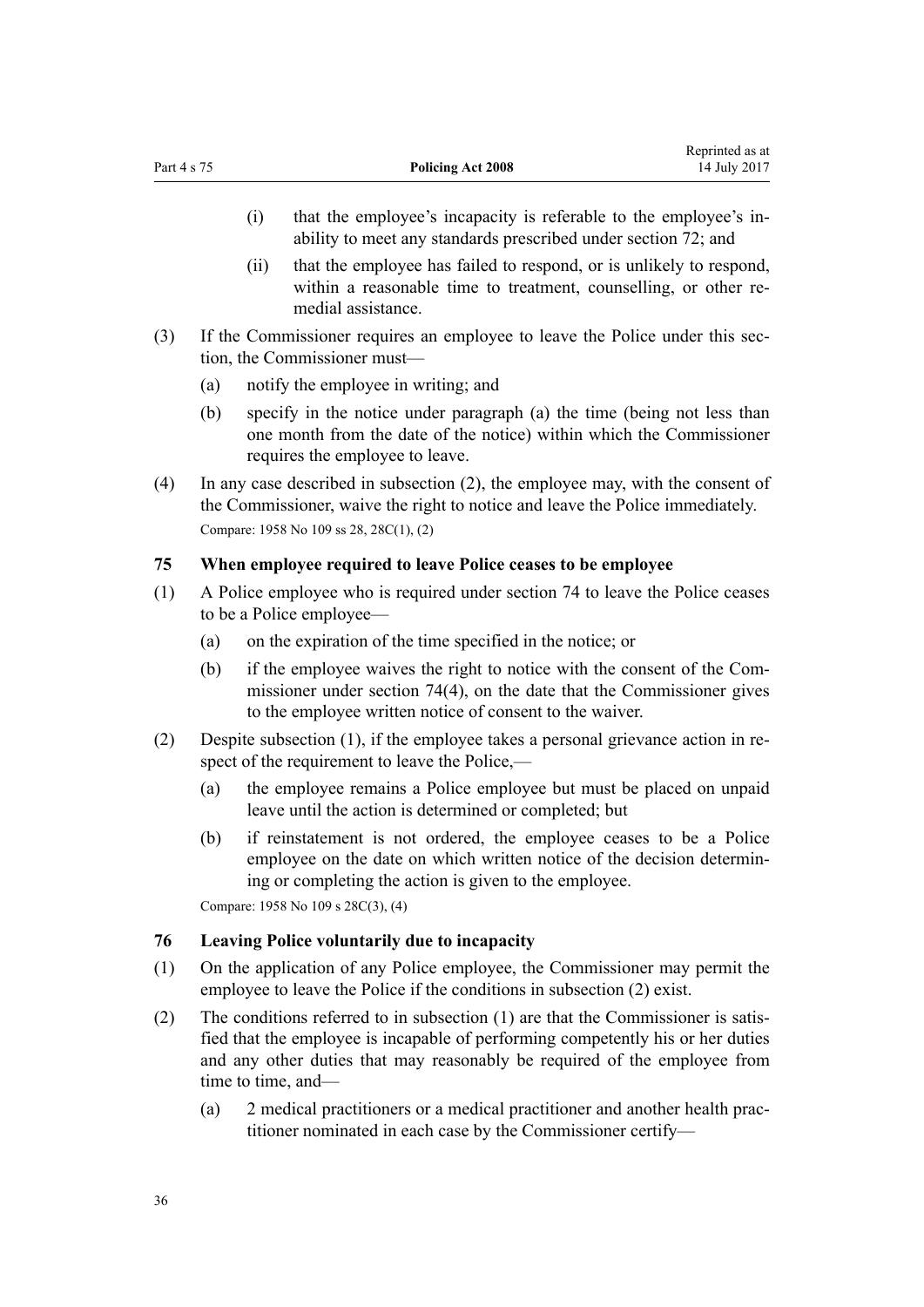- (i) that the employee's incapacity is referable to the employee's inability to meet any standards prescribed under [section 72](#page-34-0); and
- (ii) that the employee has failed to respond, or is unlikely to respond, within a reasonable time to treatment, counselling, or other remedial assistance; or
- (b) the Commissioner is satisfied that the employee's incapacity is referable to any personal factor relating to the special circumstances of the employee and directly attributable to the employee's employment with the Police.
- (3) If the Commissioner decides to permit an employee to leave the Police under this section,—
	- (a) the Commissioner must give the employee written notice of the decision; and
	- (b) the employee ceases to be an employee of the Police on the date specified in the notice.
- (4) If the Commissioner refuses to permit an employee to leave the Police under this section, the Commissioner must give the employee written notice of the decision.

Compare: 1958 No 109 [s 28D](http://prd-lgnz-nlb.prd.pco.net.nz/pdflink.aspx?id=DLM322025)

# **77 Commissioner must consult Government Superannuation Fund, etc, before nominating health practitioners if employee is member of scheme**

- (1) The Commissioner must consult the Government Superannuation Fund Authority and the trustees of any State services superannuation scheme about the health practitioners that the Authority or the trustees approves to be nominated from time to time under [sections 74](#page-34-0) and [76](#page-35-0).
- (2) Subsection (3) applies if the Police employee in question in [section 74](#page-34-0) or [76](#page-35-0) is a member of the Government Superannuation Fund Police Sub-Scheme or a State services superannuation scheme.
- (3) The Commissioner may nominate under [section 74\(2\)\(b\)](#page-34-0) or [76\(2\)\(a\)](#page-35-0) only health practitioners approved under subsection (1). Compare: 1958 No 109 [ss 28\(5A\)](http://prd-lgnz-nlb.prd.pco.net.nz/pdflink.aspx?id=DLM321793), [28C\(1A\),](http://prd-lgnz-nlb.prd.pco.net.nz/pdflink.aspx?id=DLM322018) [28D\(1A\)](http://prd-lgnz-nlb.prd.pco.net.nz/pdflink.aspx?id=DLM322025)

### **78 Entitlement to allowances, etc**

A person who ceases to be a Police employee under [section 74](#page-34-0) or [76](#page-35-0) is entitled to receive the allowances and other benefits that may be prescribed by or under the [Government Superannuation Fund Act 1956](http://prd-lgnz-nlb.prd.pco.net.nz/pdflink.aspx?id=DLM446000) or the State services superannuation scheme to which that person belongs, as the case may require.

Compare: 1958 No 109 [s 28F](http://prd-lgnz-nlb.prd.pco.net.nz/pdflink.aspx?id=DLM322034)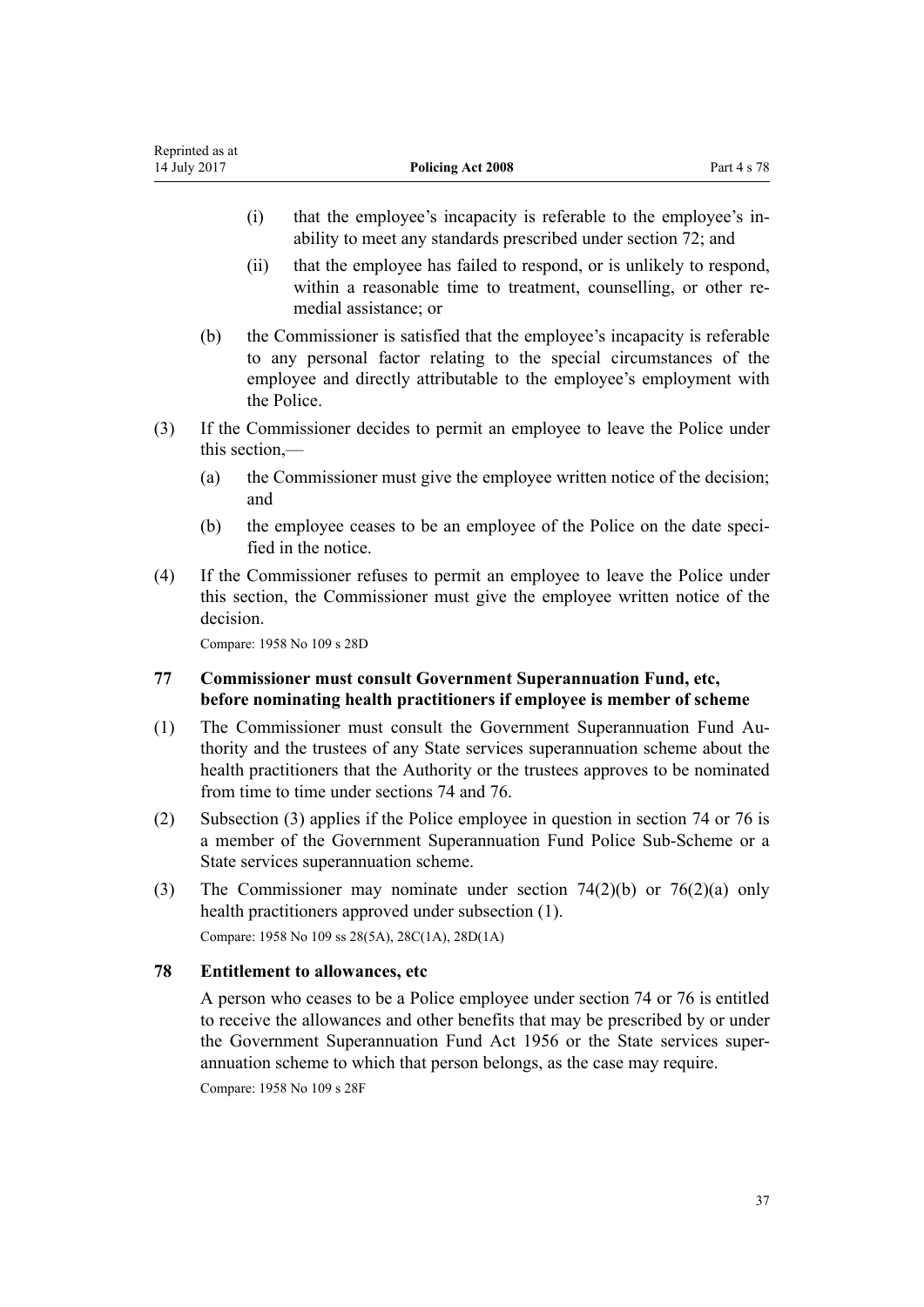#### *Restrictions on resignation*

#### <span id="page-37-0"></span>**79 Restriction on resignation by constable**

If in the Governor-General's opinion special circumstances require that no constable resign without permission, the Governor-General may, by warrant under the Governor-General's hand, declare that no constable may resign that person's employment with the Police except on the conditions set out in the warrant.

Compare: 1958 No 109 [s 14](http://prd-lgnz-nlb.prd.pco.net.nz/pdflink.aspx?id=DLM321749)

# **Part 4A**

# **Cost recovery**

Part 4A: inserted, on 8 November 2016, by [section 4](http://prd-lgnz-nlb.prd.pco.net.nz/pdflink.aspx?id=DLM6117716) of the Policing (Cost Recovery) Amendment Act 2016 (2016 No 81).

#### **79A Purpose of this Part**

The purpose of this Part is to enable the Police to recover its costs in respect of the provision of certain policing services.

Section 79A: inserted, on 8 November 2016, by [section 4](http://prd-lgnz-nlb.prd.pco.net.nz/pdflink.aspx?id=DLM6117716) of the Policing (Cost Recovery) Amendment Act 2016 (2016 No 81).

#### **79B Policing services that may be subject to cost recovery**

- (1) The Minister may recommend a regulation under [section 102A](#page-52-0) only if the Minister is satisfied that the policing service in question is a demand service.
- (2) For the purposes of this section, **demand service**
	- (a) means a service that—
		- (i) constitutes policing; and
		- (ii) is provided only on the request of an individual or organisation; and
		- (iii) is provided to the individual or organisation requesting it and is of direct benefit to that individual or organisation (even though provision of the service may also be of indirect benefit to the public as a whole); but
	- (b) does not include—
		- (i) the response of the Police to calls for service relating to potential offending:
		- (ii) the conduct of criminal investigations:
		- (iii) the prosecution of criminal offences.
- (3) Without limiting the generality of subsection (2), an example of a demand service is the provision of vetting services by the Police.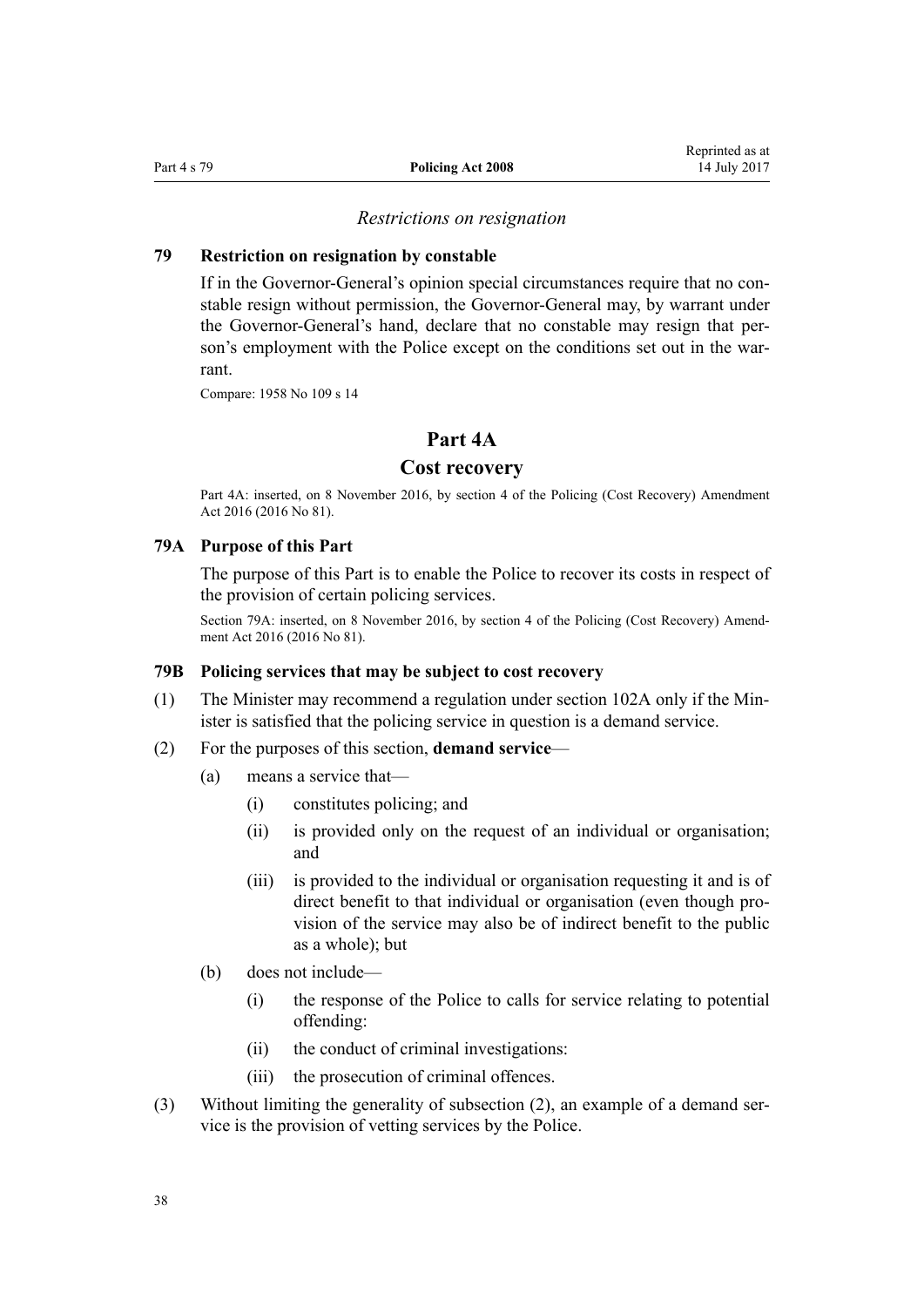<span id="page-38-0"></span>Section 79B: inserted, on 8 November 2016, by [section 4](http://prd-lgnz-nlb.prd.pco.net.nz/pdflink.aspx?id=DLM6117716) of the Policing (Cost Recovery) Amendment Act 2016 (2016 No 81).

# **79C Criteria for cost recovery**

The Minister may recommend a regulation under [section 102A\(a\)](#page-52-0) only if the Minister is satisfied that the fee or charge in question is consistent with the following criteria:

- (a) subject to the provisions of section 79E, the fee or charge recovers no more than the actual and reasonable costs (including both direct and indirect costs) of the service to which the fee or charge relates; and
- (b) the fee or charge for the service or class of services to which the fee or charge relates is generally obtained from the users or beneficiaries of the service or class of services at a level commensurate, as far as practicable, with their use of the service; and
- (c) the costs of the service to which the fee or charge relates are efficiently incurred; that is, the service delivers the maximum benefit at the minimum cost; and
- (d) the relationship between the costs of the service to which the fee or charge relates and the nature and duration of the service is clear.

Section 79C: inserted, on 8 November 2016, by [section 4](http://prd-lgnz-nlb.prd.pco.net.nz/pdflink.aspx?id=DLM6117716) of the Policing (Cost Recovery) Amendment Act 2016 (2016 No 81).

# **79D Consultation**

- (1) The Minister may recommend a regulation under section  $102A(a)$  only if the Minister is satisfied that the Commissioner has done everything reasonable on his or her part to consult the persons or organisations (or representatives of those organisations) that appear to the Commissioner to be affected or likely to be affected by the fee or charge.
- (2) The process for consultation must, to the extent practicable in the circumstances, include—
	- (a) the giving of appropriate notice of the intention to make the regulation and of the contents of the proposed regulation; and
	- (b) a reasonable opportunity for interested persons to make submissions; and
	- (c) the adequate and appropriate consideration of those submissions.
- (3) A failure to comply with this section does not affect the validity of any regulations made under [section 102A](#page-52-0).

Section 79D: inserted, on 8 November 2016, by [section 4](http://prd-lgnz-nlb.prd.pco.net.nz/pdflink.aspx?id=DLM6117716) of the Policing (Cost Recovery) Amendment Act 2016 (2016 No 81).

# **79E Methods of cost recovery**

(1) Regulations for the recovery of costs may provide for the following: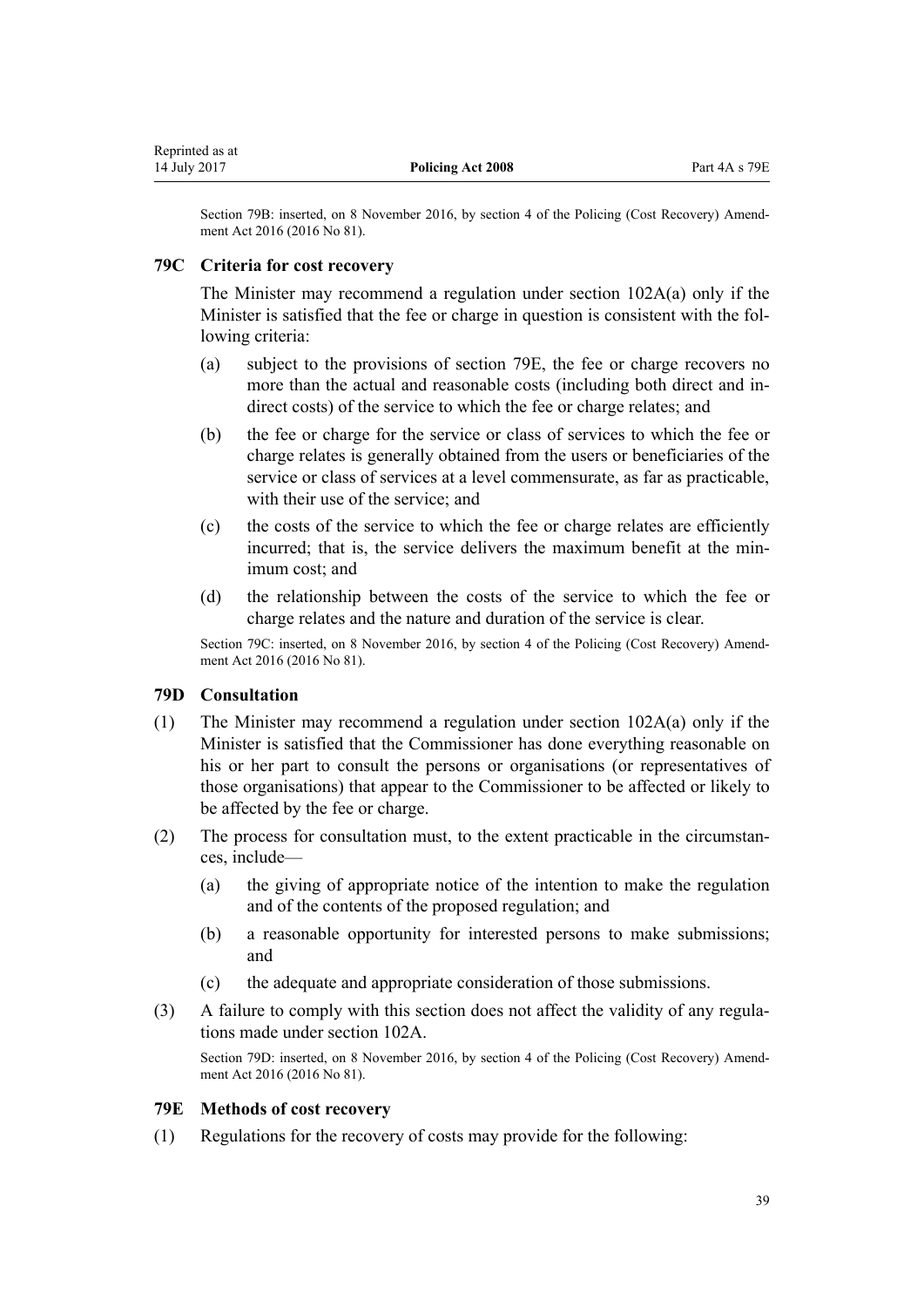- (a) fixed fees or charges:
- (b) fees or charges based on a scale or formula or at a rate determined on an hourly or other unit basis:
- (c) the recovery by way of a fee or charge of estimated actual and reasonable costs expended in or associated with the performance of a policing service:
- (d) fees or charges based on costs incurred from charges by third parties:
- (e) any combination of the above.
- (2) Without limiting the way in which a fee or charge may be set, a fee or charge may be set at a level or in a way that—
	- (a) is determined by calculations that involve an averaging of costs or potential costs:
	- (b) takes into account costs or potential costs of services that are not to be provided directly to the person who pays the fee or charge but that are an indirect or potential cost arising from the delivery of the service in question to a class of persons or all persons who use the service:
	- (c) takes into account indirect costs, which include the costs and potential costs of support, maintenance, and development associated with provision of the service.

Compare: 2009 No 51 [s 393\(6\)](http://prd-lgnz-nlb.prd.pco.net.nz/pdflink.aspx?id=DLM1441224)

Section 79E: inserted, on 8 November 2016, by [section 4](http://prd-lgnz-nlb.prd.pco.net.nz/pdflink.aspx?id=DLM6117716) of the Policing (Cost Recovery) Amendment Act 2016 (2016 No 81).

#### **79F Payment of fee or charge**

- (1) A fee or charge prescribed by regulations made under this Act is payable at the time prescribed in respect of a particular service, whether that time is before, during, or after completion of the relevant service.
- (2) All fees and charges prescribed by regulations made under this Act and received by the Police or any other government agency must be paid into a Departmental Bank Account.

Compare: 2009 No 51 [s 393\(7\), \(10\)](http://prd-lgnz-nlb.prd.pco.net.nz/pdflink.aspx?id=DLM1441224)

Section 79F: inserted, on 8 November 2016, by [section 4](http://prd-lgnz-nlb.prd.pco.net.nz/pdflink.aspx?id=DLM6117716) of the Policing (Cost Recovery) Amendment Act 2016 (2016 No 81).

### **79G Exemptions, waivers, and refunds**

- (1) Regulations made under this Act may provide for exemptions from, or waivers or refunds of, any fee or charge prescribed by regulations made under this Act, in whole or in part, in any class of case.
- (2) Regulations made under this Act may authorise the Commissioner, as he or she thinks fit in the circumstances specified in those regulations, to exempt, waive,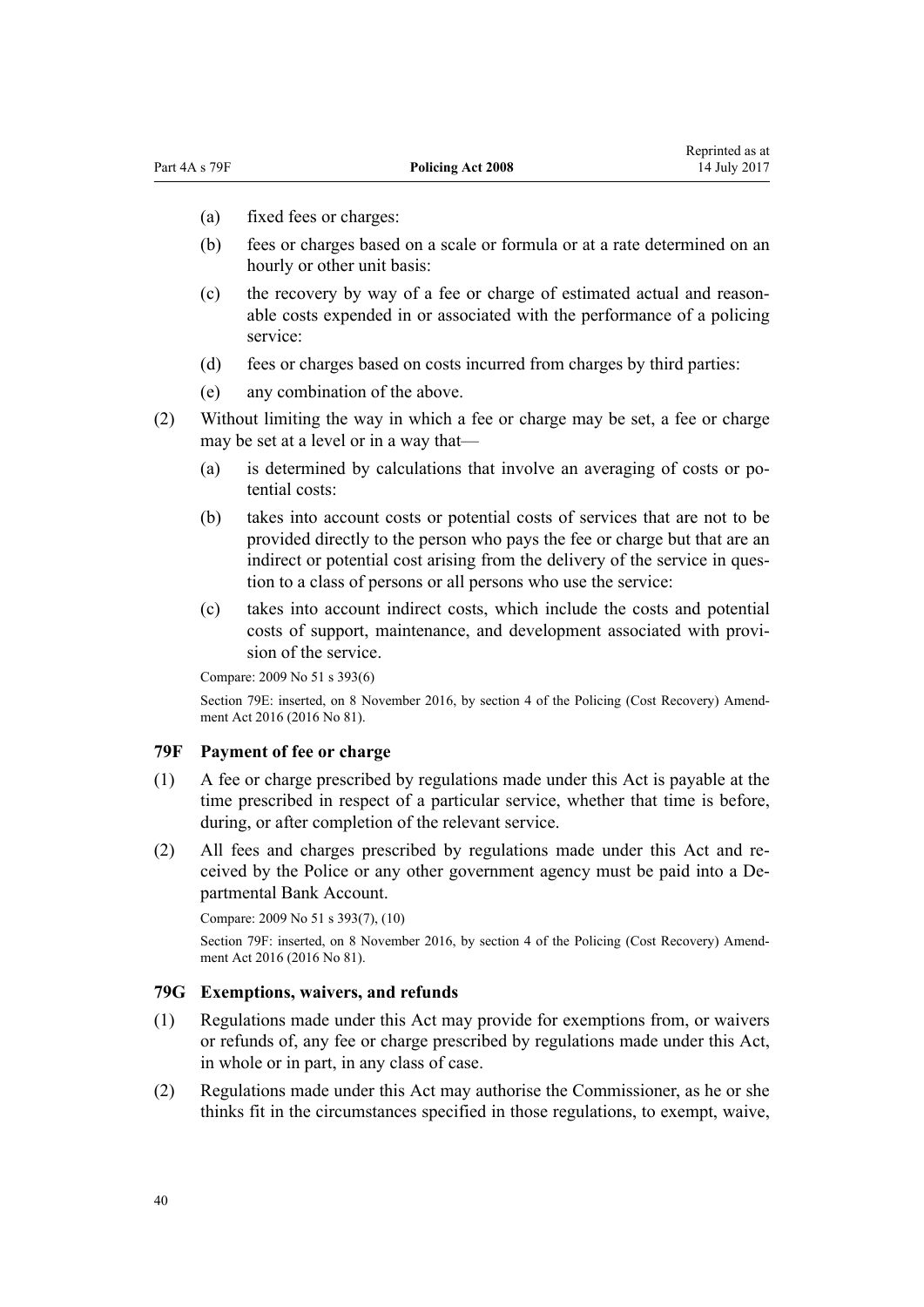or refund the whole or any part of a fee or charge prescribed by regulations made under this Act.

Compare: 2009 No 51 [s 395](http://prd-lgnz-nlb.prd.pco.net.nz/pdflink.aspx?id=DLM1441226)

Section 79G: inserted, on 8 November 2016, by [section 4](http://prd-lgnz-nlb.prd.pco.net.nz/pdflink.aspx?id=DLM6117716) of the Policing (Cost Recovery) Amendment Act 2016 (2016 No 81).

# **Part 5**

# **Biometric information, international policing, and other miscellaneous provisions**

Subpart 1—Biometric information relating to prospective Police employees, Police employees, and certain associates

# **80 Interpretation**

In this subpart,—

**biometric information**, in relation to a person, means anything that is—

- (a) a DNA profile of the person; or
- (b) fingerprints or palm-prints taken from the person

**Police associate** means a person who is not a Police employee, but performs (or may in the future perform) with or for Police employees duties whose performance may involve the risk of accidentally contaminating crime scenes or evidence

#### **staff biometric information**,—

- (a) in relation to a person being considered for employment as a Police employee, means anything that is a DNA profile derived from a bodily sample obtained under [section 81,](#page-41-0) or biometric information obtained under section 81:
- (b) in relation to a person who is a Police employee, means anything that is—
	- (i) a DNA profile derived from a bodily sample obtained under [sec](#page-41-0)[tion 82\(1\)](#page-41-0), or biometric information obtained under section 82(1); or
	- (ii) a DNA profile derived from a bodily sample obtained under [sec](#page-41-0)[tion 81,](#page-41-0) or biometric information obtained under section 81, when the person was being considered for employment as a Police employee, whose use for the purposes of the Police employee has authorised (and not later forbidden) under [section 82\(2\):](#page-41-0)
- (c) in relation to a Police associate, means anything that is a DNA profile derived from a bodily sample obtained under [section 82\(1\),](#page-41-0) or biometric information obtained under section 82(1).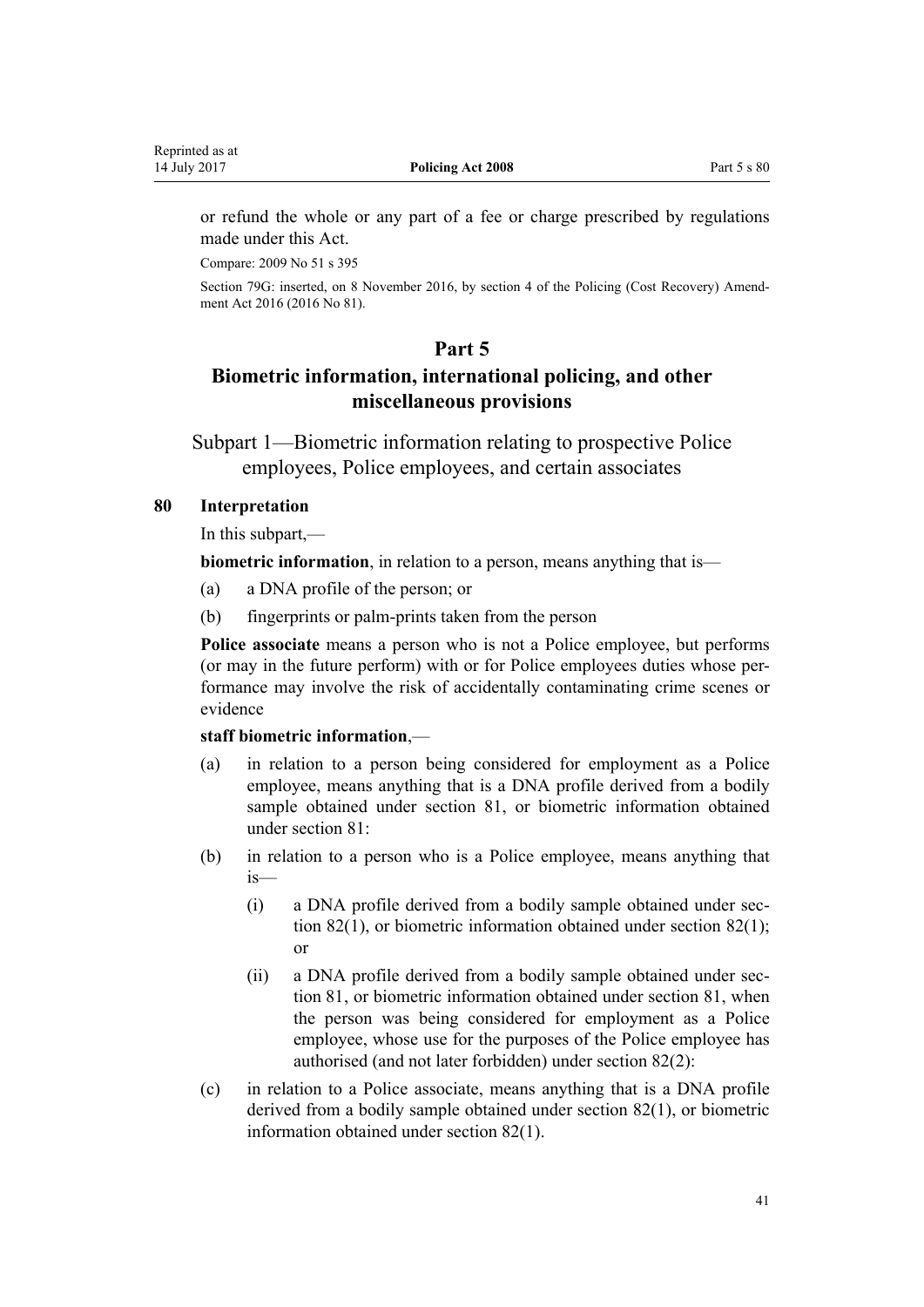# <span id="page-41-0"></span>**81 Prospective Police employees may be required to provide bodily sample and biometric information**

As a condition of being considered for employment as a Police employee, a person may be required to do either or both of the following things:

- (a) provide a bodily sample suitable for obtaining a DNA profile of the person for the purposes of [section 83\(1\):](#page-42-0)
- (b) allow any biometric information the Commissioner thinks appropriate to be taken for the purposes of [section 83\(1\).](#page-42-0)

# **82 Police employees and associates may voluntarily provide bodily sample and biometric information**

- (1) A Police employee or Police associate may do either or both of the following things:
	- (a) provide a bodily sample suitable for obtaining a DNA profile of the person, together with a written statement that the sample is provided for the purposes of [section 83\(2\):](#page-42-0)
	- (b) allow any biometric information the Commissioner thinks appropriate to be taken, and give the Commissioner a written statement that the information is provided for the purposes of [section 83\(2\)](#page-42-0).
- (2) A Police employee may give the Commissioner a written statement—
	- (a) authorising the use for the purposes of [section 83\(2\)](#page-42-0) of biometric information obtained under section 81; or
	- (b) forbidding the use for the purposes of [section 83\(2\)](#page-42-0) of biometric information whose use for those purposes the Police employee has earlier authorised by a statement under paragraph (a).
- (3) No Police employee or Police associate can be required—
	- (a) to provide a bodily sample for the purposes of [section 83\(2\);](#page-42-0) or
	- (b) to allow biometric information to be taken for the purposes of [section](#page-42-0) [83\(2\)](#page-42-0); or
	- (c) to authorise the use for the purposes of section  $83(2)$  of biometric information obtained under section 81.
- (4) Subsection (3) does not affect any power to require a person to provide a bodily sample or allow biometric information to be taken otherwise than for the purposes of [section 83\(2\).](#page-42-0)
- (5) This subsection applies to fingerprints taken by the Police at a time before the commencement of this Act—
	- (a) from a person who was then a sworn or non-sworn member of the Police within the meaning of the [Police Act 1958](http://prd-lgnz-nlb.prd.pco.net.nz/pdflink.aspx?id=DLM321405); and
	- (b) because the person was then such a member of the Police.
- (6) Fingerprints to which subsection (5) applies—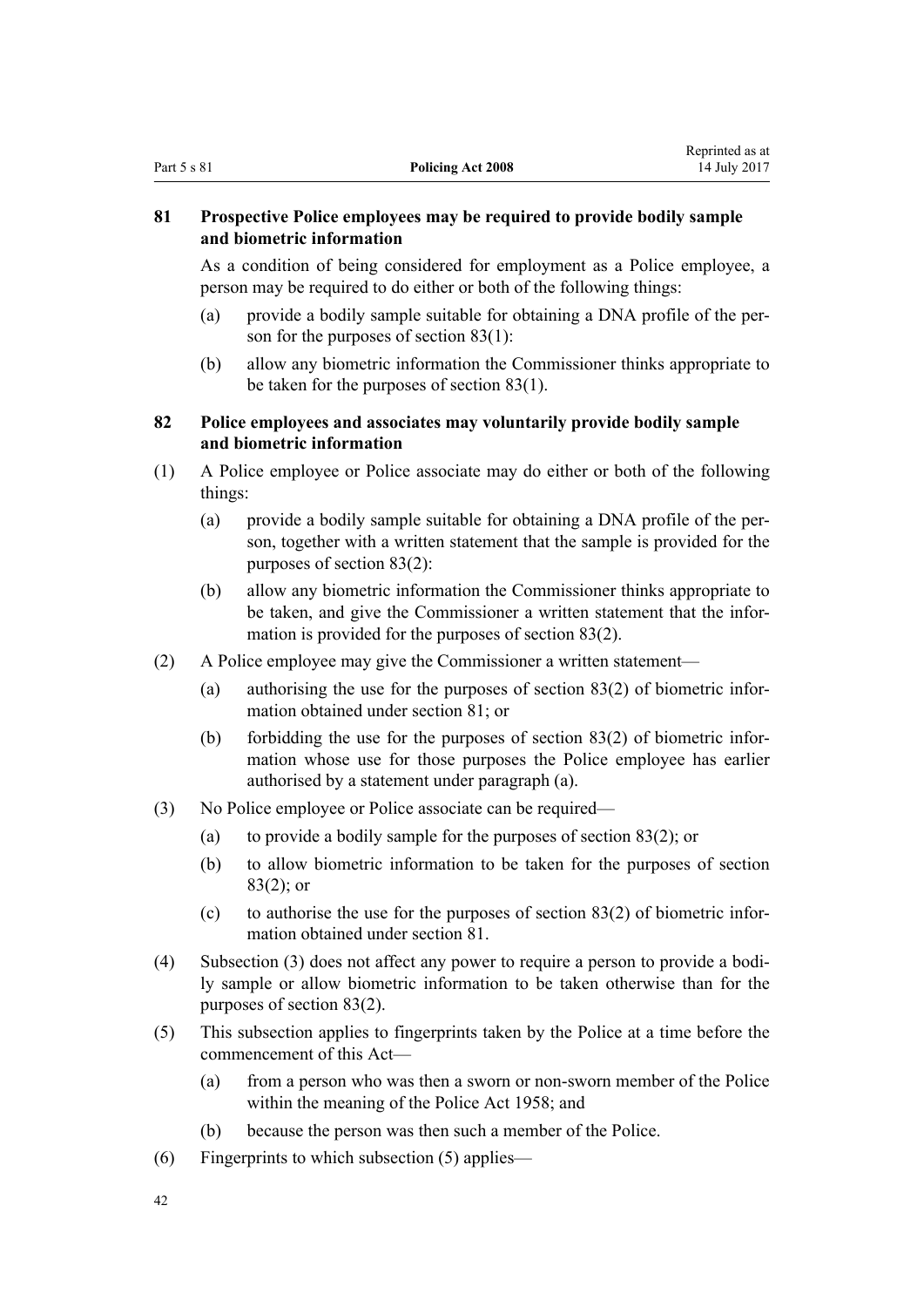<span id="page-42-0"></span>

| Reprinted as at |                          |             |
|-----------------|--------------------------|-------------|
| 14 July 2017    | <b>Policing Act 2008</b> | Part 5 s 85 |

- (a) must for all purposes be treated as biometric information obtained under subsection (1); but
- (b) if the person had ceased to be such a member of the Police before the commencement of this Act, must be permanently deleted from every electronic information recording system on which it is stored (or, in the case of fingerprints held in hard-copy form, destroyed)—
	- (i) promptly after the person asks the Commissioner in writing to delete or destroy it; and
	- (ii) in any event, no later than 12 months after that commencement.

# **83 Use of staff biometric information restricted**

- (1) Staff biometric information relating to a person being considered for employment as a Police employee must be used only for matching against other information held by the Police for the purpose of—
	- (a) determining whether the person has been convicted of an offence; or
	- (b) if, when matched against other information held by the Police, it indicates that the person may have been involved in the commission of an offence,—
		- (i) investigating the offence; and
		- (ii) if relevant, prosecuting a person charged with committing the offence; or
	- (c) if the person later becomes a Police employee, eliminating him or her from being considered in the investigation of a crime.
- (2) Staff biometric information relating to a person who is a Police employee or Police associate—
	- (a) must be used only for matching against other information held by the Police for the purpose of eliminating him or her from being considered in the investigation of a crime; and
	- (b) is not admissible in evidence in any proceedings against the person (even after the person ceases to be a Police employee or Police associate).

# **84 Sample to be destroyed once profile derived and stored**

The Commissioner must ensure every bodily sample obtained under [section 81](#page-41-0) or [82\(1\)](#page-41-0) is destroyed promptly after a DNA profile has been successfully derived from it, and information relating to the profile has been stored.

# **85 Staff biometric information to be deleted or destroyed if prospective employee not employed, or subject asks**

(1) The Commissioner must ensure that all staff biometric information held by the Police that relates to a person is permanently deleted from every electronic in-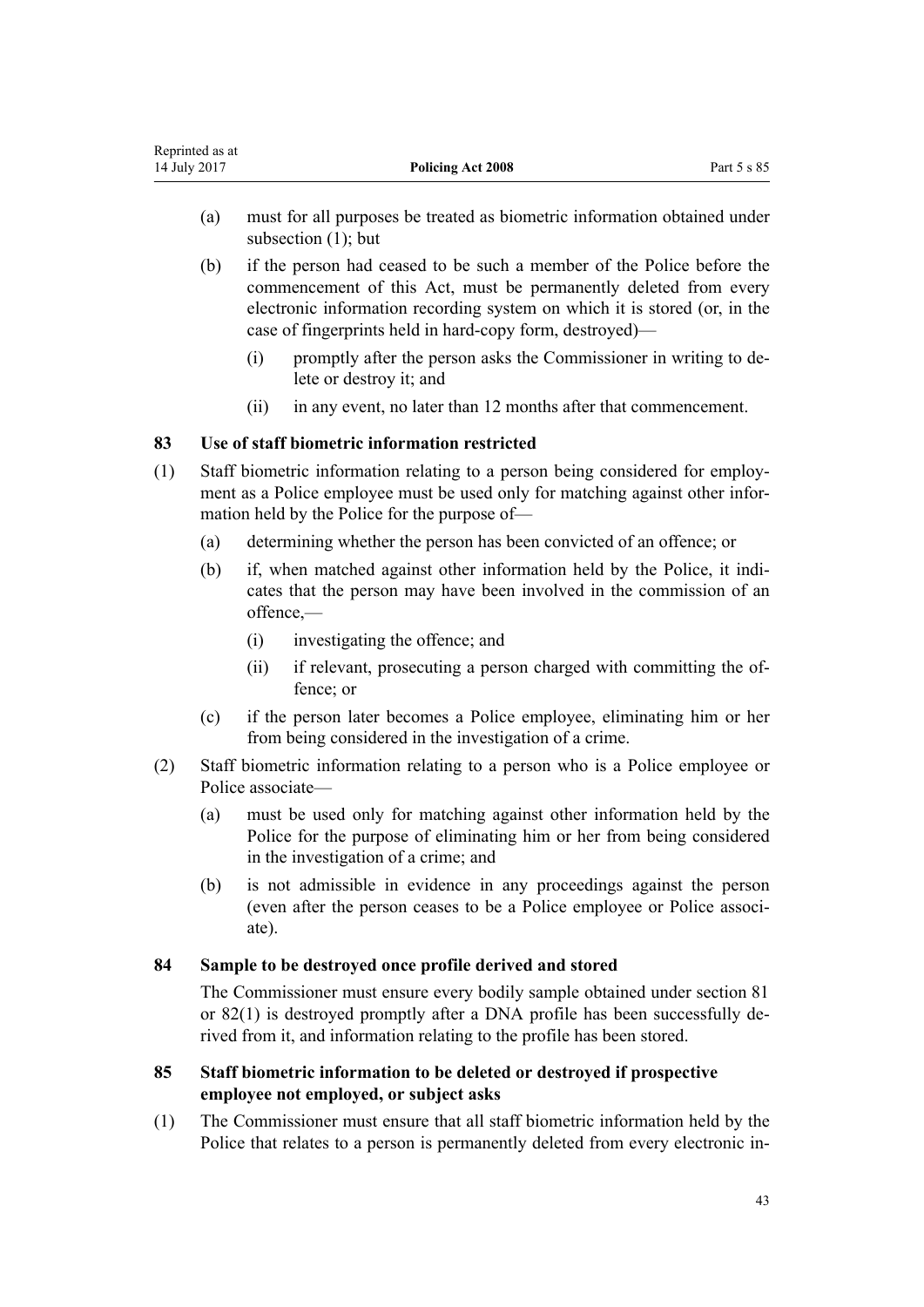<span id="page-43-0"></span>

|             |                          | Reprinted as at |
|-------------|--------------------------|-----------------|
| Part 5 s 86 | <b>Policing Act 2008</b> | 14 July 2017    |

formation recording system on which it is stored (or, in the case of information held in hard-copy form, destroyed),—

- (a) in the case of a person being considered for employment as a Police employee, promptly after the Commissioner decides not to employ the person; and
- (b) in the case of a person who is a Police employee or Police associate,—
	- (i) promptly after the person asks the Commissioner in writing to delete or destroy it; and
	- (ii) in any event, no later than 12 months after the person ceases to be a Police employee or Police associate.
- (2) The Commissioner must ensure that, promptly after the deletion or destruction of information under subsection  $(1)$  or section  $82(6)(b)$ , the person to whom the information relates (or his or her personal representative) is given written notice of its deletion or destruction.

# Subpart 2—International policing

# *International policing: overseas operations*

## **86 Interpretation**

In sections 87 to 90, unless the context otherwise requires,—

#### **overseas operation**—

- (a) means a person or group of people that, before, on, or after the commencement of this Act, is authorised by the Government of New Zealand to participate in duties overseas involving peacekeeping, the maintenance or restoration of law and order or functioning government institutions, or any other activity in respect of which the Government of New Zealand wishes to provide assistance (whether or not in conjunction with personnel from 1 or more other countries); but
- (b) does not include a Police employee who is part of a United Nations activity and to whom [sections 91 to 95](#page-45-0) apply.

Compare: 2004 No 17 [s 4](http://prd-lgnz-nlb.prd.pco.net.nz/pdflink.aspx?id=DLM240495)

#### **87 Jurisdiction over Police and civilian employees overseas**

- (1) This section applies to any Police employee or any other person who is not a member of the armed forces while that employee or that other person—
	- (a) is part of an overseas operation; and
	- (b) is outside New Zealand.
- (2) If any person to whom this section applies does, or omits to do, an act outside New Zealand (whether or not the act or omission concerned constitutes an offence under the laws in force in the place where it took place) that if done or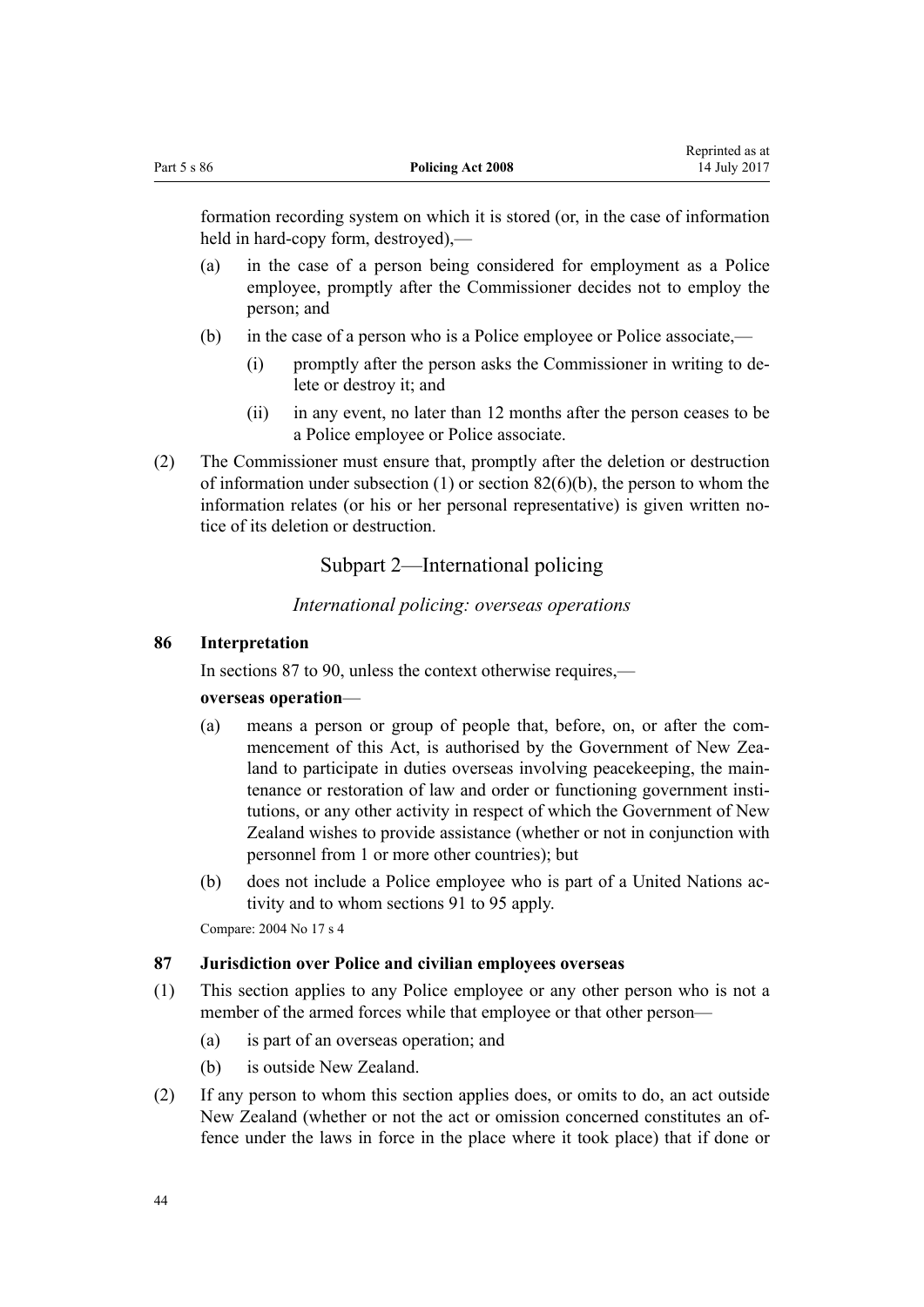omitted within New Zealand would constitute an offence, that act or omission is deemed to have taken place within New Zealand unless—

- (a) the person is subject to the criminal jurisdiction of the place in which the act or omission took place; and
- (b) the authorities in that place—
	- (i) are not subject to any obligation to cede jurisdiction to the New Zealand authorities in respect of that act or omission; and
	- (ii) bring criminal proceedings against the person in that place.
- (3) No charging document may be filed against any person over whom jurisdiction is claimed by virtue of subsection (2) without the consent of the Attorney-General.

Compare: 2004 No 17 [s 5](http://prd-lgnz-nlb.prd.pco.net.nz/pdflink.aspx?id=DLM242319)

Section 87(3): amended, on 1 July 2013, by [section 413](http://prd-lgnz-nlb.prd.pco.net.nz/pdflink.aspx?id=DLM3360714) of the Criminal Procedure Act 2011 (2011 No 81).

### **88 Powers of arrest and detention**

- (1) Subsection (2) applies to any offence in respect of which the filing of a charging document requires the consent of the Attorney-General under [section 87\(3\).](#page-43-0)
- (2) If any person is alleged to have committed an offence to which this subsection applies,—
	- (a) the person may be arrested without warrant within or outside New Zealand; or
	- (b) a warrant for the person's arrest may be issued in New Zealand and executed within or outside New Zealand —

and the person may be detained in custody within or outside New Zealand or, if the person is in, or has been taken to, New Zealand, remanded in custody or on bail, even though the consent of the Attorney-General has not been obtained to the filing of a charging document in respect of that offence; but no further proceedings may be taken until that consent has been obtained.

- (3) The provisions of the [Crimes Act 1961](http://prd-lgnz-nlb.prd.pco.net.nz/pdflink.aspx?id=DLM327381) relating to arrest apply in respect of the arrest of a person referred to in subsection (2) for an act or omission to which [section 87](#page-43-0) applies, in all respects as if the act or omission had occurred in New Zealand.
- (4) Any person arrested outside New Zealand may be detained in custody outside New Zealand for as long as is reasonably necessary to enable the person to be taken to New Zealand.

Compare: 2004 No 17 [s 6](http://prd-lgnz-nlb.prd.pco.net.nz/pdflink.aspx?id=DLM242320)

Section 88(1): amended, on 1 July 2013, by [section 413](http://prd-lgnz-nlb.prd.pco.net.nz/pdflink.aspx?id=DLM3360714) of the Criminal Procedure Act 2011 (2011 No 81).

Section 88(2): amended, on 1 July 2013, by [section 413](http://prd-lgnz-nlb.prd.pco.net.nz/pdflink.aspx?id=DLM3360714) of the Criminal Procedure Act 2011 (2011 No 81).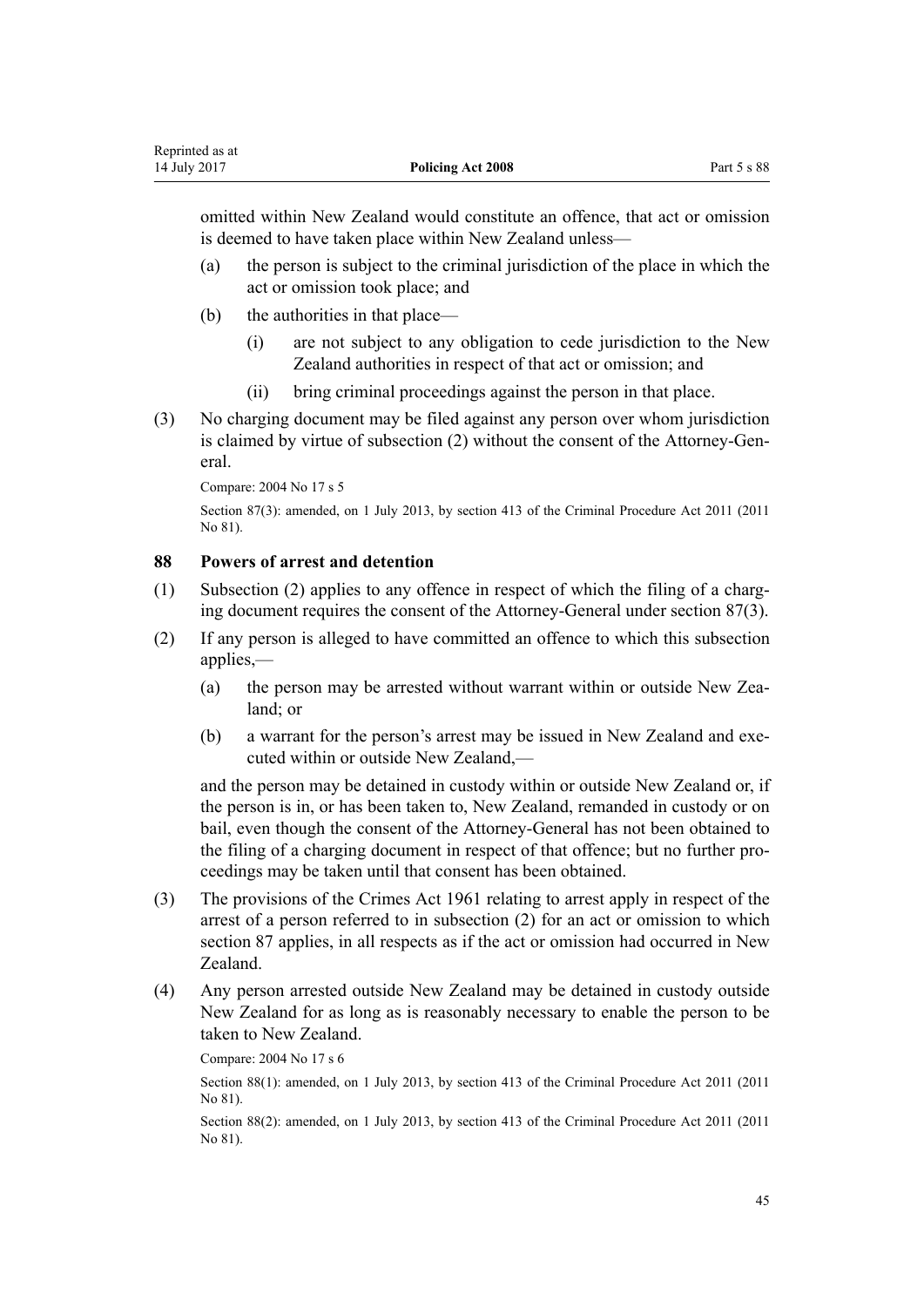#### <span id="page-45-0"></span>**89 Breach of code of conduct**

If a Police employee does or omits to do an act, and that act or omission would, if it occurred in New Zealand, be a breach of the code of conduct prescribed under [section 20](#page-13-0), the employee may be dealt with as if the act or omission had occurred in New Zealand.

Compare: 2004 No 17 [s 7](http://prd-lgnz-nlb.prd.pco.net.nz/pdflink.aspx?id=DLM242321)

## **90 Saving of jurisdiction**

Nothing in [sections 86 to 89](#page-43-0) limits or affects the provision of any enactment or rule of law relating to the liability of persons in respect of acts done or omitted beyond New Zealand.

Compare: 2004 No 17 [s 8](http://prd-lgnz-nlb.prd.pco.net.nz/pdflink.aspx?id=DLM242322)

*International policing: United Nations operations*

# **91 Interpretation and application**

(1) In this section and sections 92 to 95, unless the context otherwise requires,—

**act or omission** means an act or omission done or omitted to be done outside New Zealand

**crime** means an act or omission that if it occurred in New Zealand would be a criminal offence under any New Zealand enactment

**employee** means a Police employee who is an employee for the purposes of United Nations activity.

(2) For the purposes of this section, a Police employee is deemed to be an employee for the purposes of a United Nations activity from the time he or she leaves New Zealand to undertake duties with the United Nations until he or she returns to New Zealand or earlier ceases to be an employee.

Compare: 1964 No 1 [ss 2,](http://prd-lgnz-nlb.prd.pco.net.nz/pdflink.aspx?id=DLM350931) [3](http://prd-lgnz-nlb.prd.pco.net.nz/pdflink.aspx?id=DLM350933)

# **92 Trial in New Zealand for crimes committed outside New Zealand**

- (1) An employee who commits a crime outside New Zealand is liable to be proceeded against and punished as if it had occurred in New Zealand and the courts of New Zealand have jurisdiction accordingly.
- (2) Subsection (1) is subject to sections 91 to 95.
- (3) Despite anything in any other enactment, no proceedings for the trial and punishment of an employee may be brought under sections 91 to 95 in any court without the consent of the Attorney-General.
- (4) The consent of the Attorney-General is not required for an employee to be arrested and detained in custody.

Compare: 1964 No 1 [s 4](http://prd-lgnz-nlb.prd.pco.net.nz/pdflink.aspx?id=DLM350934)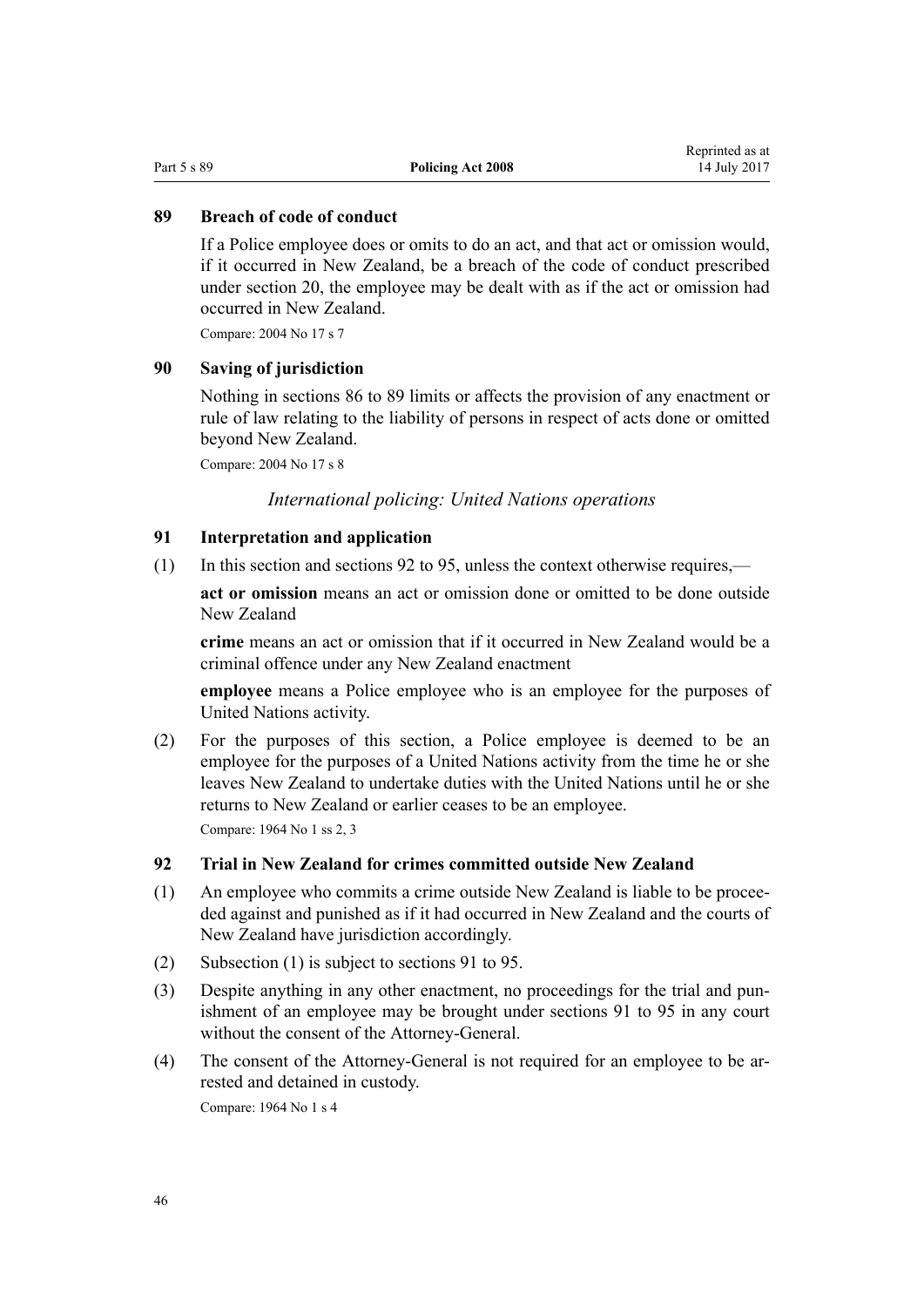# **93 Arrest and detention of offender**

- (1) The provisions of the [Crimes Act 1961](http://prd-lgnz-nlb.prd.pco.net.nz/pdflink.aspx?id=DLM327381) relating to arrest apply in respect of the arrest of an employee who is suspected of committing a crime.
- (2) An employee arrested under this section may be detained and held in custody until the employee can be dealt with according to law. Compare: 1964 No 1 [s 5](http://prd-lgnz-nlb.prd.pco.net.nz/pdflink.aspx?id=DLM350935)

# **94 Breach of code of conduct**

Any employee whose act or omission would, if it had occurred in New Zealand, be a breach of the code of conduct prescribed under [section 20](#page-13-0) may be dealt with as if the act or omission had occurred in New Zealand. Compare: 1964 No 1 [s 6](http://prd-lgnz-nlb.prd.pco.net.nz/pdflink.aspx?id=DLM350936)

# **95 Saving of jurisdiction**

Nothing in [sections 91 to 94](#page-45-0) limits or affects the provisions of any enactment or rule of law relating to the liability of persons in respect of acts done or omitted beyond New Zealand.

# *International policing: information sharing to assist corresponding overseas*

*agency*

Heading: inserted, on 7 November 2015, by [section 4](http://prd-lgnz-nlb.prd.pco.net.nz/pdflink.aspx?id=DLM6604008) of the Policing Amendment Act 2015 (2015 No 108).

# **95A Interpretation**

In this section and in [sections 95B to 95F](#page-47-0), unless the context otherwise requires,—

**agency-to-agency agreement** means an international disclosure instrument that is an agreement between the Police and 1 or more corresponding overseas agencies

**biometric information** means information that relates to an individual, whether or not currently identifiable, that is 1 or more of the following:

- (a) fingerprints:
- (b) palm-prints:
- (c) an iris scan

# **corresponding overseas agency**—

- (a) means an overseas person, body, or agency that is empowered to perform functions that correspond, wholly or partly, to any of the functions set out in section  $9$  and
- (b) includes Interpol and every overseas person, body, or agency appointed under article 32 of the constitution of Interpol to co-operate with Interpol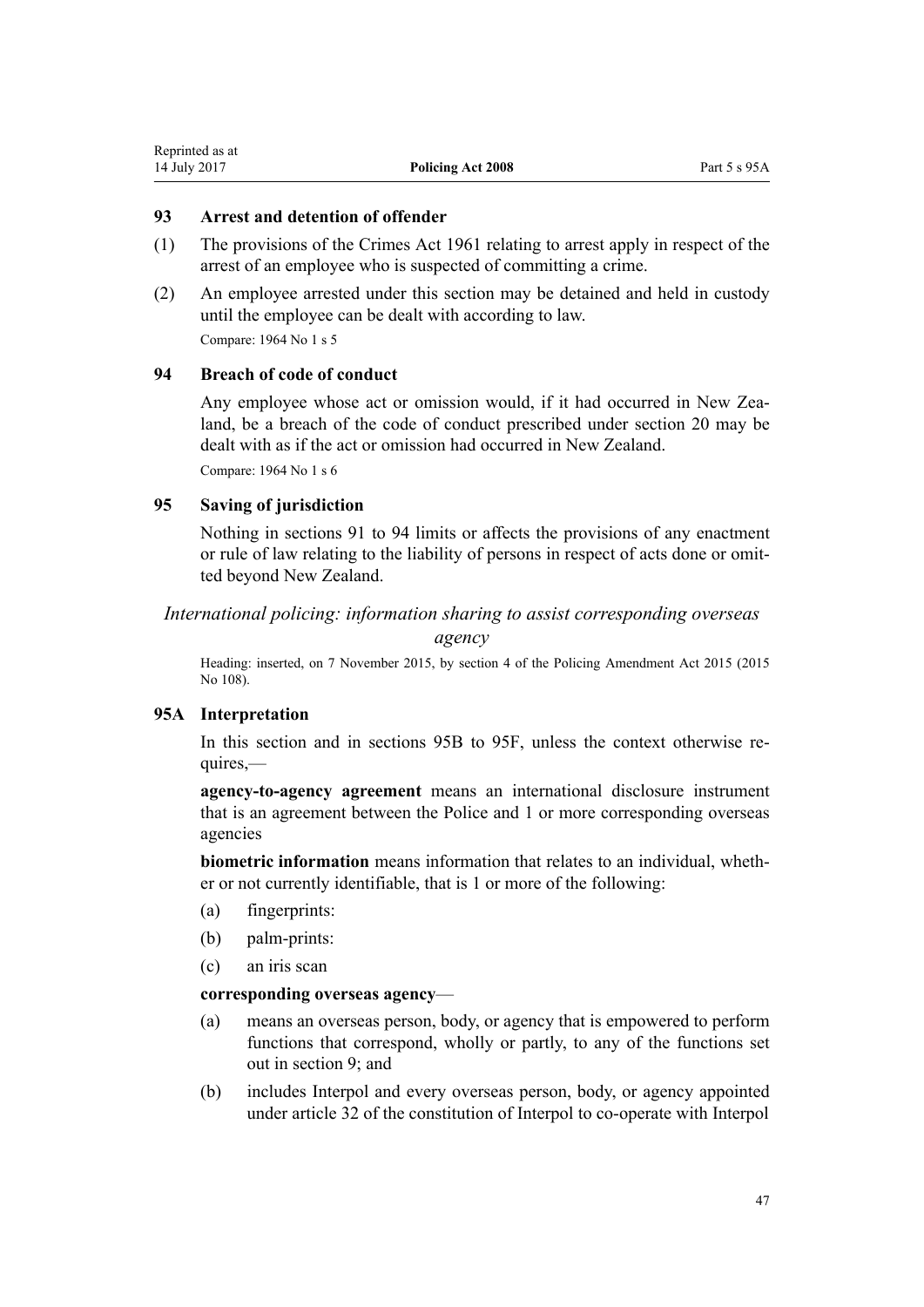<span id="page-47-0"></span>**international disclosure instrument** means an instrument that provides for the disclosure of personal information to a corresponding overseas agency, being an instrument that is—

- (a) an international arrangement or agreement to which the Government of New Zealand is a party; or
- (b) an agency-to-agency agreement; or
- (c) the constitution of Interpol and any instrument adopted under article 44 of that constitution

**Interpol** means the International Criminal Police Organization

**personal information** means information about an identifiable individual and includes biometric information.

Section 95A: inserted, on 7 November 2015, by [section 4](http://prd-lgnz-nlb.prd.pco.net.nz/pdflink.aspx?id=DLM6604008) of the Policing Amendment Act 2015 (2015 No 108).

# **95B Disclosure of personal information**

- (1) If the requirements of this section are met, the Commissioner may disclose any personal information held by the Police to a corresponding overseas agency.
- (2) The disclosure of the personal information must be reasonably necessary to enable the corresponding overseas agency to perform a function in its jurisdiction that the Police perform in New Zealand under [section 9](#page-10-0).
- (3) Personal information under this section may be disclosed only—
	- (a) in accordance with an international disclosure instrument; or
	- (b) in accordance with directions issued by the Commissioner under section 95C for the disclosure of personal information outside of an international disclosure instrument.
- (4) For the purposes of this section, personal information may be disclosed to a corresponding overseas agency by disclosing the information to an overseas person, body, or agency that is authorised to act on behalf of the corresponding overseas agency.
- (5) Subsections (1) to (4) do not affect any other enactment that requires or allows disclosure of personal information (whether or not of a particular kind and whether or not disclosure is required to be made in a prescribed manner).
- (6) For the purposes of [Part 8](http://prd-lgnz-nlb.prd.pco.net.nz/pdflink.aspx?id=DLM297439) of the Privacy Act 1993, a person is taken to have breached an information privacy principle under [section 66\(1\)\(a\)\(i\)](http://prd-lgnz-nlb.prd.pco.net.nz/pdflink.aspx?id=DLM297441) of that Act if the person contravenes a provision of this section.

Section 95B: inserted, on 7 November 2015, by [section 4](http://prd-lgnz-nlb.prd.pco.net.nz/pdflink.aspx?id=DLM6604008) of the Policing Amendment Act 2015 (2015 No 108).

### **95C Commissioner may issue directions to certain Police employees**

(1) The Commissioner may issue written directions relating to the disclosure of personal information outside of an international disclosure instrument under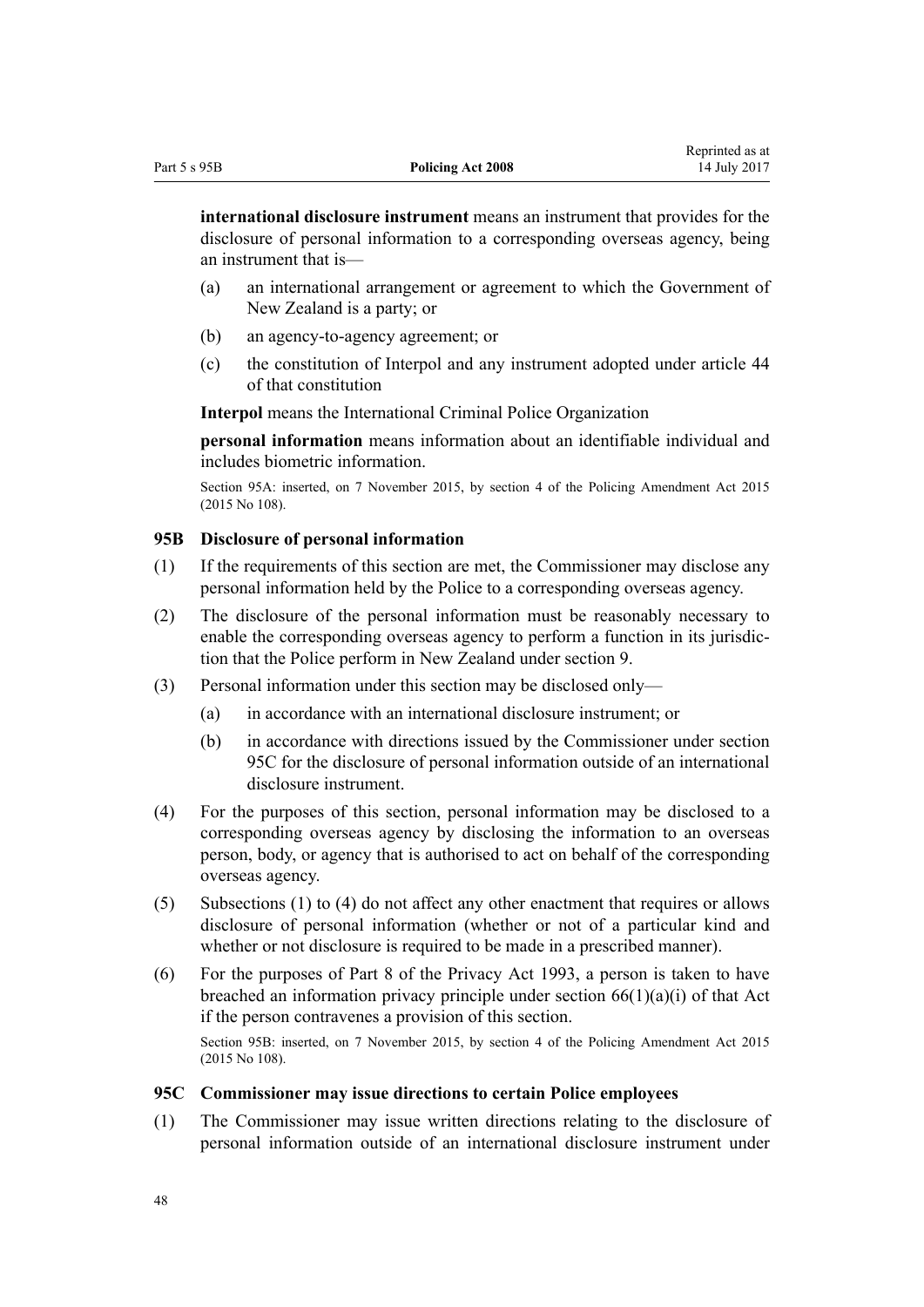[section 95B](#page-47-0) to any Police employees authorised to make that disclosure under delegated authority.

- (2) The directions must identify authorised Police employees but need not identify particular individuals and may instead identify the positions that the employees hold or the groups to which they belong.
- (3) Without limiting the generality of subsection (1), the directions may do either or both of the following:
	- (a) describe the circumstances in which personal information may be disclosed without a request from the corresponding overseas agency:
	- (b) set out any criteria in addition to those stated in [section 95B](#page-47-0) for disclosing any personal information.

Section 95C: inserted, on 7 November 2015, by [section 4](http://prd-lgnz-nlb.prd.pco.net.nz/pdflink.aspx?id=DLM6604008) of the Policing Amendment Act 2015 (2015 No 108).

# **95D Agency-to-agency agreements subject to consultation with Privacy Commissioner**

The Commissioner must consult the Privacy Commissioner before any agencyto-agency agreement is entered into or varied.

Section 95D: inserted, on 7 November 2015, by [section 4](http://prd-lgnz-nlb.prd.pco.net.nz/pdflink.aspx?id=DLM6604008) of the Policing Amendment Act 2015 (2015 No 108).

# **95E Publication of certain agency-to-agency agreements and directions**

- (1) As soon as practicable after an agency-to-agency agreement enters into force at any time after the commencement of this section, the Commissioner must make a copy of the agreement publicly available.
- (2) When an agency-to-agency agreement that is in effect before the commencement of this section is first reviewed following that commencement, the Commissioner must, as soon as practicable after that review, make a copy of the agreement (as modified or proposed to be modified by the review) publicly available.
- (3) As soon as practicable after issuing any directions under [section 95C](#page-47-0), the Commissioner must make a copy of the directions publicly available.
- (4) However, this section does not apply to—
	- (a) an agency-to-agency agreement, or to any directions, that may be withheld under the [Official Information Act 1982](http://prd-lgnz-nlb.prd.pco.net.nz/pdflink.aspx?id=DLM64784) or whose existence need not be confirmed or denied under that Act:
	- (b) any provision of an agency-to-agency agreement, or of any directions, that may be withheld under the [Official Information Act 1982.](http://prd-lgnz-nlb.prd.pco.net.nz/pdflink.aspx?id=DLM64784)
- (5) For the purposes of this section, a copy is **publicly available** if it is—
	- (a) available for inspection, free of charge, at the Police National Headquarters on any working day; and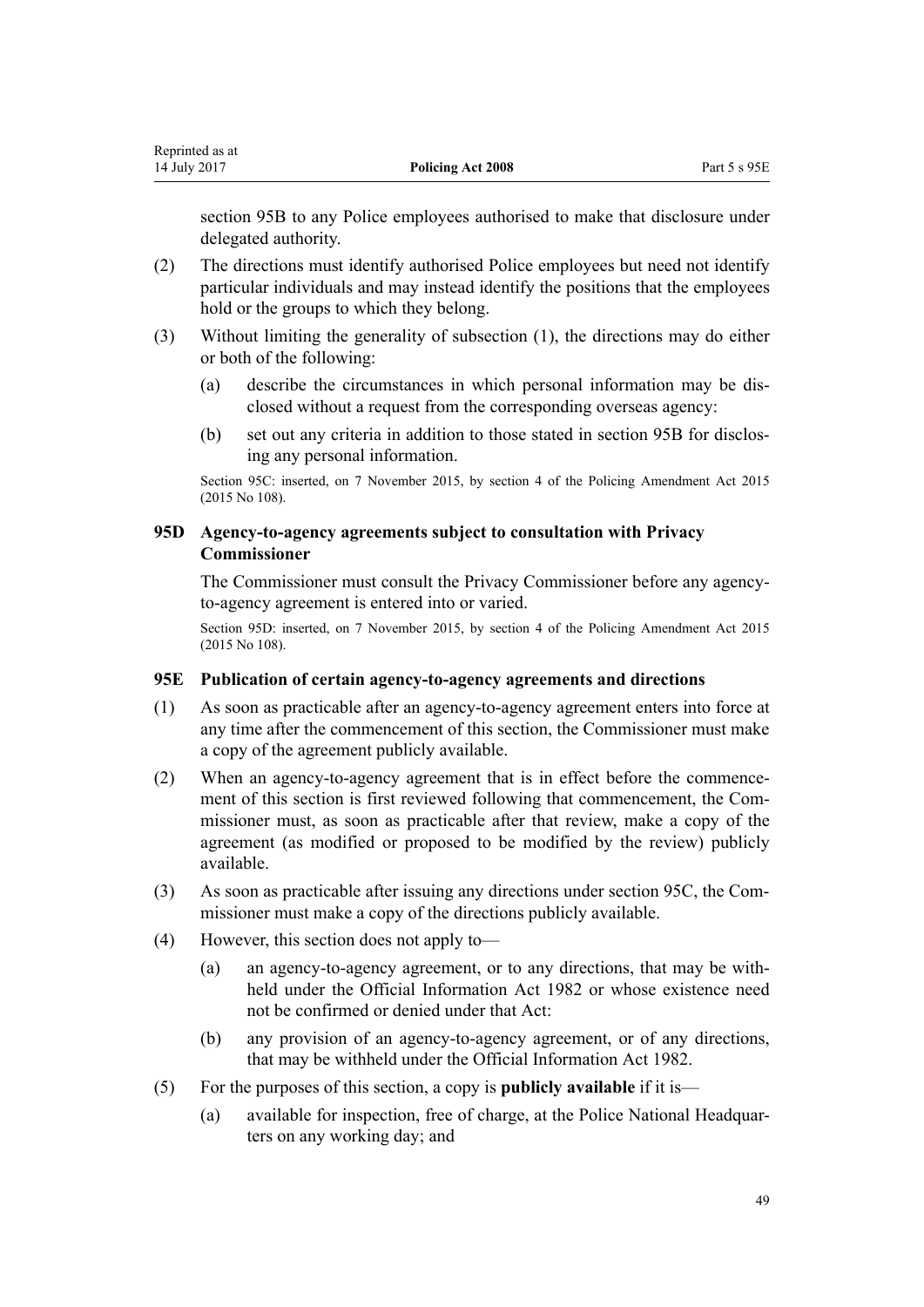<span id="page-49-0"></span>

| Part 5 s 95F | <b>Policing Act 2008</b> | neprinted as at<br>14 July 2017 |
|--------------|--------------------------|---------------------------------|
|              |                          |                                 |

(b) accessible, free of charge, on an Internet site maintained by or on behalf of the Commissioner.

Reprinted as at

Section 95E: inserted, on 7 November 2015, by [section 4](http://prd-lgnz-nlb.prd.pco.net.nz/pdflink.aspx?id=DLM6604008) of the Policing Amendment Act 2015 (2015 No 108).

# **95F Saving for existing international disclosure instruments**

- (1) [Sections 95B to 95E](#page-47-0) do not affect an international disclosure instrument that entered into force before the commencement of this section and every such instrument continues in force according to its tenor until it expires or is terminated.
- (2) Despite subsection (1), an agency-to-agency agreement that entered into force before the commencement of this section becomes subject to [sections 95B to](#page-47-0) [95E](#page-47-0) immediately after the conclusion of the first review of the agreement that is, in accordance with the provisions of that agreement, undertaken after that commencement.
- (3) Despite subsection (1), an agency-to-agency agreement that entered into force before the commencement of this section expires on the close of the day that is the 5th anniversary of the commencement of this section if the agreement has not been reviewed before that anniversary.

Section 95F: inserted, on 7 November 2015, by [section 4](http://prd-lgnz-nlb.prd.pco.net.nz/pdflink.aspx?id=DLM6604008) of the Policing Amendment Act 2015 (2015 No 108).

# Subpart 3—Miscellaneous provisions

# **96 Evidence of Police identity and authority**

- (1) The Commissioner must provide every Police employee with evidence of the employee's identity and authority.
- (2) The evidence must state all prescribed information and,—
	- (a) if the Police employee to whom it relates is a constable, must state that he or she has the policing powers of a constable; and
	- (b) if the Police employee to whom it relates is authorised to perform one or more particular policing roles set out in [Schedule 1,](#page-61-0) must state (by reference to the name of the role or roles concerned) that he or she has the policing powers of an authorised officer.
- (3) The evidence—
	- (a) must bear all prescribed things:
	- (b) may state, bear, or otherwise contain (for example, by having a microchip embedded in it) any additional information or thing the Commissioner thinks appropriate:
	- (c) may be in any form the Commissioner thinks appropriate.
- (4) Subsection (1) does not prevent the Commissioner from providing (in addition to the evidence required by that subsection to be provided) supplementary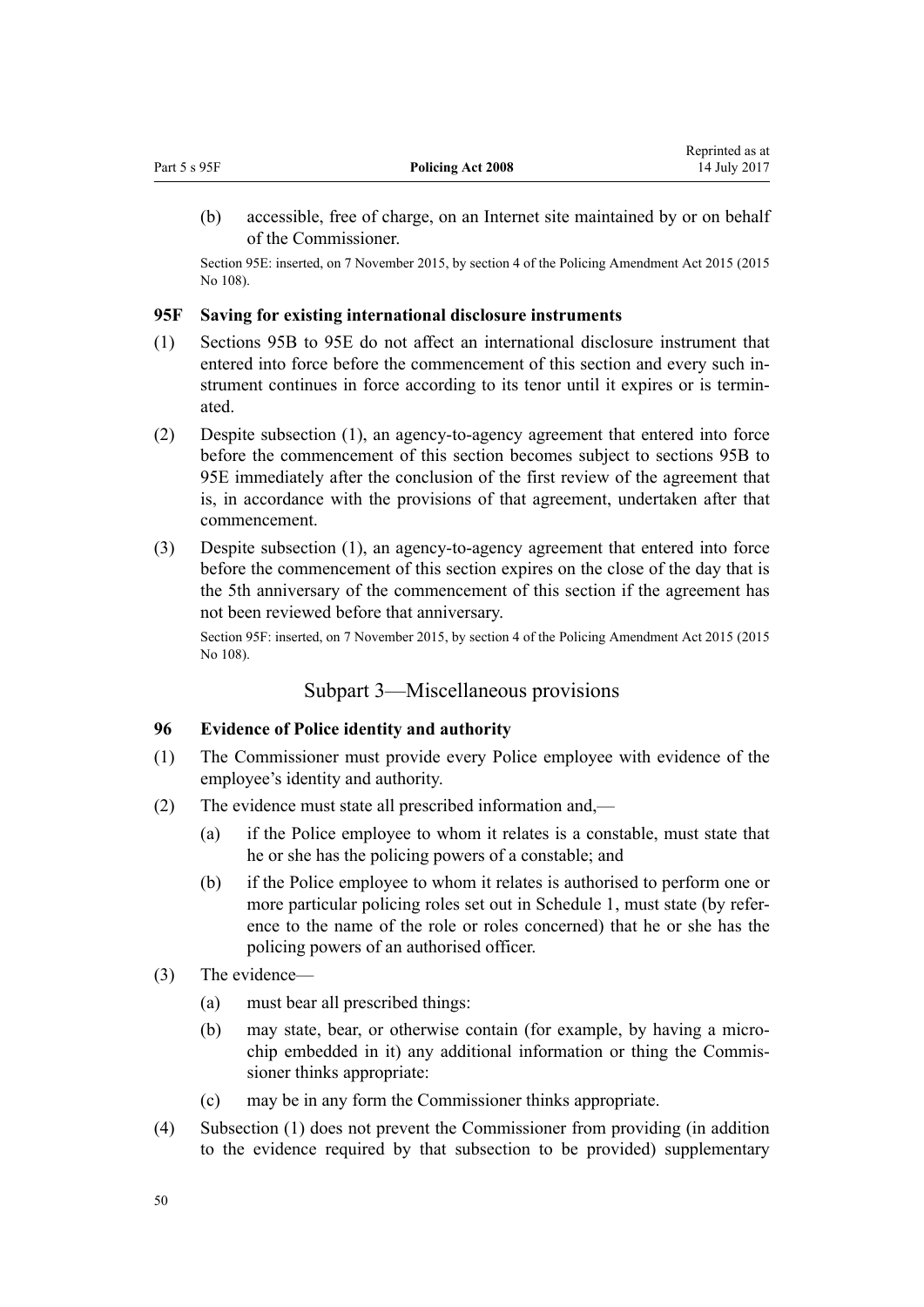forms of evidence of identity, authority, or both, for particular Police employees, Police employees of a particular description, or all Police employees; and any form of evidence provided—

- (a) may state any information (whether or not required by subsection (1), or prescribed):
- (b) may contain (for example, by having a microchip embedded in it) any information:
- (c) may state information in a language other than English:
- (d) may bear any things (whether or not prescribed).
- (5) A Police employee must surrender all evidence of identity, authority, or both supplied to him or her by the Commissioner if the employee—
	- (a) goes on leave of any kind for a period longer than 12 months; or
	- (b) resigns or retires; or
	- (c) is suspended or removed.
- (6) Despite subsections (1) and (2), if any question arises as to the right of any constable to hold or execute his or her office,—
	- (a) common reputation is evidence of that right; and
	- (b) it is not necessary to produce evidence of the constable's identity and authority.

Compare: 1958 No 109 [s 41;](http://prd-lgnz-nlb.prd.pco.net.nz/pdflink.aspx?id=DLM322205) 1996 No 27 [s 7](http://prd-lgnz-nlb.prd.pco.net.nz/pdflink.aspx?id=DLM378152)

# **97 When policing powers cease**

- (1) All powers and authorities vested in a Police employee by virtue of holding office as constable cease immediately when the Police employee—
	- (a) is suspended; or
	- (b) ceases to hold the office of constable.
- (2) All powers and authorities vested in a Police employee cease immediately when the employee is suspended or ceases to be a Police employee. Compare: 1958 No 109 [ss 37\(2\),](http://prd-lgnz-nlb.prd.pco.net.nz/pdflink.aspx?id=DLM322090) [44](http://prd-lgnz-nlb.prd.pco.net.nz/pdflink.aspx?id=DLM322211)

### **98 Evidentiary provisions**

In any proceedings,—

- (a) the Commissioner may certify that at a specified time or during a specified period—
	- (i) a dog named in the certificate was a Police dog; or
	- (ii) a person named in the certificate was a Police dog handler; or
	- (iii) a particular uniform was a Police uniform; or
	- (iv) a particular item of uniform was an item of Police uniform; or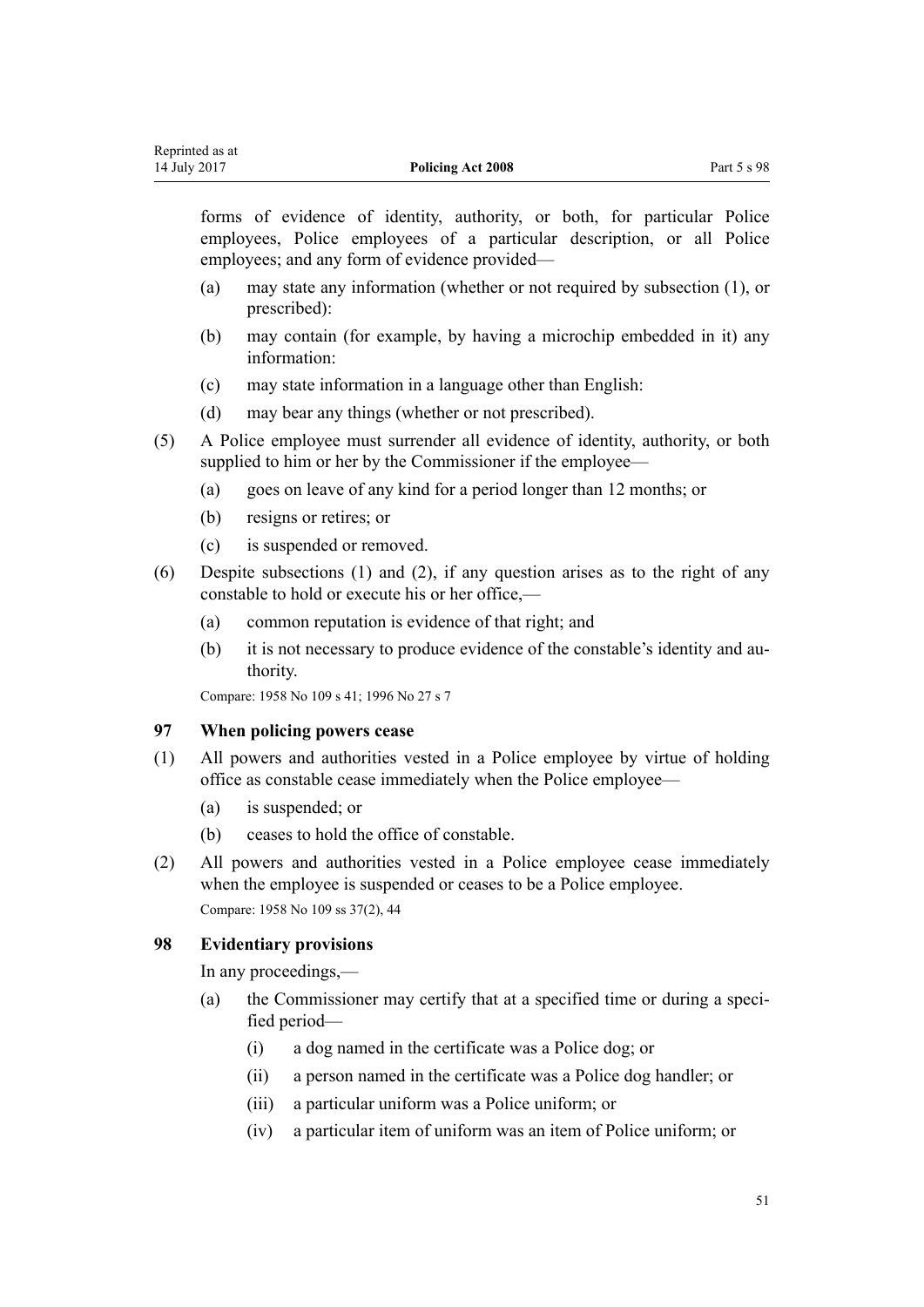- (v) a particular crest, badge, emblem, design, logogram, or other distinguishing article was a Police article; and
- (b) the Commissioner's certificate is, in the absence of proof to the contrary, sufficient evidence of the matters certified.

Compare: 1958 No 109 [ss 44D,](http://prd-lgnz-nlb.prd.pco.net.nz/pdflink.aspx?id=DLM322229) [51A\(6\)](http://prd-lgnz-nlb.prd.pco.net.nz/pdflink.aspx?id=DLM322240)

#### **99 Police involvement in elections**

- (1) No constable, authorised officer, or supervisor may take part in any election of a member of the House of Representatives other than—
	- (a) by voting; or
	- (b) as a candidate in accordance with sections [52](http://prd-lgnz-nlb.prd.pco.net.nz/pdflink.aspx?id=DLM308524) and [53](http://prd-lgnz-nlb.prd.pco.net.nz/pdflink.aspx?id=DLM308526) of the Electoral Act 1993; or
	- (c) in the discharge of his or her duties as a constable, authorised officer, or supervisor.
- (2) *[Repealed]*
- (3) *[Repealed]*
- (4) *[Repealed]*

Section 99(1): amended, on 1 July 2010, by [section 4\(1\)](http://prd-lgnz-nlb.prd.pco.net.nz/pdflink.aspx?id=DLM3013310) of the Policing (Involvement in Local Authority Elections) Amendment Act 2010 (2010 No 43).

Section 99(1)(b): amended, on 1 July 2010, by [section 4\(2\)](http://prd-lgnz-nlb.prd.pco.net.nz/pdflink.aspx?id=DLM3013310) of the Policing (Involvement in Local Authority Elections) Amendment Act 2010 (2010 No 43).

Section 99(2): repealed, on 1 July 2010, by [section 4\(3\)](http://prd-lgnz-nlb.prd.pco.net.nz/pdflink.aspx?id=DLM3013310) of the Policing (Involvement in Local Authority Elections) Amendment Act 2010 (2010 No 43).

Section 99(3): repealed, on 1 July 2010, by [section 4\(3\)](http://prd-lgnz-nlb.prd.pco.net.nz/pdflink.aspx?id=DLM3013310) of the Policing (Involvement in Local Authority Elections) Amendment Act 2010 (2010 No 43).

Section 99(4): repealed, on 1 July 2010, by [section 4\(3\)](http://prd-lgnz-nlb.prd.pco.net.nz/pdflink.aspx?id=DLM3013310) of the Policing (Involvement in Local Authority Elections) Amendment Act 2010 (2010 No 43).

#### **100 Scope of review by State Services Commissioner**

If the State Services Commissioner is directed or requested under [section 11](http://prd-lgnz-nlb.prd.pco.net.nz/pdflink.aspx?id=DLM129464) of the State Sector Act 1988 to carry out, under [section 6\(c\)](http://prd-lgnz-nlb.prd.pco.net.nz/pdflink.aspx?id=DLM129446) of that Act, a review of the performance of the Police, that review may relate only to the matters referred to in [section 16\(1\).](#page-12-0)

#### **101 Annual report**

The annual report of the Police required under [section 43](http://prd-lgnz-nlb.prd.pco.net.nz/pdflink.aspx?id=DLM162464) of the Public Finance Act 1989—

- (a) must include an account of the performance of the Police and its operations during the period under review; and
- (b) must include any information required under any other enactment; and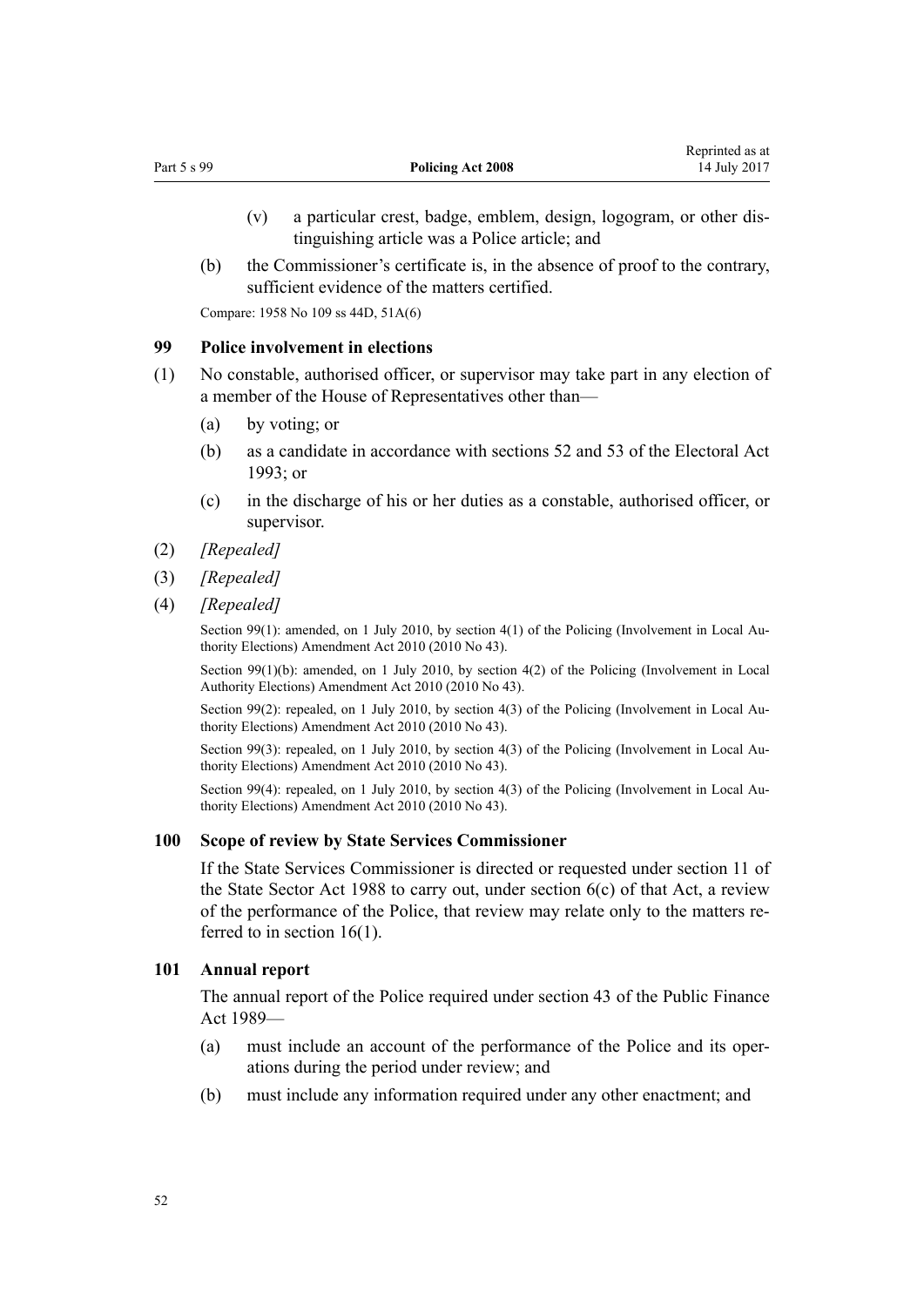<span id="page-52-0"></span>(c) may include any other matters affecting the Police or policing that the Commissioner thinks fit.

Compare: 1958 No 109 [s 65](http://prd-lgnz-nlb.prd.pco.net.nz/pdflink.aspx?id=DLM322512)

# **102 Regulations**

The Governor-General may from time to time, by Order in Council, make regulations for all or any of the following purposes:

- (a) prescribing crests, badges, emblems, designs, logograms, or other distinguishing articles used, worn, or carried by any Police employee while on duty:
- (b) prescribing the information and things relating to a Police employee that the evidence of identity and authority provided to him or her under [sec](#page-49-0)[tion 96\(1\)](#page-49-0) must state or bear:
- (c) requiring the Commissioner to establish and maintain a register—
	- (i) showing, in relation to any specified role within the Police, the qualifications, training, and skills required by the Commissioner to be held by a Police employee performing that role; and
	- (ii) showing, in relation to each Police employee, the qualifications, training, and skills held by that person relevant to the person's employment within the Police:
- (d) prescribing the information required to be contained in the register referred to in paragraph (c) for each Police employee whose name is entered in the register:
- (e) providing for matters relating to the governance and conduct of Police employees outside New Zealand, whether as part of an overseas operation within the meaning of [section 86](#page-43-0) or as an employee within the meaning of [section 91](#page-45-0):
- (f) providing for such other matters as are contemplated by or necessary for giving effect to the provisions of this Act and for its due administration.

# **102A Regulations relating to cost recovery**

The Governor-General may, by Order in Council,—

- (a) on the recommendation of the Minister made after due consultation in accordance with [section 79D,](#page-38-0) make regulations prescribing fees or charges for specified demand services in accordance with the provisions of [Part 4A](#page-37-0):
- (b) make regulations prescribing the time when a fee or charge prescribed under this Act becomes payable:
- (c) make regulations providing for exemptions from, or waivers or refunds of, any fee or charge prescribed under this Act, in whole or in part, in any class of case: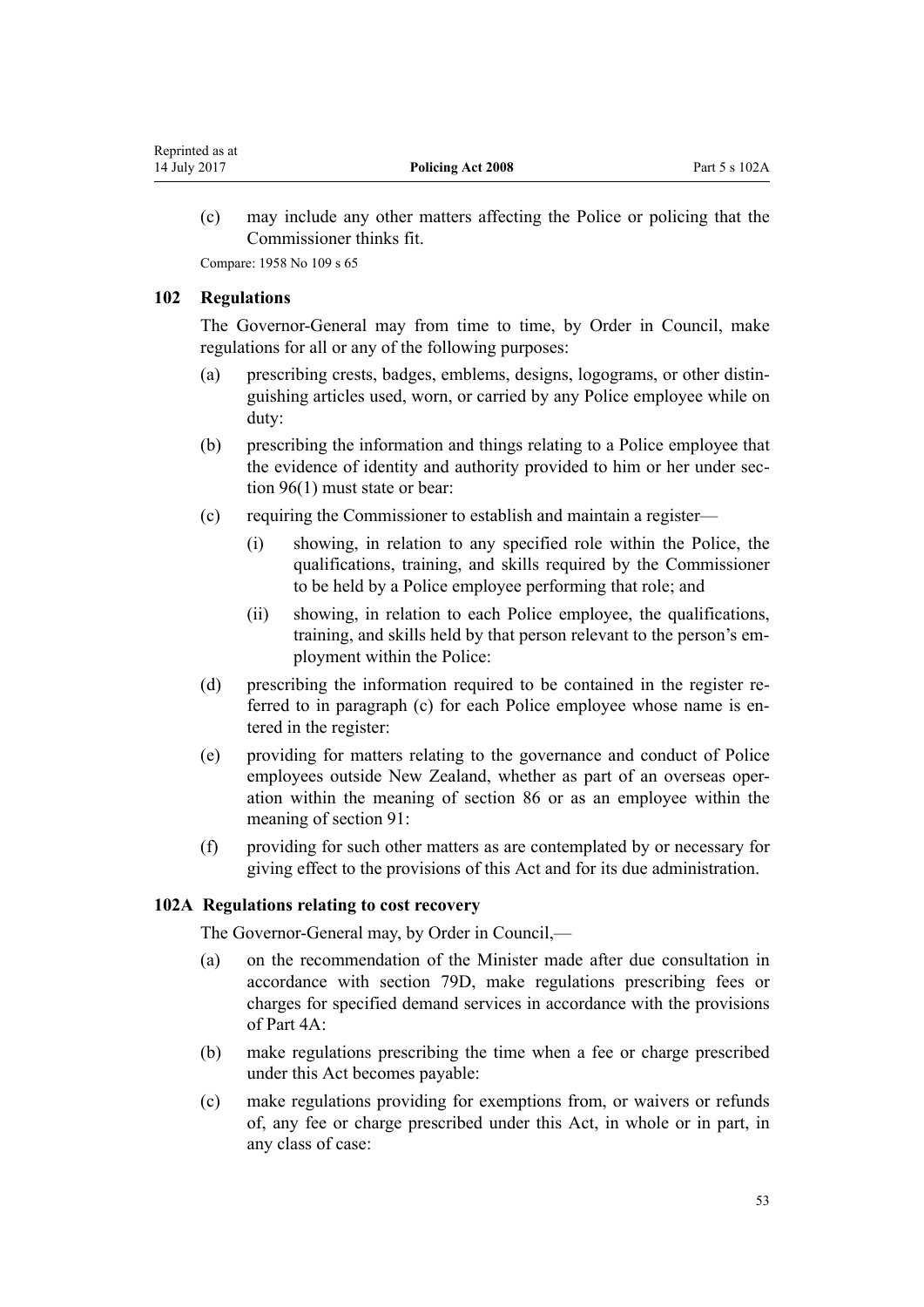|              |                   | Reprinted as at |
|--------------|-------------------|-----------------|
| Part 5 s 103 | Policing Act 2008 | 14 July 2017    |

(d) make regulations authorising the Commissioner, as he or she thinks fit in the circumstances specified in those regulations, to exempt, waive, or refund the whole or any part of a fee or charge prescribed by regulations made under this Act.

Section 102A: inserted, on 8 November 2016, by [section 5](http://prd-lgnz-nlb.prd.pco.net.nz/pdflink.aspx?id=DLM6117727) of the Policing (Cost Recovery) Amendment Act 2016 (2016 No 81).

### *Transitional and savings provisions*

#### **103 Disciplinary matters**

- (1) This section applies to any disciplinary matter arising in relation to conduct by a Police employee where the conduct occurred before the commencement of this Act.
- (2) The matter must be dealt with in accordance with any applicable provisions of the [Police Act 1958](http://prd-lgnz-nlb.prd.pco.net.nz/pdflink.aspx?id=DLM321405) and the [Police Regulations 1992](http://prd-lgnz-nlb.prd.pco.net.nz/pdflink.aspx?id=DLM151131) that were in force at the time the conduct occurred, as if those provisions were still in force, unless the employee elects that the matter be dealt with as if the conduct had occurred after the commencement of this Act.

## **104 Agreements under section 67 of Police Act 1958**

- (1) Every agreement under [section 67](http://prd-lgnz-nlb.prd.pco.net.nz/pdflink.aspx?id=DLM322554) of the Police Act 1958 that is in force immediately before the commencement of this Act continues in force according to its tenor.
- (2) If there is a dispute about the interpretation, application, or operation of any provision of any agreement continued in force by subsection (1),—
	- (a) a person bound by the agreement or any party to the agreement may pursue that dispute in accordance with [Part 10](http://prd-lgnz-nlb.prd.pco.net.nz/pdflink.aspx?id=DLM60904) of the Employment Relations Act 2000; and
	- (b) the person or party pursuing the dispute must ensure that every service organisation that was involved in negotiations for the making or renewal of the agreement has notice of the existence of the dispute.

#### **105 Collective agreements under section 75 of Police Act 1958**

Every collective employment agreement under [section 75](http://prd-lgnz-nlb.prd.pco.net.nz/pdflink.aspx?id=DLM322716) of the Police Act 1958 that is in force immediately before the commencement of this Act continues in force according to its tenor.

#### **106 Individual employment agreements**

Every individual employment agreement under [section 67A,](http://prd-lgnz-nlb.prd.pco.net.nz/pdflink.aspx?id=DLM322567) [75](http://prd-lgnz-nlb.prd.pco.net.nz/pdflink.aspx?id=DLM322716), or [76](http://prd-lgnz-nlb.prd.pco.net.nz/pdflink.aspx?id=DLM322723) of the Police Act 1958 that is in force immediately before the commencement of this Act continues in force according to its tenor.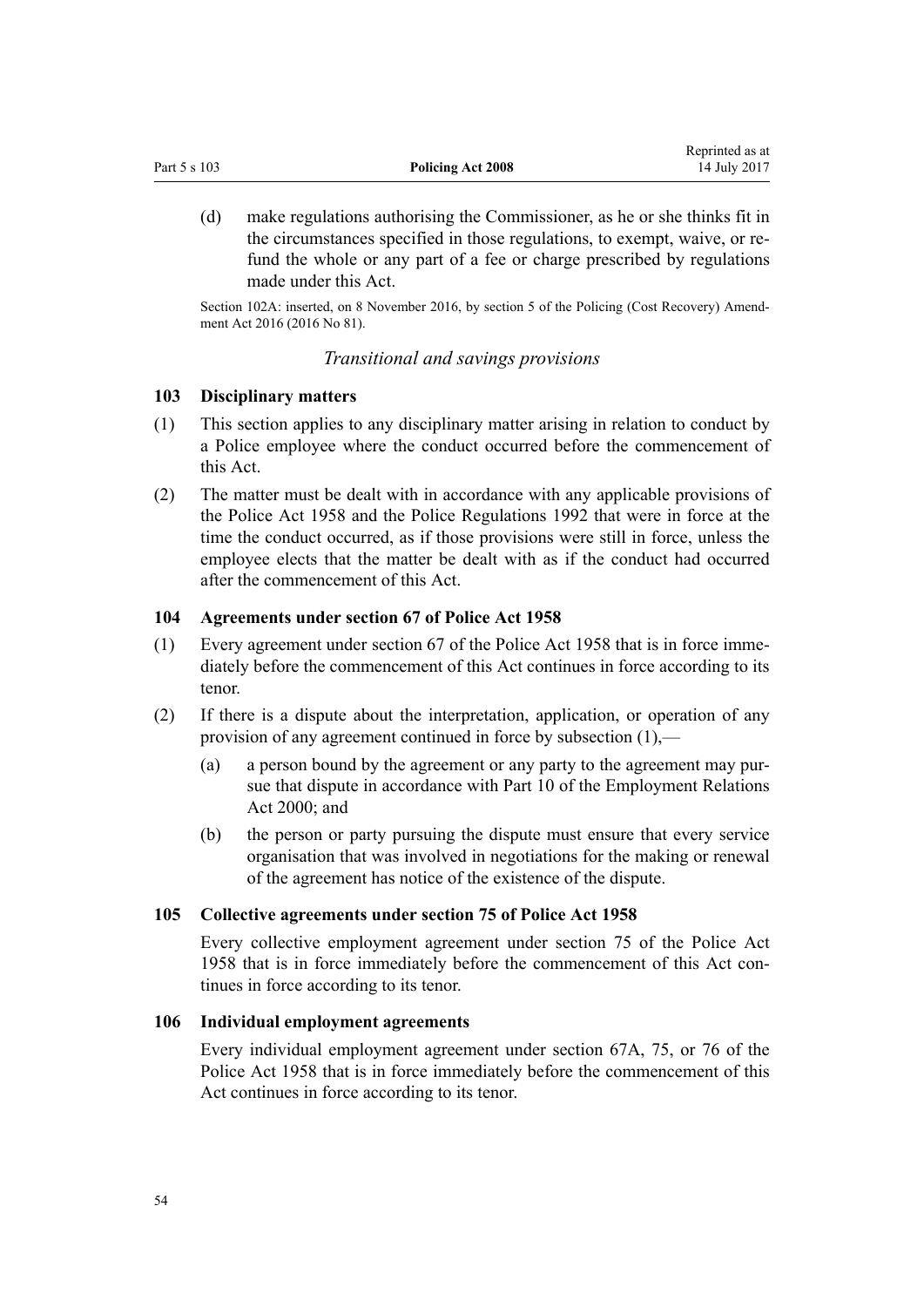# **107 Continuation of process for agreement underway under section 67 of Police Act 1958**

- (1) This section applies if, at the commencement of this Act, a process is underway for the fixing of conditions of employment under [section 67](http://prd-lgnz-nlb.prd.pco.net.nz/pdflink.aspx?id=DLM322554) of the Police Act 1958.
- (2) The process must be continued as if the [Police Act 1958](http://prd-lgnz-nlb.prd.pco.net.nz/pdflink.aspx?id=DLM321405) had not been repealed unless the parties agree in writing that the process be continued in accordance with the [Employment Relations Act 2000.](http://prd-lgnz-nlb.prd.pco.net.nz/pdflink.aspx?id=DLM58316)
- (3) If the parties agree under subsection (2) to continue the process in accordance with the [Employment Relations Act 2000,](http://prd-lgnz-nlb.prd.pco.net.nz/pdflink.aspx?id=DLM58316) the process must be treated as a process for negotiating a collective employment agreement under that Act.

# **108 Existing members of Police to be treated as Police employees**

- (1) A person who, immediately before the commencement of this Act, was a sworn or non-sworn member of the Police within the meaning of the [Police Act 1958](http://prd-lgnz-nlb.prd.pco.net.nz/pdflink.aspx?id=DLM321405) is to be treated as if he or she had been appointed as a Police employee under [section 18](#page-13-0).
- (2) For all purposes in relation to a person referred to in subsection (1), the period of the person's service with the Police is to be treated as including any period or periods of service with the Police before the commencement of this Act.

# **109 Existing members of Police authorised under section 6(2) of Police Act 1958**

- (1) A warrant issued under [section 6\(2\)](http://prd-lgnz-nlb.prd.pco.net.nz/pdflink.aspx?id=DLM321712) of the Police Act 1958 and in force immediately before the commencement of this Act continues according to its tenor and with any necessary modifications.
- (2) A warrant saved by subsection (1) may be withdrawn under [section 24\(3\)](#page-15-0) as if it had been issued under [section 24\(1\).](#page-15-0)
- (3) The person authorised by a warrant saved by subsection (1) must be treated for all purposes as if he or she were an authorised officer.

# **110 Pensions in respect of death or disablement**

[Section 42](http://prd-lgnz-nlb.prd.pco.net.nz/pdflink.aspx?id=DLM322206) of the Police Act 1958 continues to apply as if it had not been repealed in respect of any person who was, immediately before the commencement of this Act, receiving a pension under that section.

# **111 Identity cards**

(1) The Commissioner is not required to comply with [section 96](#page-49-0) until the commencement of regulations under [section 102](#page-52-0) prescribing the form of the evidence of identity and authority referred to in that section, or until the day that is 12 months after the commencement of this Act, whichever occurs first.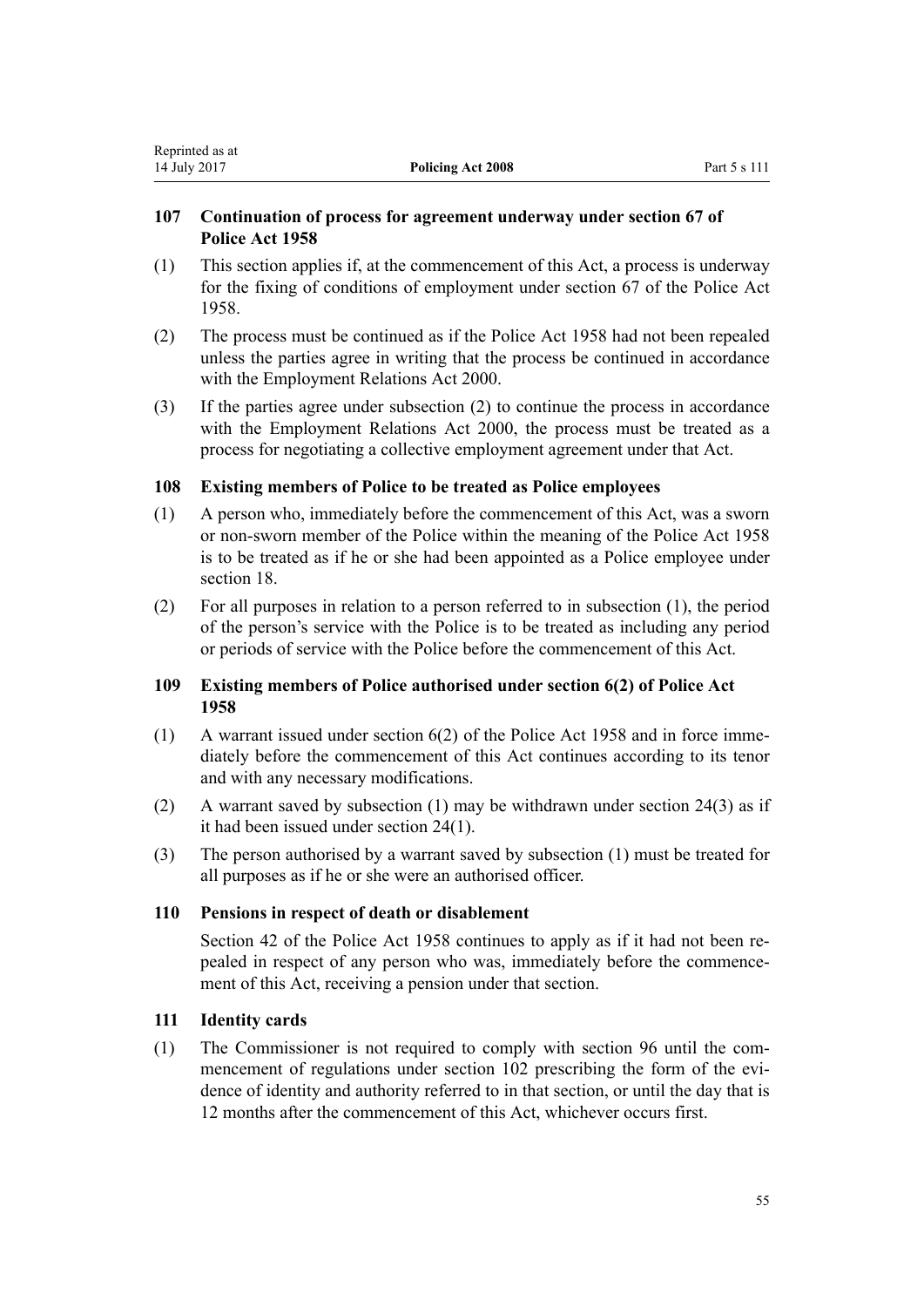| Part 5 s 112 | <b>Policing Act 2008</b> | <i>Reprince as at</i><br>14 July 2017 |
|--------------|--------------------------|---------------------------------------|
|              |                          |                                       |

Reprinted as at

(2) If a Police employee has been issued by the Commissioner with evidence of identity and authority for the purpose of performing that employee's duties that evidence must, until the end of the period described in subsection (1), be presented by that employee in any circumstance where evidence of identity and authority under [section 96](#page-49-0) would otherwise be required.

# **112 Delegations by Commissioner**

- (1) Any delegation made by the Commissioner under [section 4\(3\)](http://prd-lgnz-nlb.prd.pco.net.nz/pdflink.aspx?id=DLM321700) or [55A](http://prd-lgnz-nlb.prd.pco.net.nz/pdflink.aspx?id=DLM322246) of the Police Act 1958 that is in force immediately before the commencement of this Act and that could have been made under [section 17](#page-12-0) of this Act continues according to its tenor as if—
	- (a) it had been made under [section 17](#page-12-0); and
	- (b) [section 17](#page-12-0) had been in force when the delegation was made.
- (2) Nothing in this section limits the [Interpretation Act 1999](http://prd-lgnz-nlb.prd.pco.net.nz/pdflink.aspx?id=DLM31458).

# **113 Appointments and authorisations by Commissioner under section 13 of Police Act 1958**

- (1) Any appointment made or authorisation given by the Commissioner under [sec](http://prd-lgnz-nlb.prd.pco.net.nz/pdflink.aspx?id=DLM321740)[tion 13](http://prd-lgnz-nlb.prd.pco.net.nz/pdflink.aspx?id=DLM321740) of the Police Act 1958 that is in force immediately before the commencement of this Act and that could have been made or given under [section](#page-30-0) [63](#page-30-0) of this Act continues according to its tenor as if—
	- (a) it had been made under [section 63](#page-30-0); and
	- (b) [section 63](#page-30-0) had been in force when the appointment or authorisation was made or given.
- (2) Nothing in this section limits the [Interpretation Act 1999](http://prd-lgnz-nlb.prd.pco.net.nz/pdflink.aspx?id=DLM31458).

# **114 Police crest and badge**

Until the commencement of regulations under this Act prescribing a Police crest and badge,—

- (a) this Act applies as if the crest and badge whose design was, immediately before the commencement of this Act, depicted in [Schedule 1](http://prd-lgnz-nlb.prd.pco.net.nz/pdflink.aspx?id=DLM151198) of the Police Regulations 1992 were prescribed as the crest and badge worn by any Police employee while on duty; and
- (b) the definition in [section 4](#page-7-0) of **Police article** has effect accordingly.

# **115 Sitting members of local authorities**

### *[Repealed]*

Section 115: repealed, on 1 July 2010, by [section 5](http://prd-lgnz-nlb.prd.pco.net.nz/pdflink.aspx?id=DLM3013311) of the Policing (Involvement in Local Authority Elections) Amendment Act 2010 (2010 No 43).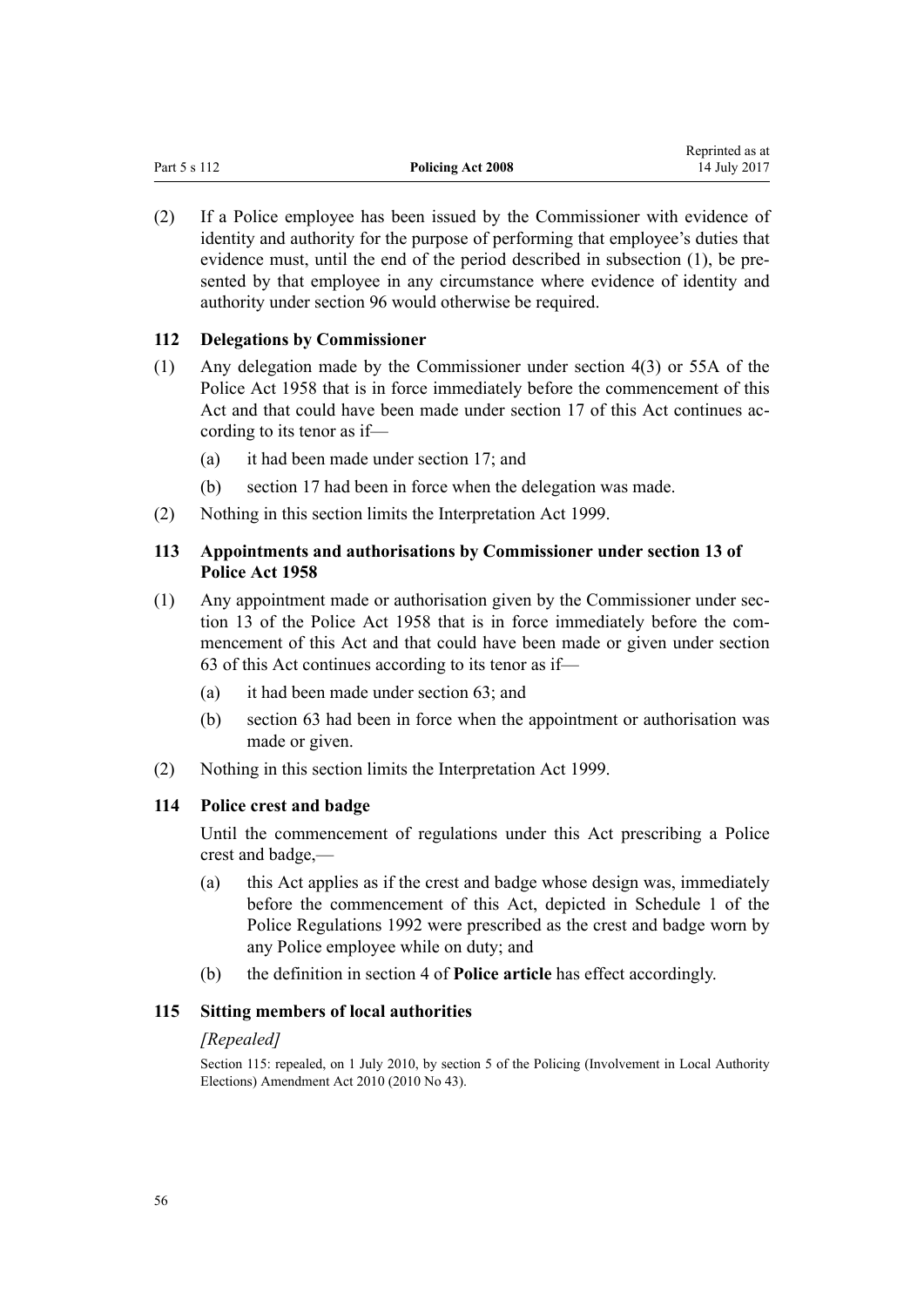# *Validation of constable's oaths*

Heading: inserted, on 8 December 2009, by [section 4](http://prd-lgnz-nlb.prd.pco.net.nz/pdflink.aspx?id=DLM2534108) of the Policing (Constable's Oaths Validation) Amendment Act 2009 (2009 No 58).

## **115A Validation of constable's oaths**

- (1) A Police employee or judicial officer who has administered the constable's oath described in [section 22\(1\)](#page-14-0) in the period that commenced on 1 October 2008 and ended with the close of 12 October 2009 is to be treated as having been authorised, throughout that period, by the Commissioner to administer the oath and as having administered the oath in accordance with section 22.
- (2) A Police employee who has administered the constable's oath described in [sec](#page-14-0)[tion 22\(1\)](#page-14-0) in the period that commenced on 13 October 2009 and ended with the close of 13 October 2013 is to be treated as having been authorised, throughout that period, by the Commissioner to administer the oath and as having administered the oath in accordance with section 22.

Section 115A: inserted, on 8 December 2009, by [section 4](http://prd-lgnz-nlb.prd.pco.net.nz/pdflink.aspx?id=DLM2534108) of the Policing (Constable's Oaths Validation) Amendment Act 2009 (2009 No 58).

Section 115A(2): inserted, on 25 October 2013, by [section 4](http://prd-lgnz-nlb.prd.pco.net.nz/pdflink.aspx?id=DLM5641910) of the Policing (Constable's Oaths Validation) Amendment Act 2013 (2013 No 90).

# *Terms relating to Police in other enactments*

### **116 Terms relating to Police in other enactments**

Unless the context otherwise requires,—

- (a) a reference in an enactment other than this Act to any of the following terms must be read as a reference to a constable:
	- (i) a member of Police:
	- (ii) a member of the Police:
	- (iii) a member of the New Zealand Police:
	- (iv) a Police officer:
	- (v) an officer of the Police:
	- (vi) a policeman:
	- (vii) a sworn member of the Police.
- (b) a reference in an enactment other than this Act to a commissioned officer of Police (or of the Police) must be read as a reference to a constable who is of or above the level of position of inspector:
- (c) a reference in an enactment other than this Act to a non-commissioned officer of Police (or of the Police) must be read as a reference to a constable who is of or above the level of position of sergeant but below the level of position of inspector: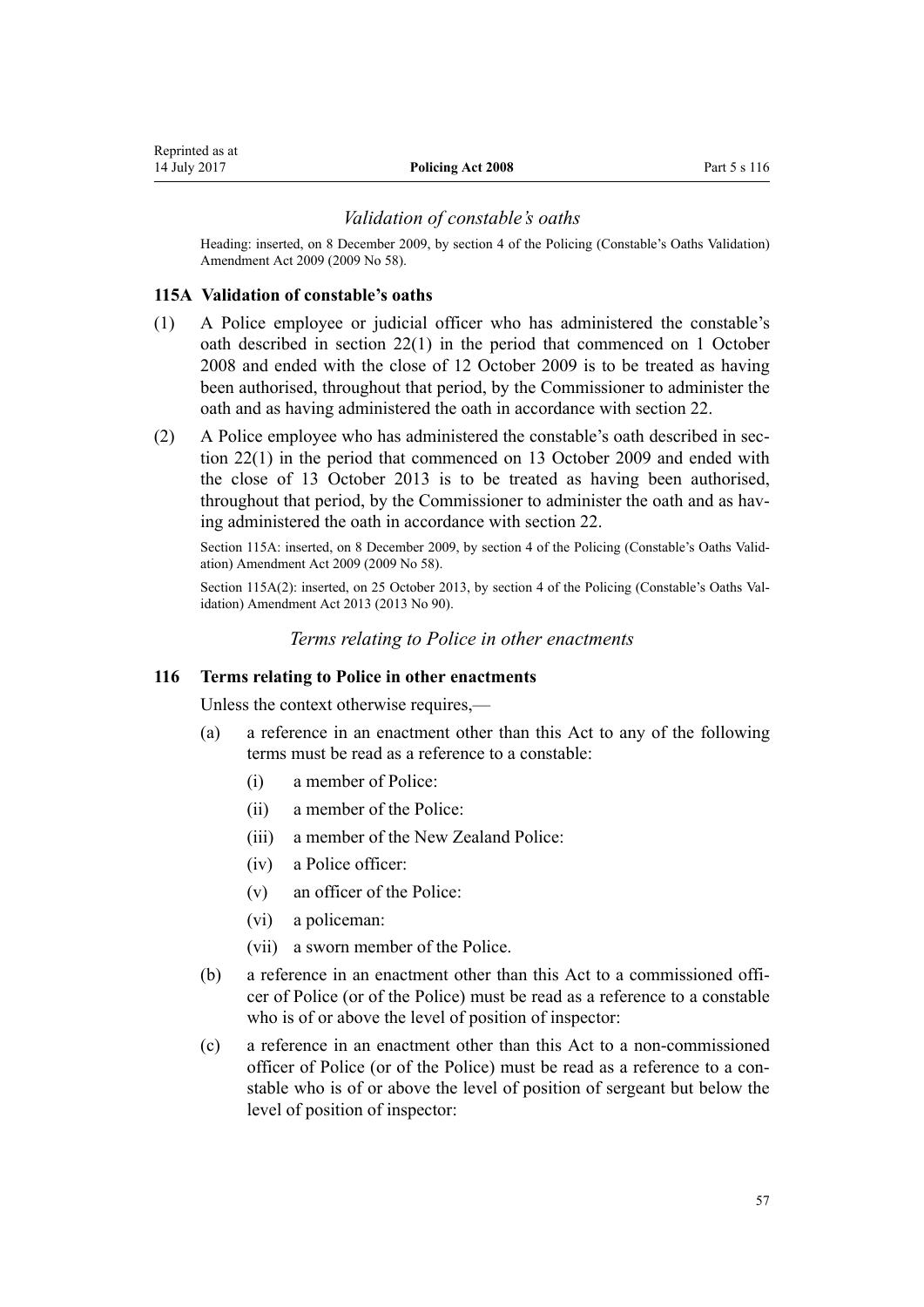|              |                   | Reprinted as at |
|--------------|-------------------|-----------------|
| Part 5 s 117 | Policing Act 2008 | 14 July 2017    |

(d) a reference in an enactment other than this Act to a non-sworn member of Police (or of the Police) must be read as a reference to a Police employee who is not a constable.

### **117 References to constables in other enactments**

In any enactment other than this Act, unless the context otherwise requires, **constable** has the meaning given in [section 4](#page-7-0).

#### *Amendments to District Courts Act 1947*

#### **118 Amendments to District Courts Act 1947**

- (1) This section amends the [District Courts Act 1947](http://prd-lgnz-nlb.prd.pco.net.nz/pdflink.aspx?id=DLM242775).
- (2) [Section 17\(1\)](http://prd-lgnz-nlb.prd.pco.net.nz/pdflink.aspx?id=DLM243234) is amended by repealing paragraph (a) and substituting the following paragraph:
	- (a) have the powers of a constable and take the oath in either of the forms set out in subsection (3) before any Justice:
- (3) [Section 17](http://prd-lgnz-nlb.prd.pco.net.nz/pdflink.aspx?id=DLM243234) is amended by adding the following subsection:
- (3) The oath referred to in subsection  $(1)(a)$  is as follows:

#### *English form*

I, [*name*], swear that I will faithfully and diligently serve Her (*or* His) Majesty [*specify the name of the reigning Sovereign, as in:* Queen Elizabeth the Second], Queen (*or* King) of New Zealand, her (*or* his) heirs and successors, as a bailiff at [*place*], without favour or affection, malice or ill-will. While I hold this office I will, to the best of my power, keep the peace and prevent offences against the peace and will, to the best of my skill and knowledge, perform all the duties of the office of bailiff according to law. So help me God.

# *Māori form*

Tēnei au, a [*ingoa*], e kī taurangi nei, ka rato pirihonga, urupū hoki ahau i Ia Arikinui [*tohua te ingoa o te Arikinui kei runga i te torona, pērā ki a* Kuini Irahāpeti te Tuarua], Kuini (Kīngi *rānei*) o Niu Tīreni, me ōna uri whakaheke, hei kaituku hāmene ki [*wāhi*] i roto i te kore tautoko, kore aroha rānei, kore mahi kino, kore whakaaro kino rānei. I te wā ke tēnei tūranga ahau ka pōkaikaha ahau ki te hohou i te rongo me te kaupare atu i nga mahi kotikoti i te rongo, ā, i roto i ōku tino pūkenga me ōku mōhio, ka whakatutuki i ngā mahi kua whakaritea hei mahi mā te kaituku hāmene, e ai ki te ture. Nō reira, āwhina mai i ahau e te Atua.

*Amendments to Employment Relations Act 2000*

## **119 Amendments to Employment Relations Act 2000**

[Sections 120 to 122](#page-58-0) amend the [Employment Relations Act 2000.](http://prd-lgnz-nlb.prd.pco.net.nz/pdflink.aspx?id=DLM58316)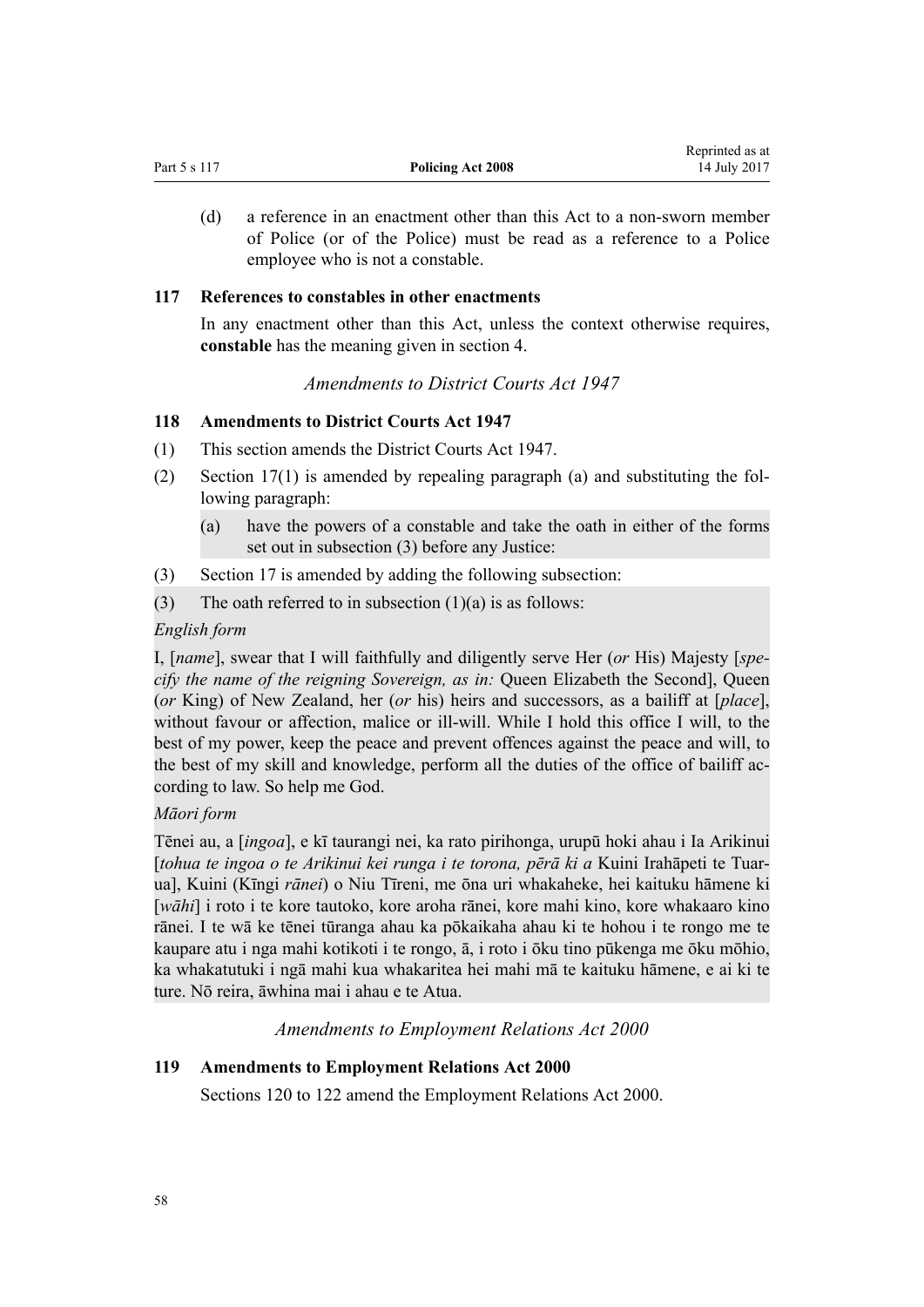#### <span id="page-58-0"></span>**120 New sections 100F and 100G inserted**

The following sections are inserted after [section 100E](http://prd-lgnz-nlb.prd.pco.net.nz/pdflink.aspx?id=DLM60314):

# **100F Code of good faith for employment relationships in relation to provision of services by New Zealand Police**

- (1) Schedule 1C contains a code of good faith for employment relationships in relation to the provision of services by the New Zealand Police.
- (2) The code—
	- (a) applies subject to the other provisions of this Act and any other enactment; and
	- (b) in particular, does not limit the application of the duty of good faith in section 4 in relation to the New Zealand Police.
- (3) Compliance with the code does not, of itself, necessarily mean that the duty of good faith in section 4 has been complied with.
- (4) It is a breach of the duty of good faith in section 4 for a person to whom the code applies to fail to comply with the code.
- (5) This section does not prevent a code of good faith approved under section 35 or a code of employment practice approved under section 100A applying to employment relationships in relation to the provision of services by the New Zealand Police.
- (6) However, in the case of any inconsistency, the code set out in Schedule 1C prevails over a code approved under section 35 or 100A.

# **100G Amendments to or replacement of code of good faith for employment relationships in relation to provision of services by New Zealand Police**

- (1) The Governor-General may, by Order in Council made on the recommendation of the Minister, amend or replace the code of good faith for employment relationships in relation to the provision of services by the New Zealand Police set out in Schedule 1C.
- (2) The Minister must not make a recommendation under subsection (1) unless—
	- (a) requested to do so by the Commissioner of Police and service organisations representing not less than three-quarters of service organisation members employed by the Police; and
	- (b) the Minister has consulted the Minister of Police and any other persons and organisations that he or she considers appropriate.
- (3) In this section, **service organisation** has the same meaning as in section 55 of the Policing Act 2008.

# **121 Schedule 1 amended**

[Part A](http://prd-lgnz-nlb.prd.pco.net.nz/pdflink.aspx?id=DLM61702) of Schedule 1 is amended by adding the following item: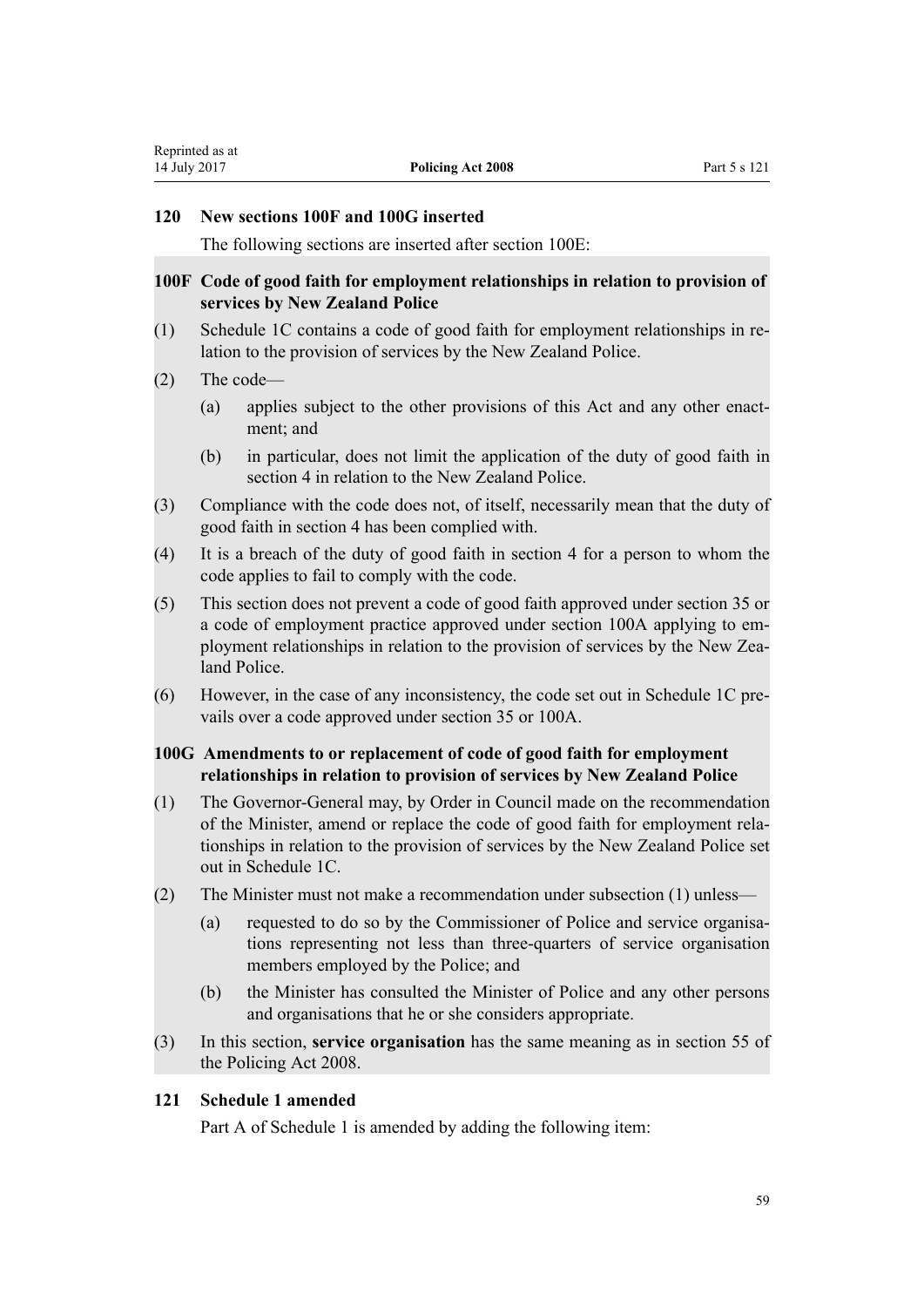Reprinted as at

<span id="page-59-0"></span>16 The provision of Police emergency response services as defined in clause 3 of Schedule 1C.

# **122 New Schedule 1C inserted**

The Schedule 1C set out in [Schedule 3](#page-67-0) of this Act is inserted after [Schedule](http://prd-lgnz-nlb.prd.pco.net.nz/pdflink.aspx?id=DLM61726) [1B.](http://prd-lgnz-nlb.prd.pco.net.nz/pdflink.aspx?id=DLM61726)

# *Amendment to Criminal Records (Clean Slate) Act 2004*

# **123 Amendment to Criminal Records (Clean Slate) Act 2004**

- (1) This section amends the [Criminal Records \(Clean Slate\) Act 2004.](http://prd-lgnz-nlb.prd.pco.net.nz/pdflink.aspx?id=DLM280839)
- (2) Section  $19(3)(d)(iii)$  is amended by omitting "member of the police" and substituting "Police employee".

# *Amendments to Land Transport Act 1998*

#### **124 Amendments to Land Transport Act 1998**

- (1) This section amends the [Land Transport Act 1998](http://prd-lgnz-nlb.prd.pco.net.nz/pdflink.aspx?id=DLM433612).
- (2) [Section 22\(3\)](http://prd-lgnz-nlb.prd.pco.net.nz/pdflink.aspx?id=DLM434540) is amended by omitting the words "in person at the nearest police station or".
- (3) [Section 22\(5\)](http://prd-lgnz-nlb.prd.pco.net.nz/pdflink.aspx?id=DLM434540) is amended by omitting "to the nearest police station or".

# *Amendment to State Sector Act 1988*

#### **125 Amendment to State Sector Act 1988**

- (1) This section amends the [State Sector Act 1988.](http://prd-lgnz-nlb.prd.pco.net.nz/pdflink.aspx?id=DLM129109)
- (2) [Section 44\(2\)](http://prd-lgnz-nlb.prd.pco.net.nz/pdflink.aspx?id=DLM129574) is amended by repealing paragraph (d) and substituting the following paragraph:
	- (d) The Commissioner of Police is the chief executive of the New Zealand Police.

# *Amendments to Summary Offences Act 1981*

## **126 Amendment to Summary Offences Act 1981**

Sections 127 and [128](#page-60-0) amend the [Summary Offences Act 1981](http://prd-lgnz-nlb.prd.pco.net.nz/pdflink.aspx?id=DLM53347).

# **127 Interpretation**

(1) [Section 2](http://prd-lgnz-nlb.prd.pco.net.nz/pdflink.aspx?id=DLM53353) is amended by inserting the following definitions in their appropriate alphabetical order:

**authorised officer** has the meaning given in section 4 of the Policing Act 2008 **Police dog** has the meaning given in section 4 of the Policing Act 2008

**Police dog handler** has the meaning given in section 4 of the Policing Act 2008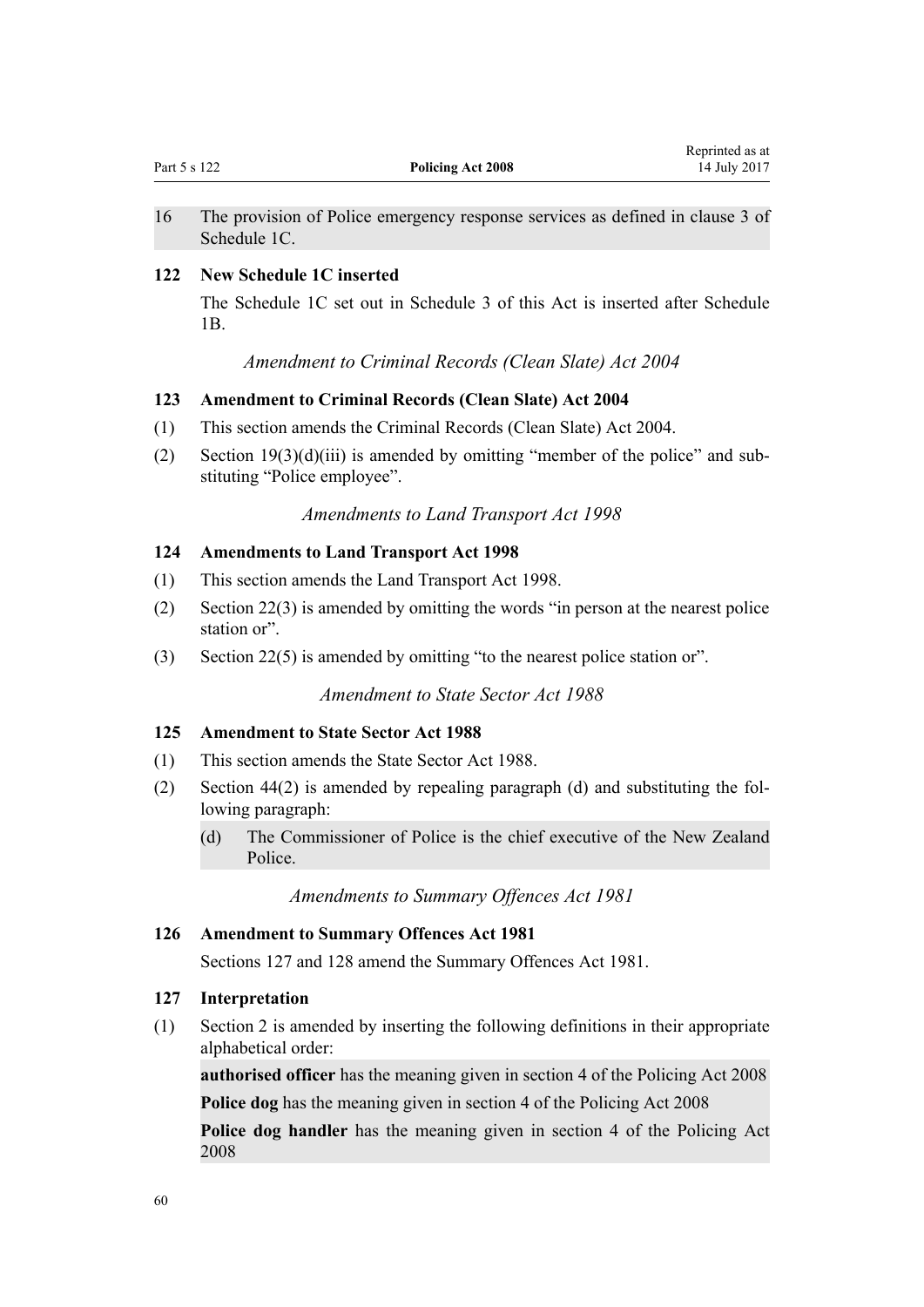<span id="page-60-0"></span>(2) [Section 2](http://prd-lgnz-nlb.prd.pco.net.nz/pdflink.aspx?id=DLM53353) is amended by repealing the definition of **constable** and inserting the following definition in its appropriate alphabetical order: **constable** has the meaning given in section 4 of the Policing Act 2008

# **128 Resisting Police, prison, or traffic officer**

- (1) [Section 23\(a\)](http://prd-lgnz-nlb.prd.pco.net.nz/pdflink.aspx?id=DLM53578) is amended by inserting "or any authorised officer," after "constable".
- (2) [Section 23\(b\)](http://prd-lgnz-nlb.prd.pco.net.nz/pdflink.aspx?id=DLM53578) is amended by inserting "authorised officer," after "constable".
- (3) [Section 23](http://prd-lgnz-nlb.prd.pco.net.nz/pdflink.aspx?id=DLM53578) is amended by adding the following paragraph:
	- (c) any Police dog working under the control of a Police dog handler.

# *Amendment to Hazardous Substances (Classes 1 to 5 Controls) Regulations 2001*

- **129 Amendment to Hazardous Substances (Classes 1 to 5 Controls) Regulations 2001**
- (1) This section amends the [Hazardous Substances \(Classes 1 to 5 Controls\) Regu](http://prd-lgnz-nlb.prd.pco.net.nz/pdflink.aspx?id=DLM35394)[lations 2001.](http://prd-lgnz-nlb.prd.pco.net.nz/pdflink.aspx?id=DLM35394)
- (2) The following regulation is inserted after [regulation 9A](http://prd-lgnz-nlb.prd.pco.net.nz/pdflink.aspx?id=DLM36378):

### **9B Exclusion for substances when used in policing**

Nothing in these regulations applies to class 1 to 5 substances when used—

- (a) in policing operations by Police tactical groups; or
- (b) on a vehicle, ship, or aircraft authorised to carry class 1 substances in policing operations by Police tactical groups; or
- (c) in any Police training in respect of the activities referred to in paragraph (a) or (b).

# *Other enactments amended, repeals, and revocations*

# **130 Consequential amendments and repeals**

- (1) The Acts specified in [Schedule 4](#page-73-0) are amended in the manner set out in that schedule.
- (2) [Section 46F\(2\)\(b\)\(i\)](http://prd-lgnz-nlb.prd.pco.net.nz/pdflink.aspx?id=DLM355078) of the Burial and Cremation Act 1964 is amended by omitting "member of the police" and substituting "constable".
- (3) The regulations specified in [Schedule 5](#page-81-0) are amended in the manner set out in that schedule.
- (4) The enactments specified in [Part 1](#page-83-0) of Schedule 6 are repealed.
- (5) The enactments specified in [Part 2](#page-83-0) of Schedule 6 are revoked.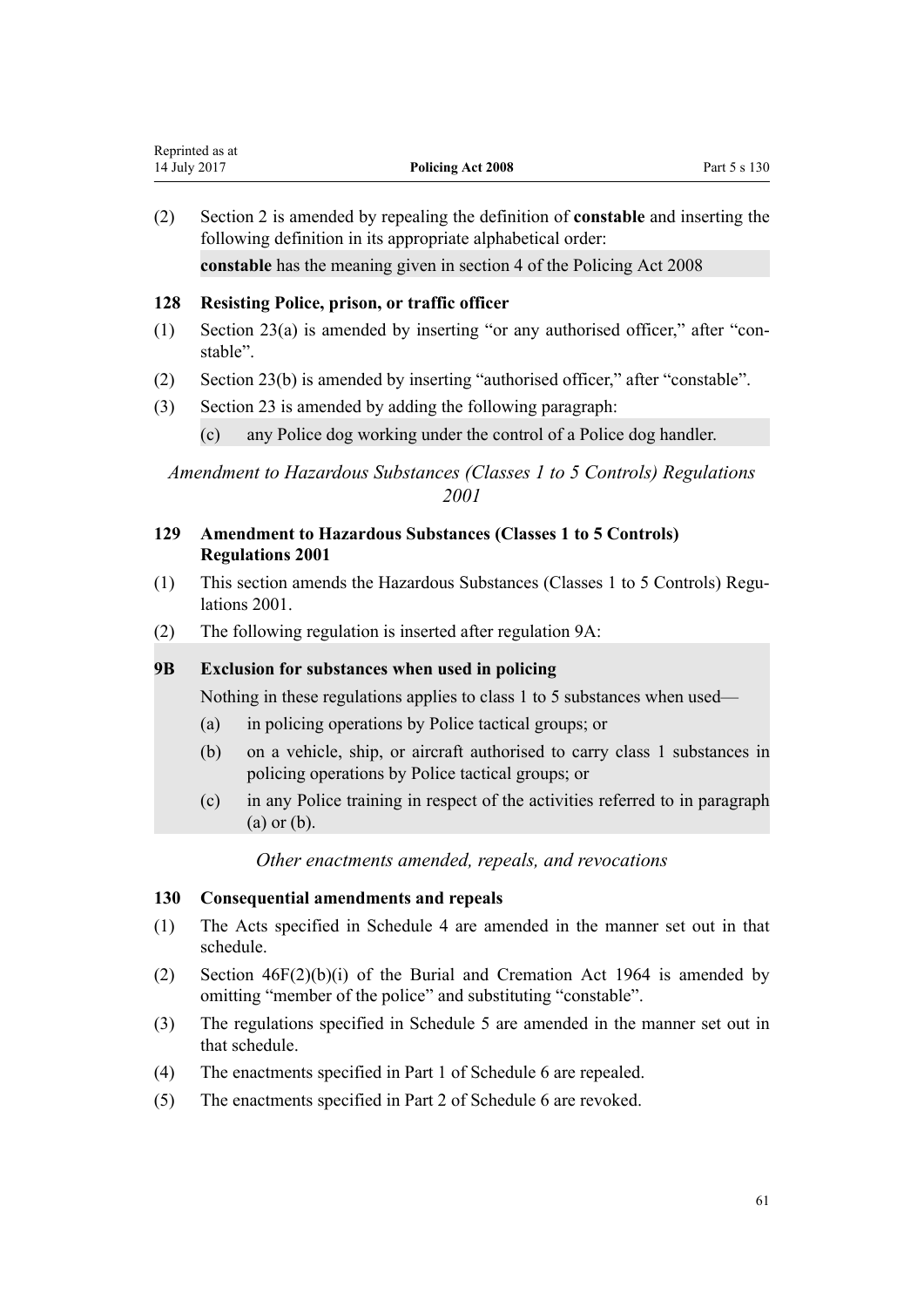# **Schedule 1 Policing roles**

[s 24](#page-15-0)

# **Part 1**

# **Police jailer and escort**

- <span id="page-61-0"></span>1 A Police employee warranted as a Police jailer and escort has the following powers:
	- (a) the powers of a constable under [sections 32](#page-18-0), [33,](#page-19-0) and [36](#page-22-0) of this Act:
	- (ab) the powers of a constable under [section 11](http://prd-lgnz-nlb.prd.pco.net.nz/pdflink.aspx?id=DLM2136643) of the Search and Surveillance Act 2012:
	- (b) the powers of a constable to search a person in the lawful custody of the Police:
	- (c) the powers of a constable to transport, or accompany during transport, a person in the lawful custody of the Police to or from any destination.

Schedule 1 clause 1(a): amended, on 1 October 2012, by [section 336\(3\)](http://prd-lgnz-nlb.prd.pco.net.nz/pdflink.aspx?id=DLM2137147) of the Search and Surveillance Act 2012 (2012 No 24).

Schedule 1 clause 1(ab): inserted, on 1 October 2012, by [section 336\(4\)](http://prd-lgnz-nlb.prd.pco.net.nz/pdflink.aspx?id=DLM2137147) of the Search and Surveillance Act 2012 (2012 No 24).

2 The power in clause 1(c) includes the custody, control, and supervision of the detainee during the transport and any custody, control, and supervision while the detainee is at any place to or from which the detainee is transported (other than a prison or police station) that is incidental to the transport.

#### **Example**

A Police employee managing the custody of prisoners at court.

A Police employee assisting with custodial functions at a Police station as part of his or her training.

# **Part 2 Police guard**

- 3 A Police employee warranted as a Police guard has the following powers:
	- (a) the powers of a constable under sections  $32(2)$ , [35](#page-21-0), and [36](#page-22-0) of this Act:
	- (b) the powers of a constable to search a person in the lawful custody of the Police.

#### **Example**

A Police employee protecting Parliament.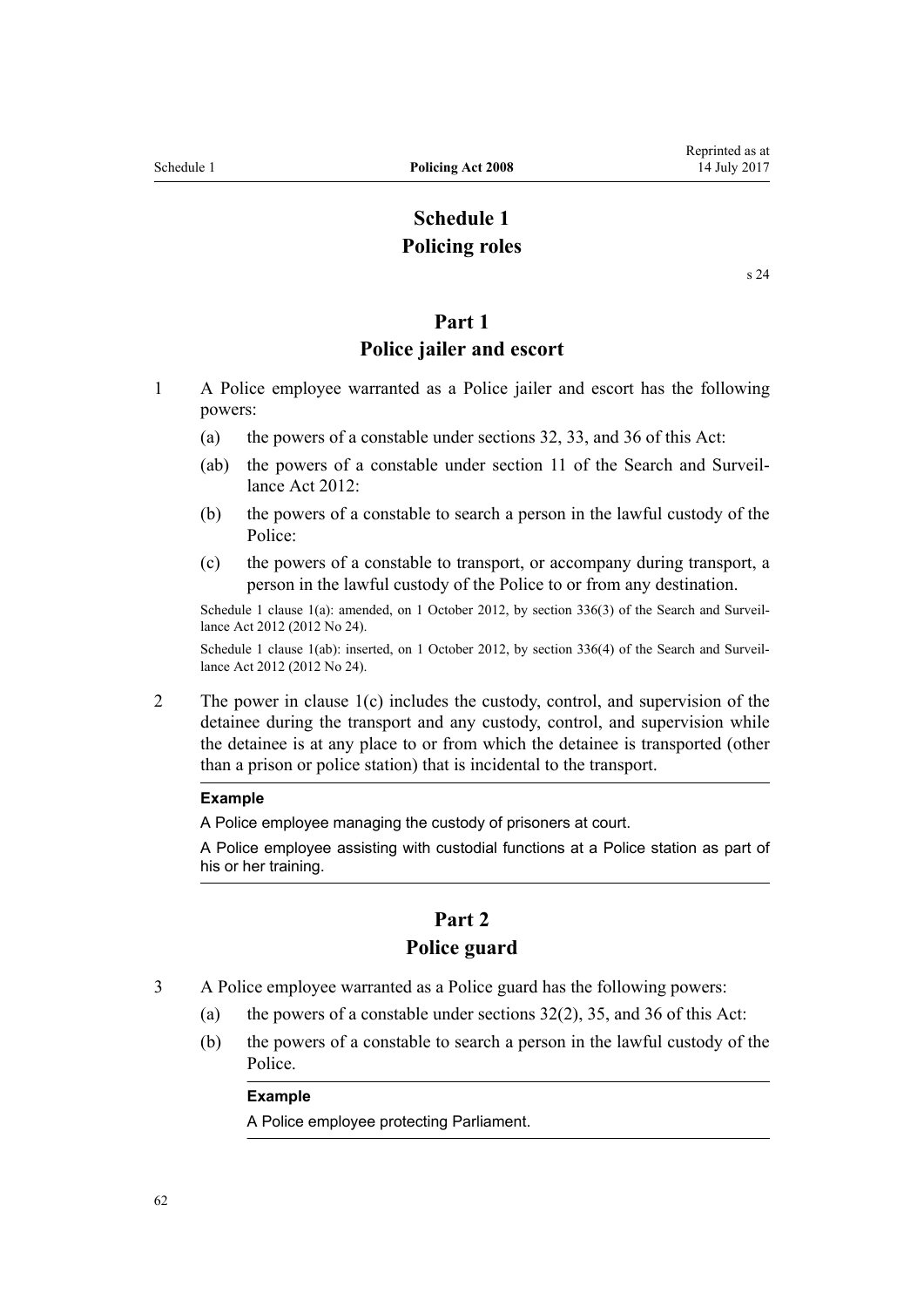# **Part 3**

# **Police specialist crime investigator**

- 4 A Police employee warranted as a Police specialist crime investigator has the following powers:
	- (a) the powers of a constable to apply for a warrant under any enactment:
	- (b) the powers of a constable to execute any warrant, order, or other process of any court or of any Judge, Community Magistrate, or Justice:
	- (c) the powers of a constable to execute any unexecuted process for the arrest of any person without having the process in his or her possession:
	- (d) where authorised by a constable to arrest a person for an offence, the powers of a constable to arrest that person:
	- (e) the powers of a constable under sections [32](#page-18-0) and [33](#page-19-0) of this Act:
	- (ea) the powers of a constable under [section 11](http://prd-lgnz-nlb.prd.pco.net.nz/pdflink.aspx?id=DLM2136643) of the Search and Surveillance Act 2012:
	- (f) the powers of a constable to search a person in the lawful custody of the Police:
	- (g) the powers of a constable to transport, or accompany during transport, a person in the lawful custody of the Police to or from any destination.

Schedule 1 clause 4(e): amended, on 1 October 2012, by [section 336\(5\)](http://prd-lgnz-nlb.prd.pco.net.nz/pdflink.aspx?id=DLM2137147) of the Search and Surveillance Act 2012 (2012 No 24).

Schedule 1 clause 4(ea): inserted, on 1 October 2012, by [section 336\(6\)](http://prd-lgnz-nlb.prd.pco.net.nz/pdflink.aspx?id=DLM2137147) of the Search and Surveillance Act 2012 (2012 No 24).

5 The power in clause 4(b) does not include the power to stop a vehicle under [section 121](http://prd-lgnz-nlb.prd.pco.net.nz/pdflink.aspx?id=DLM2136818) of the Search and Surveillance Act 2012.

Schedule 1 clause 5: amended, on 1 October 2012, by [section 336\(7\)](http://prd-lgnz-nlb.prd.pco.net.nz/pdflink.aspx?id=DLM2137147) of the Search and Surveillance Act 2012 (2012 No 24).

- 6 For the purpose of clause 4(d), whatever state of mind is necessary in order for the arrest to be lawfully made, it is sufficient if the constable who authorises the arrest to be made has that state of mind.
- 7 The power in clause 4(g) includes the custody, control, and supervision of the detainee during the transport and any custody, control, and supervision while the detainee is at any place to or from which the detainee is transported (other than a prison or police station) that is incidental to the transport.

### **Example**

A Police employee working as a forensic accountant.

A Police employee working as an electronic-crime investigator.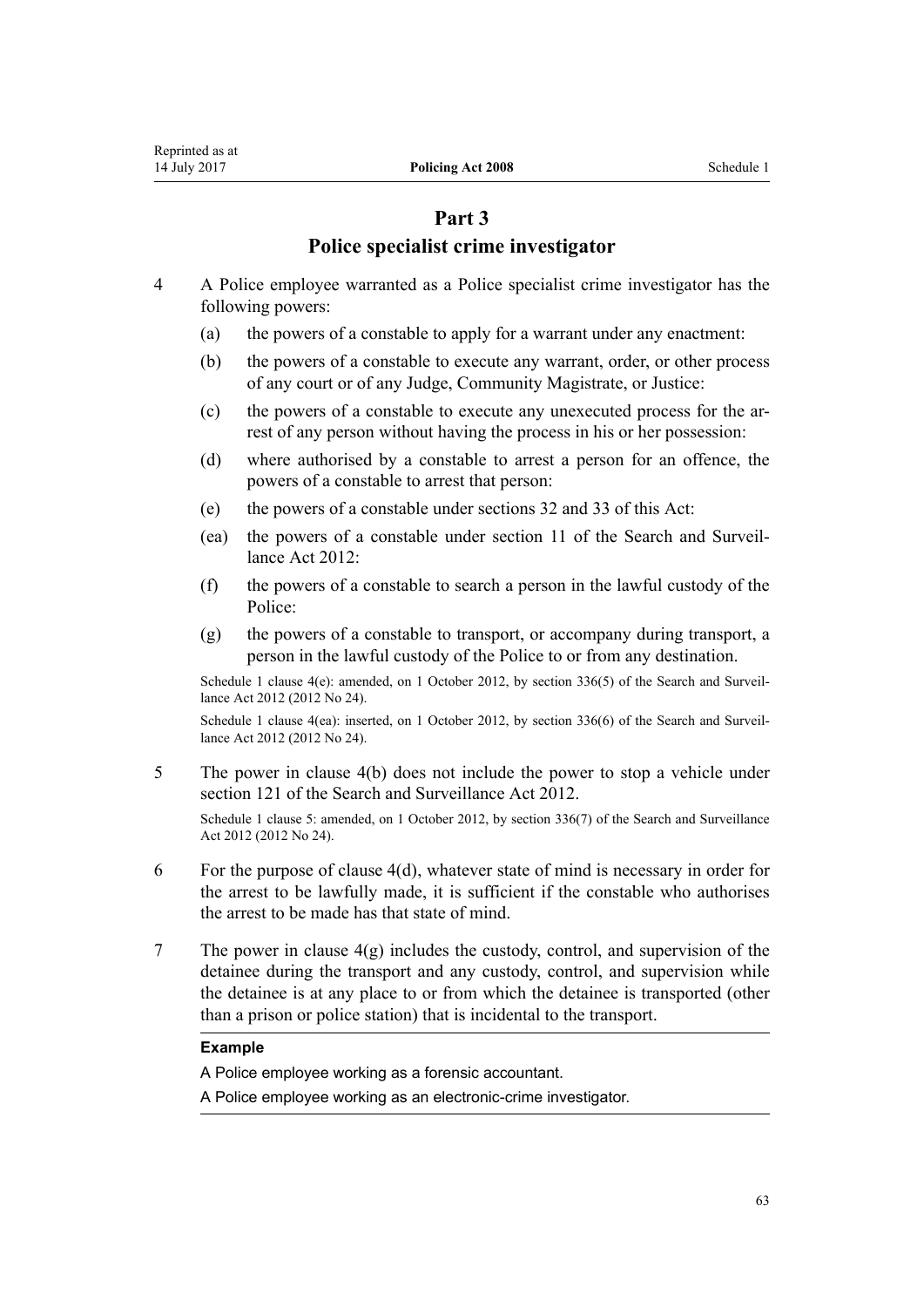# **Part 4**

# **Police transport enforcement officer**

- 8 A Police employee warranted as a Police transport enforcement officer has the following powers:
	- (a) *[Repealed]*
	- (b) the powers of a constable under sections  $113(2)(a)$ , (c), and (d),  $113(3)$ , and  $114(1)$ ,  $(2)$ , and  $(3)$  of the Land Transport Act 1998:
	- (c) the powers of a constable under [section 32,](#page-18-0) [33](#page-19-0), [35](#page-21-0), and [36](#page-21-0) of this Act:
	- (d) the powers of a constable to execute any unexecuted process for the arrest of any person without having the process in his or her possession:
	- (e) the powers of a constable under [sections 12](http://prd-lgnz-nlb.prd.pco.net.nz/pdflink.aspx?id=DLM409204), [13](http://prd-lgnz-nlb.prd.pco.net.nz/pdflink.aspx?id=DLM409207), and [15](http://prd-lgnz-nlb.prd.pco.net.nz/pdflink.aspx?id=DLM409213) of the Aviation Crimes Act 1972:
	- (f) the powers of a constable under [sections 144,](http://prd-lgnz-nlb.prd.pco.net.nz/pdflink.aspx?id=DLM378956) [148B](http://prd-lgnz-nlb.prd.pco.net.nz/pdflink.aspx?id=DLM378983), [149A,](http://prd-lgnz-nlb.prd.pco.net.nz/pdflink.aspx?id=DLM379201) [149B](http://prd-lgnz-nlb.prd.pco.net.nz/pdflink.aspx?id=DLM379205), [149BA](http://prd-lgnz-nlb.prd.pco.net.nz/pdflink.aspx?id=DLM379207), [149C,](http://prd-lgnz-nlb.prd.pco.net.nz/pdflink.aspx?id=DLM379211) [172\(1\),](http://prd-lgnz-nlb.prd.pco.net.nz/pdflink.aspx?id=DLM379276) [226](http://prd-lgnz-nlb.prd.pco.net.nz/pdflink.aspx?id=DLM379920), and [280D](http://prd-lgnz-nlb.prd.pco.net.nz/pdflink.aspx?id=DLM380121) of the Customs and Excise Act 1996:
	- (g) the powers of a constable under sections  $46(2)$ –(5),  $51(1)$ ,  $52(1)$ ,  $54(1)$ [and \(3\)](http://prd-lgnz-nlb.prd.pco.net.nz/pdflink.aspx?id=DLM241850), [55\(1\),](http://prd-lgnz-nlb.prd.pco.net.nz/pdflink.aspx?id=DLM241851) [56\(1\)](http://prd-lgnz-nlb.prd.pco.net.nz/pdflink.aspx?id=DLM241852), and [58\(1\)](http://prd-lgnz-nlb.prd.pco.net.nz/pdflink.aspx?id=DLM241854) of the Maritime Security Act 2004.

#### **Example**

A Police employee working at a roadside drink driver or drug-affected driver screening operation.

Schedule 1 clause 8(a): repealed, on 10 May 2011, by [section 100\(3\)](http://prd-lgnz-nlb.prd.pco.net.nz/pdflink.aspx?id=DLM3231293) of the Land Transport (Road Safety and Other Matters) Amendment Act 2011 (2011 No 13).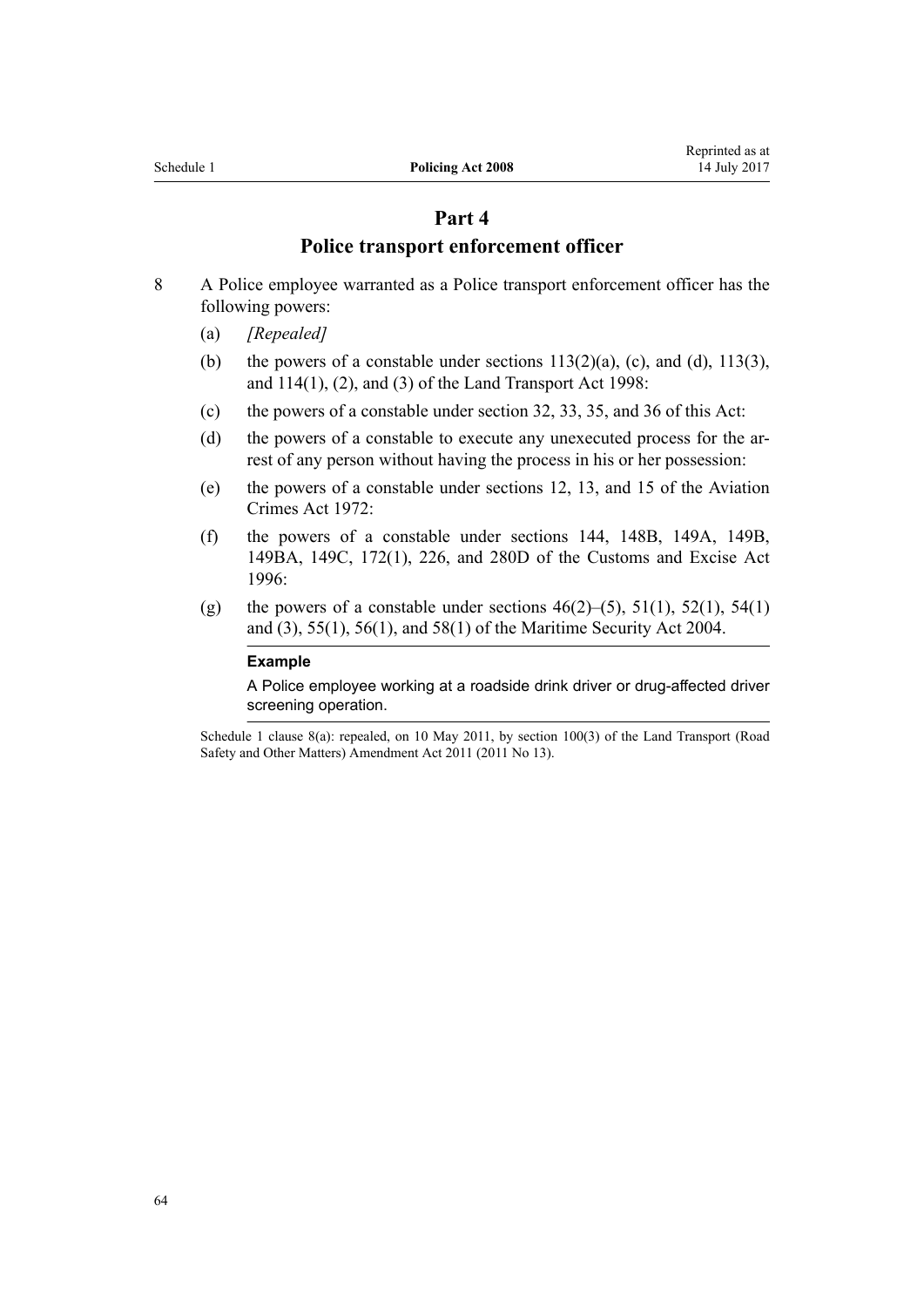# **Schedule 2**

# **Procedure for compulsory final offer arbitration for constables**

[s 67](#page-32-0)

# **1 Arbitrating body**

- (1) The arbitrating body is a committee appointed from time to time under this clause.
- (2) The committee consists of—
	- (a) members nominated in accordance with the following rules:
		- (i) up to a total of 2 members may be nominated by the service organisation or, if more than 1 service organisation is a party to the dispute, by the service organisations jointly:
		- (ii) up to 2 members may be nominated by the Commissioner:
		- (iii) the number of members nominated under subparagraph (i) must be the same as the number nominated under subparagraph (ii); and
	- (b) a person to chair the committee, who is to be either—
		- (i) a person mutually agreed by the appropriate service organisation and the Commissioner; or
		- (ii) a person designated by the chief executive of the Department of Labour.
- (3) If the service organisation or the Commissioner fails to make nominations for the purposes of subclause  $(2)(a)$  or act in such a way that the committee cannot be established in accordance with subclause (2), the chief executive of the Department of Labour must appoint as members of the committee the people that the chief executive thinks fit.

# **2 Statement as to state of negotiations**

The appropriate service organisation and the Commissioner must each provide the arbitrating body with a signed statement as to—

- (a) the issues in dispute; and
- (b) the position on those issues of the party providing the statement; and
- (c) full particulars of the final offer being made by the party providing the statement.

# **3 Copies of statement**

When the arbitrating body has received both of the statements required under clause 2, it must supply—

- (a) a copy of the service organisation's statement to the Commissioner; and
- (b) a copy of the Commissioner's statement to the service organisation.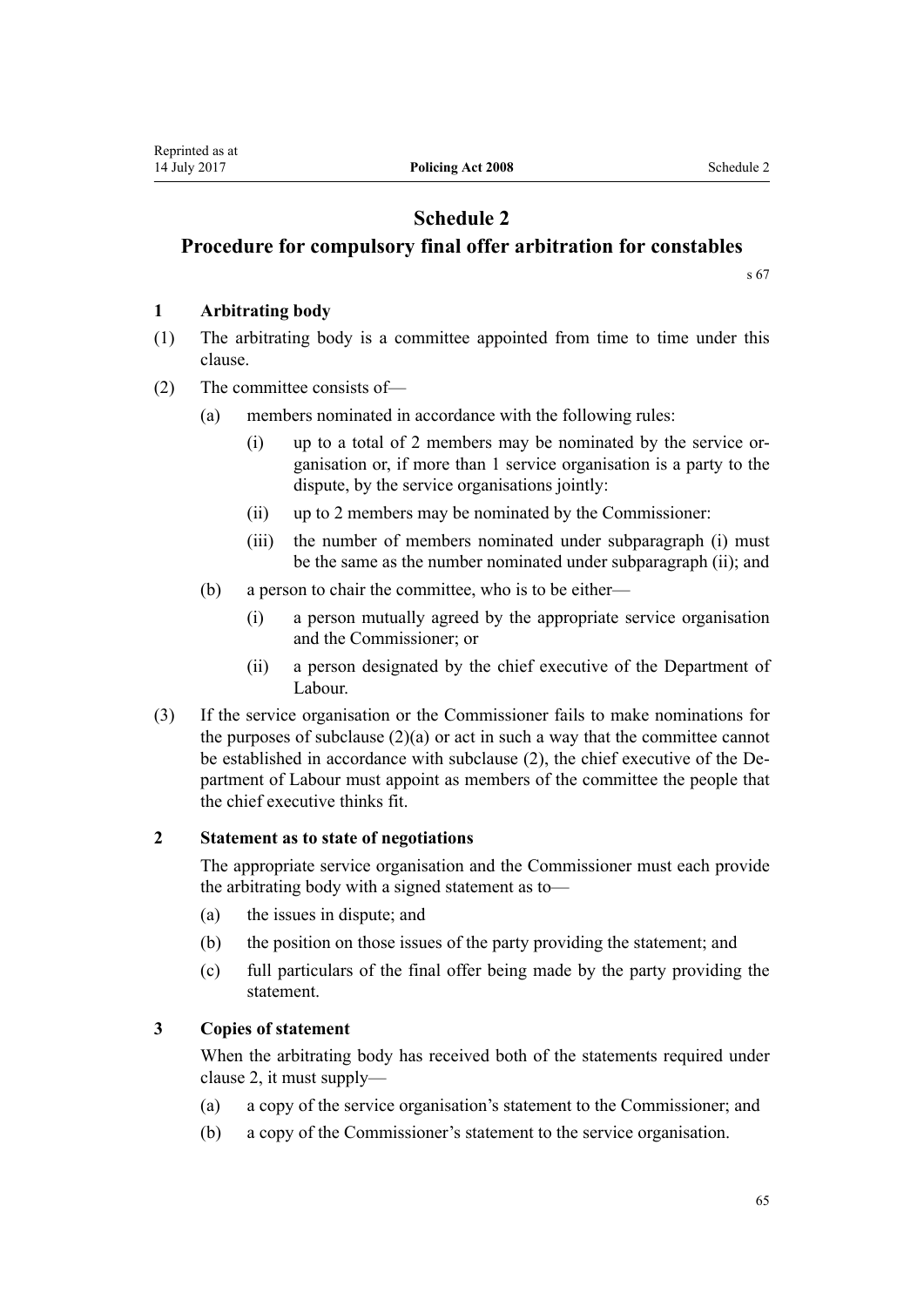| Schedule 2<br>Policing Act 2008 |  | <i>respective as at</i> |
|---------------------------------|--|-------------------------|
|                                 |  | 14 July 2017            |

Reprinted as at

# **4 Hearing and determination of dispute**

- (1) The arbitrating body, after giving the parties an opportunity to be heard, must, in accordance with the provisions of this schedule, hear and determine the dispute and settle the terms of the agreement.
- (2) The arbitrating body must, at the conclusion of the hearing and before making its determination, give each of the parties the opportunity to restate in writing, within a specified time or before a specified date, its final offer.
- (3) If a party restates its final offer, the offer as restated is that party's final offer for the purposes of clause 7.

# **5 Criteria to be observed by arbitrating body**

The arbitrating body, in hearing and determining a dispute in relation to a proposed agreement, must have regard to—

- (a) the recruitment and retention of suitably qualified Police employees to hold the office of constable and to be covered by the proposed agreement; and
- (b) the need for fairness and equity in the rate of pay and conditions of employment for work covered by the proposed agreement; and
- (c) any changes in the content of any job or in the skills, duties, or responsibilities of positions covered by the proposed agreement, including factors that are specific to the work covered by the proposed agreement; and
- (d) any changes in productivity arising from, for example, the introduction of new technology; and
- (e) relativities within the proposed agreement, and between it and other agreements; and
- (f) the need for an agreement to recognise the special conditions applicable to employment in the Police, including the prohibition on strikes by constables; and
- (g) any other matters that the Commissioner, the appropriate service organisation, or the arbitrating body, as the case may be, considers relevant.

# **6 Application of criteria**

In applying the criteria, the arbitrating body is not bound by historical precedent and practice of any sort.

# **7 Duty of arbitrating body to accept one final offer**

In determining any dispute in relation to a proposed agreement, the arbitrating body must accept in full either the final position presented by the appropriate service organisation or the final position presented by the Commissioner.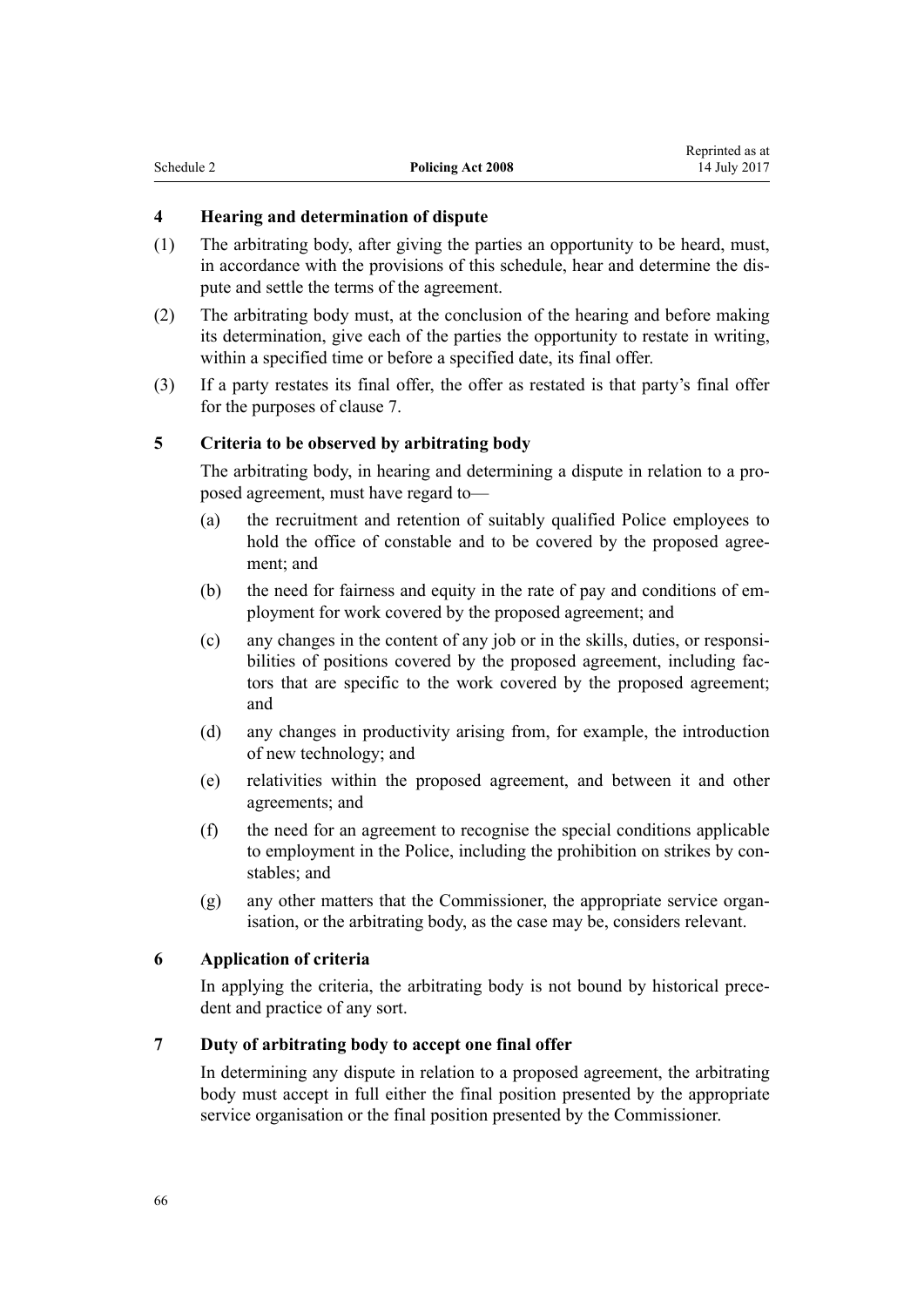# **8 Right of parties to agree on other methods**

Nothing in this schedule prevents the parties from agreeing to have the dispute or any issues in dispute determined in a way different from that set out in this schedule.

# **9 Power of arbitrating body to waive technical irregularities**

The arbitrating body in its discretion may waive any technical irregularity or omission that may have occurred in the submission or reference of a dispute to the arbitrating body, if it is satisfied that the provisions of this Act have been substantially complied with.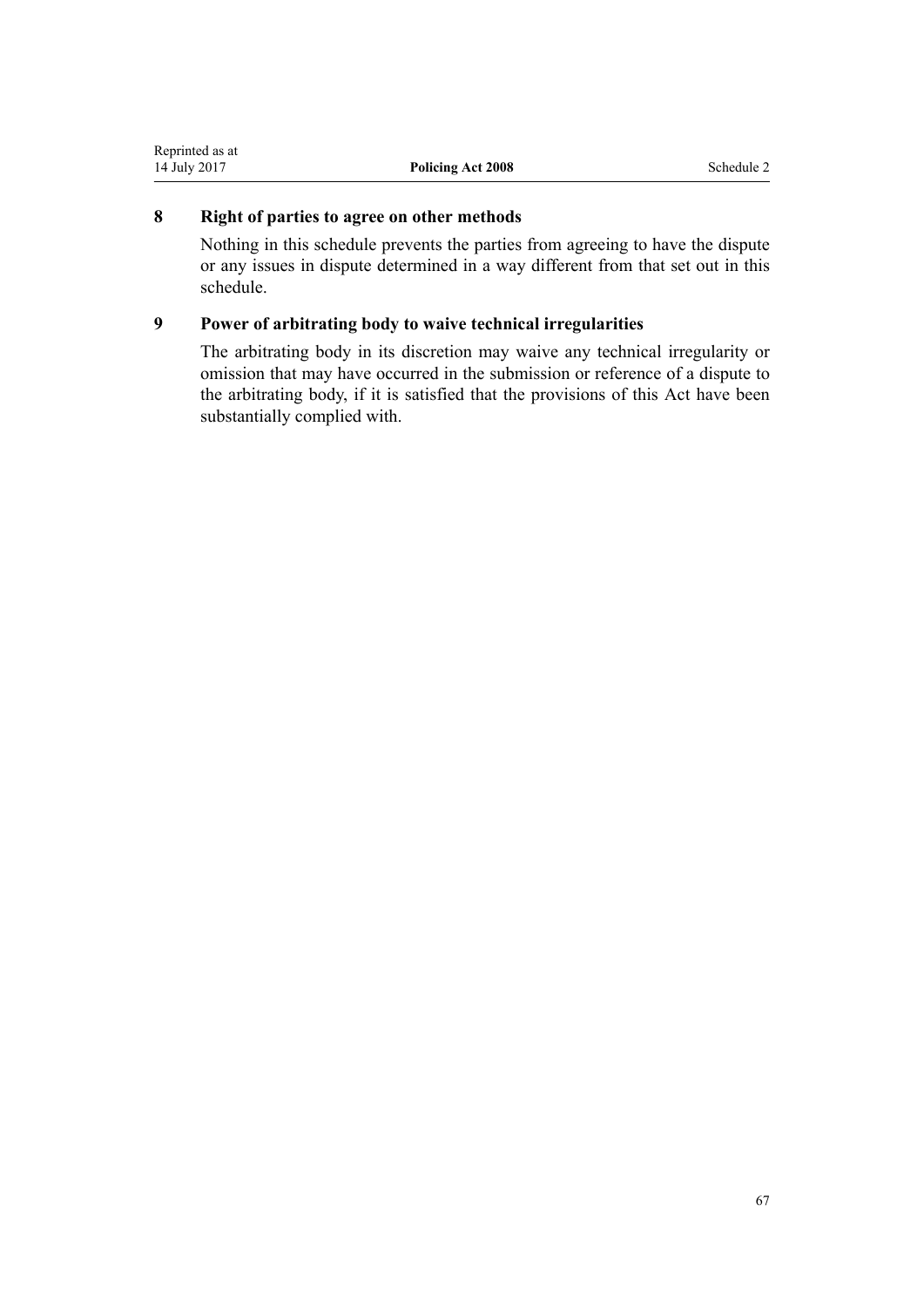# <span id="page-67-0"></span>**Schedule 3 New Schedule 1C in Employment Relations Act 2000**

[s 122](#page-59-0)

# **Schedule 1C**

# **Code of good faith for employment relationships in relation to provision of services by Police**

ss 100F, 100G

#### **1 Application**

- (1) This code applies to the following parties:
	- (a) the New Zealand Police (the **Police**):
	- (b) Police employees:
	- (c) service organisations:
	- (d) other employers to the extent that they provide services to the Police:
	- (e) employees of the employers referred to in paragraph (d) to the extent that they are engaged in providing services to the Police:
	- (f) unions whose members are employees referred to in paragraph (e) (**other unions**).
- (2) However, to avoid doubt, subclause (1)(d) and (e) applies in relation to the provision of services only if the services are provided to the Police in its role as a provider of Police emergency response services.
- (3) Before the Police enters into an agreement or arrangement with another employer for the provision of services to the Police, it must notify the employer that this code will apply to the employer in relation to the provision of those services.
- (4) However, failure to comply with subclause (3) does not affect the validity of an agreement or arrangement referred to in that subclause.

# **2 Purpose**

The purpose of this code is—

- (a) to promote productive employment relationships in relation to the provision of services by the Police:
- (b) to require the parties to make or continue a commitment—
	- (i) to the safety of the public and Police employees; and
	- (ii) to develop, maintain, and provide high quality policing services; and
	- (iii) to engage constructively and participate fully and effectively in all aspects of their employment relationships: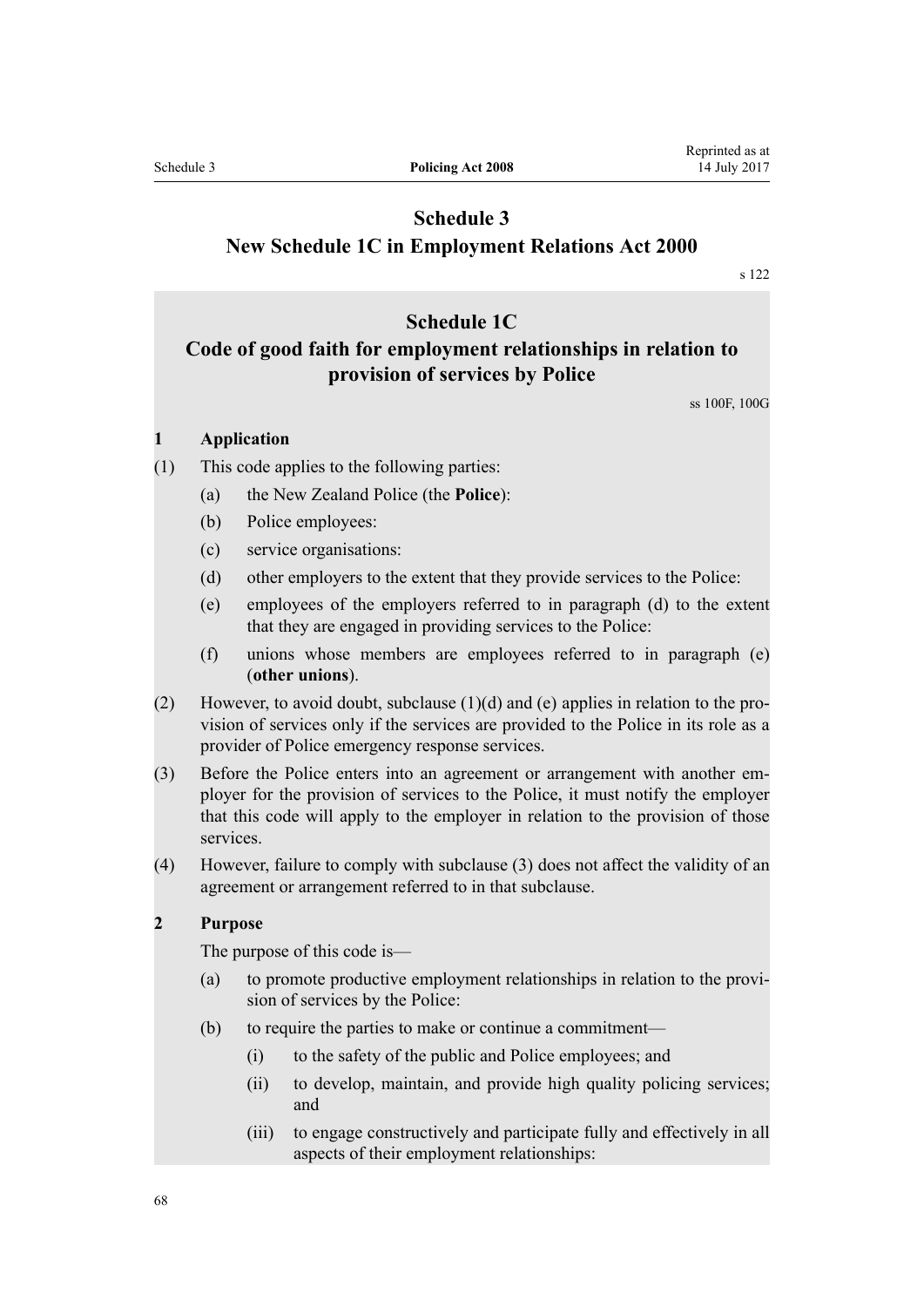- (c) to recognise the importance of—
	- (i) collective arrangements; and
	- (ii) the role of service organisations and other unions.

#### **3 Interpretation**

In this schedule, unless the context otherwise requires,—

**industrial action** means a strike by, or a lockout of, Police employees

**Police emergency response services** means services provided by the Police that directly or indirectly enable maintenance of the Police's effective response to calls for service where—

- (a) people are injured or in danger; or
- (b) there is a serious, immediate, or imminent risk to life or property; or
- (c) a crime is being or has just been committed and the offenders are still at the scene or have just left

**service organisation** has the same meaning as in section 55 of the Policing Act 2008.

## *General*

#### **4 General requirements**

- (1) In all aspects of their employment relationship, the parties must—
	- (a) engage constructively; and
	- (b) participate fully and effectively.
- (2) In their employment relationship, the parties must—
	- (a) behave openly and with courtesy and respect towards each other; and
	- (b) create and maintain open, effective, and clear lines of communication, including providing information in a timely manner; and
	- (c) recognise the role of Police employees as advocates for public safety; and
	- (d) make time to meet as and when required—
		- (i) to address not only the industrial issues between the parties but also issues facing the Police, the other employers, and the employees; and
		- (ii) to search for solutions that will result in productive employment relationships and the enhanced delivery of services; and
		- (iii) to ensure that any change is managed effectively; and
	- (e) recognise the time and resource constraints that may affect their ability to participate fully, and make allowances for those constraints.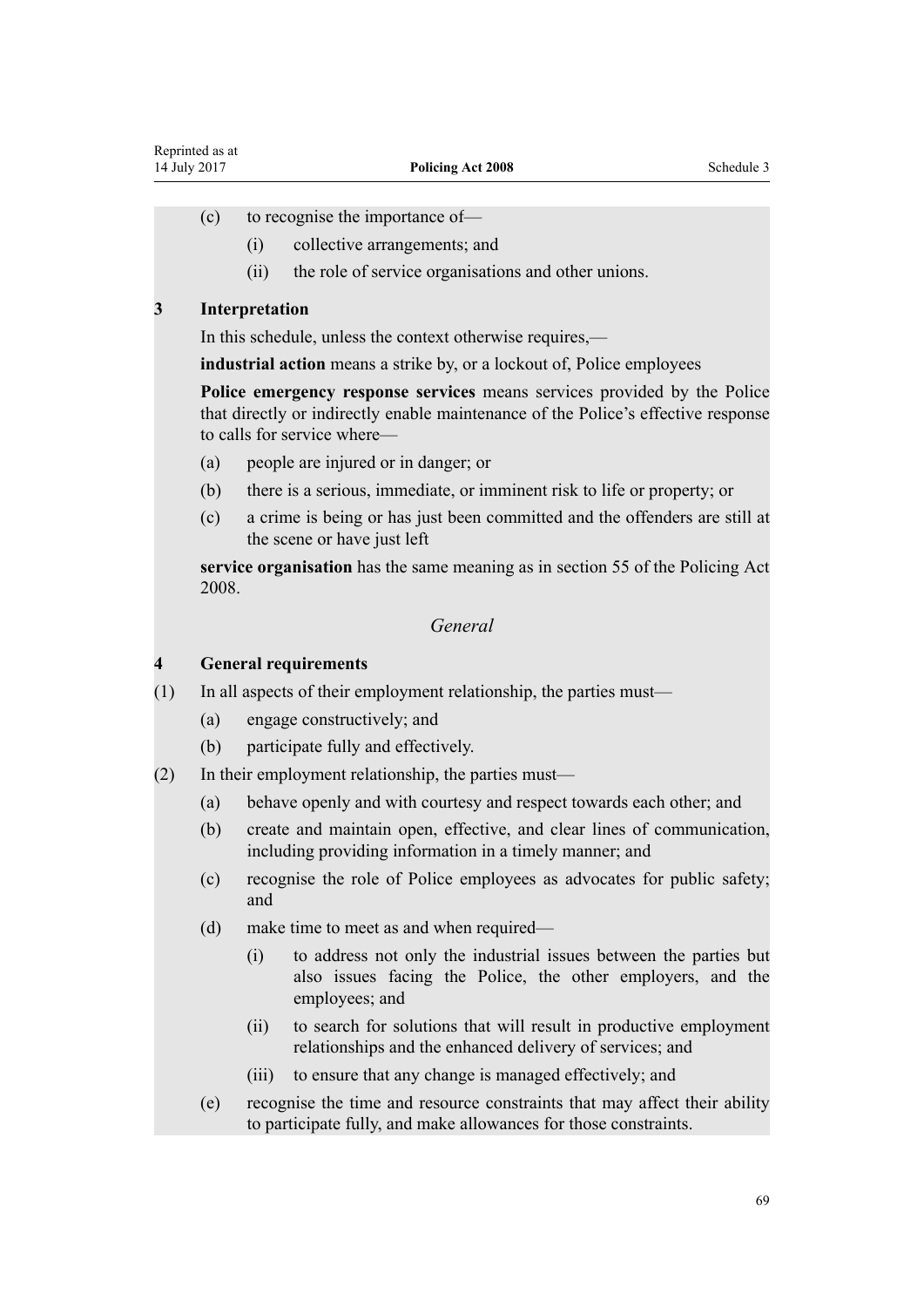|            |                          | Reprinted as at |
|------------|--------------------------|-----------------|
| Schedule 3 | <b>Policing Act 2008</b> | 14 July 2017    |

- (3) To enable employees, service organisations, and other unions to comply with subclause (1), employers must ensure that appropriate steps are taken in their workplaces to encourage, enable, and facilitate employee, service organisation, and other union involvement.
- (4) The parties must use their best endeavours to resolve, in a constructive manner, any differences between them.
- (5) Subclauses (2) to (4) do not limit subclause (1).

# *Collective bargaining*

# **5 Agreement on suitable person**

As part of the arrangement required under section  $32(1)(a)$ , the parties must make every endeavour to agree on a suitable person for the purposes of clause  $11(1)$ .

# **6 Collective bargaining and collective agreements**

- (1) The parties must support collective bargaining where it is practical and reasonable to do so.
- (2) The parties must, as far as practical and reasonable, support the definition of coverage that best recognises the parties' commitment to collective employment arrangements.

# **7 Specific things employers must not do during collective bargaining**

During collective bargaining employers must not—

- (a) communicate directly with service organisation or other union members in relation to the collective bargaining; or
- (b) negotiate with employees who are not service organisation or other union members with a view to undermining or influencing the collective bargaining; or
- (c) attempt to discourage employees from joining or remaining with the service organisation or other union; or
- (d) contract out services with a view to undermining or influencing the collective bargaining.

### **8 Mutual obligations**

- (1) During collective bargaining each party must—
	- (a) give thorough and reasonable consideration to the other's proposals; and
	- (b) not act in a manner that undermines the other or the authority of the other; and
	- (c) not deliberately attempt to provoke a breakdown in the bargaining.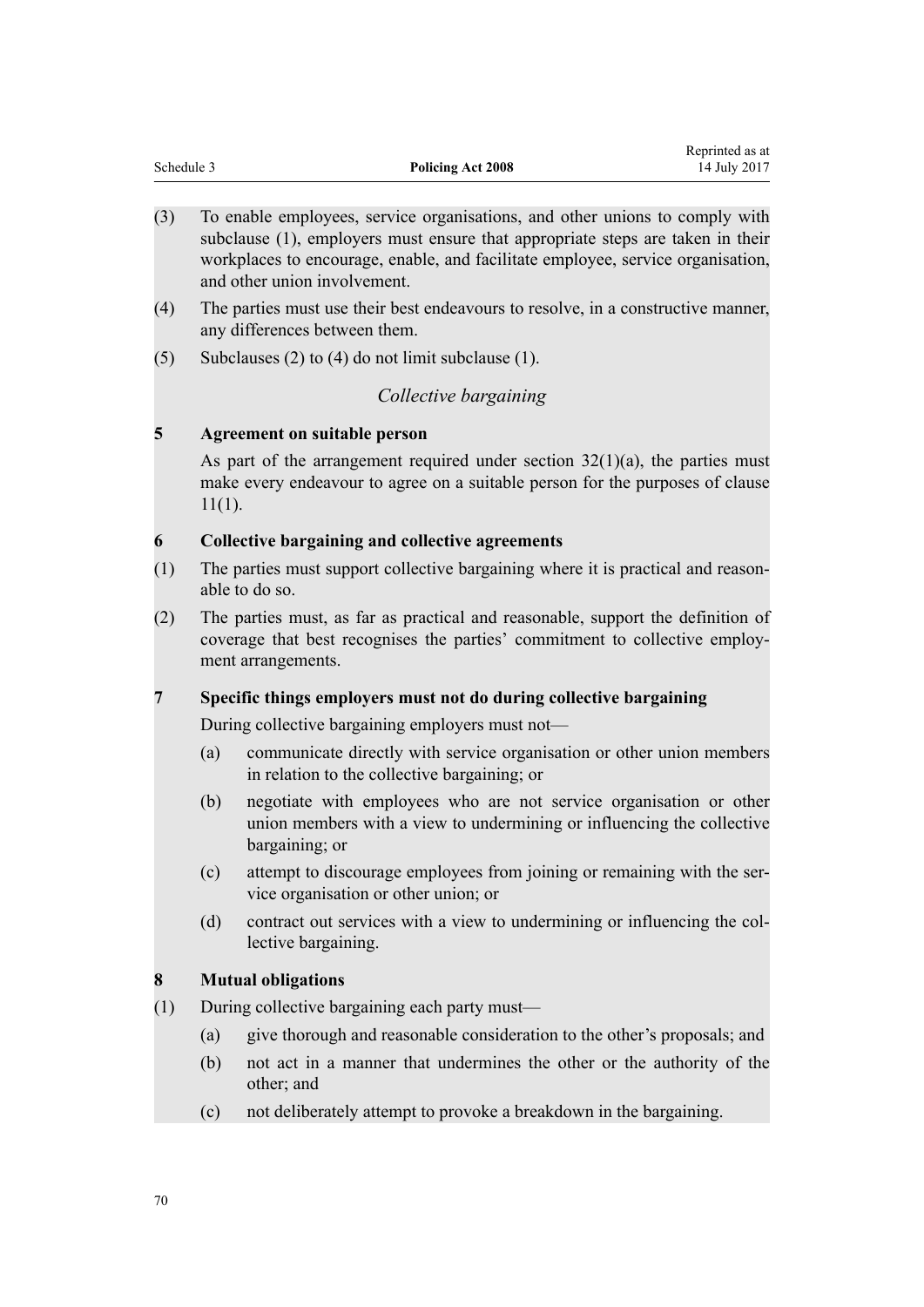| Reprinted as at |                   |            |
|-----------------|-------------------|------------|
| 14 July 2017    | Policing Act 2008 | Schedule 3 |

- (2) If agreement cannot be reached or the collective bargaining is in difficulty, the parties must give favourable consideration to attending mediation without delay, and must consider third party decision-making.
- (3) The parties must recognise that collective bargaining and collective agreements need to—
	- (a) provide for the opportunity for participation of service organisation, and other union, officials, delegates, and members in decision-making where those decisions may have an impact on the work or working environment of those members; and
	- (b) provide for the release of employees to participate in decision-making where appropriate, acknowledging the key role of service organisation, and other union, delegates in the collective representation of their members; and
	- (c) provide for service organisation, and other union, delegates to carry out their roles, including the time needed for communication and consultation with members, and for delegate education.

# *Public safety*

# **9 Obligation for Police to provide for public safety during industrial action**

During industrial action, the Police must provide for public safety by ensuring that emergency response services are available.

## **10 Contingency plans**

Representative as a series as at the series of the series of the series as at the series as at the series as a

- (1) As soon as notice of industrial action is received or given, the Police must develop (if it has not already done so) a contingency plan and take all reasonable and practicable steps to ensure that it can provide Police emergency response services if industrial action occurs.
- (2) If the Police believes it cannot arrange to deliver Police emergency response services during industrial action without the assistance of members of a service organisation or organisations, or other union or unions, the Police must make a request to the relevant service organisation or other union seeking the service organisation's, or other union's, and its members' agreement to maintain or to assist in maintaining Police emergency response services.
- (3) The request must include specific details about—
	- (a) the Police emergency response service the Police seeks assistance to maintain; and
	- (b) the Police's contingency plan relating to that Police emergency response service; and
	- (c) the support it requires from service organisation, or other union, members.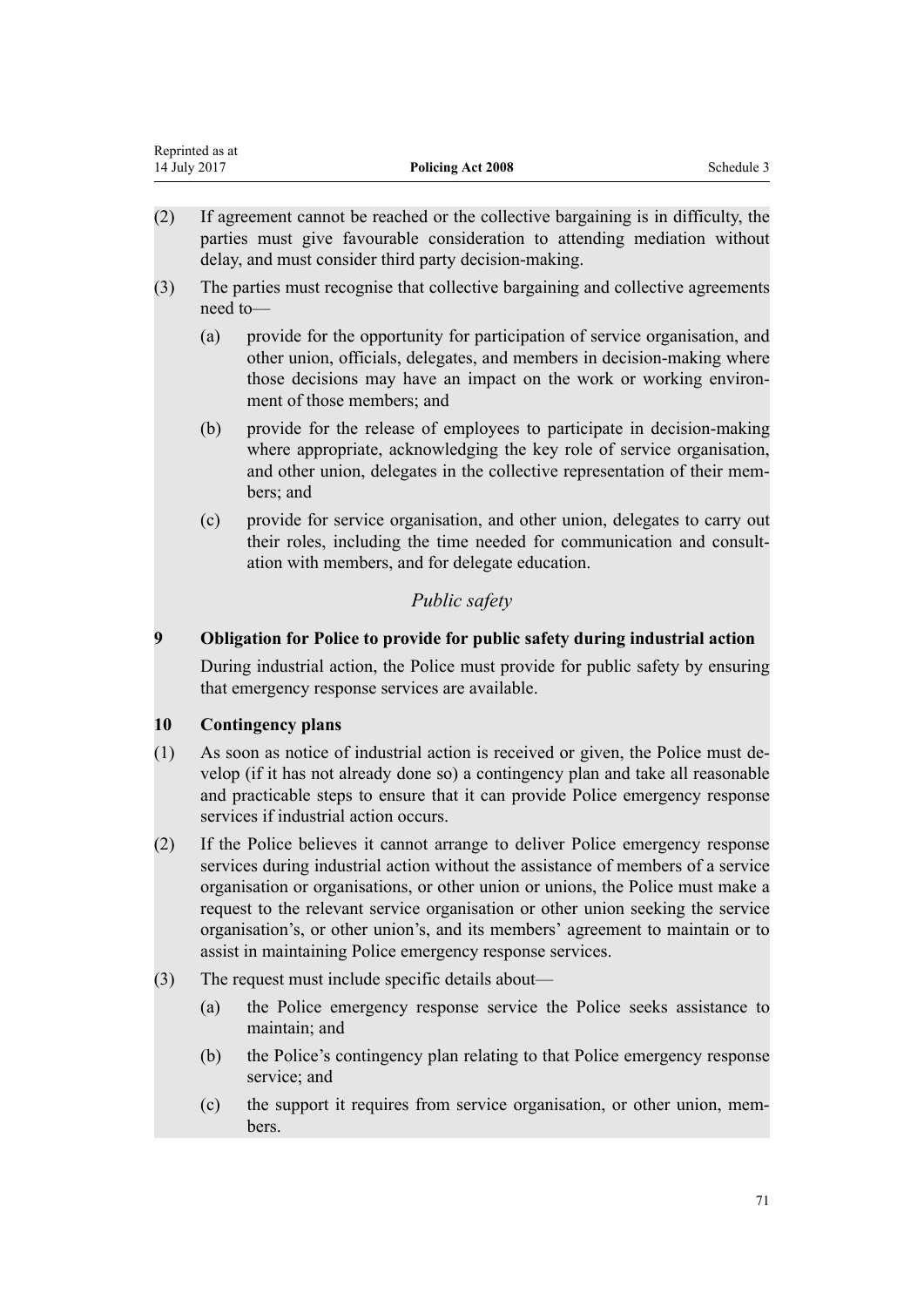|            |                          | Reprinted as at |
|------------|--------------------------|-----------------|
| Schedule 3 | <b>Policing Act 2008</b> | 14 July 2017    |

- (4) A request must be made by the close of the day after the date of the notice of industrial action.
- (5) As soon as practicable after the Police has made a request, but not later than 4 days after the date of the notice of industrial action, the parties must meet and negotiate in good faith and make every reasonable effort to agree on—
	- (a) the extent of the Police emergency response service necessary to provide for public safety during the industrial action; and
	- (b) the number of employees necessary to enable the Police to provide that Police emergency response service; and
	- (c) a protocol for the management of emergencies that require additional emergency response services.
- (6) An agreement reached between the parties must be recorded in writing.

# **11 Adjudication**

- (1) If the parties cannot reach agreement under clause 10(5) they must, within 5 days after the date of the notice of industrial action, refer the matter for adjudication by a suitable person as agreed by the parties under clause 5.
- (2) The adjudicator must conduct the adjudication in a manner he or she considers appropriate and must—
	- (a) receive and consider representations from the parties; and
	- (b) in consultation with the parties, seek expert advice if the adjudicator considers that it is necessary to do so; and
	- (c) attempt to resolve any differences between the parties to enable them to reach agreement and, if that is not possible, make a determination binding on the parties; and
	- (d) provide a determination to the parties as soon as possible but not later than 7 days after the date of notice of industrial action.
- (3) The parties must use their best endeavours to give effect to the determination.
- (4) The parties must bear their own costs in relation to any adjudication.

# *Public comments during collective bargaining*

# **12 Recognition of service organisation members' right to make public comments during collective bargaining**

- (1) The Police must respect and recognise the right of service organisation members to comment publicly and engage in public debate during collective bargaining on matters relevant to the collective bargaining.
- (2) This clause applies subject to clauses 13 to 15.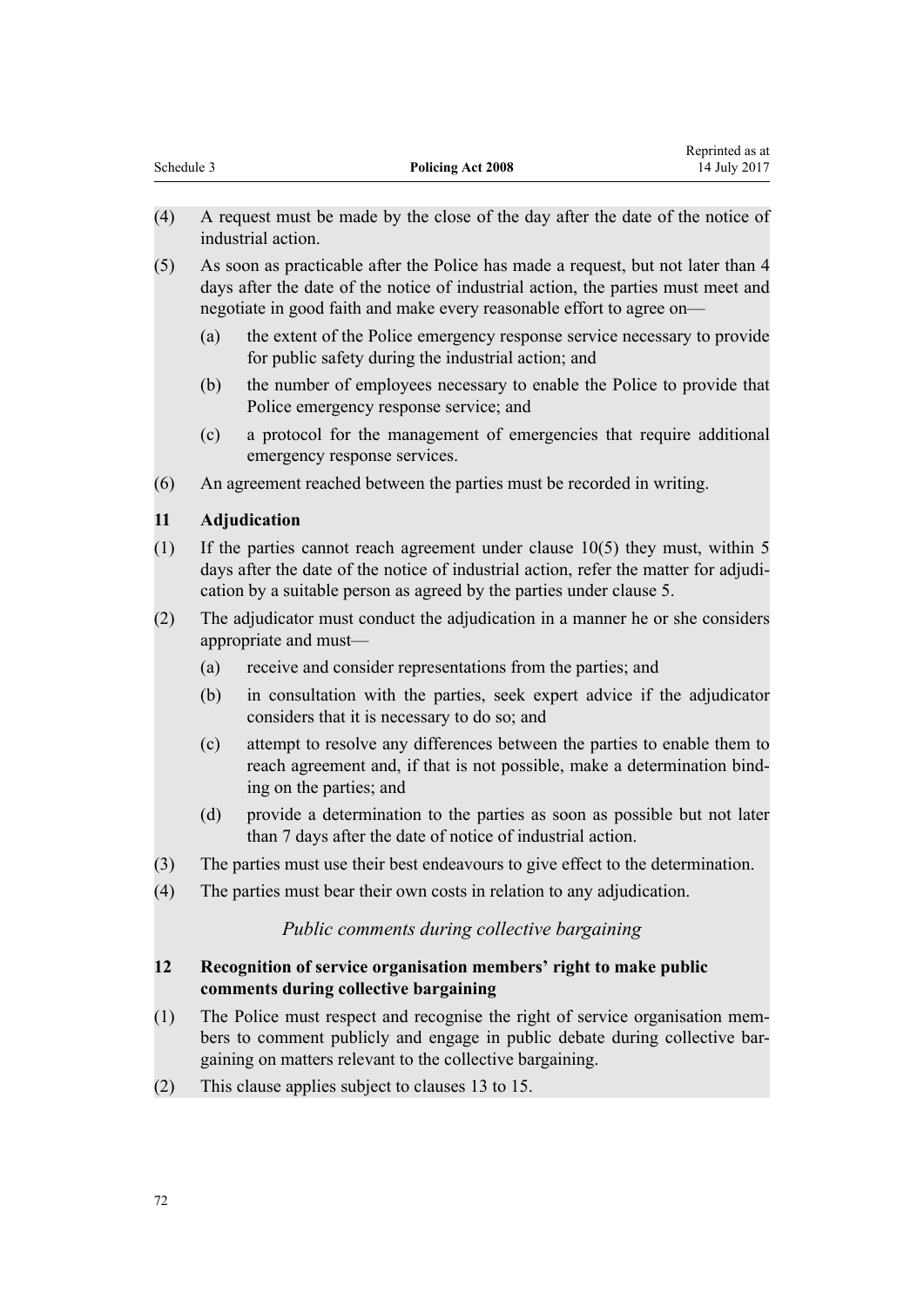## **13 Employee must first raise matter with employer**

Before a service organisation member exercises the right specified in clause 12(1) in relation to the operations of the Police, the employee must first—

- (a) raise the matter with the Police; and
- (b) provide a reasonable time for the Police to respond.

## **14 When service organisation member may make public comments**

If the service organisation member is dissatisfied with the Police's response or there is no response from the Police, the service organisation member may exercise the right specified in clause 12(1) if the service organisation member makes it clear that he or she is—

- (a) speaking in a personal capacity; or
- (b) speaking on behalf of the service organisation with its authority to do so.

## **15 Confidentiality**

When exercising the right specified in clause 12(1), a service organisation member employee must not breach legal or operational requirements of confidentiality in respect of individual cases, operations, or investigations.

## **16 Rights of service organisation not affected**

To avoid doubt, clauses 12 to 15 do not prevent a service organisation, or other union, or its representatives from making public comments or engaging in public debate on any matter relating to the Police.

## **17 Transitional provision**

This code applies to bargaining for any collective agreement which began before the commencement of the code.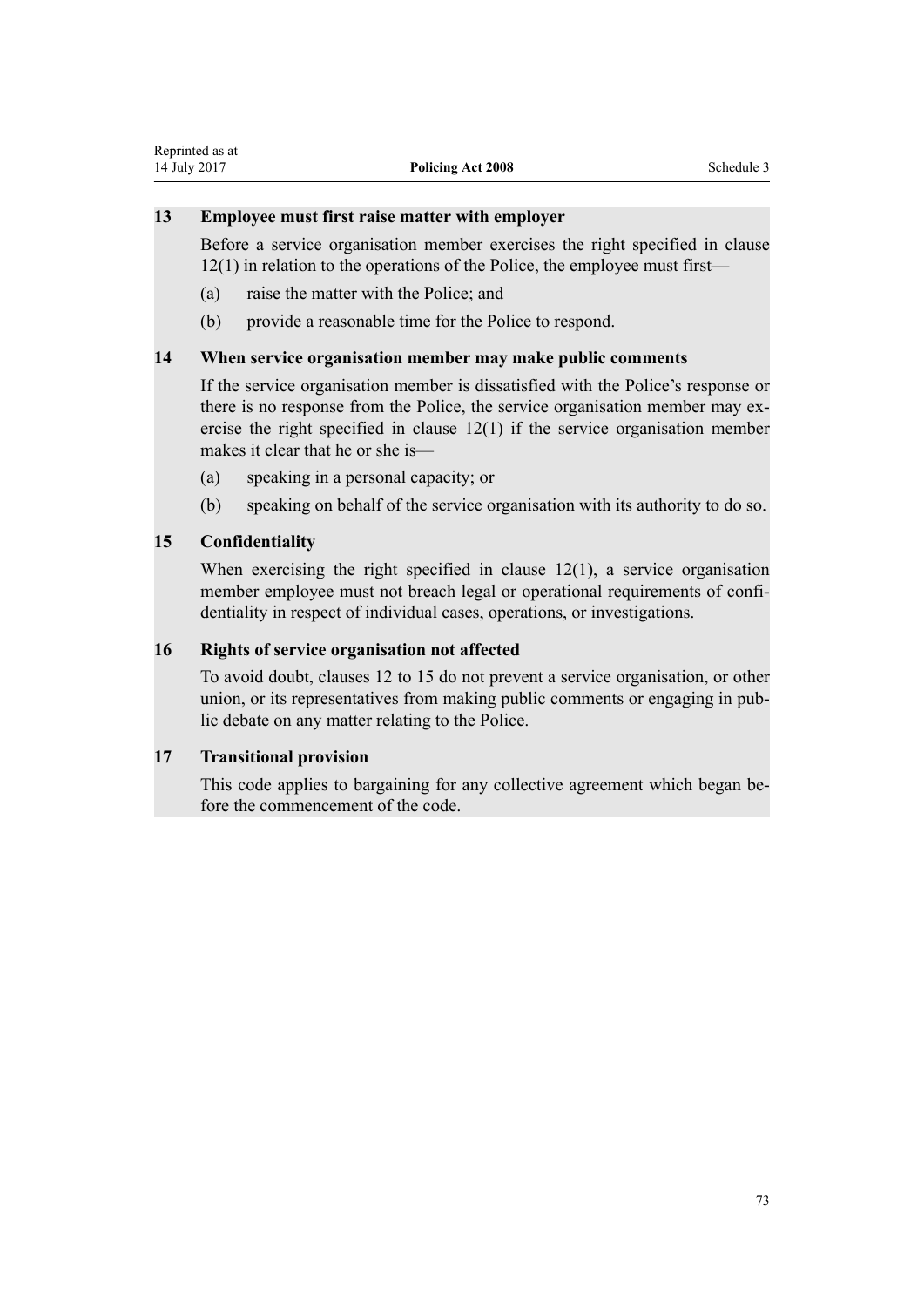Schedule 4 **Policing Act 2008**

# **Schedule 4 Consequential amendments to other Acts**

[s 130\(1\)](#page-60-0)

#### **[Alcoholism and Drug Addiction Act 1966](http://prd-lgnz-nlb.prd.pco.net.nz/pdflink.aspx?id=DLM380084) (1966 No 97)**

Section 37A: repeal.

#### **[Anti-Personnel Mines Prohibition Act 1998](http://prd-lgnz-nlb.prd.pco.net.nz/pdflink.aspx?id=DLM17800) (1998 No 111)**

Section 4(1)(a): omit "member of the police" and substitute "Police employee".

#### **[Arms Act 1983](http://prd-lgnz-nlb.prd.pco.net.nz/pdflink.aspx?id=DLM72621) (1983 No 44)**

Definition of **member of the Police** in section 2: repeal and substitute:

**member of the Police** means a Police employee within the meaning of section 4 of the Policing Act 2008

Section 72(1): omit "rank" and substitute "level of position".

Section 72(3): omit "rank" and substitute "level of position".

#### **[Bail Act 2000](http://prd-lgnz-nlb.prd.pco.net.nz/pdflink.aspx?id=DLM68379) (2000 No 38)**

Heading to section 21: omit "**member of police**" and substitute "**Police employee**".

Section 21: omit "member of the police" in each place it appears and substitute in each case "Police employee".

Heading to section 22: omit "**member of police**" and substitute "**Police employee**".

Section 22: omit "member of the police" in each place it appears and substitute in each case "Police employee".

Section 23: omit "member of the police" in each place it appears and substitute in each case "Police employee".

#### **[Births, Deaths, and Marriages Registration Act 1995](http://prd-lgnz-nlb.prd.pco.net.nz/pdflink.aspx?id=DLM359368) (1995 No 16)**

Section 7(1): omit "member of the Police" and substitute "Police employee".

Section  $40(2)(b)(i)$ : omit "member of the Police" and substitute "Police employee".

Section  $50(1)(b)$ : omit "unit of the Police of New Zealand forming part of a United Nations force" and substitute "United Nations activity within the meaning of sections 91 to 95 of the Policing Act 2008".

Section 50(2)(b): insert "or level of position" after "rank".

## **[Care of Children Act 2004](http://prd-lgnz-nlb.prd.pco.net.nz/pdflink.aspx?id=DLM317232) (2004 No 90)**

Section 76(6): omit "section 39 of the Police Act 1958 (which relates to protection of members of the police" and substitute "section 44 of the Policing Act 2008 (which relates to protection of Police employees".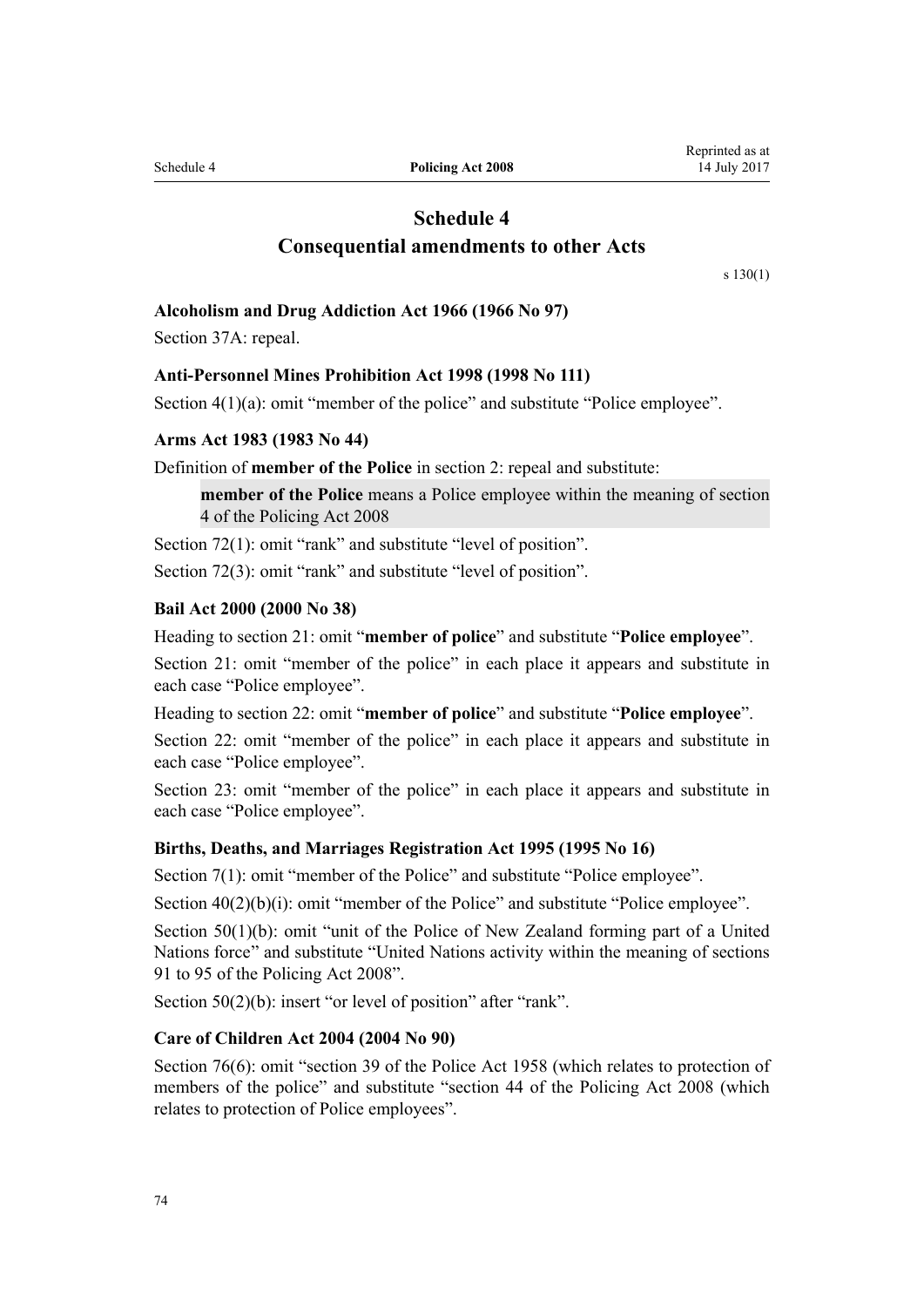## **[Child Support Act 1991](http://prd-lgnz-nlb.prd.pco.net.nz/pdflink.aspx?id=DLM253150) (1991 No 142)**

Section 240(2)(dc): omit "member of the New Zealand Police" and substitute "Police employee".

## **[Children, Young Persons, and Their Families Act 1989](http://prd-lgnz-nlb.prd.pco.net.nz/pdflink.aspx?id=DLM147087) (1989 No 24)**

Section 211(2)(b): omit "rank" and substitute "level of position".

Section 211(2)(b): omit "highest ranking" and substitute "most senior".

Section 384D(2): omit "member of the police" and substitute "Police employee".

Section 445B(6): omit "section 39 of the Police Act 1958 (which relates to the protection of members of the Police" and substitute "section 44 of the Policing Act 2008 (which relates to protection of Police employees".

## **[Civil Defence Emergency Management Act 2002](http://prd-lgnz-nlb.prd.pco.net.nz/pdflink.aspx?id=DLM149788) (2002 No 33)**

Section 20(1)(b): omit "member of the police" and substitute "Police employee".

## **[Conservation Act 1987](http://prd-lgnz-nlb.prd.pco.net.nz/pdflink.aspx?id=DLM103609) (1987 No 65)**

Section 26ZZK(1)(a): omit "member of the Police" and substitute "Police employee".

## **[Coroners Act 2006](http://prd-lgnz-nlb.prd.pco.net.nz/pdflink.aspx?id=DLM377056) (2006 No 38)**

Section 115: omit "members of the police" and substitute "Police employees".

Section 43(2): omit "rank" and substitute "level of position".

#### **[Corrections Act 2004](http://prd-lgnz-nlb.prd.pco.net.nz/pdflink.aspx?id=DLM294848) (2004 No 50)**

Section 38(2)(b): omit "member of the police or an officer of a police jail" and substitute "Police employee".

Section 38(4): omit "an officer of a police jail or a member of the police" and substitute "a Police employee".

Section 38(4)(b): omit "officer of a police jail or member of the police" and substitute "Police employee".

Section 38(8): omit "member of the police" and substitute "Police employee".

#### **[Criminal Justice Act 1985](http://prd-lgnz-nlb.prd.pco.net.nz/pdflink.aspx?id=DLM76615) (1985 No 120)**

Section 138(2)(c): omit "member of the Police" and substitute "Police employee".

Section 141: omit "member of the Police" in each place it appears and substitute in each case "Police employee".

## **[Criminal Records \(Clean Slate\) Act 2004](http://prd-lgnz-nlb.prd.pco.net.nz/pdflink.aspx?id=DLM280839) (2004 No 36)**

Section 19(3)(c): omit "member of the police" and substitute "Police employee".

## **[Crimes Act 1961](http://prd-lgnz-nlb.prd.pco.net.nz/pdflink.aspx?id=DLM327381) (1961 No 43)**

Definition of **constable** in section 2: repeal and substitute: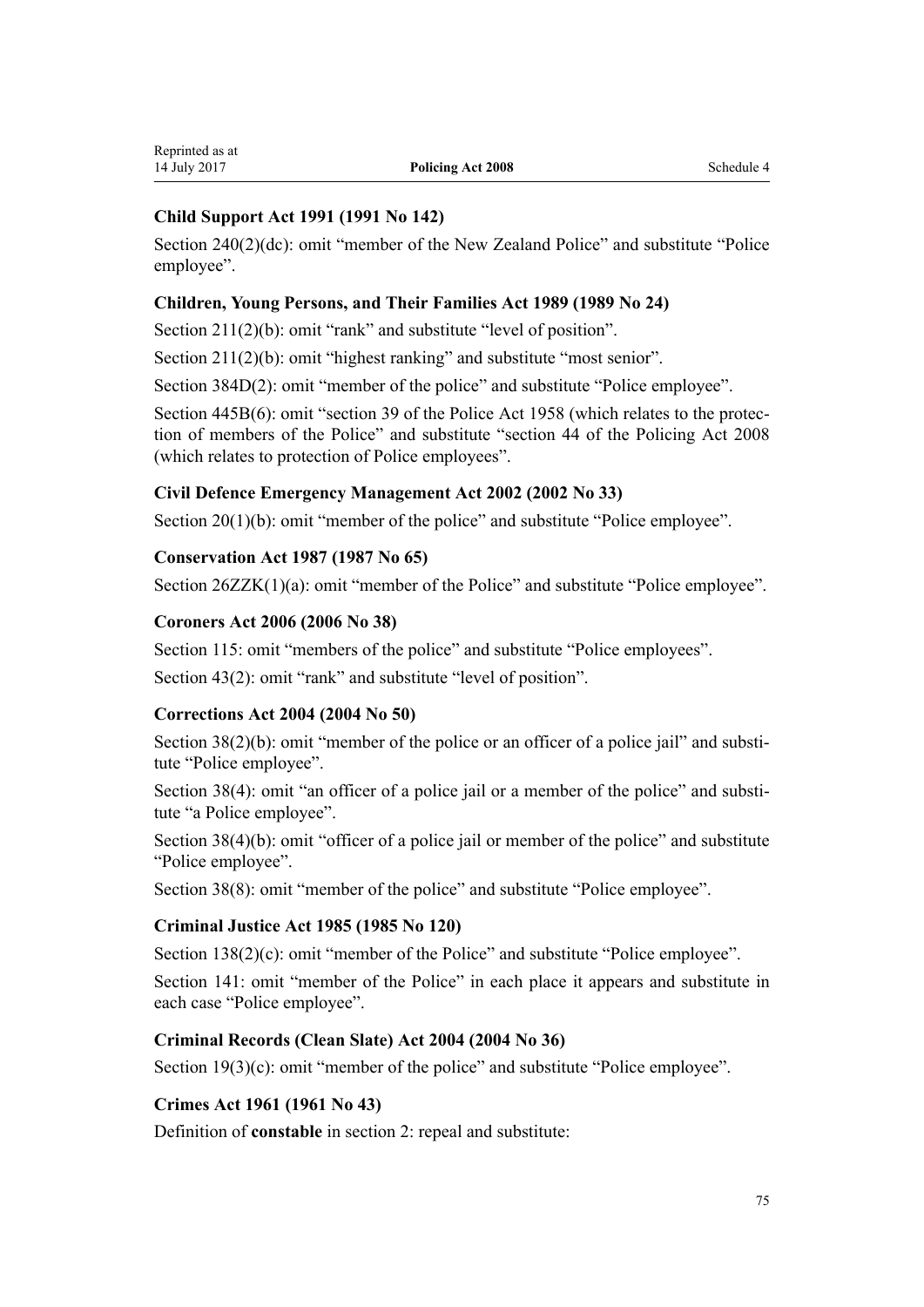#### **Crimes Act 1961 (1961 No 43)***—continued*

#### **constable** has the meaning given in section 4 of the Policing Act 2008

Section 312Q: omit "section 65 of the Police Act 1958" and substitute "section 101 of the Policing Act 2008".

Section 312Q: insert after paragraph (g):

(ga) the number of occasions on which the police used an interception device in reliance on section 216B(3)(b):

Section 312Q: insert after paragraph (k):

- (ka) in relation to road blocks authorised under section 317B,—
	- (i) the number of road blocks authorised; and
	- (ii) the reason for each authorisation; and
	- (iii) the number of persons (if any) arrested as a result of that authorisation; and

Section 317B(1): omit "rank" and substitute "level of position".

#### **[Criminal Investigations \(Bodily Samples\) Act 1995](http://prd-lgnz-nlb.prd.pco.net.nz/pdflink.aspx?id=DLM368903) (1995 No 55)**

Section 44(1): omit "rank" and substitute "level of position".

Section 44B(2): omit "rank" and substitute "level of position".

Section 45(2): omit "rank" and substitute "level of position".

Section 47(1): omit "rank" and substitute "level of position".

Section 76: omit "section 65 of the Police Act 1958" and substitute "section 101 of the Policing Act 2008".

#### **[Domestic Violence Act 1995](http://prd-lgnz-nlb.prd.pco.net.nz/pdflink.aspx?id=DLM371925) (1995 No 86)**

Section 23(6): omit "member of the Police" and substitute "Police employee".

#### **[Electoral Act 1993](http://prd-lgnz-nlb.prd.pco.net.nz/pdflink.aspx?id=DLM307518) (1993 No 87)**

Section 52(1)(b): omit "members" and substitute "employees".

## **[Equal Pay Act 1972](http://prd-lgnz-nlb.prd.pco.net.nz/pdflink.aspx?id=DLM407769) (1972 No 118)**

Paragraph (b) of the definition of **Employee** in section 2: repeal.

#### **[Evidence Act 2006](http://prd-lgnz-nlb.prd.pco.net.nz/pdflink.aspx?id=DLM393462) (2006 No 69)**

Section 108(2): repeal paragraph (c) and substitute the following paragraph:

(c) that the witness has not been found guilty of a breach of the code of conduct prescribed under section 20 of the Policing Act 2008, or (as the case may require) that the witness has not been found guilty of any breach of that kind, other than a breach described in the certificate.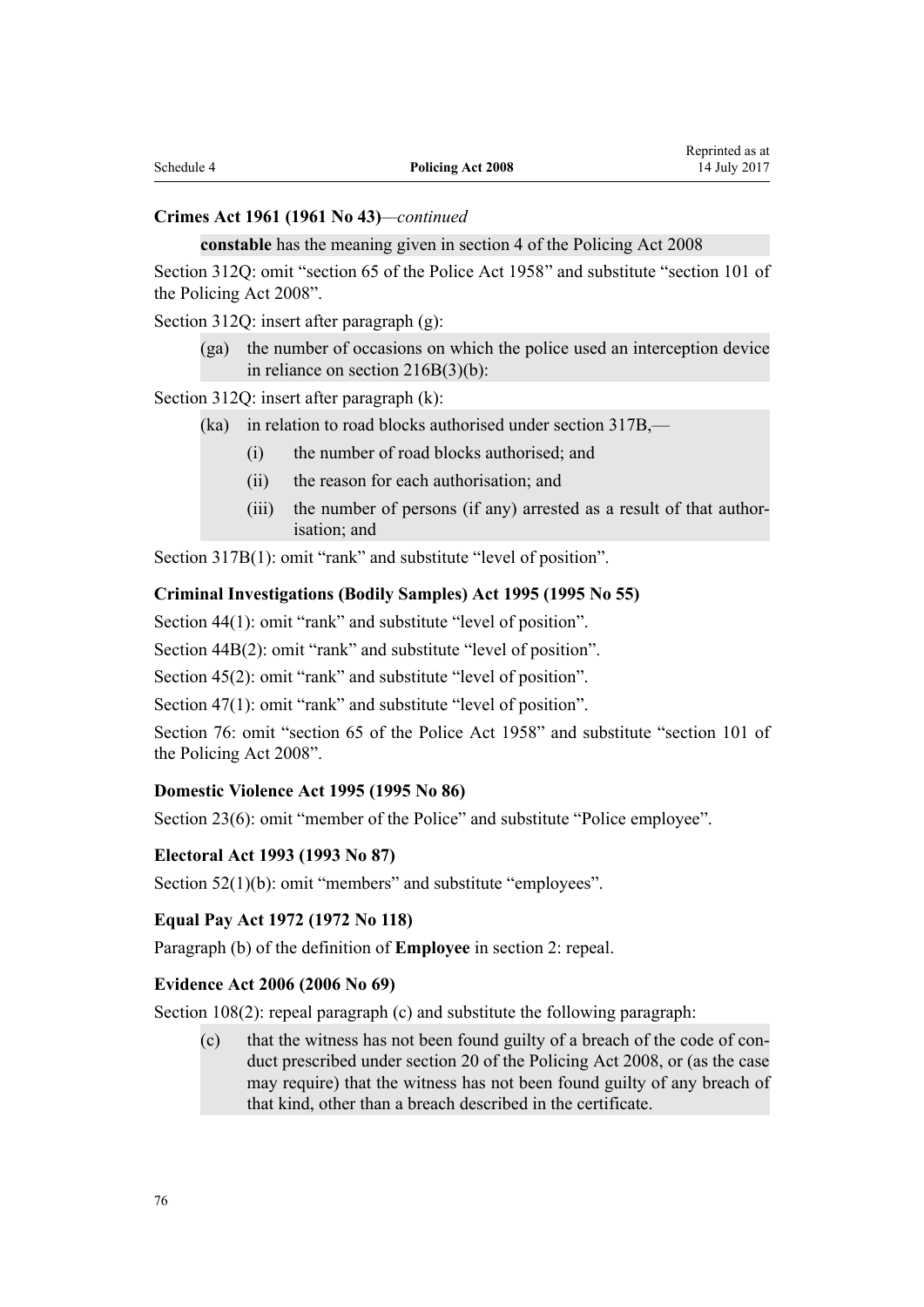## **[Extradition Act 1999](http://prd-lgnz-nlb.prd.pco.net.nz/pdflink.aspx?id=DLM25627) (1999 No 55)**

Section 82(3): omit "section 57A of the Police Act 1958" and substitute "section 37 of the Policing Act 2008".

#### **[Films, Videos, and Publications Classification Act 1993](http://prd-lgnz-nlb.prd.pco.net.nz/pdflink.aspx?id=DLM312894) (1993 No 94)**

Section 145(1): omit "rank" and substitute "level of position". Section 145(3): omit "rank" and substitute "level of position".

## **[Financial Transactions Reporting Act 1996](http://prd-lgnz-nlb.prd.pco.net.nz/pdflink.aspx?id=DLM373803) (1996 No 9)**

Section 15(3): omit "member of the Police" and substitute "Police employee".

Section 15(4): repeal and substitute the following subsection:

(4) The Commissioner may confer the authority to receive a suspicious transaction report under subsection (3) on any specified Police employee or on Police employees of any level of position, or on any Police employees for the time being holding any specified office or specified class of offices.

Section 16: omit "member of the Police" and substitute "Police employee".

Section 20(1)(a): omit "member of the Police" and substitute "Police employee".

Section 21(2): omit "member of the Police" and substitute "Police employee".

## **[Flags, Emblems, and Names Protection Act 1981](http://prd-lgnz-nlb.prd.pco.net.nz/pdflink.aspx?id=DLM51357) (1981 No 47)**

Schedule 3: omit item relating to Police Regulations 1949 (Reprinted with amendments Nos 1-24: SR 1985/259): Regulation 93B.

#### **[Government Communications Security Bureau Act 2003](http://prd-lgnz-nlb.prd.pco.net.nz/pdflink.aspx?id=DLM187177) (2003 No 9)**

Section 25: omit "members" and substitute "employees".

#### **[Government Superannuation Fund Act 1956](http://prd-lgnz-nlb.prd.pco.net.nz/pdflink.aspx?id=DLM446000) (1956 No 47)**

Section 88F(1): Repeal paragraphs (a) and (b) and substitute:

- (a) who elected or was required to retire from the police under section 27 or 28 of the Police Act 1958; or
- (b) who elected or was required to retire from the police under section 28C or 28D of the Police Act 1958 on or after attaining the age of 50 years; or
- (c) who elects or is required to leave the police under section 74 or 76 of the Policing Act 2008 on or after attaining the age of 50 years—

Section 88G(1): omit "leaves the police under section 28C or section 28D of the Police Act 1958" and substitute "left the police under section 28C or 28D of the Police Act 1958, or leaves the police under section 74 or 76 of the Policing Act 2008" after "Police Act 1958".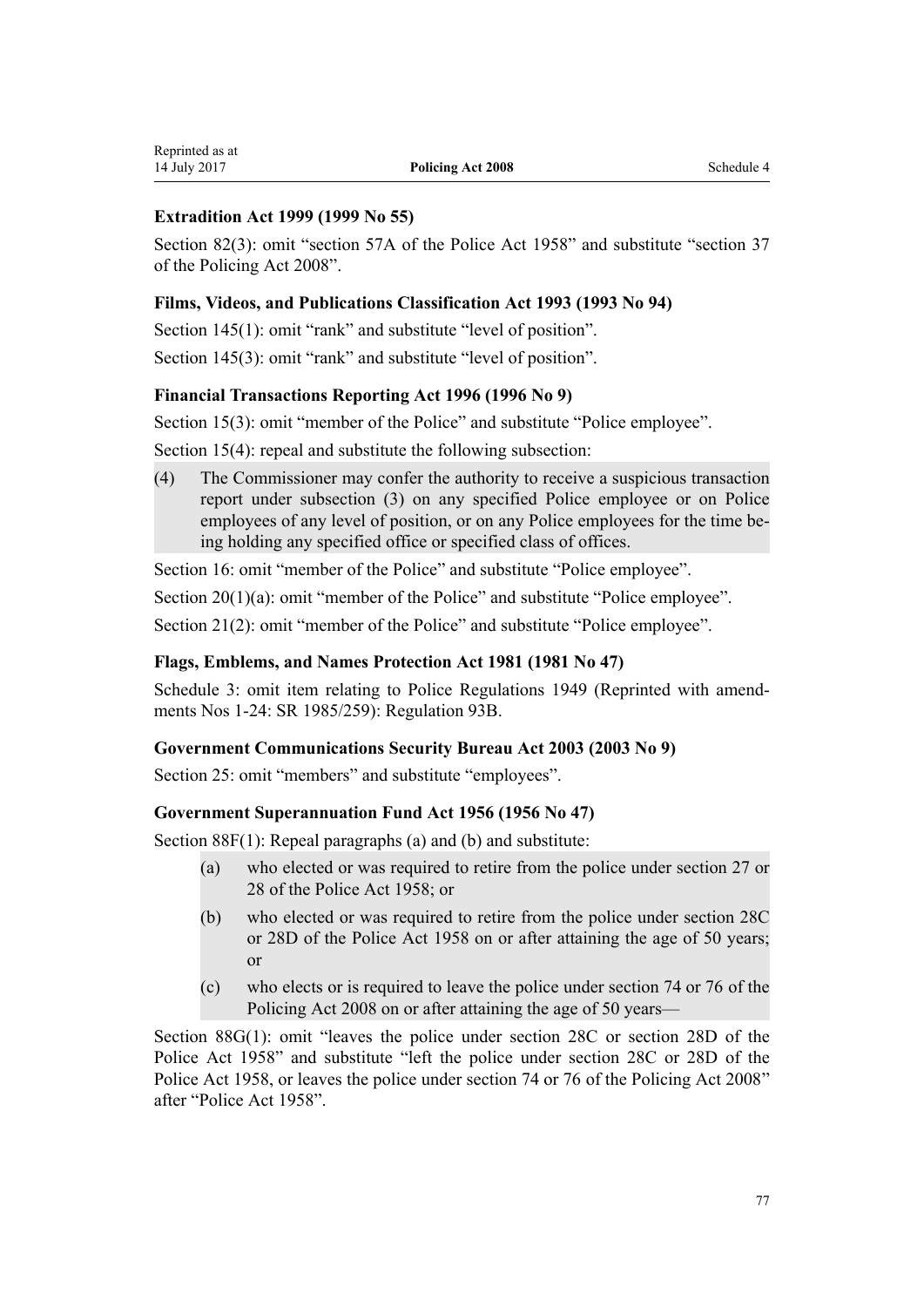## **[Human Rights Act 1993](http://prd-lgnz-nlb.prd.pco.net.nz/pdflink.aspx?id=DLM304211) (1993 No 82)**

Heading to section 34: omit "**and Police**".

Section 34(2): repeal.

#### **[Independent Police Conduct Authority Act 1988](http://prd-lgnz-nlb.prd.pco.net.nz/pdflink.aspx?id=DLM126221) (1988 No 2)**

Definition of **Commissioner** in section 2: omit "Police Act 1958" and substitute "Policing Act 2008".

Section 12: omit "member of the Police" in each place it appears and substitute in each case "Police employee".

Section 13: omit "member of the Police" and substitute "Police employee".

Section 14(3): omit "member of the Police" and substitute "Police employee".

Section 17(3): omit "in accordance with any conciliation procedure established by or under the Police Act 1958".

Section 27(2): omit "member of the Police" and substitute "Police employee".

Section 28(2)(b): omit "member of the Police" and substitute "Police employee".

#### **[Inspector-General of Intelligence and Security Act 1996](http://prd-lgnz-nlb.prd.pco.net.nz/pdflink.aspx?id=DLM392284) (1996 No 47)**

Section 15(2): omit "member of the Police" in each place it appears and substitute in each case "Police employee".

#### **[International Crimes and International Criminal Court Act 2000](http://prd-lgnz-nlb.prd.pco.net.nz/pdflink.aspx?id=DLM63090) (2000 No 26)**

Section 29(3)(c): omit "member of the police" and substitute "Police employee".

Section 53(b): omit "member of the police" in each place it appears and substitute in each case "Police employee".

Section 53(c): omit "police officer" and substitute "Police employee".

Section 77(3): omit "section 57A of the Police Act 1958" and substitute "section 37 of the Policing Act 2008".

Section 97(2)(b)(i): omit "member of the police" and substitute "Police employee".

Section 141(1)(a): omit "member of the police" and substitute "Police employee".

Section 144(4)(a): omit "member of the police" and substitute "Police employee".

Section 146(a): omit "member of the police" and substitute "Police employee".

Section 153(1): omit "member of the police" in each place it appears and substitute in each case "Police employee".

#### **[International Terrorism \(Emergency Powers\) Act 1987](http://prd-lgnz-nlb.prd.pco.net.nz/pdflink.aspx?id=DLM124822) (1987 No 179)**

Section 17(2): omit "section 65 of the Police Act 1958" and substitute "section 101 of the Policing Act 2008".

#### **[Interpretation Act 1999](http://prd-lgnz-nlb.prd.pco.net.nz/pdflink.aspx?id=DLM31458) (1999 No 85)**

Definition of **constable** in section 30: repeal.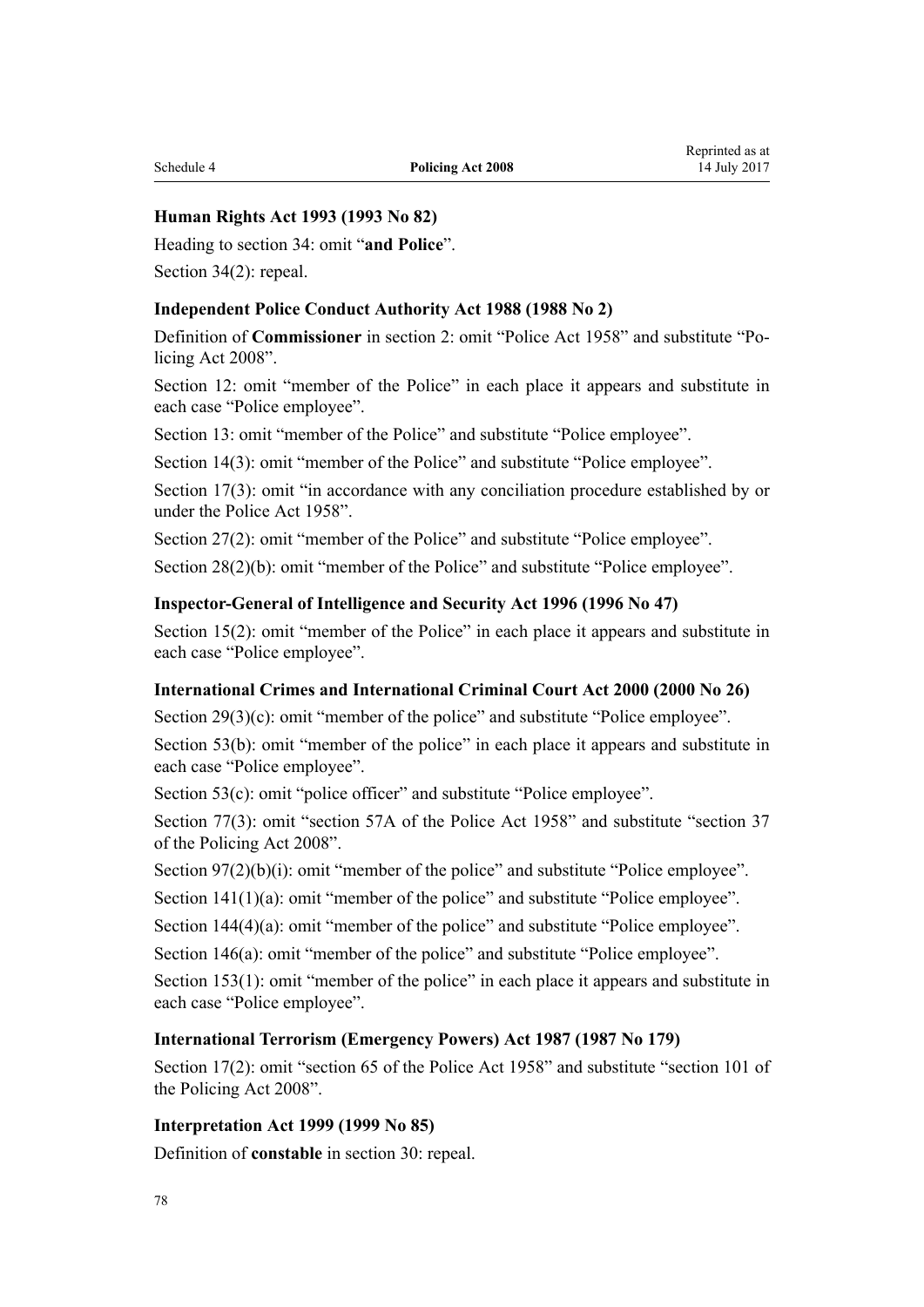## **[Juries Act 1981](http://prd-lgnz-nlb.prd.pco.net.nz/pdflink.aspx?id=DLM44098) (1981 No 23)**

Section 8(g): omit "members" and substitute "employees".

## **[Land Transport Act 1998](http://prd-lgnz-nlb.prd.pco.net.nz/pdflink.aspx?id=DLM433612) (1998 No 110)**

Section 5(5)(c): omit "member of the Police" and substitute "Police employee".

Section 15(2): omit "section 51 of the Police Act 1958" and substitute "section 48 of the Policing Act 2008".

Section 54(3): omit "section 51 of the Police Act 1958" and substitute "section 48 of the Policing Act 2008".

Section 211(4): omit "sworn or non-sworn member of the Police" and substitute "Police employee".

#### **[Lawyers and Conveyancers Act 2006](http://prd-lgnz-nlb.prd.pco.net.nz/pdflink.aspx?id=DLM364938) (2006 No 1)**

Section 150(g): omit "member of the New Zealand Police or" and substitute "Police employee or member of".

Section  $188(2)(e)$ : omit "member of the New Zealand Police or" and substitute "Police employee or member of".

#### **[Local Government Act 1974](http://prd-lgnz-nlb.prd.pco.net.nz/pdflink.aspx?id=DLM415531) (1974 No 66)**

Section 342A: repeal.

#### **[Maritime Crimes Act 1999](http://prd-lgnz-nlb.prd.pco.net.nz/pdflink.aspx?id=DLM28200) (1999 No 56)**

Section 12(4)(b): omit "member of the police" and substitute "Police employee".

#### **[Medicines Act 1981](http://prd-lgnz-nlb.prd.pco.net.nz/pdflink.aspx?id=DLM53789) (1981 No 118)**

Section 49A(3)(h): omit "Members of the Police" and substitute "Police employees".

#### **[Misuse of Drugs Act 1975](http://prd-lgnz-nlb.prd.pco.net.nz/pdflink.aspx?id=DLM436100) (1975 No 116)**

Section 5AA(3)(c): omit "member of the police" and substitute "Police employee". Section 18A(1): omit "section 57A of the Police Act 1958" and substitute "section 37 of the Policing Act 2008".

Section 20(3)(g): omit "members of the Police" and substitute "Police employees".

### **[Misuse of Drugs Amendment Act 1978](http://prd-lgnz-nlb.prd.pco.net.nz/pdflink.aspx?id=DLM23069) (1978 No 65)**

Section 15A(1): omit "member of the Police" and substitute "Police employee".

Section 16(1)(c): omit "member of the Police" and substitute "Police employee".

Section 13M: omit "section 65 of the Police Act 1958" and substitute "section 101 of the Policing Act 2008".

Section 20(7): omit "member of the Police" and substitute "Police employee".

Section 29: omit "section 65 of the Police Act 1958" and substitute "section 101 of the Policing Act 2008".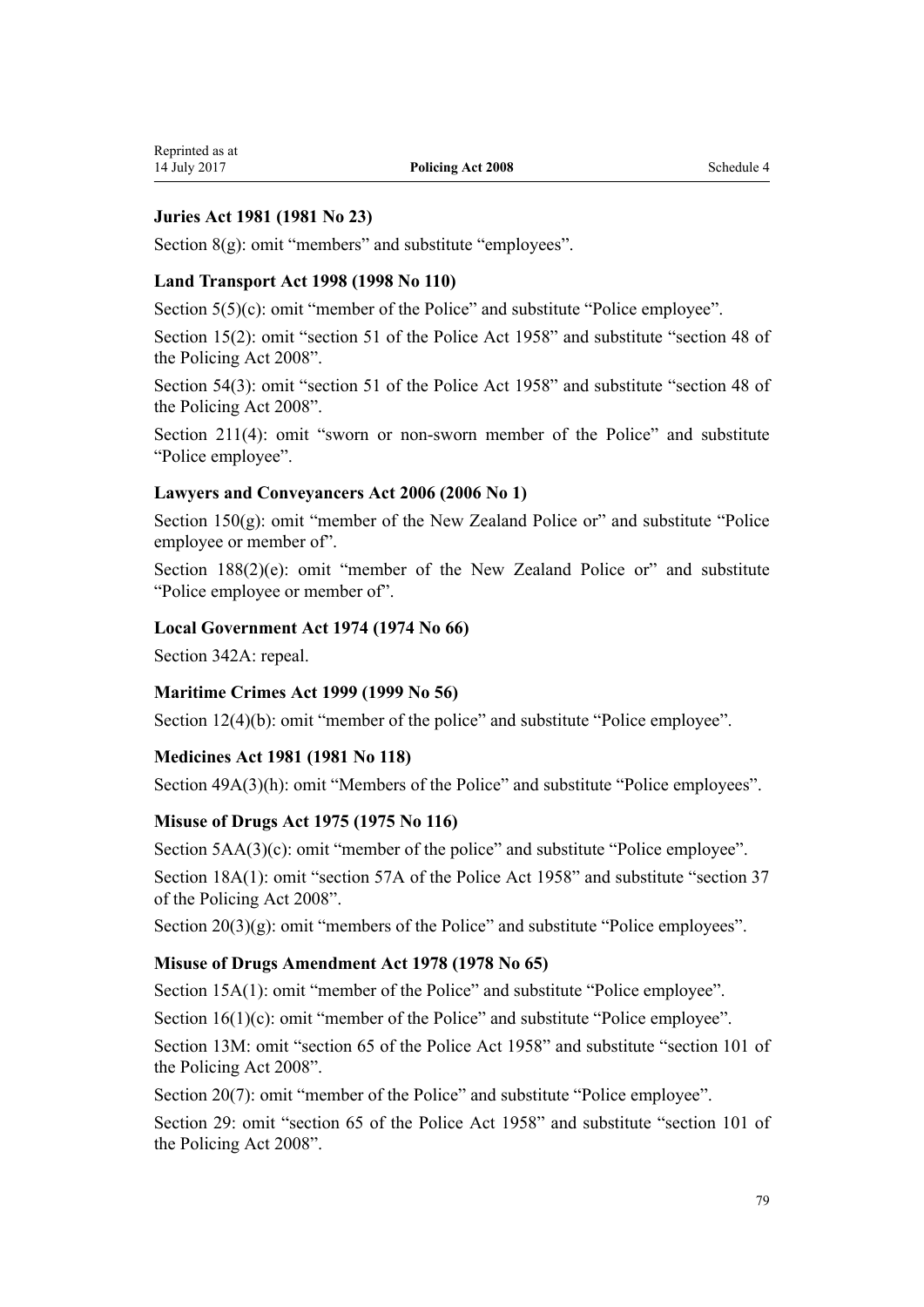#### **[National Parks Act 1980](http://prd-lgnz-nlb.prd.pco.net.nz/pdflink.aspx?id=DLM36962) (1980 No 66)**

Section 56E(1)(a): omit "member of the Police" and substitute "Police employee".

#### **[New Zealand Security Intelligence Service Act 1969](http://prd-lgnz-nlb.prd.pco.net.nz/pdflink.aspx?id=DLM391605) (1969 No 24)**

Section 4H(1): omit "members" and substitute "employees".

#### **[Parole Act 2002](http://prd-lgnz-nlb.prd.pco.net.nz/pdflink.aspx?id=DLM137631) (2002 No 10)**

Section 55: omit "member of the police" in each place it appears and substitute in each case "Police employee".

Section 66A: omit "Section 39 of the Police Act 1958" and substitute "section 44 of the Policing Act 2008".

#### **[Proceeds of Crime Act 1991](http://prd-lgnz-nlb.prd.pco.net.nz/pdflink.aspx?id=DLM250668) (1991 No 120)**

Section 69: omit "member of the Police" in each place it appears and substitute in each case "Police employee".

Section 70: omit "member of the Police" in each place it appears and substitute in each case "Police employee".

Heading to section 71: omit "police officers" and substitute "Police employees".

Section 71: omit "member of the Police" in each place it appears and substitute in each case "Police employee".

#### **[Real Estate Agents Act 1976](http://prd-lgnz-nlb.prd.pco.net.nz/pdflink.aspx?id=DLM437937) (1976 No 9)**

Section 91(5): omit "member of the Police" and substitute "Police employee".

#### **[Resource Management Act 1991](http://prd-lgnz-nlb.prd.pco.net.nz/pdflink.aspx?id=DLM230264) (1991 No 69)**

Definition of **constable** in section 2: repeal and substitute:

**constable** has the meaning given in section 4 of the Policing Act 2008

#### **[Sports Anti-Doping Act 2006](http://prd-lgnz-nlb.prd.pco.net.nz/pdflink.aspx?id=DLM390106) (2006 No 58)**

Section 28: omit "member of the Police" and substitute "Police employee".

#### **[Summary Offences Act 1981](http://prd-lgnz-nlb.prd.pco.net.nz/pdflink.aspx?id=DLM53347) (1981 No 113)**

Section 24(a): omit "constable" and substitute "Police employee".

#### **[Summary Proceedings Act 1957](http://prd-lgnz-nlb.prd.pco.net.nz/pdflink.aspx?id=DLM310742) (1957 No 87)**

Definition of **constable** in section 2: repeal and substitute:

#### **constable** has the meaning given in section 4 of the Policing Act 2008

Section 192: repeal.

#### **[Tax Administration Act 1994](http://prd-lgnz-nlb.prd.pco.net.nz/pdflink.aspx?id=DLM348342) (1994 No 166)**

Section 85K(5): omit "member of the New Zealand Police" and substitute "Police" employee".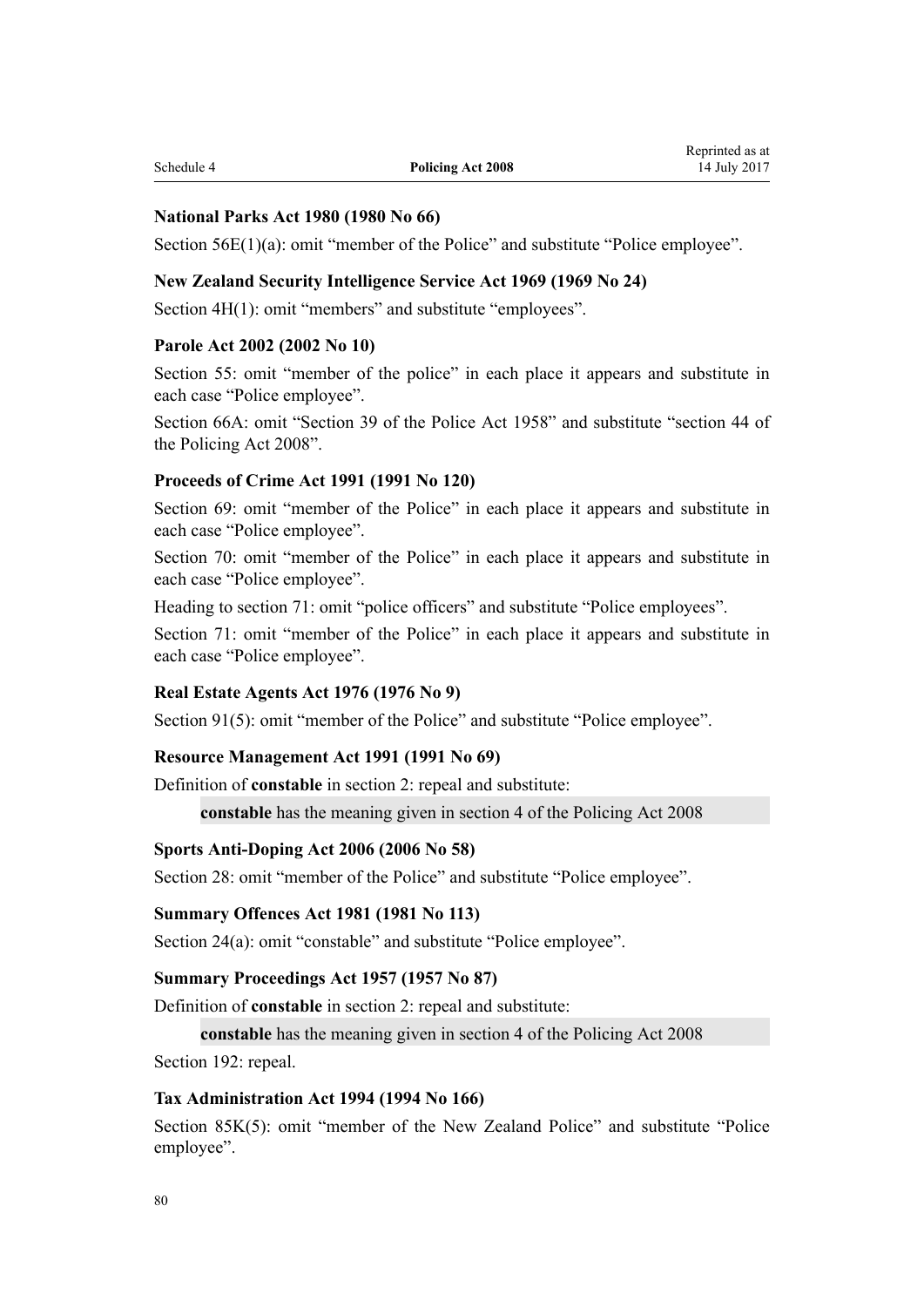## **[Telecommunications \(Residual Provisions\) Act 1987](http://prd-lgnz-nlb.prd.pco.net.nz/pdflink.aspx?id=DLM119011) (1987 No 116)**

Section  $10N(2)(a)$ : omit "member of the Police" and substitute "Police employee".

Section 10O(2): omit "member of the Police" and substitute "Police employee".

Section 10O(3)(b): omit "member of the Police" and substitute "Police employee".

Section 10R(1): omit "section 65 of the Police Act 1958" and substitute "section 101 of the Policing Act 2008".

## **[Terrorism Suppression Act 2002](http://prd-lgnz-nlb.prd.pco.net.nz/pdflink.aspx?id=DLM151490) (2002 No 34)**

Section 44(3): omit "rank" and substitute "level of position".

## **[Victims' Rights Act 2002](http://prd-lgnz-nlb.prd.pco.net.nz/pdflink.aspx?id=DLM157812) (2002 No 39)**

Section 7: omit "member of the police" and substitute "Police employee". Section 24(3)(a): omit "member of the police" and substitute "Police employee".

## **[Volunteers Employment Protection Act 1973](http://prd-lgnz-nlb.prd.pco.net.nz/pdflink.aspx?id=DLM409765) (1973 No 25)**

Paragraph (b) of the definition of **state employee** in section 2: omit "sections 67, 67A, 75, and 76 of the Police Act 1958" and substitute "Part 4 of the Policing Act 2008".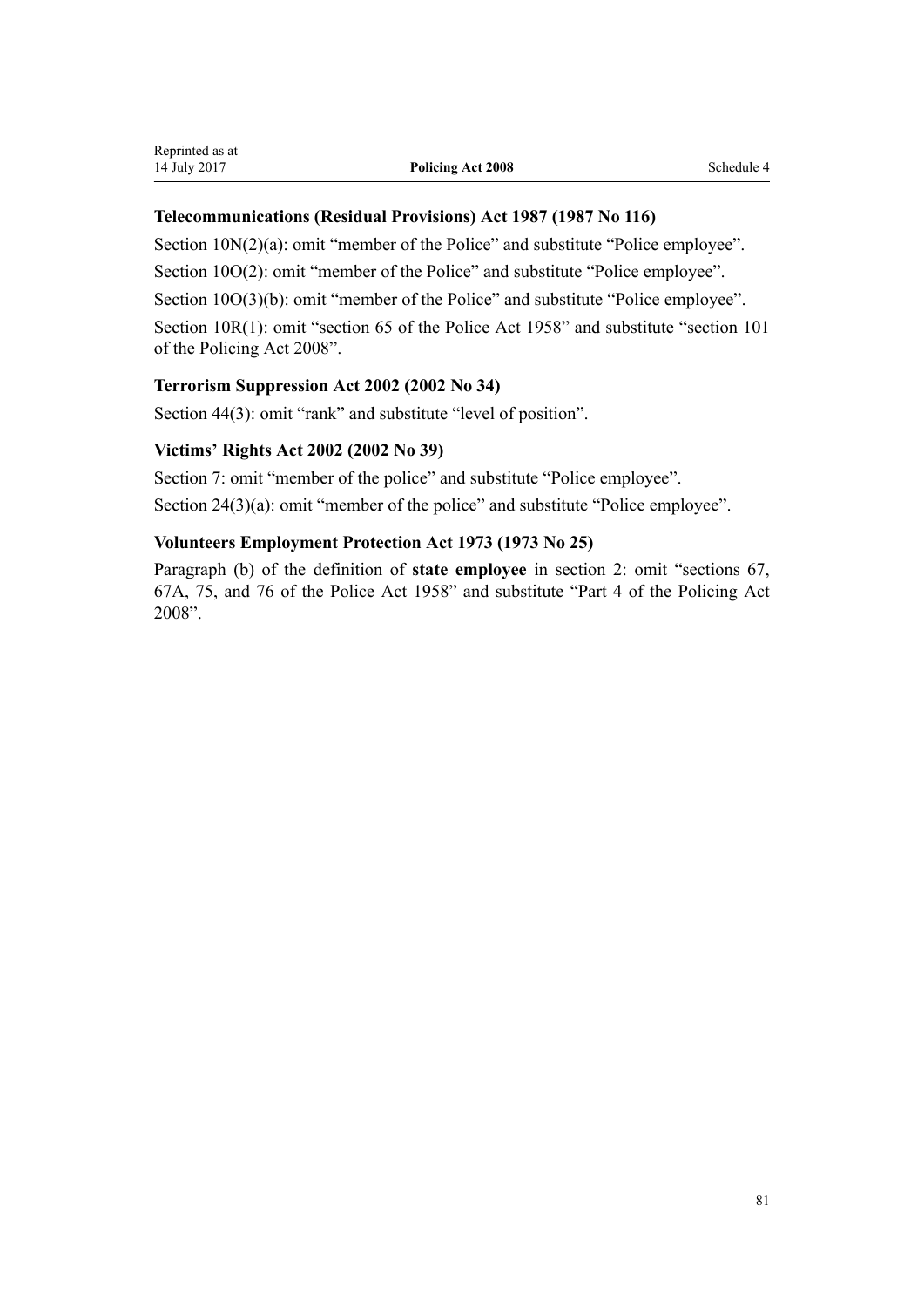# **Schedule 5 Consequential amendments to Regulations**

[s 130\(3\)](#page-60-0)

### **[Children, Young Persons, and Their Families \(Forms\) Regulations 1989](http://prd-lgnz-nlb.prd.pco.net.nz/pdflink.aspx?id=DLM132881) (SR 1989/296)**

Form 5 in Schedule 1: omit "rank" and substitute "level of position".

Form 6 in Schedule 1: omit "**Senior Sergeant (or Commissioned Officer) of Police**" and substitute "**(level of position in Police)**".

#### **[Corrections Regulations 2005](http://prd-lgnz-nlb.prd.pco.net.nz/pdflink.aspx?id=DLM315416) (SR 2005/53)**

Regulation 27(v): omit "section 57 of the Police Act 1958 in connection with the laying of charges" and substitute "section 32 or 33 of the Policing Act 2008".

#### **[Cremation Regulations 1973](http://prd-lgnz-nlb.prd.pco.net.nz/pdflink.aspx?id=DLM39375) (SR 1973/154)**

Regulation 7(1)(c): omit "rank" and substitute "level of position".

Form D in Schedule 1: omit "Rank" and substitute "Level of position".

#### **[Evidence Regulations 2007](http://prd-lgnz-nlb.prd.pco.net.nz/pdflink.aspx?id=DLM443072) (SR 2007/204)**

Form in the Schedule: omit "Designation/rank" and substitute "Designation/level of position".

### **[Government Superannuation Fund \(Ceasing Contributions\) Regulations 1995](http://prd-lgnz-nlb.prd.pco.net.nz/pdflink.aspx?id=DLM203168) (SR 1995/172)**

Regulation 24: Insert the following subclause:

(2A) Any person who has made a cessation election and later leaves the Police under section 74 or 76 of the Policing Act 2008 may, before attaining the age of 50 years, elect to revoke the cessation election and instead exercise an option conferred by Part 6A of the Act.

#### **[New Zealand Operational Service Medal Regulations 2002](http://prd-lgnz-nlb.prd.pco.net.nz/pdflink.aspx?id=DLM141523) (SR 2002/234)**

Regulation  $4(d)(iii)$ : omit ":" and substitute "; or".

Regulation 4(d): add the following subparagraph:

(iv) the New Zealand Police (within the meaning of the Policing Act 2008):

#### **[Sale of Liquor Regulations 1990](http://prd-lgnz-nlb.prd.pco.net.nz/pdflink.aspx?id=DLM135470) (SR 1990/61)**

Form 25 in Schedule 1: omit "rank" and substitute "level of position".

#### **[Summary Proceedings Regulations 1958](http://prd-lgnz-nlb.prd.pco.net.nz/pdflink.aspx?id=DLM11295) (SR 1958/38)**

Form 49 in Schedule 1: revoke.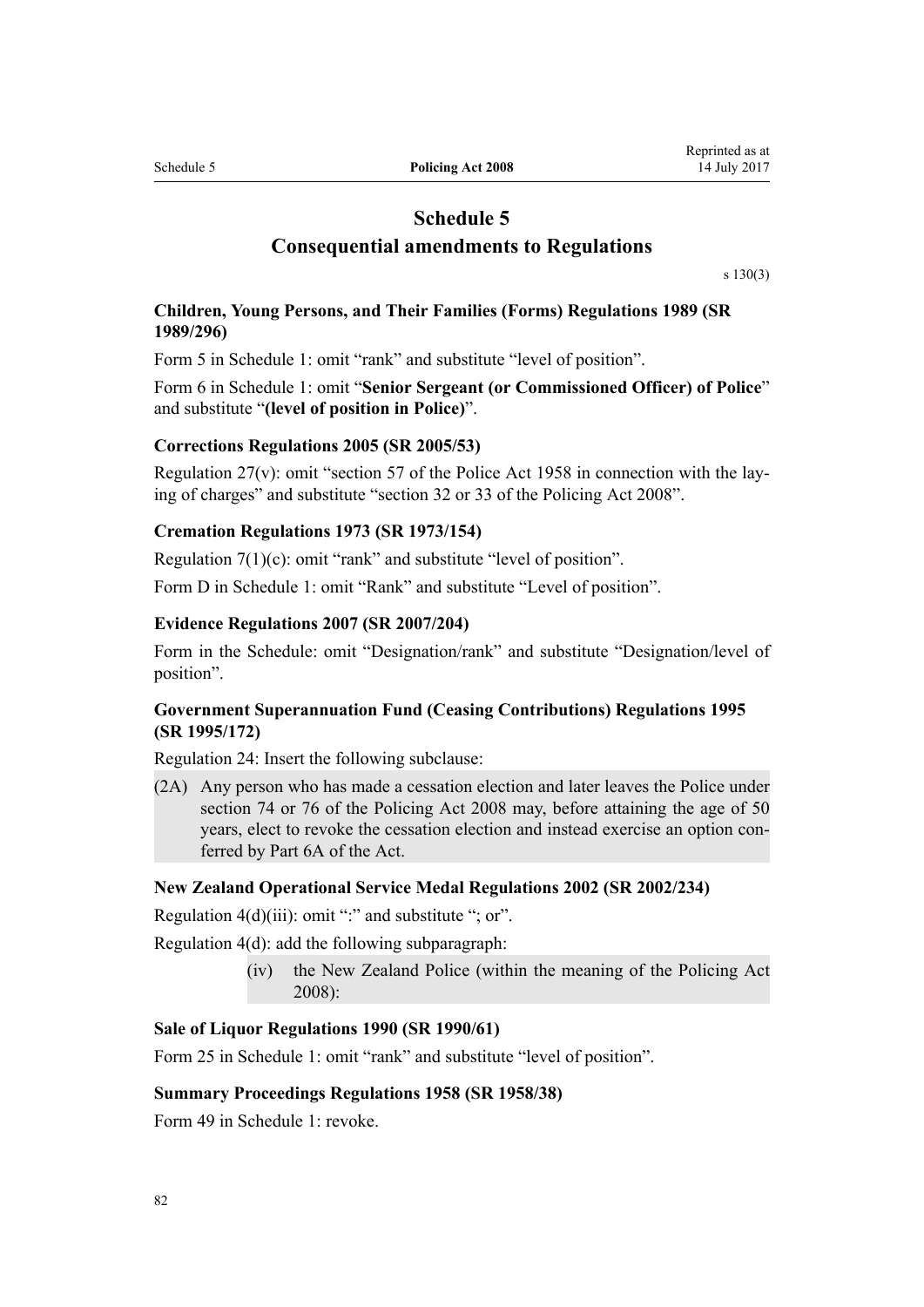# **[Traffic Regulations 1976](http://prd-lgnz-nlb.prd.pco.net.nz/pdflink.aspx?id=DLM50037) (SR 1976/227)**

Definition of **police officer** in regulation 2: omit "rank," and substitute "level of position,".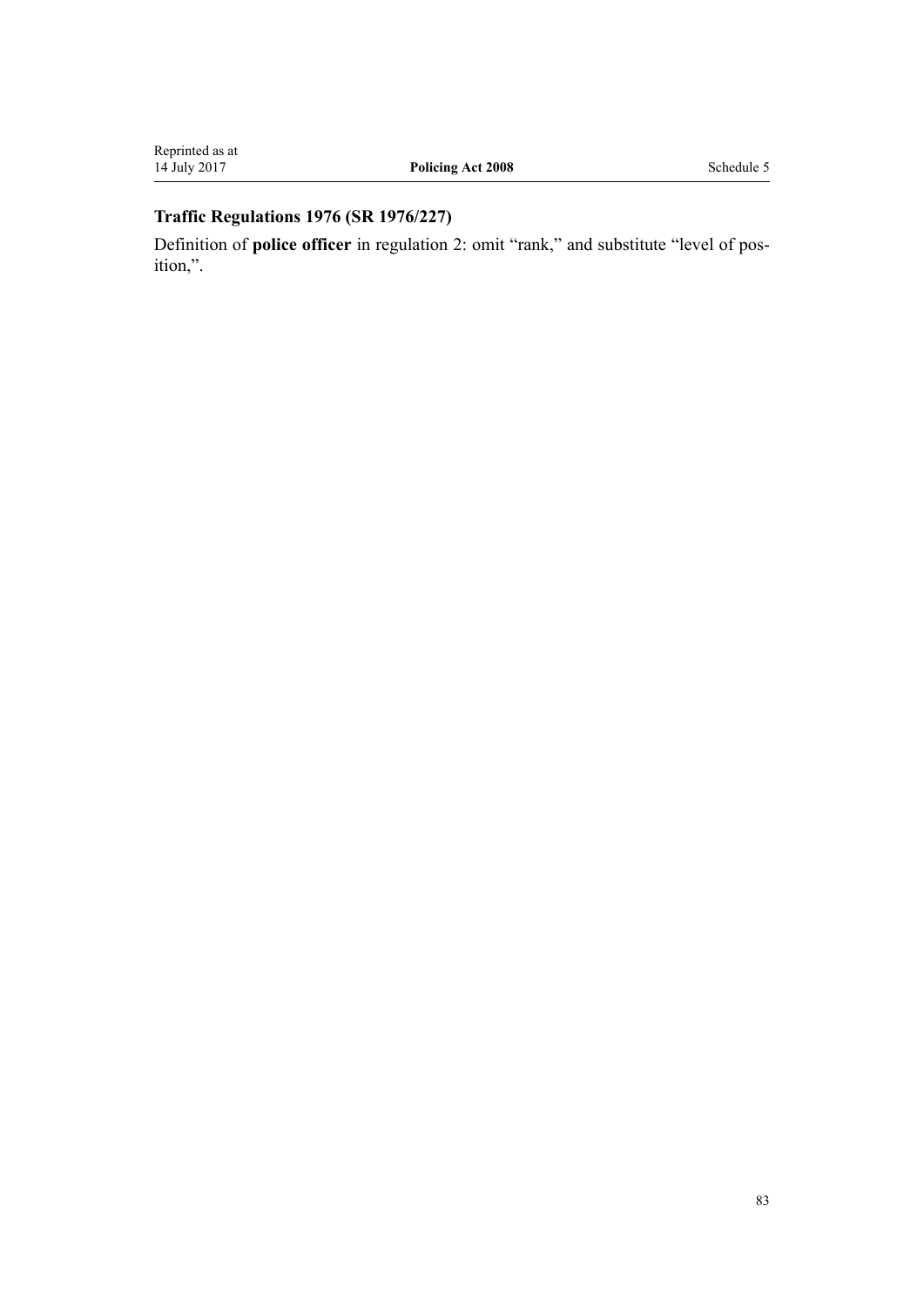Schedule 6 **Policing Act 2008** 

# **Schedule 6 Enactments repealed or revoked**

[s 130\(4\), \(5\)](#page-60-0)

## **Part 1**

## **Acts repealed**

**[Crimes and Misconduct \(Overseas Operations\) Act 2004](http://prd-lgnz-nlb.prd.pco.net.nz/pdflink.aspx?id=DLM242303) (2004 No 17)**

**[Police Act 1958](http://prd-lgnz-nlb.prd.pco.net.nz/pdflink.aspx?id=DLM321405) (1958 No 109)**

**[United Nations \(Police\) Act 1964](http://prd-lgnz-nlb.prd.pco.net.nz/pdflink.aspx?id=DLM350925) (1964 No 1)**

## **Part 2**

## **Regulations revoked**

**[Police Regulations 1992](http://prd-lgnz-nlb.prd.pco.net.nz/pdflink.aspx?id=DLM151131) (SR 1992/14)**

**[Police \(United Nations\) Regulations 1964](http://prd-lgnz-nlb.prd.pco.net.nz/pdflink.aspx?id=DLM20263) (SR 1964/124)**